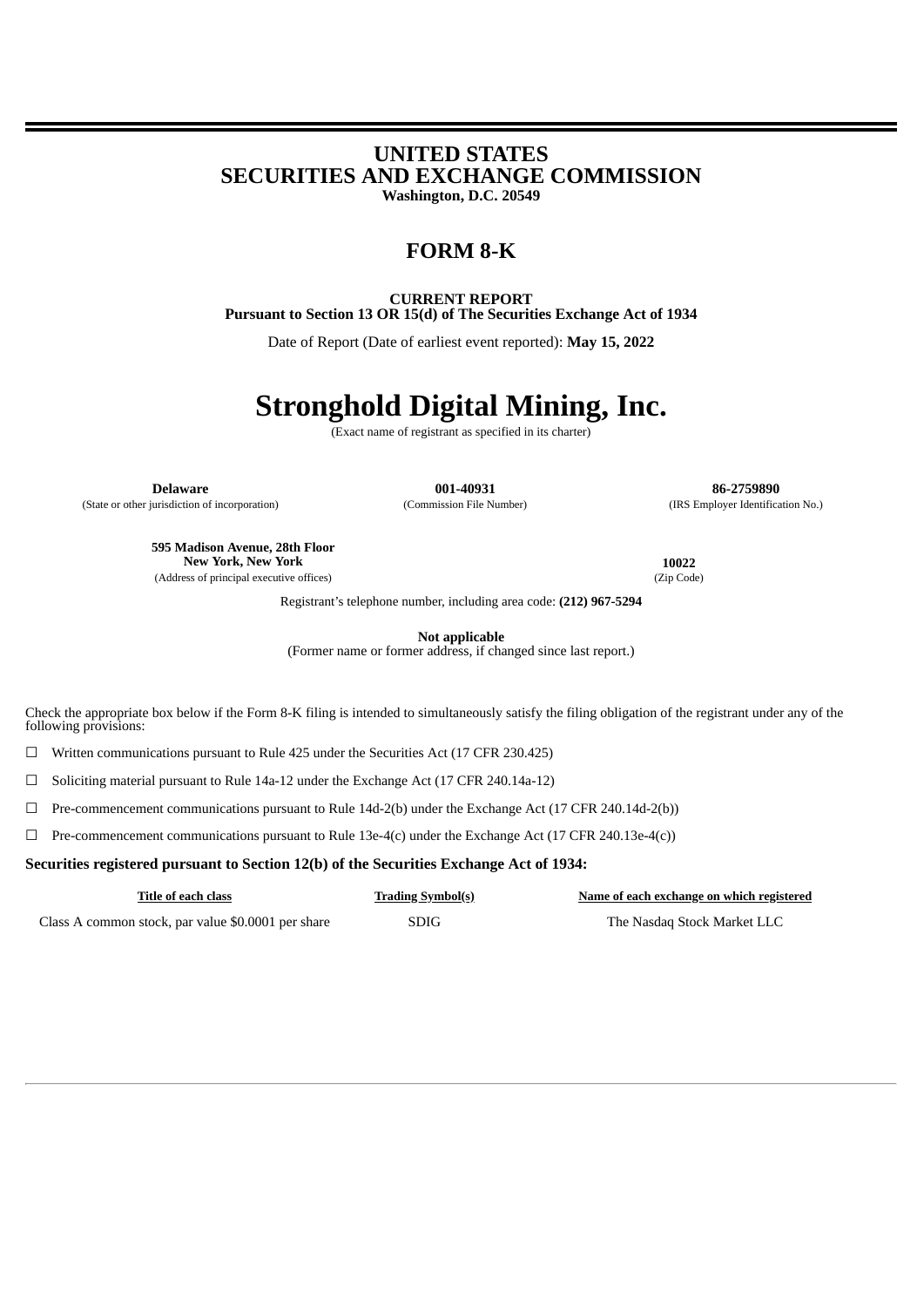Indicate by check mark whether the registrant is an emerging growth company as defined in Rule 405 of the Securities Act of 1933 (§230.405 of this chapter) or Rule 12b-2 of the Securities Exchange Act of 1934 (§240.12b-2 of this chapter).

Emerging growth company  $\boxtimes$ 

If an emerging growth company, indicate by check mark if the registrant has elected not to use the extended transition period for complying with any new or revised financial accounting standards provided pursuant to Section 13(a) of the Exchange Act.  $\Box$ 

#### **Item 1.01. Entry into Material Definitive Agreement.**

#### *Note and Warrant Purchase Agreement*

On May 15, 2022, Stronghold Digital Mining, Inc. (the "Company," "we," "us" or "our") entered into a Note and Warrant Purchase Agreement (the "Purchase Agreement"), by and among the Company and the purchasers thereto, including Adage Capital Partners, LP and Continental General Insurance Company (collectively, the "Purchasers"), whereby the Company agreed to issue and sell to the Purchasers, and the Purchasers agreed to purchase from the Company, (i) \$33,750,000 aggregate principal amount of 10.00% unsecured convertible promissory notes (the "Notes") and (ii) warrants (the "Warrants") representing the right to purchase up to 6,318,000 shares of Class A Common Stock, par value \$0.0001 per share ("Class A Common Stock"), of the Company with an exercise price per share equal to \$2.50, on the terms and subject to the conditions set forth in the Purchase Agreement, for an aggregate purchase price of \$27,000,000 (collectively, the "Private Placement"). The Private Placement closed on May 15, 2022 (the "Closing Date"). The offer and sale of the Notes and the Warrants were made in reliance on the exemption afforded by Section 4(a)(2) of the Securities Act of 1933 (the "Act") and Rule 506(b) of Regulation D promulgated thereunder.

The Purchase Agreement contains representations and warranties by the Company and the Purchasers and covenants of the Company and the Purchasers and other rights, obligations and restrictions, which the Company believes are customary for transactions of this type.

#### *Notes*

On May 15, 2022, the Company issued \$33,750,000 aggregate principal amount of Notes to the Purchasers. The Notes bear interest at a rate of 10.00% per annum (in arrears) and have a maturity date of May 15, 2024. The maturity date for the Notes may be accelerated upon certain instances, and the Notes may be prepaid at any time in whole or in part at our election. The holders of the Notes (the "Holders") have certain conversion rights. In the event that we (i) have achieved a total equity market capitalization of at least \$400 million, based on the 20-day VWAP of our Class A Common Stock and (ii) have at least 60,000,000 shares of Class A Common Stock outstanding (provided that the conditions in clauses (i) and (ii) are satisfied on or before September 30, 2022), the full principal amount outstanding and accrued but unpaid interest on the Notes shall automatically convert into a number of shares of a new series of 8.00% redeemable convertible preferred stock to be established prior to the conversion (the "Preferred Stock"). The Preferred Stock will have the terms and conditions set forth in Annex A to the Notes. The Company and the Holders have agreed to finalize the certificate of designation to be filed with the Secretary of State of the State of Delaware prior to such conversion. Beginning October 1, 2022, if the Notes have not converted into shares of Preferred Stock, we will begin paying off the Notes in quarterly installments in amounts equal to the greater of (a) 8% of our consolidated revenue from each trailing quarter or (b) \$5,400,000, payable at our option in either cash or up to 50% of the shares of Class  $\hat{A}$  Common Stock at a 20% discount to the 20-day VWAP. Each of our subsidiaries, subject to the exclusions therein, executed a guaranty agreement (the "Guaranty Agreement") with the Holders to guaranty our obligations under the Notes.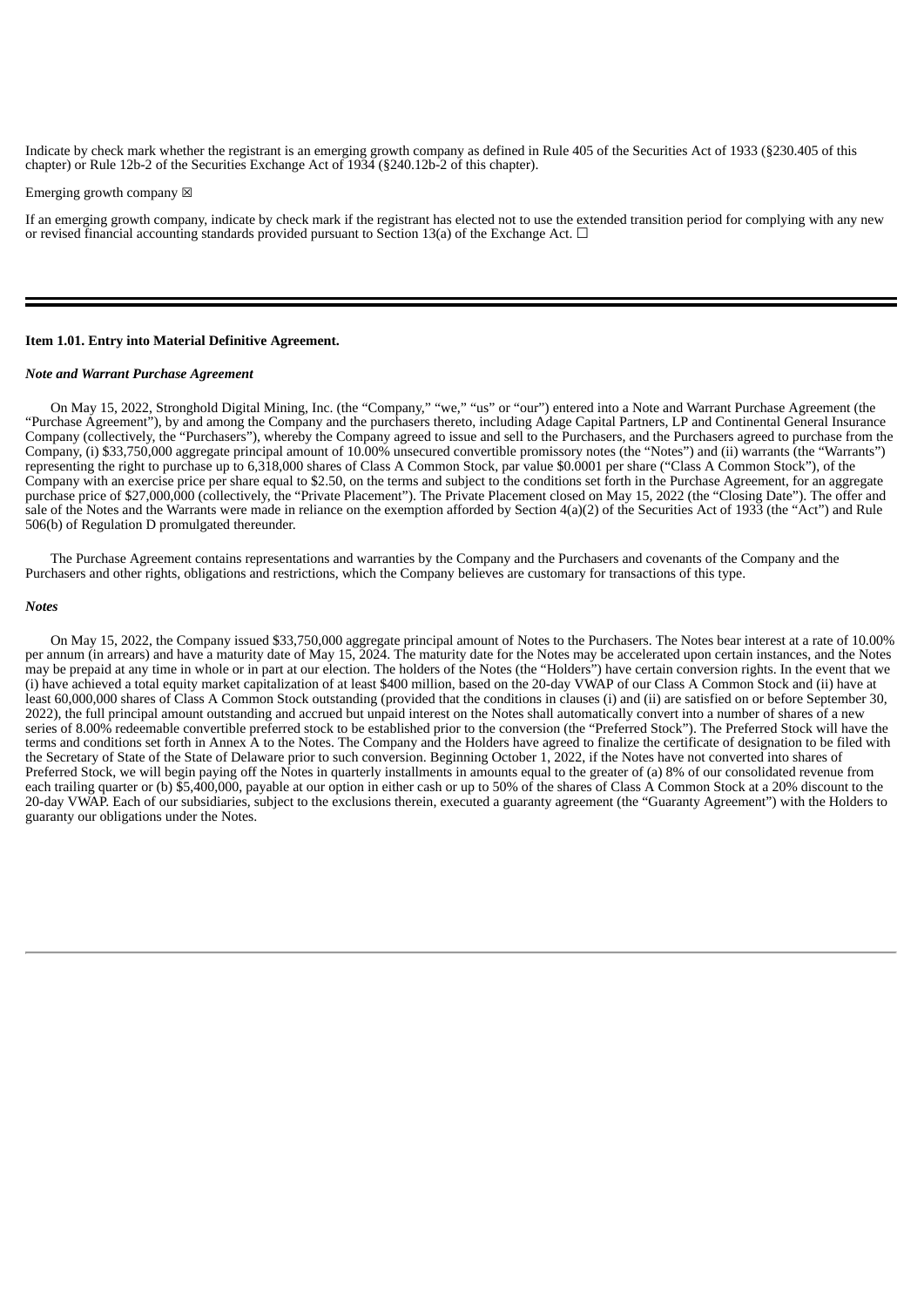#### *Warrants*

In connection with the Private Placement, the Company entered into a warrant agreement with each of the Purchasers (the "Warrant Agreement"), pursuant to which the Company issued to the Purchasers Warrants entitling the holders thereof to purchase an aggregate of 6,318,000 shares of Class A Common Stock at an exercise price equal to \$2.50 per share, subject to mandatory cashless exercise provisions. The number of shares of Class A Common Stock purchasable pursuant to the Warrants may be adjusted from time to time as set forth in the Warrants. The Warrants have certain anti-dilution provisions and will be exercisable for a five-year period from the Closing Date.

The foregoing descriptions of the terms of the Purchase Agreement, the Guaranty Agreement, the Notes and the Warrant Agreements are qualified in their entirety by reference to the full text of the Purchase Agreement, the Guaranty Agreement, the Notes and the Warrant Agreements, which are filed as Exhibit 10.1, Exhibit 10.2, Exhibit 4.1 and Exhibit 4.2, respectively hereto and incorporated by reference herein.

#### **Item 2.03. Creation of a Direct Financial Obligation or an Obligation under an Off-Balance Sheet Arrangement.**

The information under Item 1.01 of this Current Report on Form 8-K is incorporated by reference into this Item 2.03.

#### **Item 3.02. Unregistered Sales of Equity Securities.**

The information under Item 1.01 of this Current Report on Form 8-K is incorporated by reference into this Item 3.02.

#### **Item 9.01. Financial Statements and Exhibits.**

(d) Exhibits.

 $\overline{\phantom{a}}$  , where  $\overline{\phantom{a}}$ 

| <b>Exhibit Number</b> | <b>Description</b>                                                                                                                 |
|-----------------------|------------------------------------------------------------------------------------------------------------------------------------|
| 4.1                   | Form of 10% Convertible Note, dated May 15, 2022.                                                                                  |
| 4.2                   | Form of Warrant Agreement, dated May 15, 2022.                                                                                     |
| $10.1$ ¥              | Note and Warrant Purchase Agreement, dated as of May 15, 2022, by and among Stronghold Digital Mining, Inc. and the<br>Purchasers. |
| 10.2                  | Guaranty Agreement, dated as of May 15, 2022.                                                                                      |
| 104                   | Cover Page Interactive Data File (embedded within the Inline XBRL document).                                                       |

¥ Certain schedules and exhibits to this agreement have been omitted in accordance with Item 601(a)(5) of Regulation S-K. A copy of any omitted schedule and/or exhibit will be furnished to the SEC on request.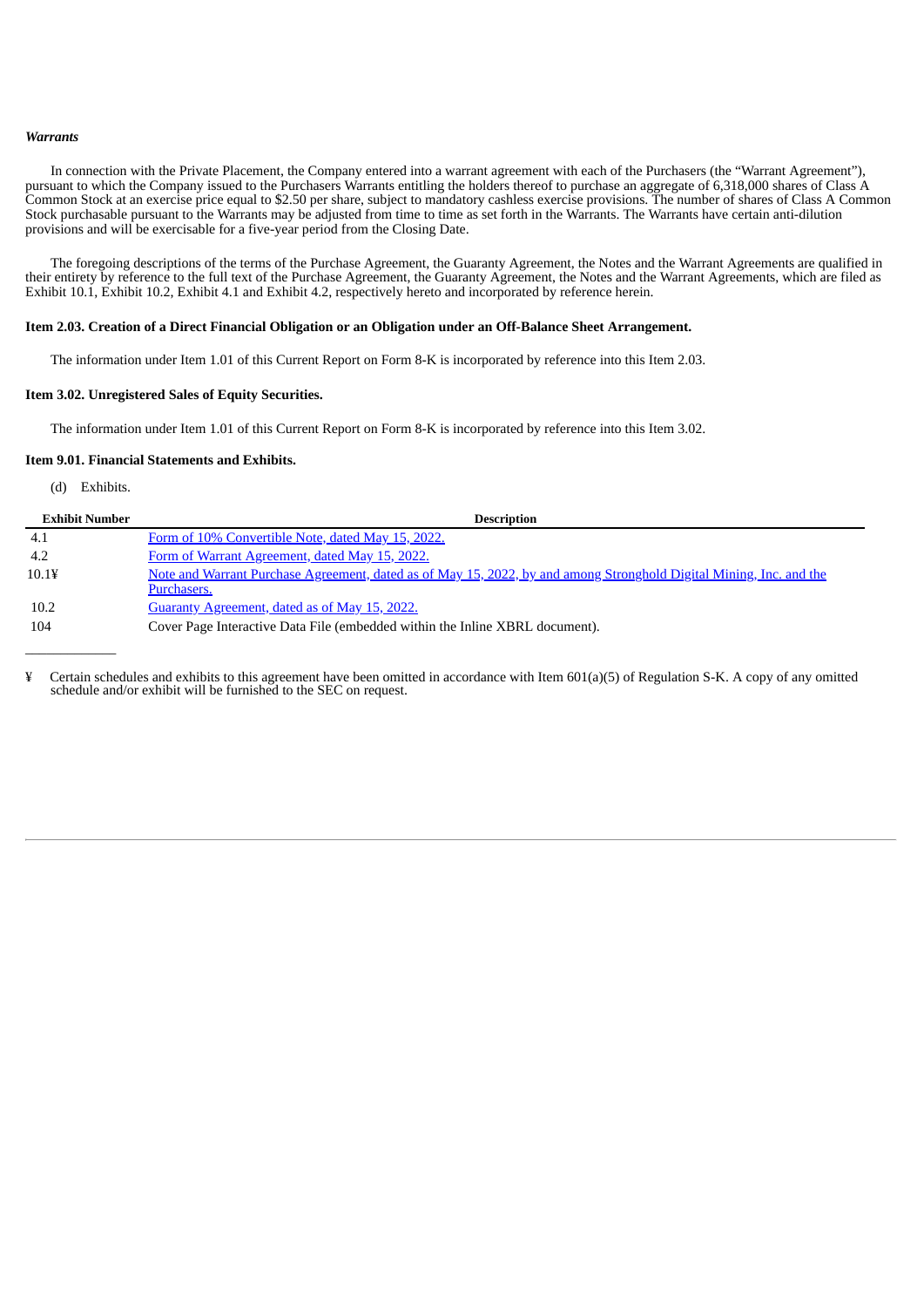# **SIGNATURES**

Pursuant to the requirements of the Securities Exchange Act of 1934, the registrant has duly caused this report to be signed on its behalf by the undersigned hereunto duly authorized.

### **STRONGHOLD DIGITAL MINING, INC.**

By: /s/ Gregory A. Beard Name: Gregory A. Beard Title: Chief Executive Officer and Co-Chairman

Date: May 19, 2022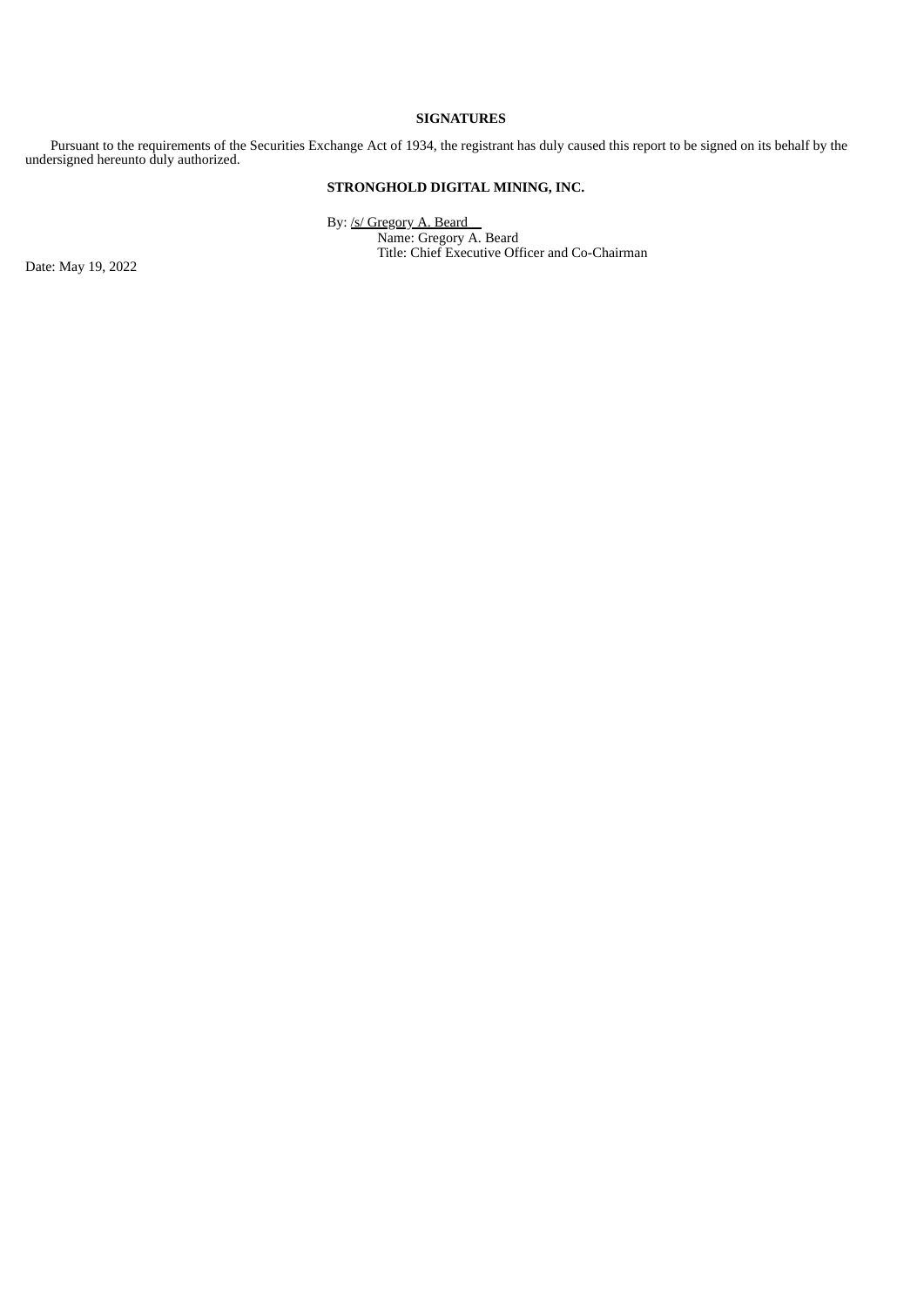<span id="page-4-0"></span>NEITHER THIS SECURITY NOR THE SECURITIES INTO WHICH THIS SECURITY IS CONVERTIBLE HAS BEEN REGISTERED WITH THE SECURITIES AND EXCHANGE COMMISSION OR THE SECURITIES COMMISSION OF ANY STATE IN RELIANCE UPON AN EXEMPTION FROM REGISTRATION UNDER THE SECURITIES ACT OF 1933, AS AMENDED (THE "SECURITIES ACT"), AND, ACCORDINGLY, MAY NOT BE OFFERED OR SOLD EXCEPT PURSUANT TO AN EFFECTIVE REGISTRATION STATEMENT UNDER THE SECURITIES ACT OR PURSUANT TO AN AVAILABLE EXEMPTION FROM, OR IN A TRANSACTION NOT SUBJECT TO, THE REGISTRATION REQUIREMENTS OF THE SECURITIES ACT AND IN ACCORDANCE WITH APPLICABLE STATE SECURITIES LAWS AS EVIDENCED BY A LEGAL OPINION OF COUNSEL TO THE TRANSFEROR TO SUCH EFFECT, THE SUBSTANCE OF WHICH SHALL BE REASONABLY ACCEPTABLE TO BORROWER. THIS SECURITY AND THE SECURITIES ISSUABLE UPON CONVERSION OF THIS SECURITY MAY BE PLEDGED IN CONNECTION WITH A BONA FIDE MARGIN ACCOUNT WITH A REGISTERED BROKER-DEALER OR OTHER LOAN WITH A FINANCIAL INSTITUTION THAT IS AN "ACCREDITED INVESTOR" AS DEFINED IN RULE 501(a) UNDER THE SECURITIES ACT OR OTHER LOAN SECURED BY SUCH SECURITIES.

#### **Original Issue Date: May [\_], 2022 Principal Amount: \$**[ ] **Purchase Price: \$**[ ]

#### **10.0% CONVERTIBLE NOTE DUE MAY [\_], 2024**

THIS CONVERTIBLE NOTE is one of a series of duly authorized and validly issued Notes of Stronghold Digital Mining, Inc., a Delaware corporation (the "Borrower"), having its principal place of business at 595 Madison Avenue,  $28<sup>th</sup>$  Floor, New York, NY due May  $\Box$ ,  $\overline{2}024$  (this note, the "Note" and, collectively with the other notes of such series, the "Notes").

FOR VALUE RECEIVED, Borrower promises to pay to [ ] maintaining an address at [ ], or its registered assigns (the "Holder"), or shall have paid pursuant to the terms hereunder, the principal sum of [ ] million Dollars (\$ ) on May [ ], 2024 (the "Maturity Date") or such earlier date or dates as this Note is required or permitted to be repaid as provided hereunder, and to pay interest, if any, to the Holder on the aggregate unconverted and then outstanding principal amount of this Note in accordance with the provisions hereof.

This Note carries an original issue discount of twenty percent (20%) of the Principal Amount, equal to [ ] million Dollars (\$ ) (the "OID"), which is included in the principal balance of this Note. The purchase price of this Note is computed as follows: the Principal Amount minus the OID.

This Note is subject to the following additional provisions:

Section 1. Definitions. For the purposes hereof, in addition to the terms defined elsewhere in this Note, (a) capitalized terms not otherwise defined herein shall have the meanings set forth in the Purchase Agreement and (b) the following terms shall have the following meanings:

"Affiliate" means with respect to any specified Person, any other Person who, directly or indirectly, controls, is controlled by, or is under common control with such Person, including, without limitation, any general partner, managing member, officer, director or trustee of such Person, or any venture capital fund or registered investment company now or hereafter existing that is controlled by one or more general partners, managing members or investment advisers of, or shares the same management company or investment adviser with, such Person.

"Bankruptcy Event" means any of the following events: (a) Borrower or any Subsidiary thereof commences a case or other proceeding under any bankruptcy, reorganization, arrangement, adjustment of debt, relief of debtors, dissolution, insolvency or liquidation or similar law of any jurisdiction relating to Borrower or any Subsidiary thereof, (b) there is commenced against Borrower or any Subsidiary thereof any such case or proceeding that is not dismissed within sixty (60) days after commencement, (c) Borrower or any Subsidiary thereof is adjudicated insolvent or bankrupt or any order of relief or other order approving any such case or proceeding is entered, (d) Borrower or any Subsidiary thereof suffers any appointment of any custodian or the like for it or any substantial part of its property that is not discharged or stayed within sixty (60) calendar days after such appointment, (e) Borrower or any Subsidiary thereof makes a general assignment for the benefit of creditors, (f) Borrower or any Subsidiary thereof calls a meeting of its creditors with a view to arranging a composition, adjustment or restructuring of its debts or (g) Borrower or any Subsidiary thereof, by any act or failure to act, expressly indicates its consent to, approval of or acquiescence in any of the foregoing or takes any corporate or other action for the purpose of effecting any of the foregoing.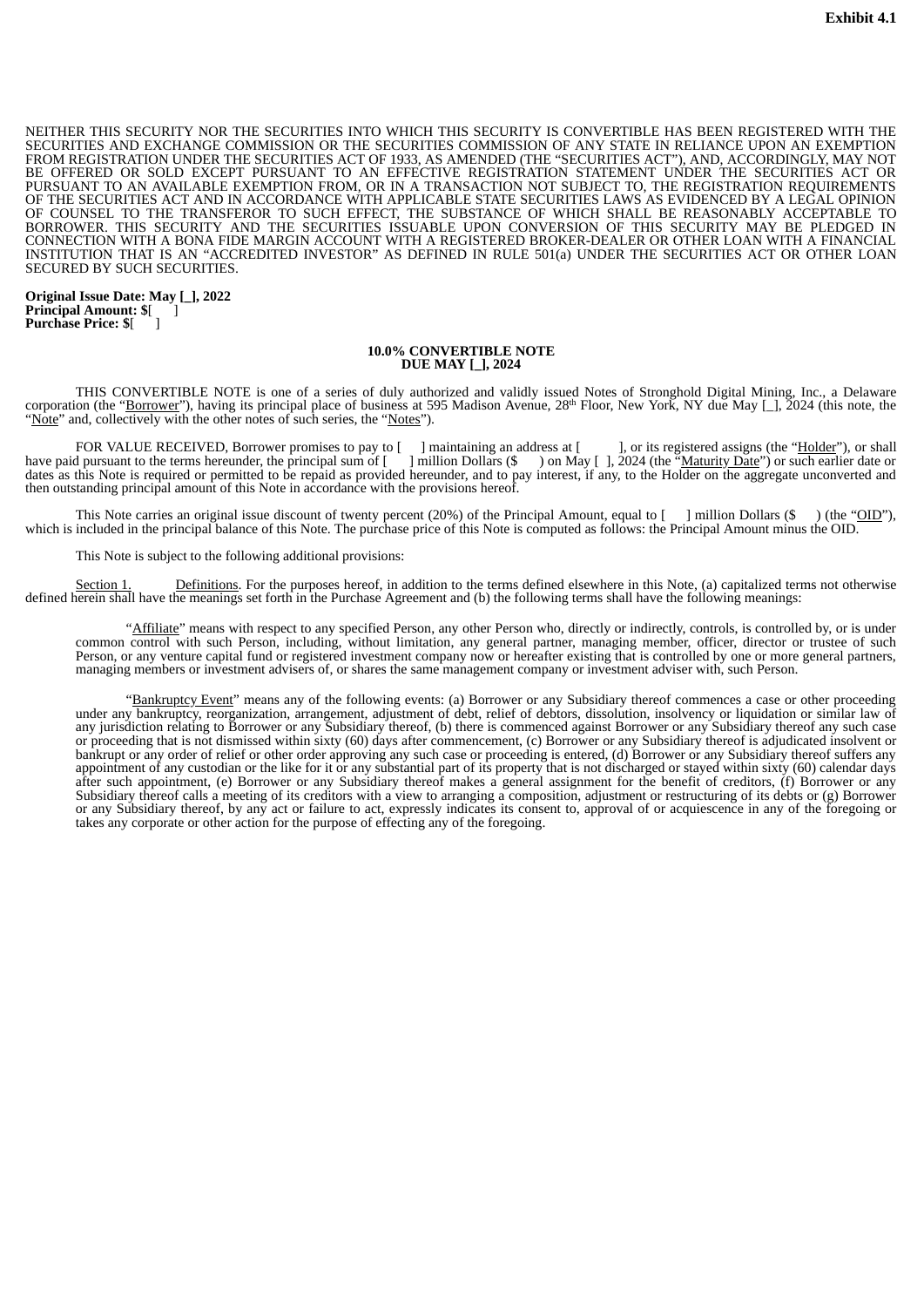"Ownership Limitation" shall have the meaning set forth in Section 4(d).

"Business Day" means any day except any Saturday, any Sunday, any day which is a federal legal holiday in the United States or any day on which banking institutions in the State of New York are authorized or required by law or other governmental action to close.

"Certificate of Designation" shall have the meaning set forth in Section 4(b).

"Common Stock" means Class A common stock, par value \$0.0001 per share, of Borrower or the class of common stock of any Successor Entity into which Borrower's Common Stock is converted upon a change of control.

"Conversion Date" shall have the meaning set forth in Section 4(a).

"Conversion Price" shall have the meaning set forth in Section 4(a).

"Conversion Shares" means, collectively, the shares of Series C Preferred Stock issuable upon conversion of this Note in accordance with the terms hereof.

"Event of Default" shall have the meaning set forth in Section 8(a).

"GAAP" means generally accepted accounting principles in the United States of America, as in effect from time to time.

"Guarantor" means each Guarantor as defined in the Guaranty Agreement from time to time.

'Guaranty Agreement" means the Guaranty Agreement executed as of the date hereof by each subsidiary of the Borrower in favor of the Holder (subject to the exclusions contained therein).

"Immaterial Subsidiary" means any direct or indirect subsidiary of the Borrower with assets valued in excess of \$10,000.

"Interest Payment Due Date" shall have the meaning set forth in Section 2(a).

"Material Adverse Effect" means a material adverse effect on (a) the business, assets, liabilities, operations, or financial condition of the Borrower and its subsidiaries, taken as a whole, (b) the ability of the Borrower to perform any of its obligations under this Note, or (d) the rights or remedies available to the Holder under this Note.

'Mandatory Default Amount" means the sum of (a) the outstanding principal amount of this Note on the date the Mandatory Default Amount is either demanded (if demand or notice is required to create an Event of Default) or otherwise due and (b) all other amounts, costs and expenses due in respect of this Note, including accrued and unpaid interest through the Maturity Date.

"New York Courts" shall have the meaning set forth in Section 9(d).

"Note Register" shall have the meaning set forth in Section 3(b).

"Original Issue Date" means the date of the first issuance of the Notes, regardless of any transfers of any Note or any portion of any Note and regardless of the number of instruments which may be issued to evidence such Notes.

"Other Holders" means holder of Other Notes.

"Other Notes" means Notes nearly identical to this Note issued to Other Holders pursuant to the Purchase Agreement.

"Person" means any individual, corporation, partnership, trust, limited liability company, association or other entity.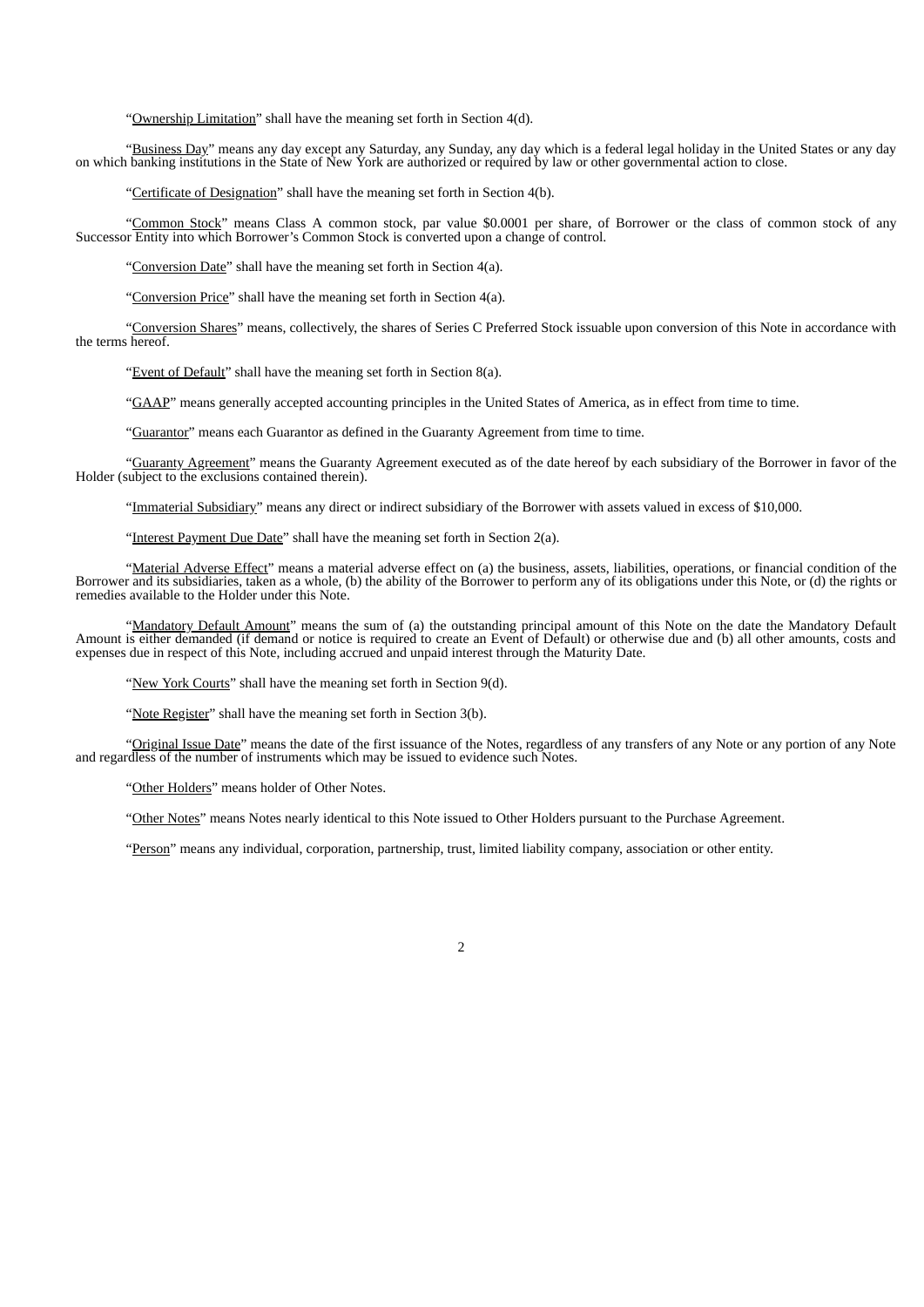"Purchase Agreement" means the Note and Warrant Purchase Agreement, dated as of May [], 2022, between Borrower and the Holders, as amended, modified or supplemented from time to time in accordance with its terms.

"Series C Preferred Stock" refers to the Series C preferred stock, \$0.0001 par value per share, of Borrower to be authorized prior to the conversion of this Note into Conversion Shares, consistent with the summary of terms attached hereto as Annex A. For the avoidance of doubt, Series C Preferred Stock shall also refer to any series of preferred stock with similar rights and privileges of any Successor Entity.

"Share Delivery Date" shall have the meaning set forth in Section  $4(c)(i)$ .

"Successor Entity" means, as applicable, the surviving Person, or the Person to whom all or substantially all the assets of the Borrower are transferred, following a transaction with Borrower as described under Section 5(n) .

"Trading Day" means a day on which the principal Trading Market is open for trading.

"Trading Market" means any of the following markets or exchanges on which the Common Stock of Borrower is listed or quoted for trading on the date in question: the NYSE MKT, the Nasdaq Capital Market, the Nasdaq Global Market, the Nasdaq Global Select Market, the New York Stock Exchange, the OTC Bulletin Board, the OTCQB, or the OTCQX (or any successors to any of the foregoing).

"Transaction Documents" means the Purchase Agreement and the Notes.

"YWAP" means, for any date, the price determined by the first of the following clauses that applies: (a) if the Common Stock is then listed or quoted on a Trading Market, the daily volume weighted average price of the Common Stock for such date (or the nearest preceding date) on the Trading Market on which the Common Stock is then listed or quoted as reported by Bloomberg L.P. (based on a Trading Day from 9:30 a.m. (New York City time) to 4:02 p.m. (New York City time)), (b) if the OTC Bulletin Board is not a Trading Market, the volume weighted average price of the Common Stock for such date (or the nearest preceding date) on the OTC Bulletin Board, (c) if the Common Stock is not then listed or quoted for trading on the OTC Bulletin Board and if prices for the Common Stock are then reported on the OTCQX, OTCQB or OTC Pink Marketplace maintained by the OTC Markets Group, Inc. (or a similar organization or agency succeeding to its functions of reporting prices), the volume weighted average price of the Common Stock on the first such facility (or a similar organization or agency succeeding to its functions of reporting prices), or (d) in all other cases, the fair market value of a share of Common Stock as determined by an independent appraiser selected in good faith by the Purchasers of a majority in interest of the Notes then outstanding and reasonably acceptable to Borrower, the fees and expenses of which shall be paid by Borrower. For purposes of calculating VWAP over any multiple-day period, the number of shares of Common Stock shall be adjusted for any stock splits, stock combinations, reclassifications or similar transaction.

#### Section 2. **Interest.**

(a) Interest Rate. Holder shall be entitled to receive and Borrower shall pay cumulative interest on the outstanding principal amount of this Note at the annual rate of ten (10%) percent. Accrued interest shall be payable quarterly on the 15th day of July, October, January and April of each calendar year beginning on July 15, 2022 and continuing quarterly thereafter until the principal has been paid in full or until the Notes convert into Series C Preferred Stock in accordance with Section 4 hereof or are paid off in full pursuant to Section 6.

Conversion Rights. The Conversion Rights set forth in Section 4 shall remain in full force and effect from the date on which such Conversion Rights first become exercisable pursuant to Section 4 until the earlier of (i) the date on which the Note is paid in full regardless of the occurrence of an Event of Default and (ii) the date on which the Conversion Rights have been fully exercised. This Note shall be payable in full on the Maturity Date, unless previously converted into Series C Preferred Sto

(c) Pari Passu. Except as otherwise set forth herein, all payments made on this Note and the Other Notes and all actions taken by Borrower with respect to this Note and the Other Notes shall be made and taken pari passu with respect to this Note and the Other Notes.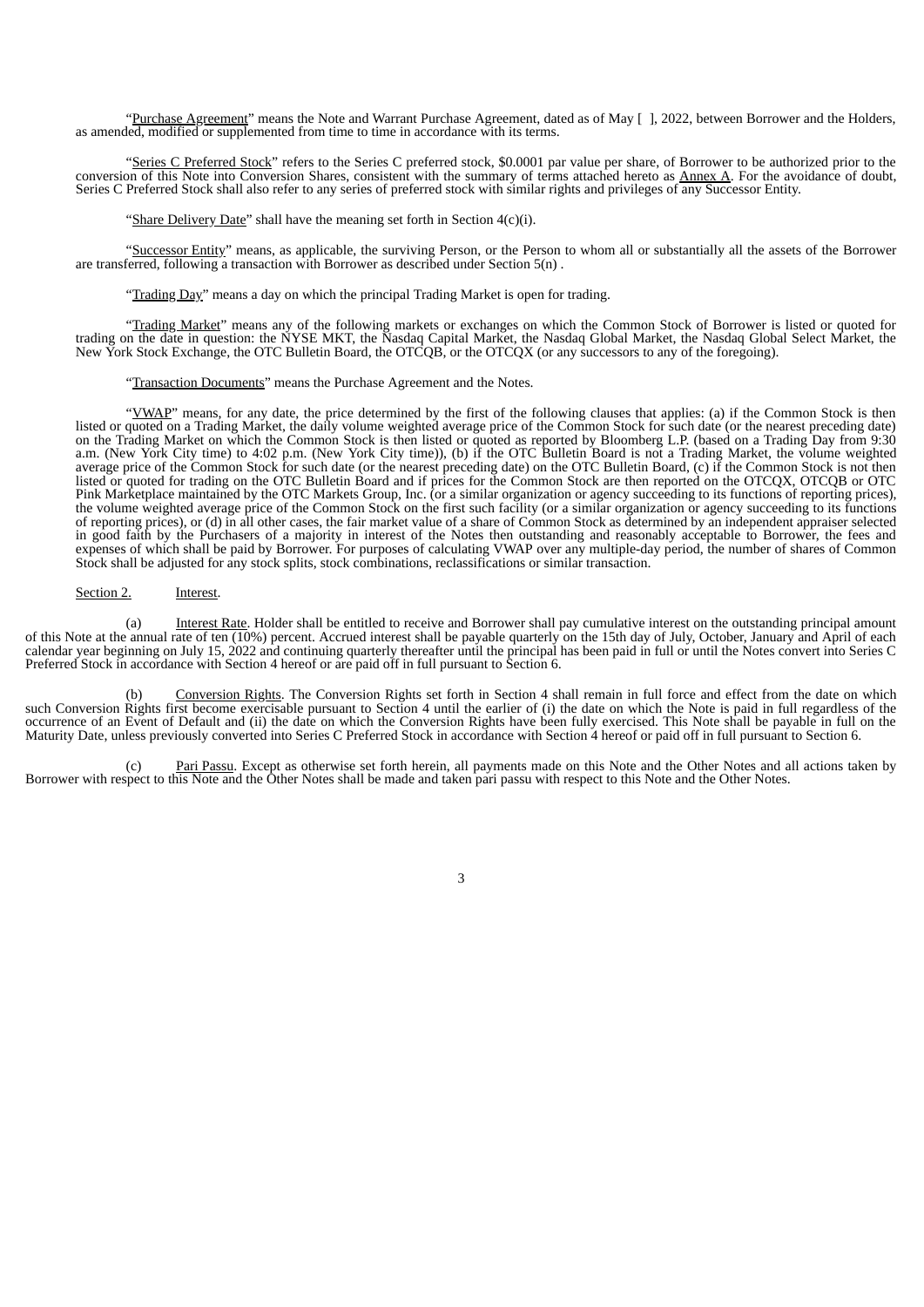(d) Application of Payments. Interest on this Note shall be calculated on the basis of a 360-day year and the actual number of days elapsed. Payments made in connection with this Note shall be applied first to interest that is due and payable on the date of such payment and thereafter to principal.

Manner and Place of Payment. Principal and interest on this Note and other payments in connection with this Note shall be payable at the Holder's offices as designated above in lawful money of the United States of America in immediately available funds without set-off, deduction or counterclaim. Upon assignment of the interest of Holder in this Note, Borrower shall instead make its payment pursuant to the assignee's instructions upon receipt of written notice thereof.

#### Section 3. Registration of Transfers.

(a) Investment Representations. This Note has been issued subject to certain investment representations of the original Holder set forth in the Purchase Agreement and may be transferred or exchanged only in compliance with the Purchase Agreement and applicable federal and state securities laws and regulations.

(b) Reliance on Note Register. Prior to due presentment for transfer to Borrower of this Note, Borrower and any agent of Borrower may treat the Person in whose name this Note is duly registered on the Note Register as the owner hereof for the purpose of receiving payment as herein provided and for all other purposes, whether or not this Note is overdue, and neither Borrower nor any such agent shall be affected by notice to the contrary.

#### Section 4. Conversion.

(a) Conversion. Upon Borrower or any Successor Entity (i) achieving a total equity market capitalization of at least four hundred million Dollars (\$400,000,000), based on the 20-day VWAP of the Common Stock of Borrower or any Successor Entity and (ii) having at least 60 million shares of Common Stock (as adjusted for stock splits, stock dividends or similar transactions) outstanding, provided the conditions in clauses (i) and (ii) are satisfied on or before September 30, 2022 (the date on which the conditions in clauses (i) and (ii) are both satisfied, the "Conversion Date"), the full amount of principal outstanding and accrued but unpaid interest payable on this Note as of the date preceding the Conversion Date (the "Conversion" Amount") shall automatically, and without any further action on the part of the Holder, convert into a number of shares of Series C Preferred Stock, equal to the Conversion Amount divided by one thousand Dollars (\$1,000) (the "Conversion Price"); *provided, however*, that such automatic conversion shall not occur unless and until the Certificate of Designation has been filed with the Secretary of State (or equivalent state governmental agency) of the state of incorporation of Borrower or Successor Entity, as applicable.

(b) Covenant to Finalize Certificate of Designation. Following the date hereof and prior to the Conversion Date, Borrower and the Holder each covenants to negotiate in good faith the form of the Certificate of Designation to govern the Series C Preferred Stock in accordance with the terms set forth on  $\frac{\text{Annex A}}{\text{hereto}}$ , unless otherwise waived in writing by both parties.

#### (c) Mechanics of Conversion.

(i) Delivery of Certificate Upon Conversion. Not later than three (3) Trading Days after the Conversion Date (the "Share Delivery Date"), Borrower shall deliver, or cause to be delivered, to the Holder a certificate or certificates representing the Conversion Shares which, on or after the six (6) month anniversary of the Original Issue Date shall be free of restrictive legends and trading restrictions representing the number of Conversion Shares being acquired upon the conversion of this Note. Upon request by the Holder, Borrower will deliver the Conversion Shares in book-entry form through the book-entry system of Borrower's transfer agent and registrar in lieu of a physical stock certificate or certificates. On or after the six (6) month anniversary of the Original Issue Date, provided there is a sale of such Conversion Shares either pursuant to Rule 144 or an effective Registration Statement, as the case may be, Borrower shall use its best efforts to deliver any certificate or certificates required to be delivered by Borrower under this Section 4(c) electronically through the Depository Trust Company or another established clearing corporation performing similar functions.

Obligation Absolute. Borrower's obligations to issue and deliver the Conversion Shares upon conversion of this Note in accordance with the terms hereof are absolute and unconditional, irrespective of any action or inaction by the Holder to enforce the same, any waiver or consent with respect to any provision hereof, the recovery of any judgment against any Person or any action to enforce the same, or any setoff, counterclaim, recoupment, limitation or termination, or any breach or alleged breach by the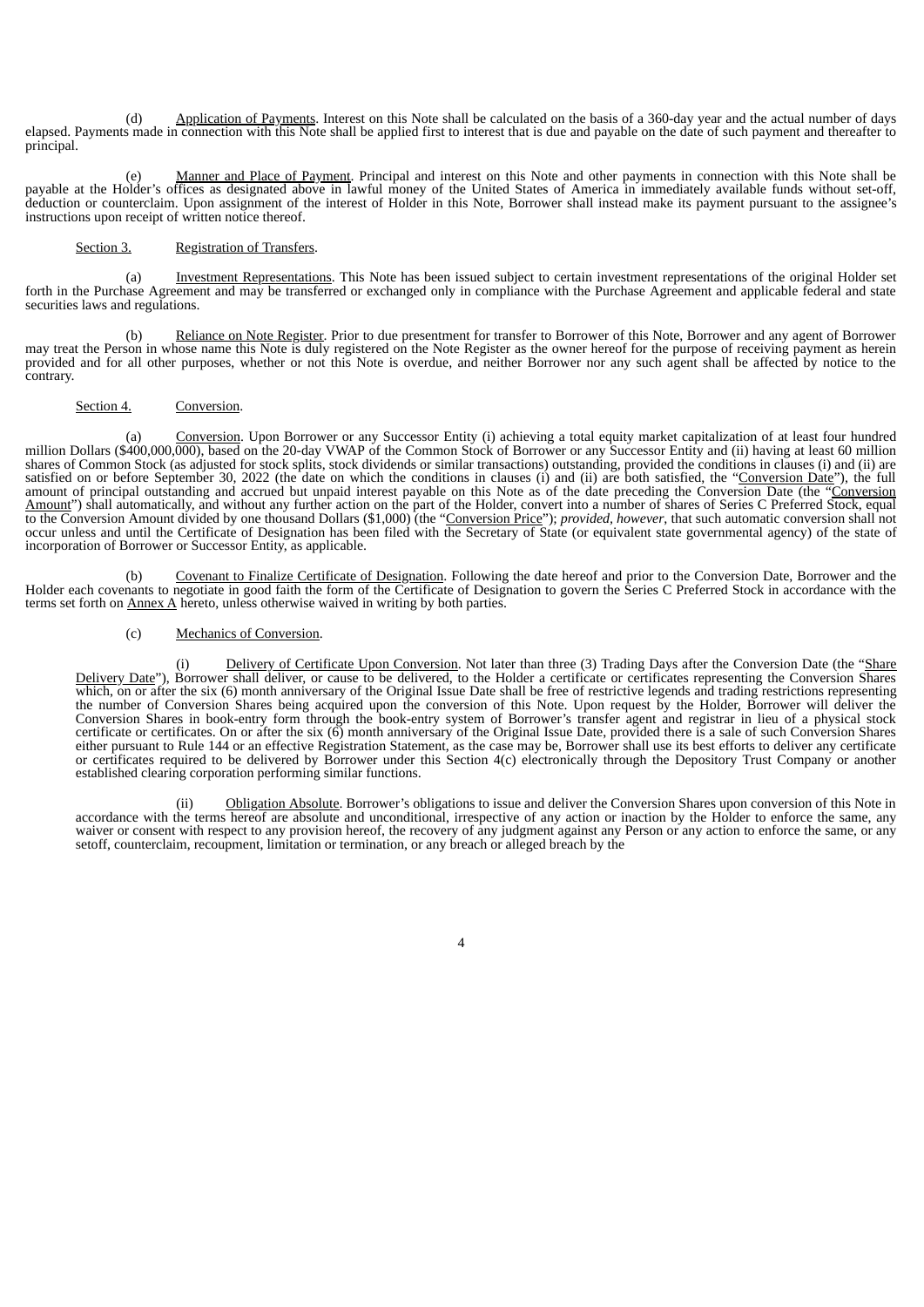Holder or any other Person of any obligation to Borrower or any violation or alleged violation of law by the Holder or any other Person, and irrespective of any other circumstance which might otherwise limit such obligation of Borrower to the Holder in connection with the issuance of such Conversion Shares; provided, however, that such delivery shall not operate as a waiver by Borrower of any such action Borrower may have against the Holder. In no event shall Borrower effect a conversion while an Event of Default has occurred and is ongoing.

(iii) Reservation of Shares Issuable Upon Conversion. Borrower covenants that it will authorize, reserve and keep available a sufficient number of unissued shares of Series C Preferred Stock for the sole purpose of issuance upon conversion of this Note as herein provided, free from preemptive rights or any other actual contingent purchase rights of Persons other than the Holder (and the Other Holders), not less than one hundred percent (100%) of the aggregate number of shares of Series C Preferred Stock as shall be issuable upon the conversion of the then outstanding principal amount of this Note at the Conversion Price, assuming such principal amount was not converted through the Maturity Date. Borrower covenants that all shares of Series C Preferred Stock that sh validly issued, fully paid and nonassessable.

(iv) Fractional Shares. No fractional shares or scrip representing fractional shares shall be issued upon the conversion of this Note. As to any fraction of a share which the Holder would otherwise be entitled to purchase upon such conversion, Borrower shall at its election, either pay a cash adjustment in respect of such final fraction in an amount equal to such fraction multiplied by the Conversion Price or round up to the next whole share.

Transfer Taxes and Expenses. The issuance of certificates for shares of the Common Stock on conversion of this Note shall be made without charge to the Holder hereof for any documentary stamp or similar taxes that may be payable in respect of the issue or delivery of such certificates, provided that, Borrower shall not be required to pay any tax that may be payable in respect of any transfer involved in the issuance and delivery of any such certificate upon conversion in a name other than that of the Holder of this Note so converted and Borrower shall not be required to issue or deliver such certificates unless or until the Person or Persons requesting the issuance thereof shall have paid to Borrower the amount of such tax or shall have established to the satisfaction of Borrower that such tax has been paid.

#### (d) Holder's Ownership Limitation.

(i) Notwithstanding anything to the contrary in this Note, but subject to the last paragraph of this Section 4(d), no shares of Common Stock will be issued or delivered upon conversion of any Note, and no Note will be convertible by the Holder thereof, in each case to the extent, and only to the extent, that such issuance, delivery, conversion or convertibility would result in such Holder, or a "person" or "group" (within the meaning of Section 13(d)(3) of the Exchange Act) beneficially owning in excess of nine and ninety-nine-one-hundredths percent (9.99%) of the then-outstanding shares of Common Stock (the restrictions set forth in this sentence, the "Ownership Limitation"). For these purposes, beneficial ownership and calculations of percentage ownership will be determined in accordance with Rule 13d-3 under the Exchange Act.

(ii) If any Conversion Shares otherwise due to Holder upon the conversion of the Notes are not delivered as a result of the Ownership Limitation, then the Borrower's obligation to deliver such Conversion Shares will not be extinguished, and the Borrower will deliver such Conversion Shares as soon as reasonably practicable after the Holder of such Note provides written confirmation to the Borrower that such such Conversion Shares as soon as reasonably practicable after the Holder of su delivery will not contravene the Ownership Limitation. Any purported delivery of shares of Common Stock upon conversion of any Note will be void and have no effect to the extent, and only to the extent, that such delivery would contravene the Ownership Limitation.

#### Section 5. Covenants.

(a) Until the indefeasible payment in full of the obligations under this Note, the Borrower shall not permit (a) the sale of any equity interest of Scrubgrass Reclamation, L.P., a Delaware limited partnership, or Panther Creek Power Operating, LLC, a Delaware limited liability company (collectively, the "Power Subsidiaries"), the result of which would cause either one of the Power Subsidiaries to become less than wholly owned direct or indirect subsidiaries of the Borrower, (b) the consummation of a sale of a majority of the assets (tangible and/or intangible) of the Power Subsidiaries, including any power generation assets other than to Borrower or a wholly owned direct or indirect subsidiary of the Borrower, (c) the sale of all or substantially all of the assets of the Borrower and its subsidiaries, taken as a whole, or (d) the sale of assets of the Borrower and its subsidiaries (in each case other than (i) the sale of equipment of the Borrower used in the mining of cryptocurrency and digital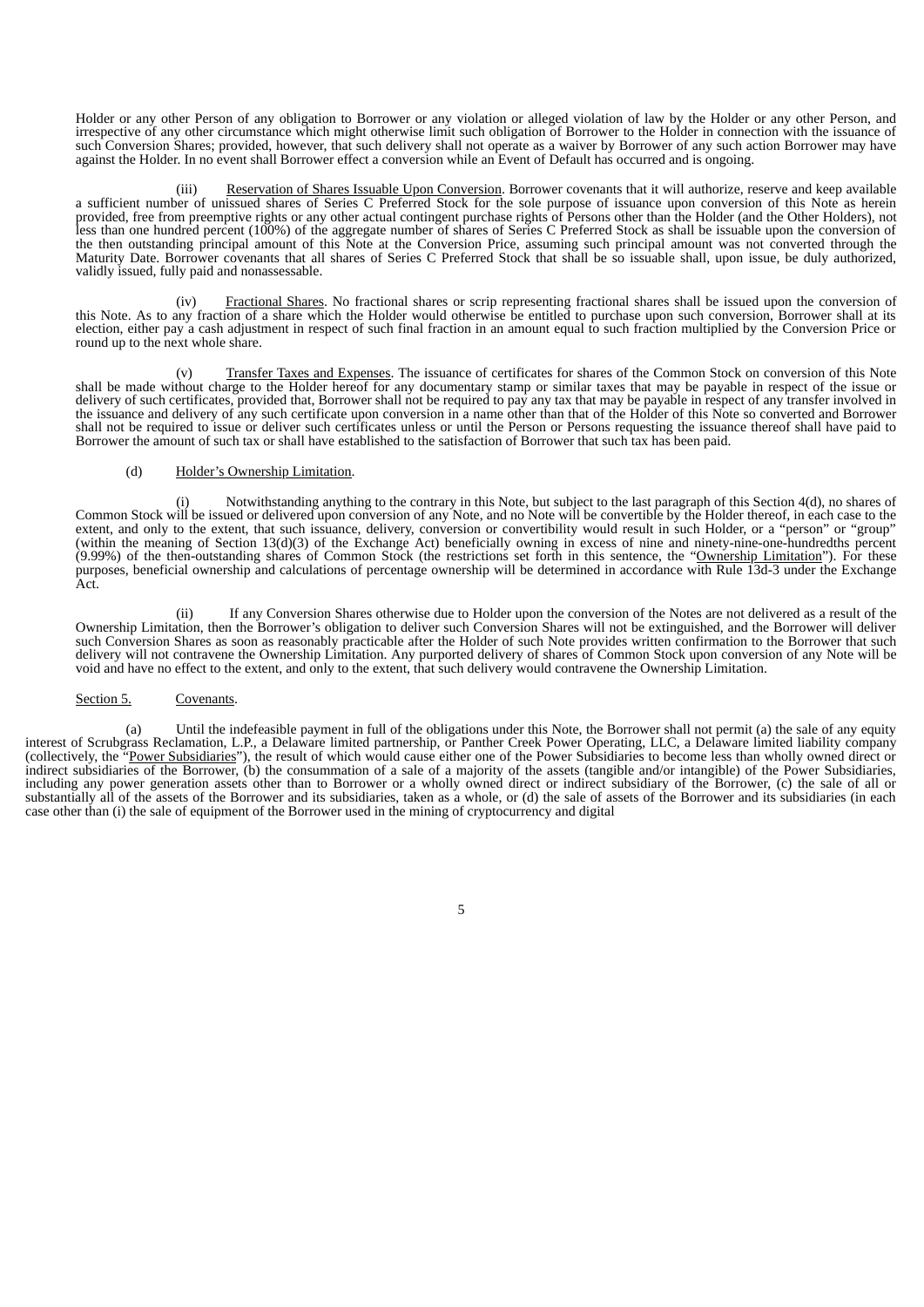currency, including Bitcoin (BTC)) with a value in excess of \$500,000 and (ii) a transaction pursuant to which the obligations of the Borrower are assumed in accordance with Section 5(n).

(b) Until the indefeasible payment in full in cash of the obligations under this Note, the Borrower shall not pay any dividends or distributions in respect of the Common Stock of the Borrower.

(c) If any shares of Common Stock to be issued or delivered upon conversion of the Notes hereunder require registration with or approval of any governmental authority under any federal or state law before such shares of Common Stock may be validly issued or delivered upon conversion, the Borrower shall, to the extent then permitted by the rules and interpretations of the Commission, effect such registration or obtain such approval, as the case may be.

The Borrower shall (i) cause each of its existing subsidiaries on the Closing Date to execute the Guaranty Agreement and (ii) within 30 calendar days of formation of any new subsidiary (other than an Immaterial Subsidiary), cause such subsidiary to become party to the Guaranty Agreement. The Borrower shall not form any subsidiaries (other than Immaterial Subsidiaries) which do not, within the time period set forth in clause (ii) above, become a party to the Guaranty Agreement.

(e) Borrower will furnish (or cause to be furnished) to Holder as soon as the same become available, but in any event (i) within one hundred and twenty (120) days after the close of each fiscal year, audited financial statements reflecting Borrower's operations during such fiscal year, including without limitation a balance sheet and profit and loss statement, (ii) within forty-five days (45) after the last day of each March, June, September and December (collectively a "Quarter-End") other than Borrower's fiscal year-end, management-prepared financial statements including without limitation a balance sheet and profit and loss statement. Borrower shall ensure that all such statements are in reasonable detail, prepared in conformity with GAAP, applied on a basis consistent with that of the preceding year or Quarter-End and accompanied by a certificate of Borrower's chief financial officer, which certificate shall state that such financial statements fairly present the consolidated financial condition and results of operations (subject to normal year-end adjustments) and (iii) within a reasonable period following any request therefor, such other information regarding the operations, business affairs, and financial condition of the Borrower and its subsidiaries, or compliance with the terms of this Agreement, as the Holder may reasonably request.

The Borrower shall furnish to the Holder prompt written notice of the (i) the Borrower obtaining actual knowledge of the occurrence of any Event of Default; (ii) the receipt by the Borrower of service with respect to, or the Borrower otherwise obtaining actual knowledge of, the filing or commencement of any action, suit, or proceeding by or before any arbitrator or governmental authority against the Borrower or any of its subsidiaries as to which there is a reasonable possibility of an adverse determination and that, if adversely determined, could reasonably be expected to result in a Material Adverse Effect, and (iii) the Borrower obtaining actual knowledge of any other development that has had, or could reasonably be expected to have, a Material Adverse Effect. The Borrower shall deliver with each notice delivered under this Section 5(f) a statement of an officer of the Borrower setting forth the details of the event or development requiring such notice and any action taken or proposed to be taken with respect thereto.

(g) The Borrower shall, and shall cause each of its subsidiaries to preserve, renew, and keep in full force and effect its legal existence; *provided* that a Guarantor may dissolve, liquidate or merge with another entity so long as the successor or survivor of such transaction is a Guarantor.

The Borrower shall, and shall cause each of its subsidiaries to, pay and perform its material obligations before the same become delinquent or in default, including tax liabilities, except where (a) (i) the validity or amount thereof is being contested in good faith by appropriate proceedings, and (ii) the Borrower or such subsidiary has set aside on its books adequate reserves with respect thereto in accordance with GAAP, or (b) the failure to pay or perform pending such contest could not reasonably be expected to have a Material Adverse Effect.

(i) The Borrower shall, and shall cause each of its subsidiaries to, (a) keep and maintain all property material to the conduct of its business in good working order and condition in accordance with industry practice, ordinary wear and tear excepted, except nothing in this Section 5(i) will prevent the Borrower or any of its subsidiaries from discontinuing the operation or maintenance of any such properties if such discontinuance is, in the reasonable judgment of the Borrower, desirable in the conduct of its business and not disadvantageous in any material respect to the Holder and (b) maintain, with financially sound and reputable insurance companies, insurance in such amounts and against such risks as are customarily maintained by companies engaged in the same or similar businesses operating in the same or similar locations.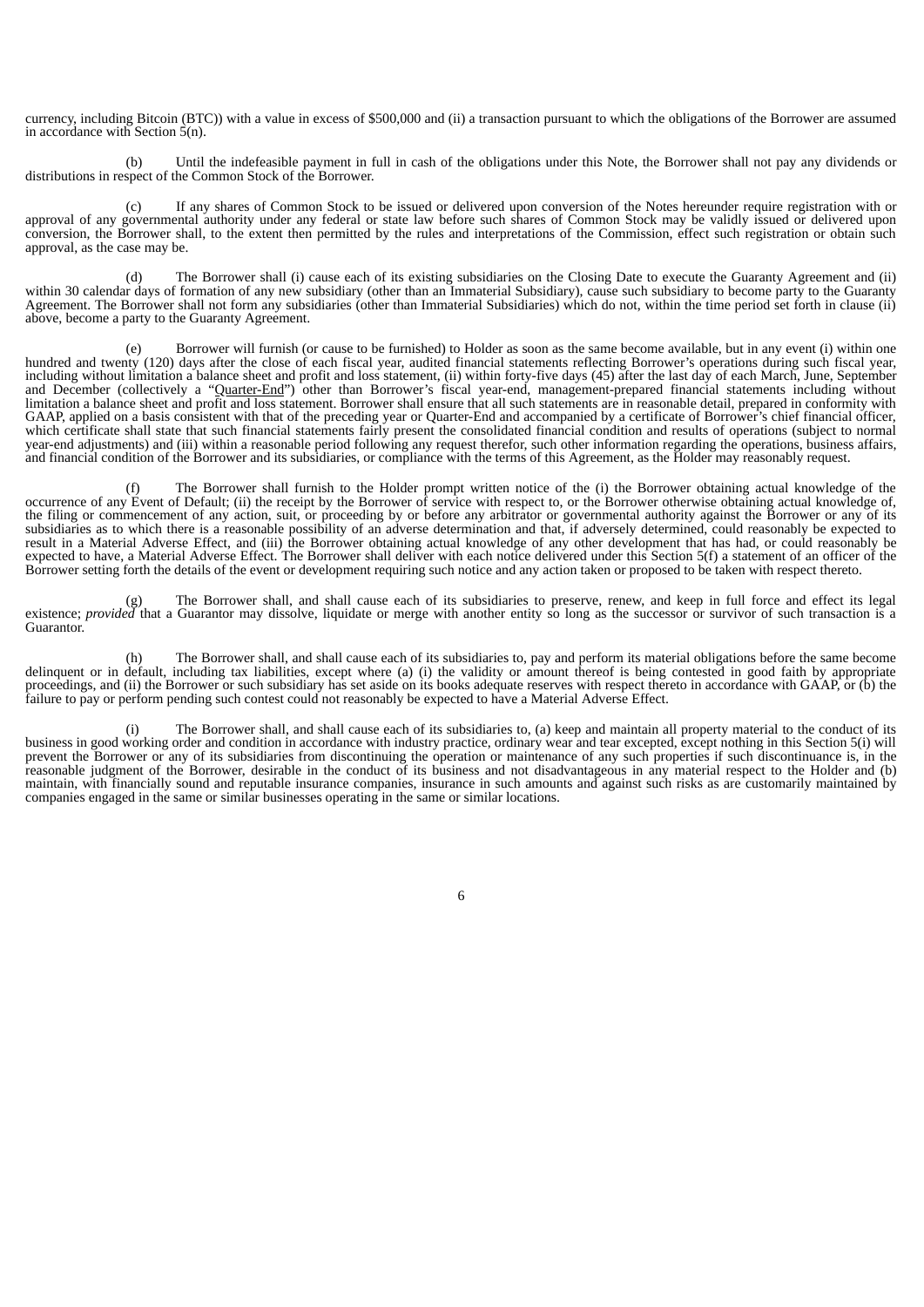(j) The Borrower shall, and shall cause each of its subsidiaries to, keep proper books of record and account in accordance with GAAP, prudent accounting practice, and applicable law. The Borrower shall, and shall cause each of its subsidiaries to, permit any representatives designated by the Holder, upon reasonable prior notice and subject to applicable safety rules and regulations, to visit and inspect its properties, to examine and make extracts from its books and records, and to discuss its affairs, finances, and condition with its officers and, so long as the Borrower has been given reasonable notice thereof and an opportunity to participate in such discussions, independent accountants, all at such reasonable times during the Borrower's and each of its subsidiaries' normal business hours (and in a manner so as, to the extent practicable, not to interfere with the normal business operations of the Borrower and each of its subsidiaries or jeopardize any applicable privileges) and as often as reasonably requested.

(k) The Borrower shall, and shall cause each of its subsidiaries to, comply with all laws applicable to it or its property, except where the failure to do so, individually or in the aggregate, could not reasonably be expected to result in a Material Adverse Effect.

(l) The Borrower shall use the proceeds of the Notes for the general corporate purposes of the Borrower and its subsidiaries.

(m) The Borrower shall, and shall cause each of the subsidiaries to, promptly, upon the request of the Holder (i) correct any material defect or error that may be discovered in this Note or in the execution thereof and (ii) do, execute, acknowledge, deliver, record, re-record, file, re-file, register, and re-register any and all such further acts, deeds, certificates, assurances, and other instruments the Holder may reasonably require from time to time in order to carry out more effectively the purposes of this Note.

(n) The Borrower shall not merge or consolidate with, or transfer all or substantially all of its assets to, any other Person, unless (i) the Borrower is the surviving entity of such merger or consolidation or (ii) if the Borrower is not the surviving Person, the surviving Person resulting from such merger or consolidation, or the Person to whom such assets are transferred, shall expressly assume the obligations of the Borrower hereunder and under the Purchase Agreement and other Transaction Documents pursuant to an assumption agreement or such other instrument in form and substance reasonably satisfactory to the Holders of a majority of the aggregate outstanding principal amounts under this Note and the Other Notes, including the performance and observance of all the covenants and conditions of the Notes and the Purchase Agreement on the part of the Borrower to be performed or observed.

#### Section 6. **Amortization.**

(a) Payoff. Beginning on October 1, 2022, if the Notes have not converted into shares of Series C Preferred Stock pursuant to Section 4(a), Borrower shall repay principal of the Notes in quarterly installments in amounts equal to the greater of (i) eight percent (8%) of Borrower's consolidated revenue from each trailing quarter or (ii) five million, four hundred thousand Dollars (\$5,400,000), payable at Borrower's option in either cash or up to fifty percent (50%) in shares of Common Stock at a twenty percent (20%) discount to the 20-day VWAP in accordance with Section 6(b) below. Borrower shall provide Holder with three days' notice of its election to make a portion of such payment in shares prior to the start of the 20-day VWAP calculation period.

Payments. The first of such payments shall be calculated based on the revenue of Borrower generated during the period beginning on July 1, 2022 and ending on September 30, 2022. The initial amortization payment will be payable by no later than November 15, 2022, and Borrower may elect to pay up to fifty percent (50%) of such initial amortization payment in shares of Common Stock at a twenty percent (20%) discount to the 20-day VWAP as of the end of the Trading Day preceding the payment date. All subsequent payments shall be paid in cash within thirty (30) days after the end of each quarter, subject to a true-up if revenue for the quarter, as reported in the quarterly unaudited financial statements on Form 10-Q or annual audited financial statements on Form 10-K, as applicable for such quarter, varies from the revenue amount used to calculate such payment. In the event Borrower makes an underpayment, the shortfall shall be paid within fifteen (15) days after the filing of the Form 10-Q or Form 10-K, as applicable.

#### Section 7. Prepayment.

<sup>(</sup>a) General. Borrower shall have the right, at its sole election, at any time to prepay or redeem this Note in whole or in part.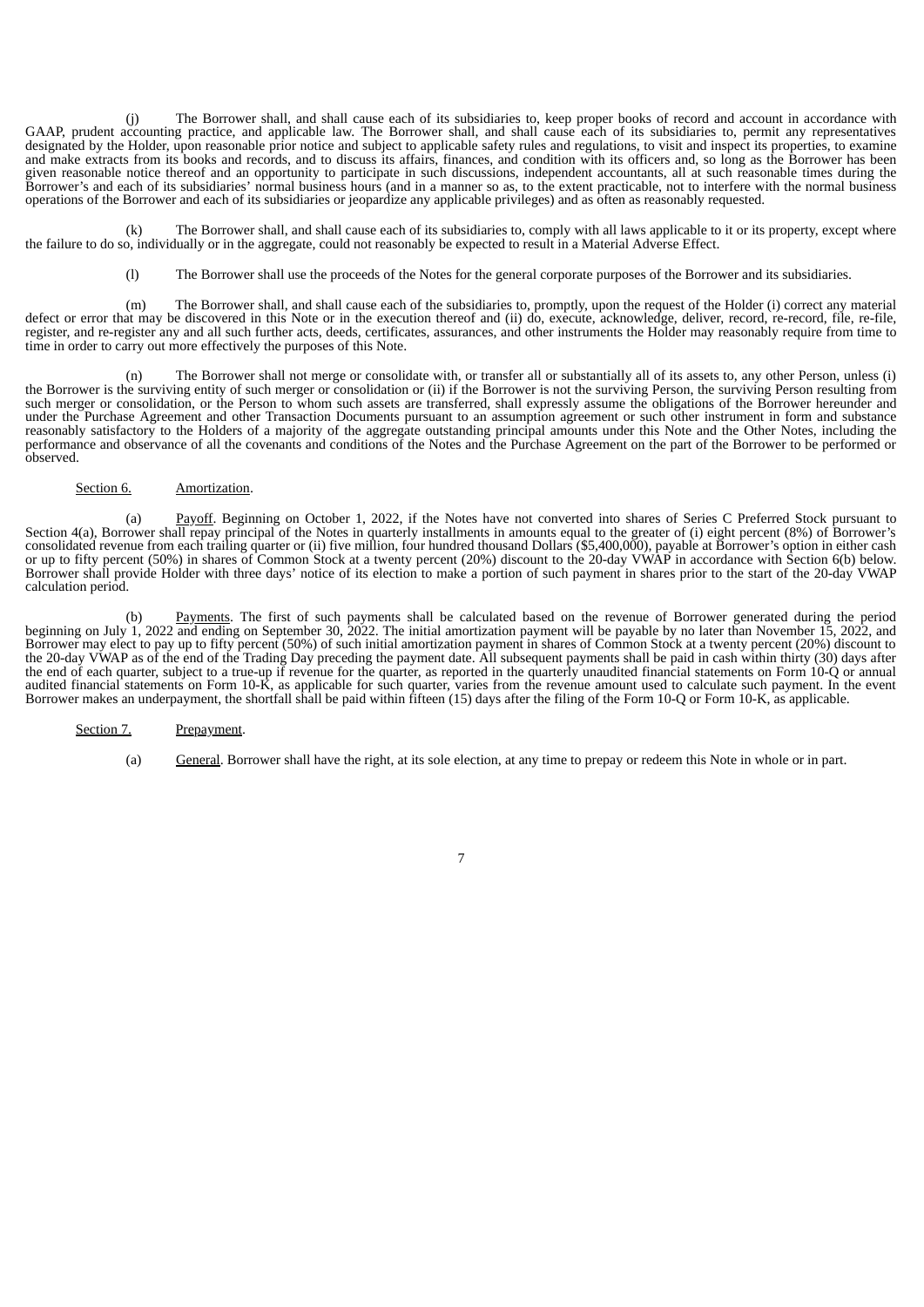#### Section 8. Events of Default.

(a) "Event of Default" means, wherever used herein, any of the following events (whatever the reason for such event and whether such event shall be voluntary or involuntary or effected by operation of law or pursuant to any judgment, decree or order of any court, or any order, rule or regulation of any administrative or governmental body):

any default in the payment of (A) the principal amount of the Note or (B) other amounts owing to the Holder, as and when the same shall become due and payable (whether on the Conversion Date or the Maturity Date or by acceleration or otherwise) which default, solely in the case of a default under clause (B) above, is not cured within five (5) Trading Days after Borrower has become or should have become aware of such default;

(ii) the Borrower shall fail to deliver Conversion Shares to the Holder by the Share Delivery Date as required by Section 4(c)(i) which default is not cured within five (5) Trading Days after the Share Delivery Date;

(iii) Borrower shall fail to observe or perform any other covenant or agreement contained in the Purchase Agreement or this Note, which failure is not cured, if possible to cure, within the earlier to occur of (A) twenty (20) Trading Days after notice of such failure sent by the Holder to Borrower and (B) thirty (30) Trading Days after Borrower has become or should have become aware of such failure;

(iv) a default or event of default (subject to any grace or cure period provided in the applicable agreement, document or instrument) shall occur under any of the Transaction Documents, including but not limited to failure to strictly comply with the provisions of the Warrants);

(v) any material representation or warranty made in this Note, any other Transaction Documents, any written statement pursuant hereto or thereto or any other report, financial statement or certificate made or delivered to the Holder or any Other Holder in connection therewith shall be untrue or incorrect in any material respect as of the date when made or deemed made;

(vi) Borrower or any Subsidiary shall be subject to a Bankruptcy Event;

(vii) Borrower or any Subsidiary shall default on any of its obligations under any mortgage, credit agreement or other facility, indenture agreement, factoring agreement or other instrument under which there may be issued, or by which there may be secured or evidenced, any indebtedness for borrowed money or money due under any long term leasing or factoring arrangement that (A) involves an obligation greater than two hundred fifty thousand Dollars (\$250,000), whether such indebtedness now exists or shall hereafter be created, and (B) results in such indebtedness becoming or being declared due and payable prior to the date on which it would otherwise become due and payable;

(viii) Borrower does not meet the current public information requirements under Rule 144;

(ix) any monetary judgment, writ or similar final process shall be entered or filed against Borrower, any subsidiary or any of their respective property or other assets for more than two hundred fifty thousand Dollars (\$250,000), and such judgment, writ or similar final process shall remain unvacated, unbonded or unstayed for a period of ninety (90) calendar days;

their business;

(x) any dissolution, liquidation or winding up by Borrower and its subsidiaries, taken as a whole, of a substantial portion of

(xi) cessation of operations by Borrower and its subsidiaries, taken as a whole;

(xii) the failure by Borrower or any material Subsidiary to maintain any material intellectual property rights, personal, real property, equipment, leases or other assets which are necessary to conduct its business (whether now or in the future) which would have a Material Adverse Effect and such breach is not cured with twenty (20) days after written notice to Borrower from the Holder (notwithstanding the foregoing, Borrower may elect in its reasonable business judgment to abandon any intellectual property rights);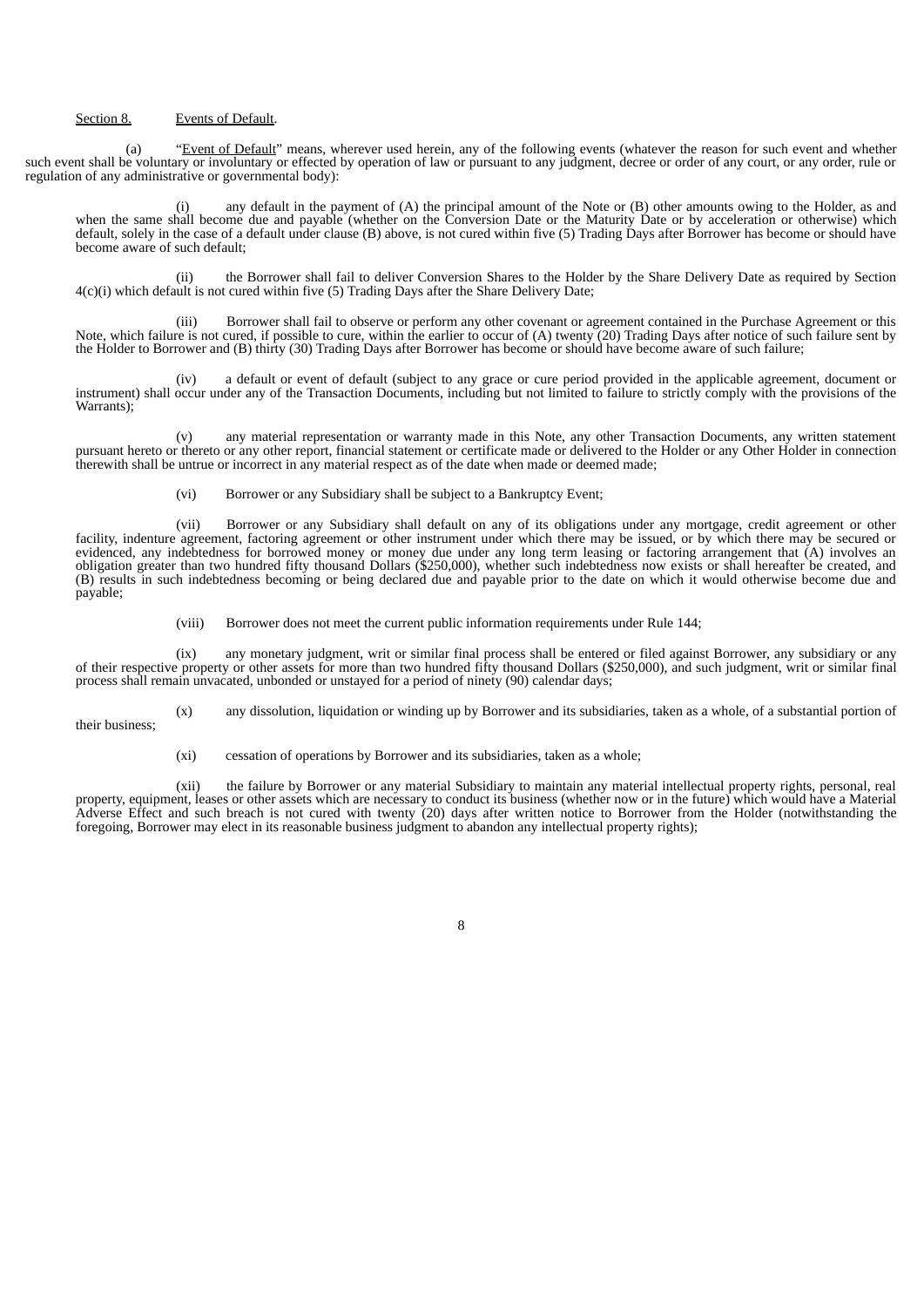(xiii) an event resulting in the Common Stock no longer being listed or quoted on a Trading Market, or notification from a Trading Market that the Borrower is not in compliance with the conditions for such continued quotation and such non-compliance continues for twenty (20) days following such notification;

(xiv) a Commission or judicial stop trade order or suspension from its principal Trading Market;

(xv) the restatement after the date hereof of any financial statements filed by the Borrower with the Commission for any date or period prior to the date hereof and until this Note is no longer outstanding, if the result of such restatement would, by comparison to the unrestated financial statements, have constituted a Material Adverse Effect. For the avoidance of doubt, any restatement related to new accounting pronouncements or pending SEC Comment Letters shall not constitute a default under this Section;

(xvi) the Borrower effectuates a reverse split of its Common Stock without ten (10) days' prior written notice to the Holder;

(xvii) a default by the Borrower of a material term, covenant, warranty or undertaking of any other agreement to which the Borrower and Holder are parties, or the occurrence of an event of default under any such other agreement to which Borrower and Holder are parties which is not cured after any required notice and/or cure period; or

(xviii) any material provision of any Transaction Document shall at any time for any reason (other than pursuant to the express terms thereof) cease to be valid and binding on or enforceable against the parties thereto, or the validity or enforceability thereof shall be contested by any party thereto, or a proceeding shall be commenced by Borrower or any Subsidiary or any governmental authority having jurisdiction seeking to establish the invalidity or unenforceability thereof, or Borrower or any Subsidiary shall deny in writing that it has any liability or obligation purported to be created under any Transaction Document.

Remedies Upon Event of Default. Upon any Event of Default, the outstanding principal amount of this Note and other amounts owing in respect thereof through the date of acceleration, shall become, at the Holder's election, immediately due and payable in cash at the Mandatory Default Amount. Commencing on the Maturity Date and also five (5) days after the occurrence of any Event of Default interest on this Note shall accrue in addition to the ten percent (10%) per annum at an interest rate equal to the lesser of five percent (5%) per annum or the maximum rate permitted under applicable law. Upon the payment in full of the Mandatory Default Amount, the Holder shall promptly surrender this Note to or as directed by Borrower. In connection with such acceleration described herein, the Holder need not provide, and Borrower hereby waives, any presentment, demand, protest or other notice of any kind, and the Holder may immediately and without expiration of any grace period enforce any and all of its rights and remedies hereunder and all other remedies available to it under applicable law. Such acceleration may be rescinded and annulled by Holder at any time prior to payment hereunder and the Holder shall have all rights as a holder of the Note until such time, if any, as the Holder receives full payment pursuant to this Section 8(b). No such rescission or annulment shall affect any subsequent Event of Default or impair any right consequent thereon.

#### Section 9. Miscellaneous.

(a) Notices. All notices, demands, requests, consents, approvals, and other communications required or permitted hereunder shall be in writing and, unless otherwise specified herein, shall be (i) personally served, (ii) deposited in the mail, registered or certified, return receipt requested, postage prepaid, (iii) delivered by reputable air courier service with charges prepaid, or (iv) transmitted by hand delivery, telegram, or facsimile, addressed as set forth below or to such other address as such party shall have specified most recently by written notice. Any notice or other communication required or permitted to be given hereunder shall be deemed effective (A) upon hand delivery or delivery by facsimile, with accurate confirmation generated by the transmitting facsimile machine, at the address or number designated below (if delivered on a Business Day during normal business hours where such notice is to be received), or the first Business Day following such delivery (if delivered other than on a Business Day during normal business hours where such notice is to be received) or (B) on the second Business Day following the date of mailing by express courier service, fully prepaid, addressed to such address, or upon actual receipt of such mailing, whichever shall first occur. The addresses for such communications shall be: (i) if to Borrower, to: Stronghold Digital Mining, Inc., 595 Madison Avenue,  $28<sup>th</sup>$  Floor, New York, NY 10022 Attn: Chief Executive Officer, with a copy by email to (which shall not constitute notice): Vinson & Elkins LLP, 1114 Avenue of the Americas, 32<sup>nd</sup> Floor, New York, NY 10036, Attn: Daniel M. LeBey, Esq, and (ii) if to the Holder, to: the th nd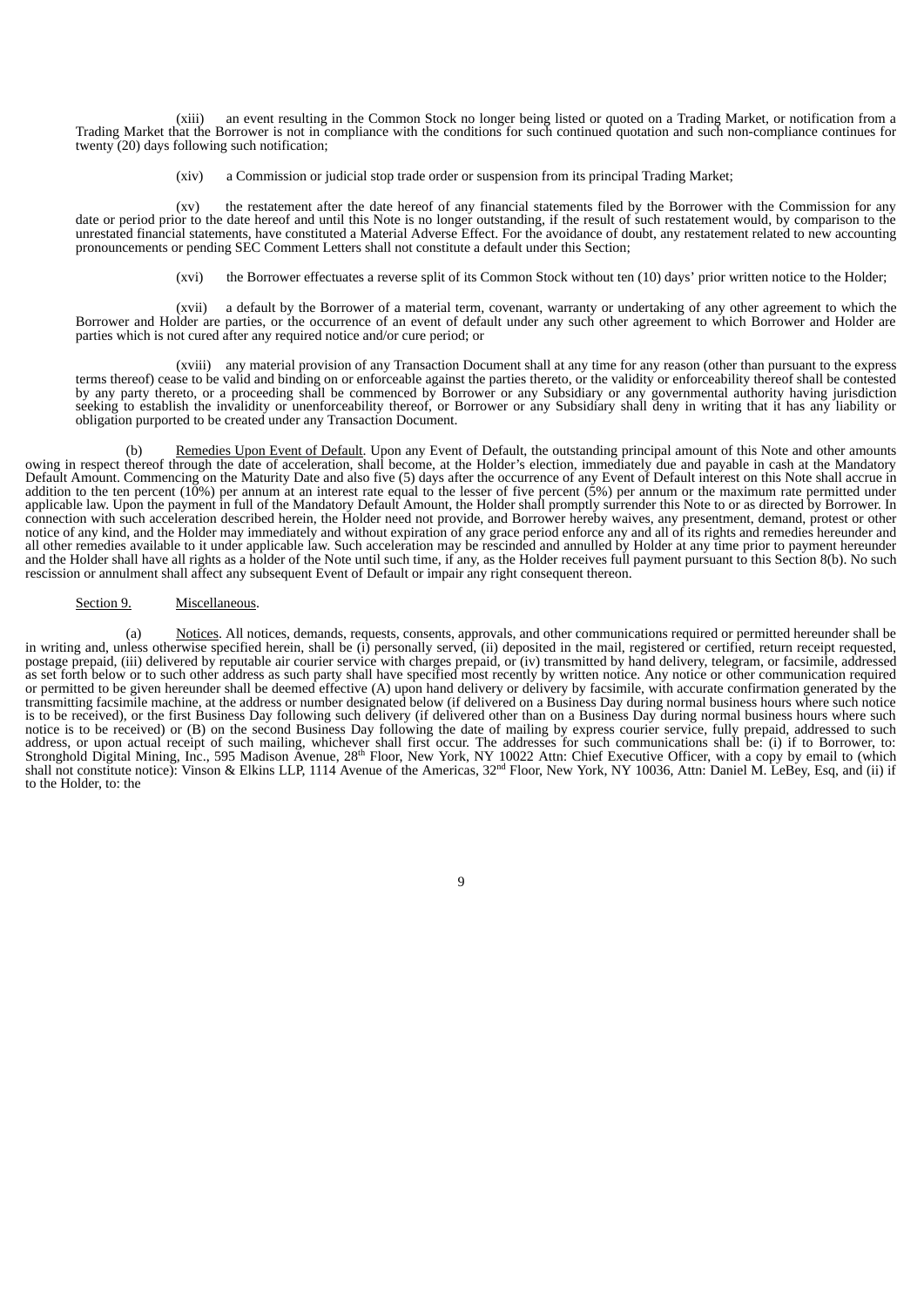address indicated on the front page of this Note, Attn: [●], email [●] with an additional copy by email only to (which shall not constitute notice): [●]

(b) Absolute Obligation. Except as expressly provided herein, no provision of this Note shall alter or impair the obligation of Borrower, which is absolute and unconditional, to pay the principal of and accrued interest, as applicable, on this Note at the time, place, and rate, and in the coin or currency, herein prescribed. This Note is a direct debt obligation of Borrower. This Note ranks pari passu with all Other Notes now or hereafter issued under the terms set forth herein.

(c) Lost or Mutilated Note. If this Note shall be mutilated, lost, stolen or destroyed, Borrower shall execute and deliver, in exchange and substitution for and upon cancellation of a mutilated Note, or in lieu of or in substitution for a lost, stolen or destroyed Note, a new Note for the principal amount of this Note so mutilated, lost, stolen or destroyed, but only upon receipt of evidence of such loss, theft or destruction of such Note, and of the ownership hereof, reasonably satisfactory to Borrower.

(d) Governing Law. All questions concerning the construction, validity, enforcement and interpretation of this Note shall be governed by and construed and enforced in accordance with the internal laws of the State of New York, without regard to the principles of conflict of laws thereof. Each party agrees that all legal proceedings concerning the interpretation, enforcement and defense of the transactions contemplated by any of the Transaction Documents (whether brought against a party hereto or its respective Affiliates, directors, officers, shareholders, employees or agents) shall be commenced in the state and federal courts sitting in the City of New York, Borough of Manhattan (the "New York Courts"). Each party hereto hereby irrevocably submits to the exclusive jurisdiction of the New York Courts for the adjudication of any dispute hereunder or in connection herewith or with any transaction contemplated hereby or discussed herein (including with respect to the enforcement of any of the Transaction Documents), and hereby irrevocably waives, and agrees not to assert in any suit, action or proceeding, any claim that it is not personally subject to the jurisdiction of such New York Courts, or such New York Courts are improper or inconvenient venue for such proceeding. Each party hereby irrevocably waives personal service of process and consents to process being served in any such suit, action or proceeding by mailing a copy thereof via registered or certified mail or overnight delivery (with evidence of delivery) to such party at the address in effect for notices to it under this Note and agrees that such service shall constitute good and sufficient service of process and notice thereof. Nothing contained herein shall be deemed to limit in any way any right to serve process in any other manner permitted by applicable law. Each party hereto hereby irrevocably waives, to the fullest extent permitted by applicable law, any and all right to trial by jury in any legal proceeding arising out of or relating to this Note or the transactions contemplated hereby. If any party shall commence an action or proceeding to enforce any provisions of this Note, then the prevailing party in such action or proceeding shall be reimbursed by the other party for its attorneys' fees and other costs and expenses incurred in the investigation, preparation and prosecution of such action or proceeding. **This Note shall be** deemed an unconditional obligation of Borrower for the payment of money and, without limitation to any other remedies of Holder, may be enforced against Borrower by summary proceeding pursuant to New York Civil Procedure Law and Rules Section 3213 or any similar rule or statute in the jurisdiction where enforcement is sought. For purposes of such rule or statute, any other document or agreement to which Holder and Borrower are parties or which Borrower delivered to Holder, which may be convenient or necessary to determine Holder's rights hereunder or Borrower's obligations to Holder are deemed a part of this Note, whether or not such other document or agreement was delivered together **herewith or was executed apart from this Note.**

(e) Waiver. Any waiver by Borrower or the Holder of a breach of any provision of this Note shall not operate as or be construed to be a waiver of any other breach of such provision or of any breach of any other provision of this Note. The failure of Borrower or the Holder to insist upon strict adherence to any term of this Note on one or more occasions shall not be considered a waiver or deprive that party of the right thereafter to insist upon strict adherence to that term or any other term of this Note on any other occasion. Any waiver by Borrower or the Holder must be in writing.

(f) Severability. If any provision of this Note is invalid, illegal or unenforceable, the balance of this Note shall remain in effect, and if any provision is inapplicable to any Person or circumstance, it shall nevertheless remain applicable to all other Persons and circumstances.

Usury. If it shall be found that any interest or other amount deemed interest due hereunder violates the applicable law governing usury, the applicable rate of interest due hereunder shall automatically be lowered to equal the maximum rate of interest permitted under applicable law. Borrower covenants (to the extent that it may lawfully do so) that it shall not at any time insist upon, plead, or in any manner whatsoever claim or take the benefit or advantage of, any stay, extension or usury law or other law which would prohibit or forgive Borrower from paying all or any portion of the principal of or interest on this Note as contemplated herein, wherever enacted, now or at any time hereafter in force, or which may affect the covenants or the performance of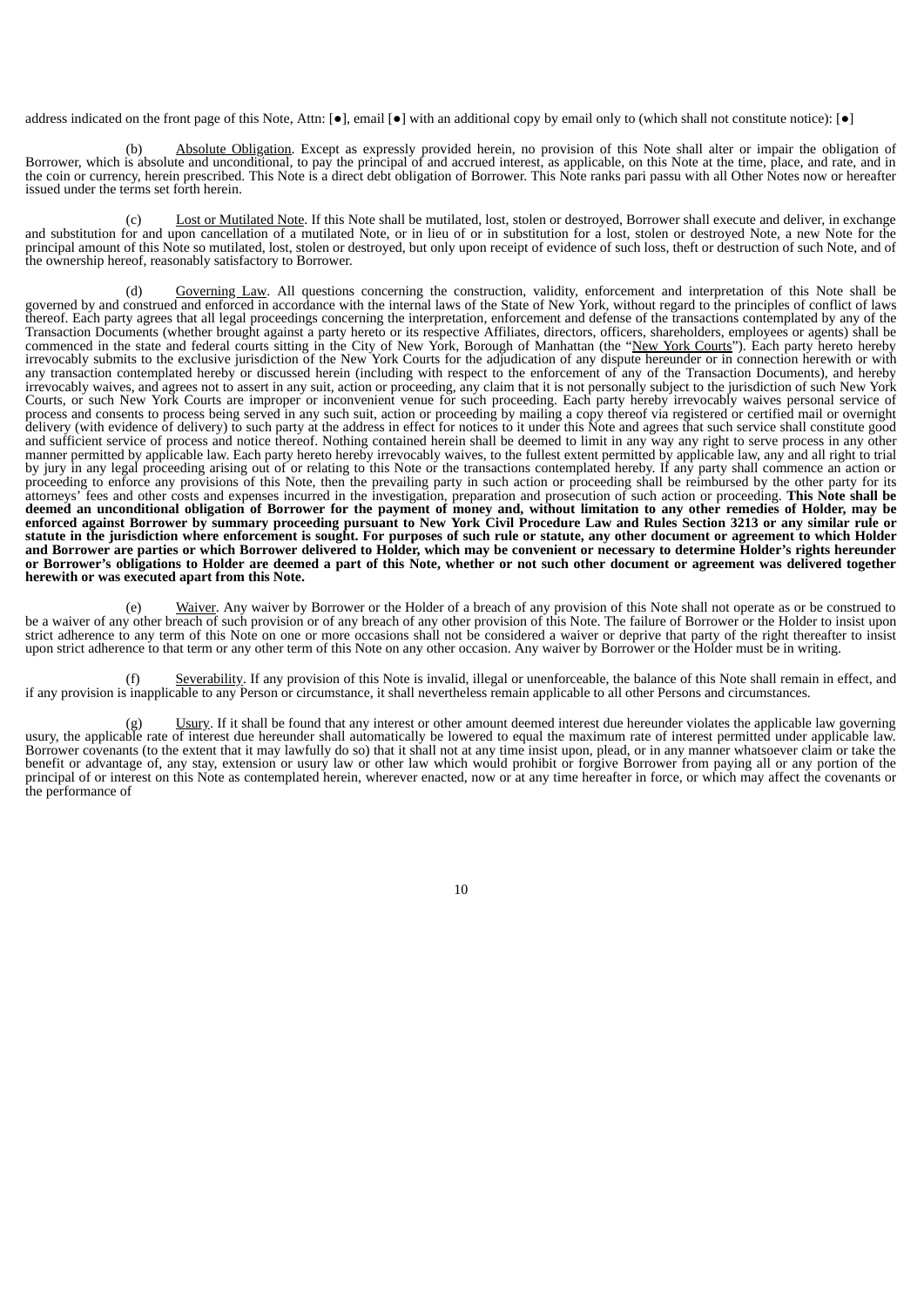this Note, and Borrower (to the extent it may lawfully do so) hereby expressly waives all benefits or advantage of any such law, and covenants that it will not, by resort to any such law, hinder, delay or impede the execution of any power herein granted to the Holder, but will suffer and permit the execution of every such as though no such law has been enacted.

(h) Next Business Day. Whenever any payment or other obligation hereunder shall be due on a day other than a Business Day, such payment shall be made on the next succeeding Business Day.

(i) Headings. The headings contained herein are for convenience only, do not constitute a part of this Note and shall not be deemed to limit or affect any of the provisions hereof.

(j) Amendment. Unless otherwise provided for hereunder, this Note may not be modified or amended or the provisions hereof waived without the written consent of Borrower and the Holders of a majority of the aggregate outstanding principal amounts under this Note and the Other Notes. Notwithstanding the foregoing, any modification, amendment or waiver which (i) forgives or alters the principal amount due hereunder, the rate of interest applicable to the Loans, the due date for any payment hereunder or the maturity thereof, (ii) materially adversely alters or changes any rights of any Holder under this Note or (iii) amends, modifies or waives Sections 4 or 9(j) of this Note must, in each case, be executed by the Borrower and the Holder.

(k) Facsimile Signature. In the event that the Borrower's signature is delivered by facsimile transmission, PDF, electronic signature or other similar electronic means, such signature shall create a valid and binding obligation of the Borrower with the same force and effect as if such signature page were an original thereof.

#### \*\*\*\*\*\*\*\*\*\*\*\*\*\*\*\*\*\*\*\*\*

*(Signature Pages Follow)*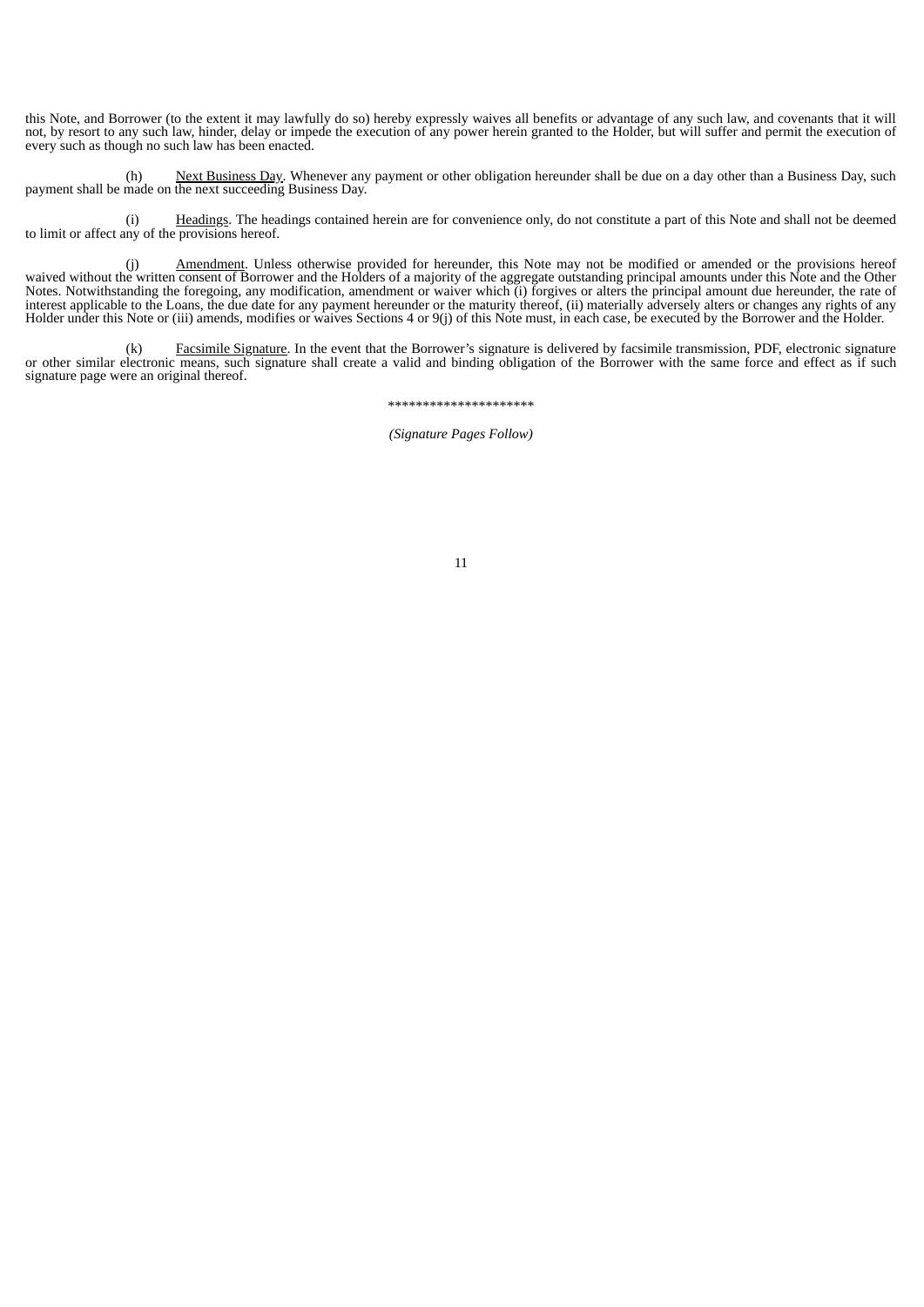**IN WITNESS WHEREOF**, Borrower has caused this Note to be signed in its name by an authorized officer as of the \_\_\_\_\_ day of \_\_\_\_\_\_\_ 2022.

STRONGHOLD DIGITAL MINING, INC.

By: \_\_\_\_\_\_\_\_\_\_\_\_\_\_\_\_\_\_\_\_\_\_\_\_\_\_\_\_\_\_\_\_\_\_\_\_\_\_\_\_\_

Name: Title: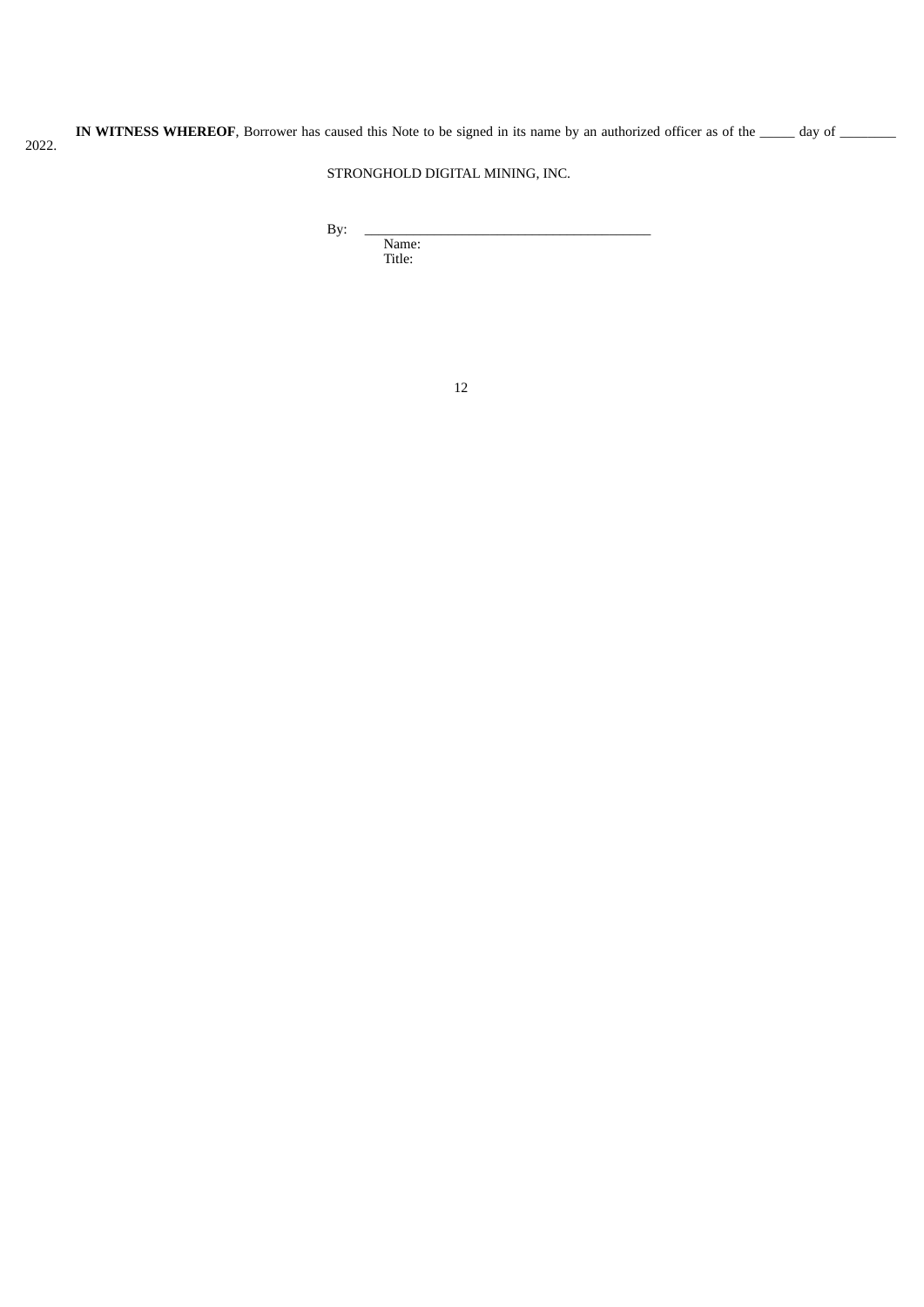#### **Annex A SERIES C PREFERRED STOCK SUMMARY OF TERMS**

- 1. **Liquidation Preference**: \$1000.
- 2. **Coupon**: 8% per annum (accruing and payable upon redemption).
- 3. **Borrower Redemption Right**: Redeemable in whole or in part at any time at the Borrower's option.
- 4. **Investor Redemption Rights**: If the Borrower's total equity market capitalization is less than \$400,000,000 based on the 2-day VWAP of its common stock at any point after September 30, 2022 (a "**Redemption Right Trigger Date**"), Investors holding a majority of the outstanding shares of Series C Preferred Stock will have the right, acting on behalf of the holders of all of the outstanding shares of Series C Preferred Stock, to demand at any time during the period from the Redemption Right Trigger Date until September 30, 2023, that the Borrower redeem the outstanding shares of Series C Preferred Stock in equal quarterly increments, commencing with the quarter ended December 31, 2022. Upon receiving the Investors' redemption notice, the Borrower will redeem the portion of the Investors' shares of Series C Preferred Stock to be redeemed for each quarter on the  $15<sup>th</sup>$  day of the month following each calendar quarter end following receipt of the redemption notice (each a "**Redemption Date**"). Each redemption payment shall include the liquidation preference and the accrued dividends application to the shares being redeemed on such Redemption Date and may be made, at the Borrower's option and with prior notice to the Investor (the "**Notice Date**"), in either cash or in shares of Class A Common Stock at a conversion price per share equal to 80% of the 20-day VWAP of the common stock to be calculated following the Notice Date. These rights will accumulate quarterly such that any redemption rights not exercised by Investors in previous quarters will be available in subsequent quarters (*i.e.,* if Investors holding a majority of the outstanding shares of Series C Preferred Stock do not elect to exercise their redemption rights in a quarter they could elect to exercise those redemption rights in a subsequent quarter in addition to such subsequent quarter's redemption rights).
- 5. **Investor Conversion Right**: In the event Investor has exercised its redemption rights under paragraph 4 above, and the Borrower fails to satisfy its redemption obligations in full pursuant to Paragraph 4, the Investor shall have the right to convert all of the unredeemed shares of Series C Preferred Stock into shares of Class A Common Stock at a conversion price per share equal to 80% of the 20-day VWAP of the common stock as of the end of the trading day immediately preceding the redemption date set forth in the Investor's redemption notice.
- 6. **Ranking**: The Series C Preferred Stock will rank, with respect to the rights to the payment of dividends and other distributions and the distribution of assets upon the Borrower's liquidation, dissolution or winding up, (i) senior to all classes of common stock and any other junior stock that the Borrower may issue in the future and (ii) on parity with the outstanding series of the Borrower preferred stock. The Borrower shall not issue any classes or series of preferred stock that rank senior to the Series C Preferred Stock while any shares of Series C Preferred Stock remain outstanding.
- 7. **No Additional Issuances**: No additional shares of Series C Preferred Stock may be issued without the consent of Investors holding a majority of the outstanding shares of Series C Preferred Stock.

A-1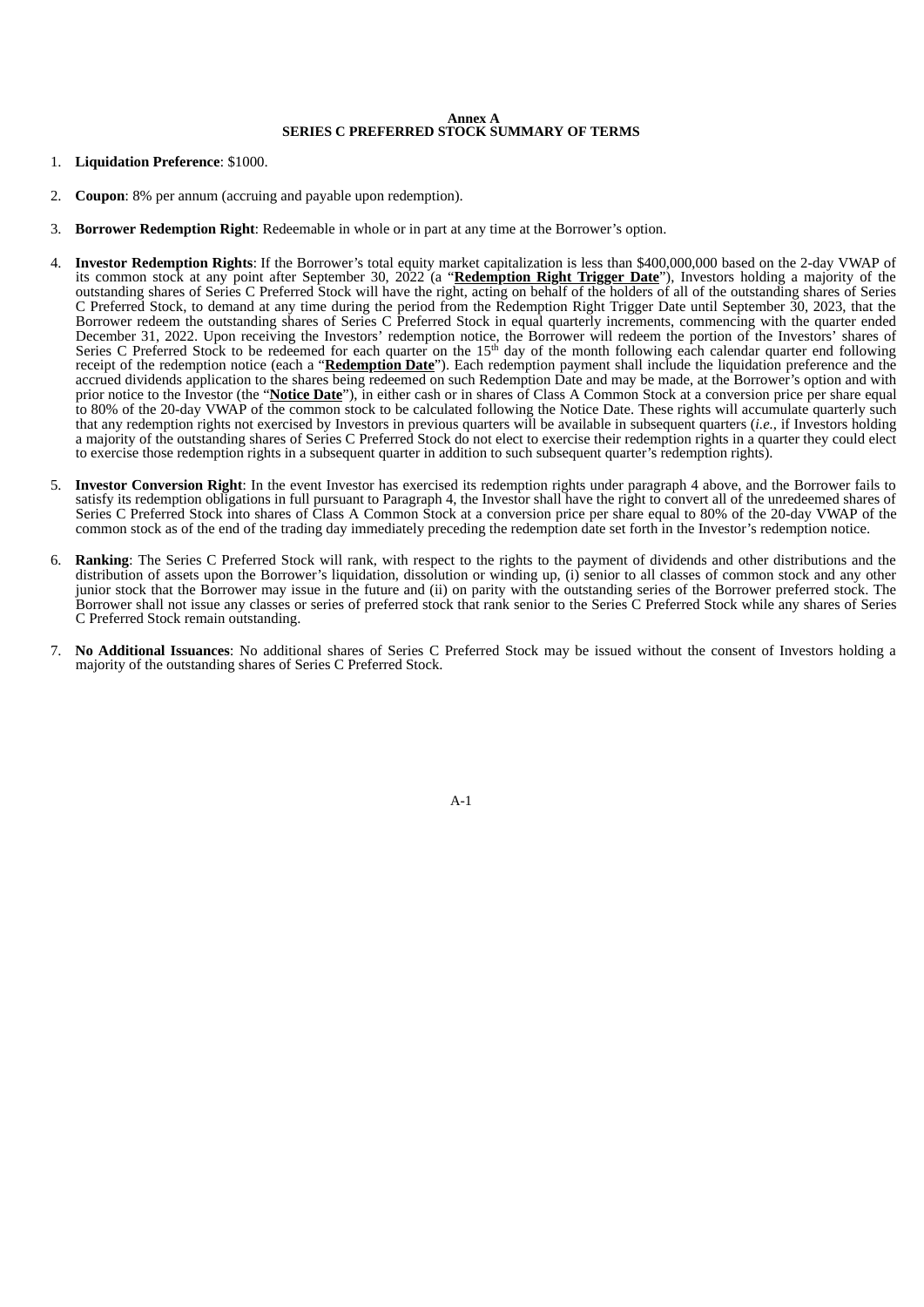### **STRONGHOLD DIGITAL MINING, INC. CLASS A COMMON STOCK WARRANT**

<span id="page-17-0"></span>*THIS WARRANT AND THE SECURITIES ISSUABLE UPON EXERCISE OF THIS WARRANT HAVE NOT BEEN REGISTERED UNDER THE SECURITIES ACT OF 1933, AS AMENDED (THE "ACT"), OR QUALIFIED UNDER ANY STATE OR FOREIGN SECURITIES LAWS AND MAY NOT BE OFFERED FOR SALE, SOLD, PLEDGED, HYPOTHECATED OR OTHERWISE TRANSFERRED OR ASSIGNED UNLESS (I) A REGISTRATION STATEMENT COVERING SUCH SECURITIES IS EFFECTIVE UNDER THE ACT AND IS QUALIFIED UNDER APPLICABLE STATE AND FOREIGN LAW OR (II) THE TRANSACTION IS EXEMPT FROM THE REGISTRATION AND PROSPECTUS DELIVERY REQUIREMENTS UNDER THE ACT AND THE QUALIFICATION REQUIREMENTS UNDER APPLICABLE STATE AND FOREIGN LAW AND, IF THE CORPORATION REQUESTS, AN OPINION SATISFACTORY TO THE CORPORATION TO SUCH EFFECT HAS BEEN RENDERED BY COUNSEL.*

Warrant Certificate No.: [W-A-1]

Original Issue Date: May [\_\_], 2022

Reissuance Date, if any:

FOR VALUE RECEIVED, Stronghold Digital Mining, Inc., a Delaware corporation (the "**Company**"), hereby certifies that [\_\_\_\_] or its registered assigns (the "**Holder**") is entitled to purchase from the Company [\_\_\_\_] (the "**Aggregate Warrant Number**") duly authorized, validly issued, fully paid and nonassessable shares of Class A Common Stock, par value \$0.0001 per share, at a purchase price per share of \$[\_\_\_\_] (the "**Strike Price**"), all subject to the terms, conditions and adjustments set forth below in this Warrant.

1. **Definitions**. As used in this Warrant, the following terms have the respective meanings set forth below:

"**Affiliate**" means, with respect to any Person, any other Person that directly or indirectly controls, is controlled by, or is under common control with, such Person, it being understood for purposes of this definition that "control" of a Person means the power directly or indirectly to direct or cause the direction of the management and policies of such Person whether by contract or otherwise.

"**Aggregate Strike Price**" means an amount equal to the product of (a) the number of Warrant Shares in respect of which this Warrant is then outstanding, multiplied by (b) the Strike Price.

"**Black-Scholes value**" means the value of a Warrant immediately prior to the consummation of the applicable event based on the Black-Scholes Warrant Model for an American Call on Bloomberg Financial Markets ("Bloomberg"). For purposes of calculating such amount, (1) the price of each share of Common Stock shall be the volume weighted last reported average price of the Common Stock as reported during the ten (10) Trading Day period ending on the Trading Day prior to the effective date of the applicable event, (2) the assumed volatility shall be the lesser of (x) 100% and (y) the 90 day volatility obtained from the HVT function on Bloomberg determined as of the Trading Day immediately prior to the day of the announcement of the applicable event, and (3) the assumed risk-free interest rate shall correspond to the U.S. Treasury rate for a period equal to the remaining term of the Warrant.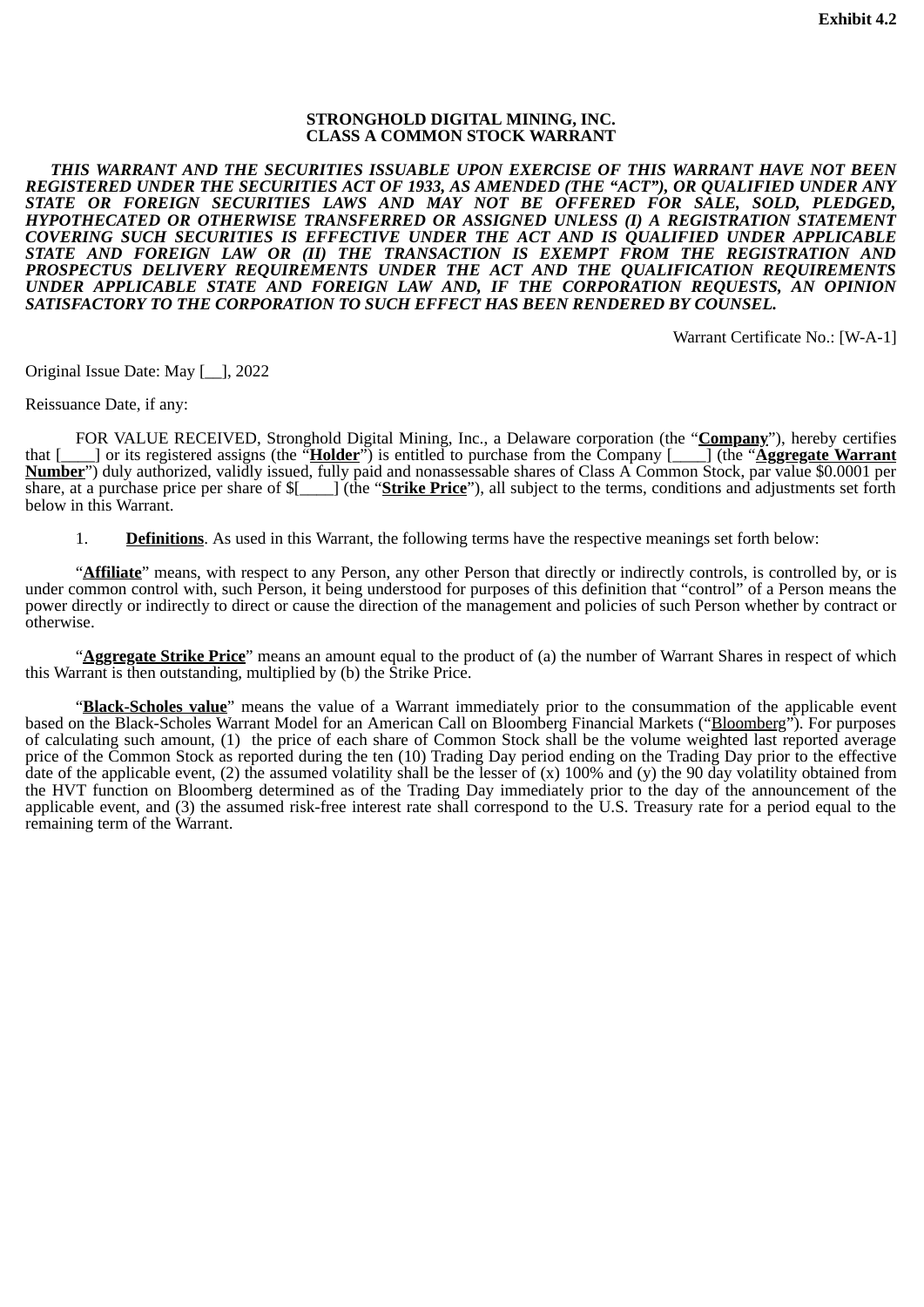"**Business Day**" means any day, except a Saturday, Sunday or legal holiday, on which banking institutions in the State of New York are authorized or obligated by law or executive order to close.

"**Common Stock**" means the Class A Common Stock, par value \$0.0001 per share, of the Company, and any capital stock into which such Common Stock shall have been converted, exchanged or reclassified following the date hereof.

"**Company**" has the meaning set forth in the preamble.

"**Distribution**" has the meaning set forth in Section 4(c)(iv).

"**Excluded Issuances**" means any issuance of (a) shares of any equity securities pursuant to an employee stock option plan, management incentive plan, restricted stock plan, stock purchase plan or stock, ownership plan or similar benefit plan, similar program or similar agreement as approved by the Board of Directors and shareholders of the Company existing on or prior to the date hereof, (b) shares of any equity securities issuable upon exercise of any warrants or upon conversion, exercise or redemption of other securities outstanding as of the date of this Warrant which have been disclosed in the Company's reports filed with the Securities and Exchange Commission pursuant to the Securities Exchange Act of 1934 (as amended, the "**Exchange Act**") prior to the date of this Warrant, or (c) shares of Common Stock or securities convertible into Common Stock, as applicable, issued by the Company upon exercise of this Warrant or pursuant to any of the other Transaction Documents.

"**Exercise Date**" means, for any given exercise of this Warrant, the date on which the conditions to such exercise as set forth in Section 3 shall have been satisfied at or prior to 5:00 p.m., New York City, NY time, on a Business Day.

"**Exercise Period**" has the meaning set forth in Section 2.

"**Expiration Date**" means the earlier to occur of (x) 5:00 p.m., New York City, NY time, on the fifth anniversary of the Original Issue Date or, if such day is not a Business Day, on the next preceding Business Day and (y) the date of consummation of a Sale Cash Only Transaction to which Section  $4(c)(ii)(B)(2)(I)$  applies.

"**Holder**" has the meaning set forth in the preamble.

"**Independent Financial Expert**" means any independent investment banking or financial valuation firm of nationally recognized standing which does not (and whose directors, officers, employees and affiliates, to the knowledge of the Company, do not) have a material direct or indirect financial interest in the Company or any of its Affiliates (other than by virtue of compensation paid for valuation or fairness advice or opinions to the Company or any of its Affiliates).

"**Note**" means that certain 10.0% Convertible Note due May [\_\_], 2024, between the Company and Holder, originally issued on May [\_\_], 2022.

"**Original Issue Date**" means the first date hereabove written.

"**Person**" means any individual, sole proprietorship, partnership, limited liability company, corporation, joint venture, trust, incorporated organization or government or department or agency thereof.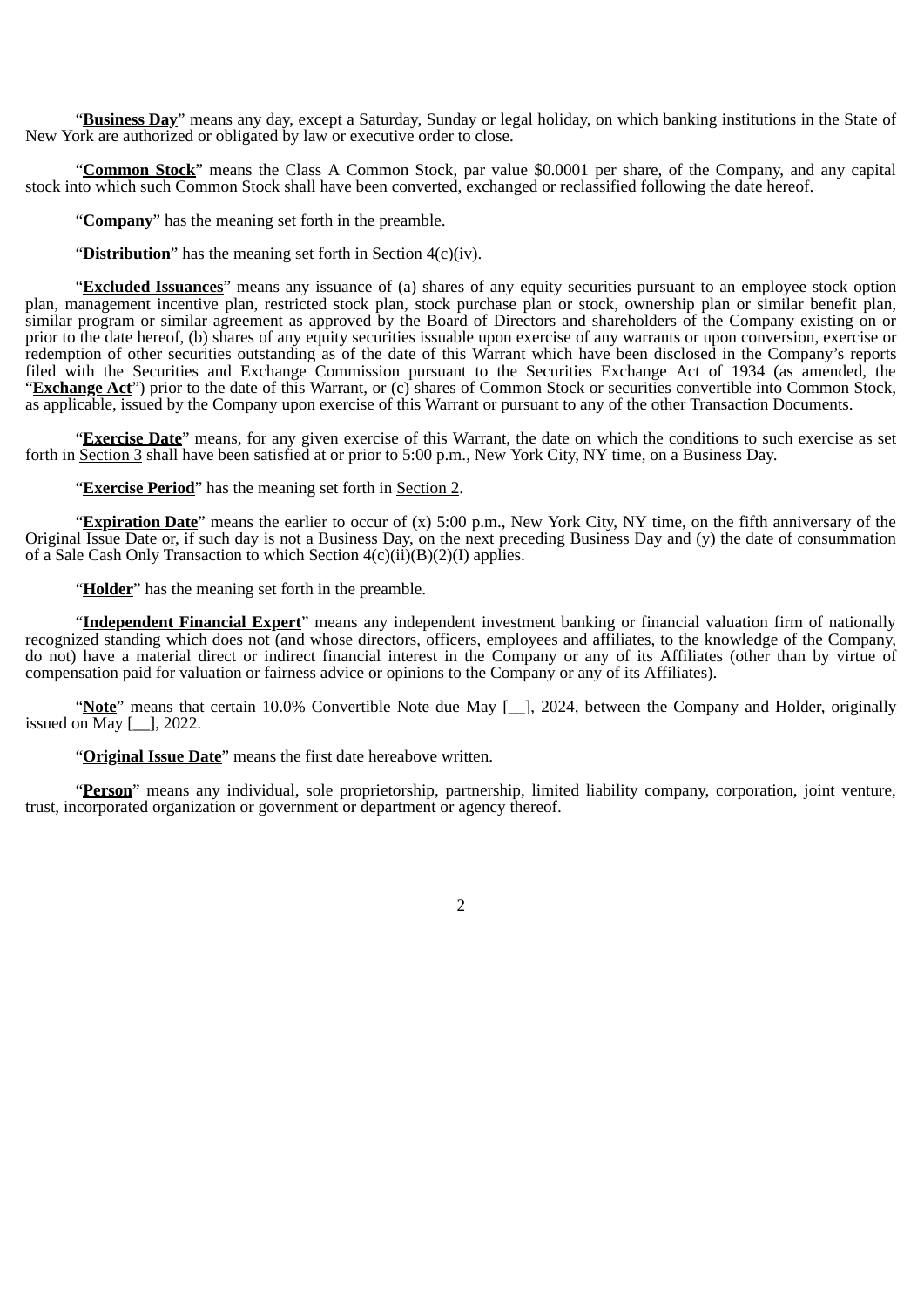"**Purchase Agreement**" means that certain Note and Warrant Purchase Agreement between the Company and Holder, dated as of May  $[\_]$ , 2022.

*"***Redomestication Transaction**" means a Non-Surviving Transaction in which all of the property received upon such Non-Surviving Transaction by each holder of shares of Common Stock consists solely of securities and the holders of the shares of Common Stock immediately prior to such Non-Surviving Transaction are the only holders of the equity securities of the Surviving Person immediately after the consummation of such Non-Surviving Transaction.

"**Required Warrant Holders**" means Holders of warrant certificates evidencing a majority of the then-outstanding Warrants.

"**Sale Cash Only Transaction**" mans a Sale Transaction in which none of the property receivable upon such Sale Transaction by a holder of shares of Common Stock constituting a Qualifying Person that makes a Sale Maximum Securities Election constitutes securities.

"**Sale Cash Percentage**" means, with respect to any Sale Transaction, the percentage equal to the quotient of (i) the sum of the amount of cash and the fair market value of the amount of any non-cash property other than securities into which a share of Common Stock held by a Qualifying Person that makes a Sale Maximum Securities Election is converted, changed or exchanged in such Sale Transaction divided by (ii) the Sale Current Market Price with respect to such Sale Transaction.

"**Sale Current Market Price**" means, with respect to any Sale Transaction, the sum of the amount of cash and the fair market value on the date of consummation of such Sale Transaction of the amount of any securities or other non-cash property into which one share of Common Stock held by a Qualifying Person that makes a Sale Maximum Securities Election is converted, changed or exchanged in the related Sale Transaction.

"**Sale Maximum Securities Election**" means, with respect to any Sale Transaction, an election by a holder of a share of Common Stock to receive the maximum amount of securities pursuant to any rights of election, if any, as to the kind or amount of securities, cash and other property receivable upon conversion, change or exchange of such share of Common Stock in such Sale Transaction.

"**Sale Securities Only Transaction**" means a Sale Transaction in which all of the property received upon such Sale Transaction by a holder of shares of Common Stock constituting a Qualified Person that makes a Sale Maximum Securities Election consists solely of securities.

"**Sale Transaction**" means any Transaction other than a Redomestication Transaction.

"**Strike Price**" has the meaning set forth in the preamble, subject to adjustments in accordance with the terms of this Warrant.

"**Subsidiary**" means a corporation association, company (including limited liability company), joint-stock company, business trust or other similar entity more than 50% of the outstanding voting stock of which is owned, directly or indirectly, by the Company or by one or more other Subsidiaries, or by the Company and one or more other Subsidiaries. For purposes of this definition, "voting stock" means stock which ordinarily has voting power for the election of directors, whether at all times or only so long as no senior class of stock has such voting power by reason of any contingency.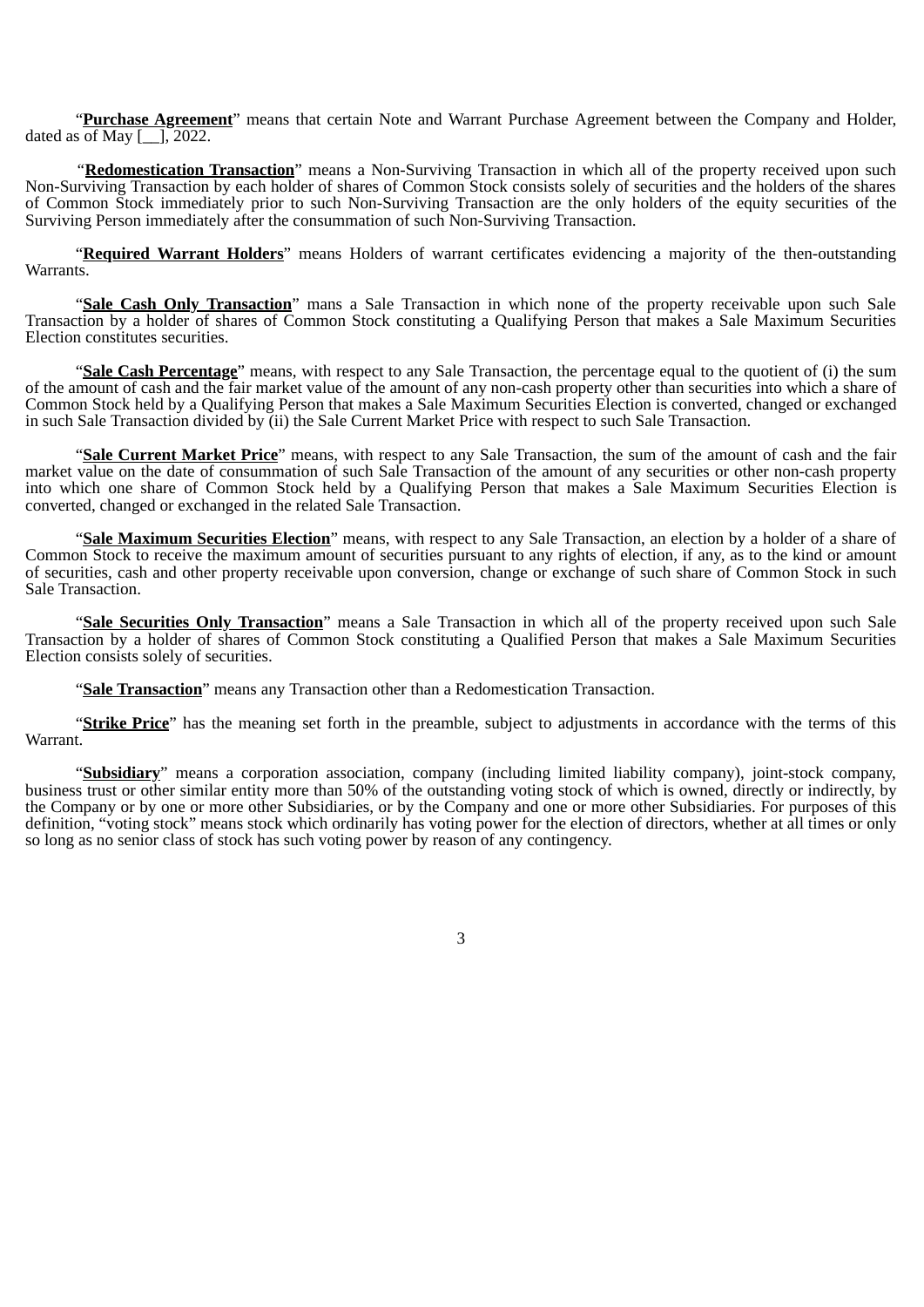"**Trading Market**" means any of the following markets or exchanges on which the Common Stock is listed or quoted for trading on the date in question: the NYSE MKT, the Nasdaq Capital Market, the Nasdaq Global Market, the Nasdaq Global Select Market, the New York Stock Exchange, the OTC Bulletin Board, the OTCQB, or the OTCQX (or any successors to any of the foregoing).

"**Transaction Documents**" means the Note, the Purchase Agreement and this Warrant.

"**Warrant**" means this Warrant and all warrants issued upon division or combination of, or in substitution for, this Warrant.

"**Warrant Shares**" means the shares of Common Stock or other capital stock of the Company then purchasable upon exercise of this Warrant in accordance with the terms of this Warrant.

"**VWAP**" means, for any date, the price determined by the first of the following clauses that applies: (a) if the Common Stock is then listed or quoted on a Trading Market, the daily volume weighted average price of the Common Stock for such date (or the nearest preceding date) on the Trading Market on which the Common Stock is then listed or quoted as reported by Bloomberg L.P. (based on a Trading Day from 9:30 a.m. (New York City time) to 4:02 p.m. (New York City time)), (b) if the OTC Bulletin Board is not a Trading Market, the volume weighted average price of the Common Stock for such date (or the nearest preceding date) on the OTC Bulletin Board, (c) if the Common Stock is not then listed or quoted for trading on the OTC Bulletin Board and if prices for the Common Stock are then reported on the OTCQX, OTCQB or OTC Pink Marketplace maintained by the OTC Markets Group, Inc. (or a similar organization or agency succeeding to its functions of reporting prices), the volume weighted average price of the Common Stock on the first such facility (or a similar organization or agency succeeding to its functions of reporting prices), or (d) in all other cases, the fair market value of a share of Common Stock as determined by an independent appraiser selected in good faith by the Holder and reasonably acceptable to the Company, the fees and expenses of which shall be paid by the Company. For purposes of calculating VWAP over any multiple-day period, the number of shares of Common Stock shall be adjusted for any stock splits, stock combinations, reclassifications or similar transaction.

2. **Term of Warrant**. Subject to the terms and conditions hereof, at any time or from time to time after the date that is six months following the Original Issue Date and prior to 5:00 p.m., New York City, NY time, on the fifth anniversary of the Original Issue Date or, if such day is not a Business Day, on the next preceding Business Day (the "**Exercise Period**"), the Holder of this Warrant may exercise this Warrant for all or any part of the Warrant Shares purchasable hereunder (subject to adjustment as provided herein).

# 3. **Exercise of Warrant**.

(a) **Exercise Procedure**. This Warrant may be exercised from time to time on any Business Day during the Exercise Period, for all or any part of the unexercised Warrant Shares, upon: surrender of this Warrant to the Company at its then principal executive offices (or an indemnification undertaking with respect to this Warrant in the case of its loss, theft or destruction), together with duly completed and executed exercise notice in the form attached hereto as Exhibit A (the "**Notice of Exercise**").

# (b) **RESERVED**.

(c) **Delivery of Warrant Shares Upon Exercise**. In accordance with and subject to Section 3(a) and Section 4 hereof, the Company shall, as promptly as practicable, and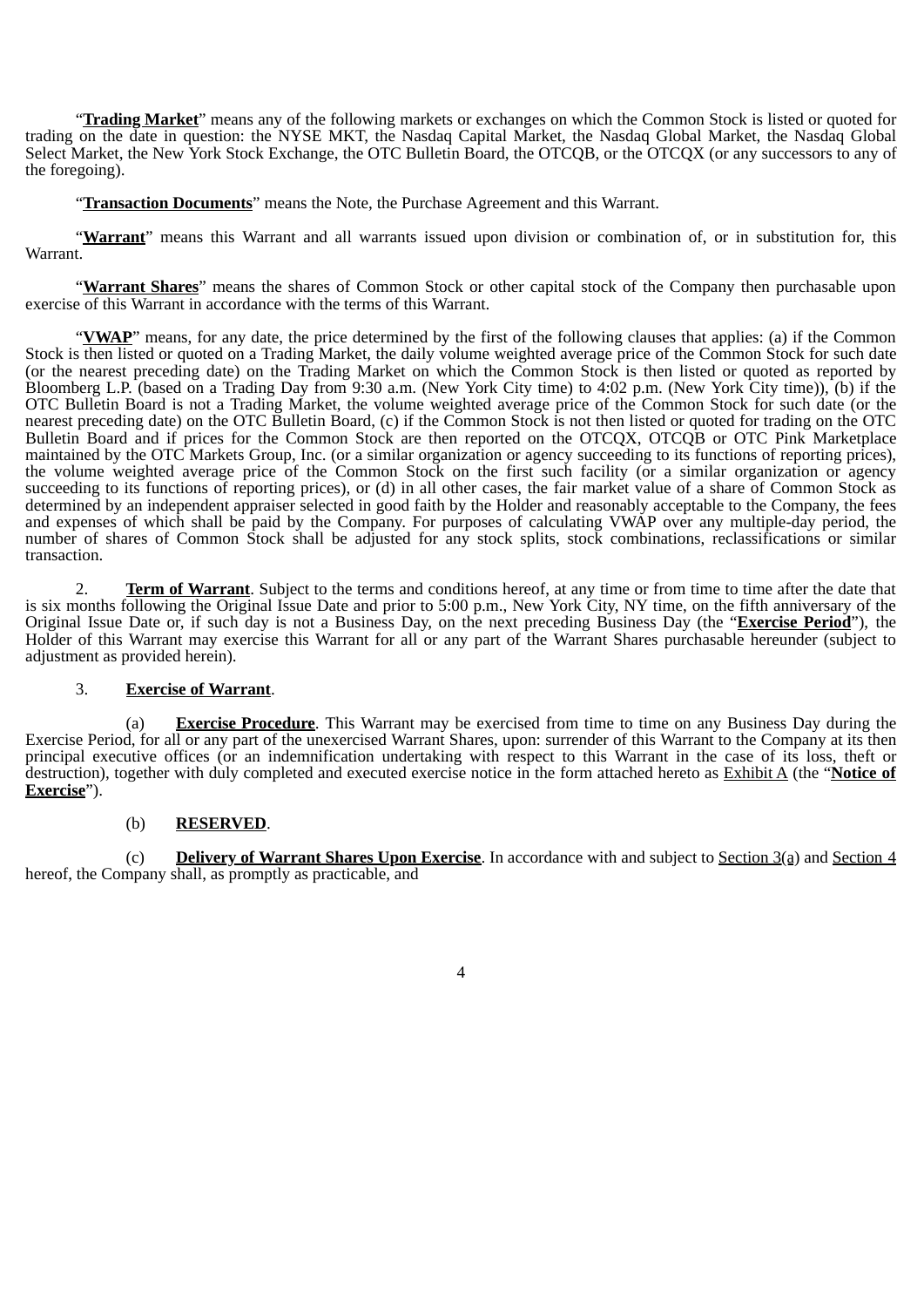in any event within three (3) Business Days thereafter, instruct the transfer agent (the "**Transfer Agent**") for the Common Stock to record the issuance of the Warrant Shares purchased hereunder to the Holder in book-entry form pursuant to the Transfer Agent's regular procedures. The Warrant Shares shall be registered in the name of the Holder or, subject to compliance with Section 5 below, such other Person's name as shall be designated. This Warrant shall be deemed to have been exercised and such certificate or certificates of Warrant Shares shall be deemed to have been issued, and the Holder or any other Person so designated to be named therein shall be deemed to have become a holder of record of such Warrant Shares for all purposes, as of the Exercise Date.

(d) **Delivery of New Warrant**. Unless the purchase rights represented by this Warrant shall have expired or shall have been fully exercised, the Company shall, at the time of delivery of the Warrant Shares being issued in accordance with Section 3(c) hereof, deliver to the Holder a new Warrant evidencing the rights of the Holder to purchase the unexpired and unexercised Warrant Shares called for by this Warrant. Such new Warrant shall in all other respects be identical to this Warrant.

**Reservation of Shares**. During the Exercise Period, the Company shall at all times reserve and keep available out of its authorized but unissued Common Stock or other securities constituting Warrant Shares, solely for the purpose of issuance upon the exercise of this Warrant, the maximum number of Warrant Shares issuable upon the exercise of this Warrant, and the par value per Warrant Share shall at all times be less than or equal to the applicable Strike Price. The Company shall not increase the par value of any Warrant Shares receivable upon the exercise of this Warrant above the Strike Price then in effect, and shall take all such actions as may be necessary or appropriate in order that the Company may validly and legally issue fully paid and nonassessable shares of Common Stock upon the exercise of this Warrant.

(f) **Exercise Restriction**. Notwithstanding anything herein to the contrary, the Company shall not effect the exercise of any portion of this Warrant, and the Holder shall not have the right to exercise any portion of this Warrant, and any such exercise shall be null and void and treated as if never made, to the extent that

(i) after giving effect to such exercise, the number of Warrant Shares then beneficially owned by the Holder and its Affiliates and any other Persons or entities whose beneficial ownership of Common Stock, for purposes of Section 13(d) of the Exchange Act, would be aggregated with the Holder's (including any shares held by any "group" of which the Holder is a member, but excluding shares beneficially owned by virtue of the ownership of securities or rights to acquire securities that have limitations on the right to exchange, convert, exercise or purchase similar to the limitation set forth herein) would exceed 9.99% of the total number of Common Stock issued and outstanding; except that Holder may increase such threshold upon 61 days' notice to the Company; or

(ii) such issuance, when aggregated with any other Common Stock theretofore or simultaneously therewith issued (including all of the transactions as contemplated under the Transaction Documents) to or otherwise beneficially owned by the Holder and its Affiliates and any other Persons or entities whose beneficial ownership of Common Stock would be aggregated with the Holder's for purposes of Section 13(d) of the Exchange Act (including any shares held by any "group" of which the Holder is a member) would result in a "change of control" of the Company within the meaning of Nasdaq Listing Rule 5635(b) or otherwise require shareholder approval under Nasdaq Listing Rule 5635(d); except that such limitation under this (ii) shall not apply in the event that the Company obtains all necessary shareholder approvals for such exchange in accordance with the Nasdaq Listing Rules. The Company shall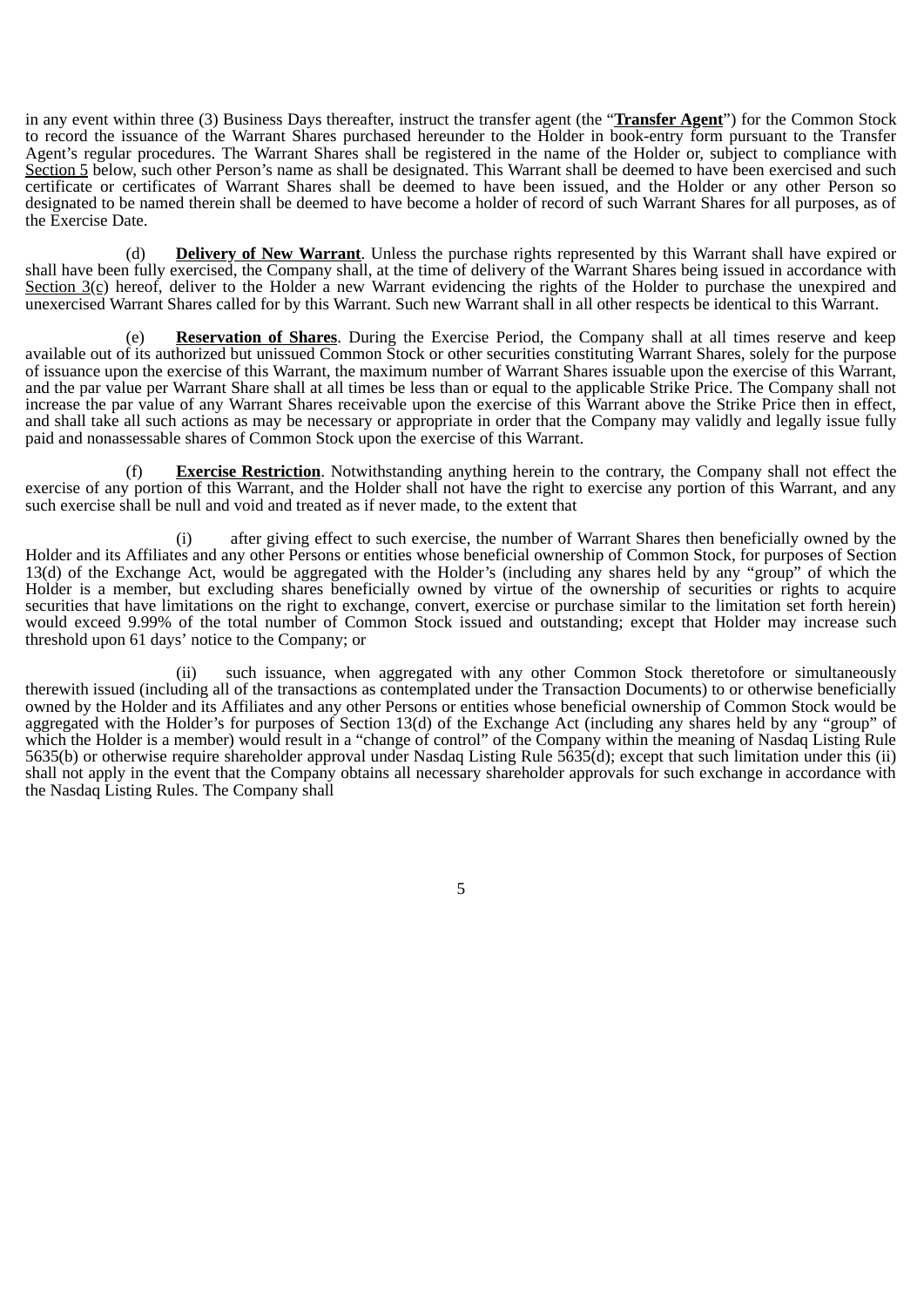use its commercially reasonable efforts to obtain any such necessary shareholder approval as soon as commercially practicable.

For purposes hereof, "group" has the meaning set forth in Section 13(d) of the Exchange Act and applicable regulations of the Securities and Exchange Commission, and the percentage held by the Holder shall be determined in a manner consistent with the provisions of Section 13(d) of the Exchange Act.

# 4. **Mandatory Cashless Exercise; Adjustments**.

### (a) **RESERVED**.

(b) **Cashless Exercise**. Upon the exercise of the Warrant in whole or in part, the Company will settle such exercise by paying or delivering, as applicable and as provided in this Section  $4(b)$ , shares of Common Stock, together, if applicable, with cash in lieu of fractional shares, in the amounts set forth herein. The Warrant shall only be settled in shares of Common Stock, other than any cash payments in lieu of fractional shares, and shall not be settled in cash. The consideration due upon settlement of the exercise of each Warrant will consist of the following:

A number of shares of Common Stock equal to the greater of  $(x)$  zero; and  $(y)$  the quotient obtained (i) A number of share by dividing  $[(VP-SP)*(WS)]$  by  $(VP)$ , where:

> WS = the number of Warrant Shares being exercised, subject to any adjustments as set forth in this Section 4;

> $VP$  = the 20-day VWAP as of the market close on the trading day immediately preceding the Exercise Date; and

 $SP =$  the Strike Price in effect immediately after the close of business on such Exercise Date.

(ii) Additionally, if the calculation set forth in Section 4(b)(i) results in the issuance of fractional shares of Common Stock, in lieu of delivering any fractional share of Common Stock otherwise due upon exercise of any Warrant, the Company will pay cash based on the VP per share of Common Stock on the Exercise Date as set forth in Section  $4(b)(i)$ .

(c) **Strike Price and Warrant Share Adjustments**. Each of the Strike Price and the Warrant Shares will be adjusted from time to time as follows:

(i) *Adjustment Upon Stock Dividends, Certain Issuances, Subdivisions or Combinations of Common Stock*. If the Company, at any time while this Warrant is outstanding: (A) pays a stock dividend or otherwise makes a distribution or distributions on shares of its Common Stock or any other equity or equity equivalent securities payable in shares of Common Stock, (B) subdivides outstanding shares of Common Stock into a larger number of shares, (C) combines (including by way of reverse stock split) outstanding shares of Common Stock into a smaller number of shares, or (D) issues by reclassification of shares of the Common Stock any shares of capital stock of the Company, then in each case the Strike Price shall be multiplied by a fraction of which the numerator shall be the number of shares of Common Stock (excluding treasury shares, if any) outstanding immediately before such event and of which the denominator shall be the number of shares of Common Stock outstanding immediately after such event, and the number of Warrant Shares shall be proportionately adjusted such that the Aggregate Strike Price of this Warrant shall remain unchanged. Any adjustment made pursuant to this Section  $4(c)(i)$  shall become effective immediately after the record date for the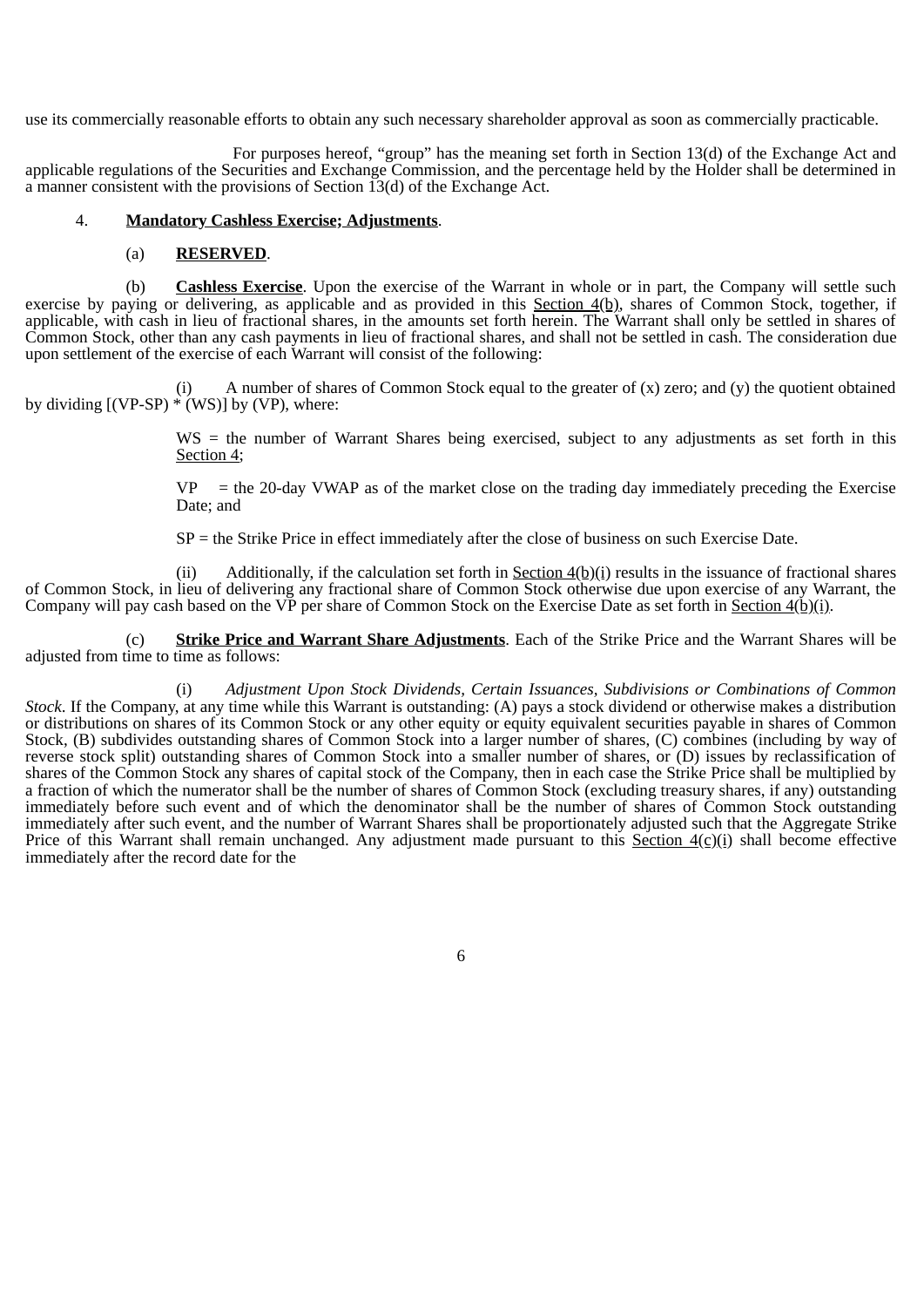determination of stockholders entitled to receive such dividend or distribution and shall become effective immediately after the effective date in the case of a subdivision, combination or re‑classification.

(ii) Changes in Common Stock. In case at any time or from time to time after the Original Issue Date while any Warrants remain outstanding and unexpired in whole or in part, the Company shall be a party to or shall otherwise engage in any transaction or series of related transactions constituting: (A) a merger of the Company into, a direct or indirect sale of all of the Company's equity to, a consolidation of the Company with, or a sale of all or substantially all of the assets of the Company and its Subsidiaries (taken as a whole) to, any other Person in which the previously outstanding shares of Common Stock shall be (either directly or upon subsequent liquidation) cancelled, reclassified or converted or changed into or exchanged for securities or other property (including cash) or any combination of the foregoing (a "**Non-Surviving Transaction**"), or (B) any merger of another Person into the Company in which the previously outstanding shares of Common Stock shall be cancelled, reclassified or converted or changed into or exchanged for securities of the Company or other property (including cash) or any combination of the foregoing (a "**Surviving Transaction**"; any Non-Surviving Transaction or Surviving Transaction being herein called a "**Transaction**"), then:

- (1) if such Transaction is a Redomestication Transaction or a Sale Transaction (other than a Sale Cash Only Transaction), the Company shall (or, in the case of any Non-Surviving Transaction, the Company shall cause such other Person to) execute and deliver a written instrument providing that:
	- (I) so long as any Warrant remains outstanding in whole or in part (including after giving effect to the changes specified under clause (II) below), such Warrant, upon the exercise thereof at any time on or after the consummation of such Transaction, shall be exercisable (on such terms and subject to such conditions as shall be as nearly equivalent as may be practicable to the provisions set forth in this Warrant) into, in lieu of the Common Stock issuable upon such exercise prior to such consummation, only the securities ("**Substituted Securities**") that would have been receivable upon such Transaction by a holder of the number of shares of Common Stock into which such Warrant was exercisable immediately prior to such Transaction assuming, in the case of any such Transaction, if (as a result of rights of election or otherwise) the kind or amount of securities, cash and other property receivable upon such Sale Transaction is not the same for each share of Common Stock held immediately prior to such Sale Transaction, (x) such holder of Common Stock is a Person ("**Qualifying Person**") that is neither (1) an employee of the Company or of any Subsidiary thereof nor (2) a Person with which the Company consolidated or into which the Company merged or which merged into the Company or to which such sale or transfer was made, as the case may be ("**Constituent Person**"), or an Affiliate of a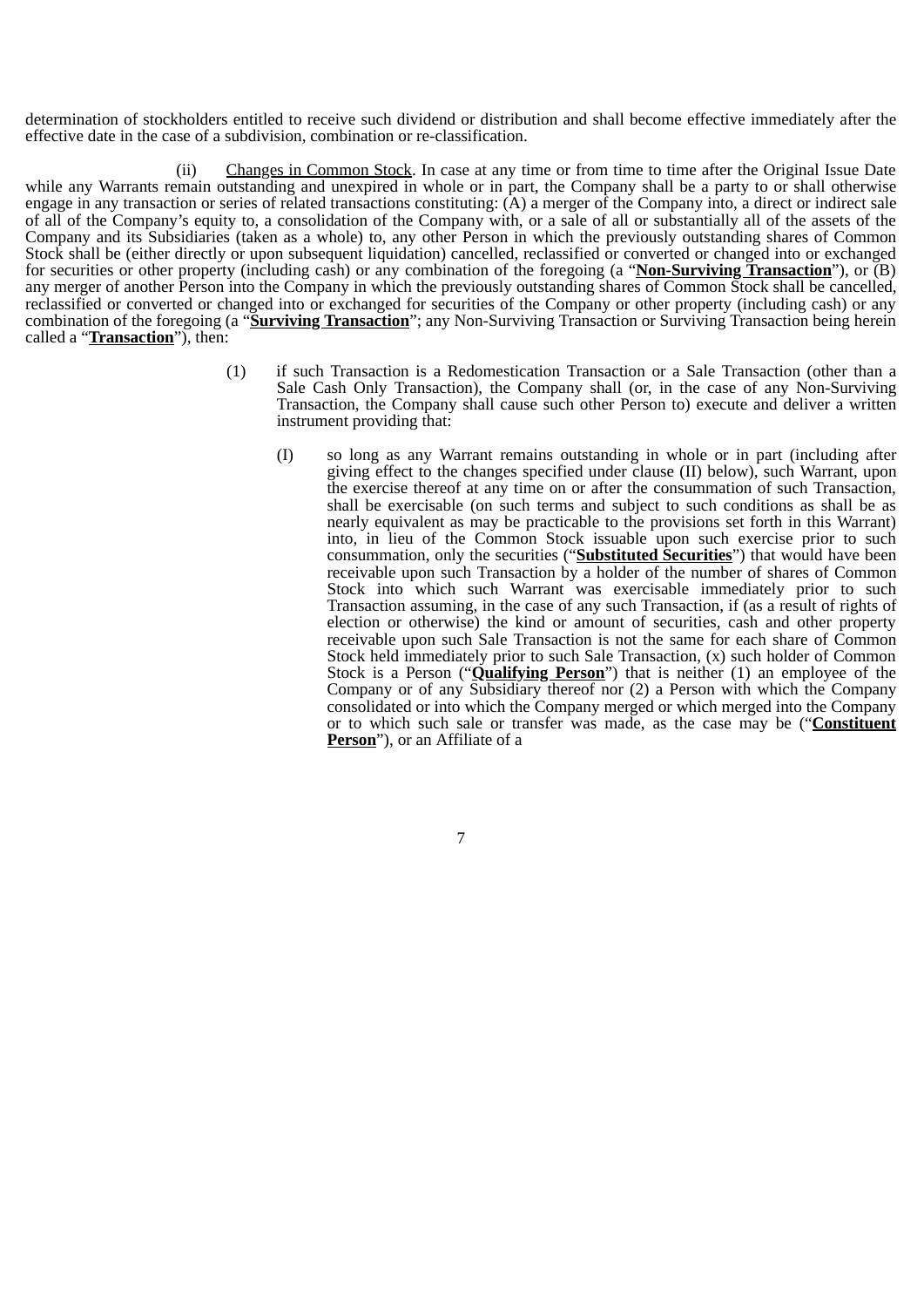Constituent Person; and (y) such holder makes a Sale Maximum Securities Election (if applicable); and

- (II) subject to any applicable reduction in the Strike Price pursuant to <u>Section  $4(c)(ii)(B)$ </u>  $(2)(V)$ , the rights and obligations of the Company (or, in the event of a Non-Surviving Transaction, such other Person) and the Holders in respect of Substituted Securities shall be substantially unchanged to be as nearly equivalent as may be practicable to the rights and obligations of the Company and Holders in respect of Common Stock hereunder;
- (2) if such Transaction is a Sale Transaction (other than a Sale Securities Only Transaction), then, at the effective time of the consummation of such Sale Transaction:
	- (I) if such Sale Transaction constitutes a Sale Cash Only Transaction, then any Warrants not exercised prior the closing of such Sale Cash Only Transaction shall automatically terminate and become void;
	- (II) if the effective time of the consummation of such Sale Transaction is before the third anniversary of the Original Issue Date, the Company shall deliver or cause to be delivered to the Holder of the warrant certificate evidencing any unexercised Warrants cash and, if applicable, non-cash property other than securities having a fair market value (in proportion to the cash and any non-cash property other than securities into which shares of Common Stock are being converted, changed or exchanged) in an amount equal to the product of  $(x)$  the aggregate Black-Scholes value with respect to such Sale Transaction of such Warrants and (y) the Sale Cash Percentage with respect to such Sale Transaction, and following such delivery by the Company all unexercised Warrants shall automatically terminate and become void;
	- (III) if the effective time of the consummation of such Sale Transaction is on or after the third anniversary of the Original Issue Date and before the Expiration Date and the Sale Current Market Price is not greater than the Strike Price in effect immediately prior to such time, the Company shall deliver or cause to be delivered to the Holder of a warrant certificate evidencing any unexercised Warrants cash and, if applicable, non-cash property other than securities having a fair market value (in proportion to the cash and any non-cash property other than securities into which shares of Common Stock are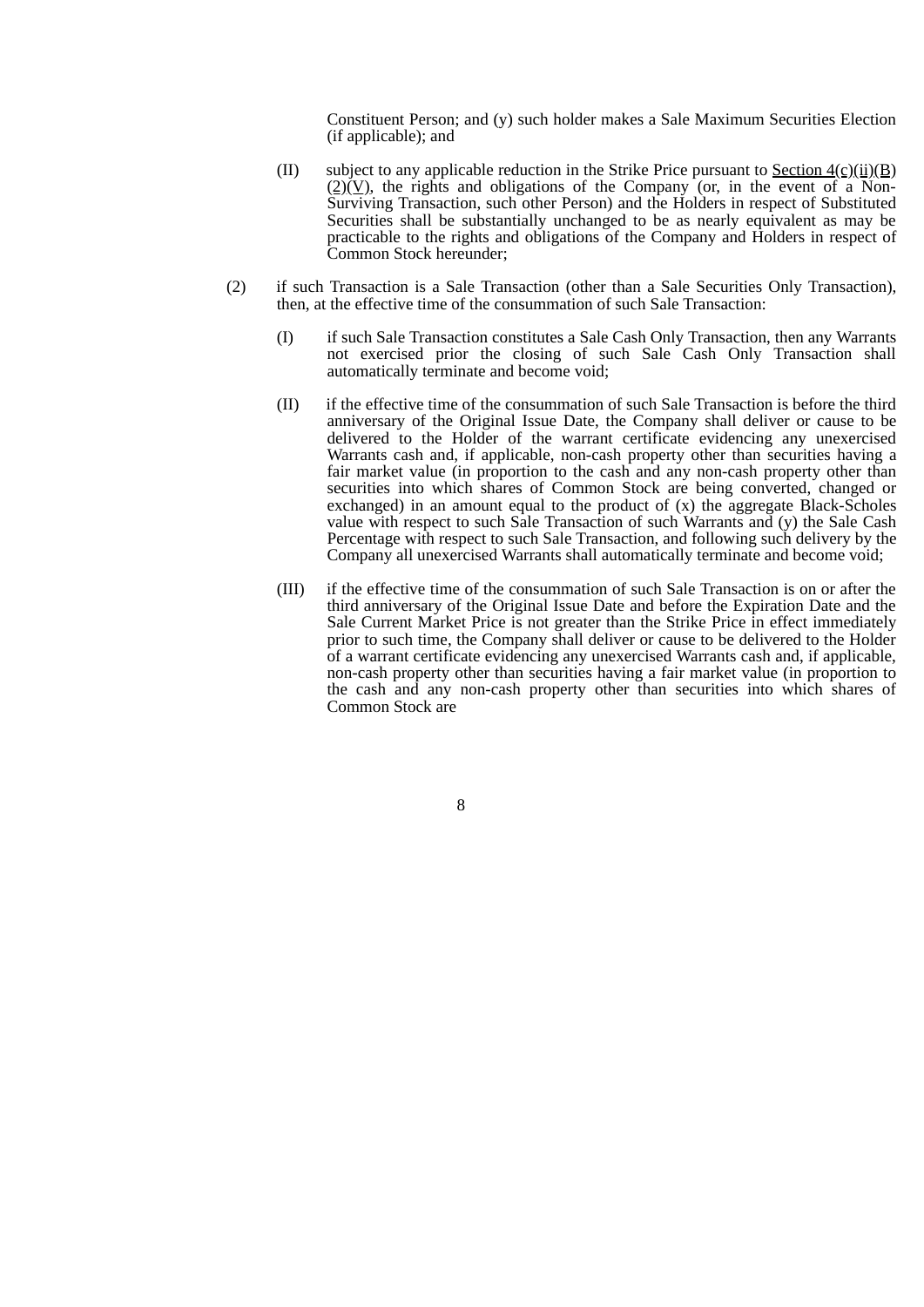being converted, changed or exchanged) in an amount equal to the product of (x) the aggregate Black-Scholes value with respect to such Sale Transaction of such Warrants and (y) the Sale Cash Percentage with respect to such Sale Transaction, and following such delivery by the Company all unexercised Warrants shall automatically terminate and become void;

- (IV) if the effective time of the consummation of such Sale Transaction is on or after the third anniversary of the Original Issue Date and before the Expiration Date and the Sale Current Market Price is greater than the Strike Price in effect immediately prior to such time, the Company shall deliver or cause to be delivered to the Holder of the warrant certificate evidencing any unexercised Warrants cash and, if applicable, non-cash property other than securities having a fair market value (in proportion to the cash and any non-cash property other than securities into which shares of Common Stock are being converted, changed or exchanged) in an amount equal to the product of (x) the excess of the Sale Current Market Price over such Strike Price and (y) the Sale Cash Percentage with respect to such Sale Transaction, and following such delivery by the Company all unexercised Warrants shall automatically terminate and become void; and
- (V) if such Sale Transaction is not a Sale Cash Only Transaction, the Strike Price of each Warrant immediately prior to such time shall be decreased (to an amount not less than the lesser of the par value of the Common Stock as of the date hereof and such par value as of such date of determination)) by an amount equal to the product of  $(x)$ such Strike Price and (y) the Sale Cash Percentage with respect to such Sale Transaction; and
- (3) with respect to any Redomestication Transaction or Sale Transaction (other than a Sale Cash Only Transaction), such written instrument under clause (1) above shall provide for adjustments which, for events subsequent to the effective date of such written instrument, shall be as nearly equivalent as may be practicable to the adjustments provided for in this Section  $4(\varsigma)$ . The above provisions of this Section  $4(\varsigma)$ (ii) shall similarly apply to successive Transactions.
- (4) If the Required Warrant Holders object to any determination by the Board of Directors of the fair market value of the non-cash property other than securities or of the non-cash property (other than any securities listed or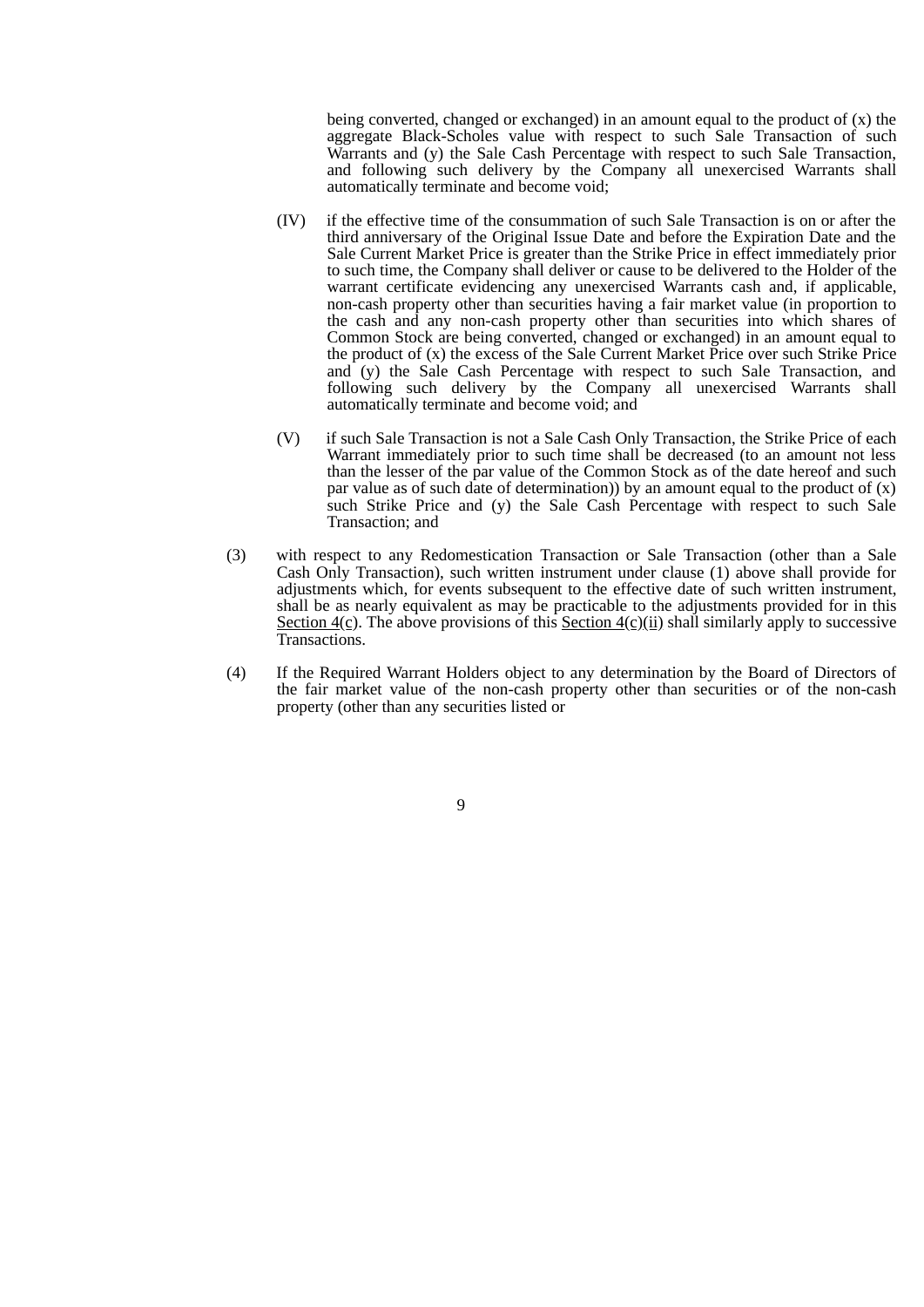admitted for trading on any U.S. national securities exchange) receivable upon conversion, change or exchange of shares of Common Stock in any Sale Transaction, the Required Warrant Holders shall have the right to deliver a written notice ("**Sale Transaction Appraisal Request Notice**") to the Company within 10 Business Days after the Company delivers written notice to Holders of such Sale Transaction requesting that an Independent Financial Expert calculate (x) the fair market value of the non-cash property other than securities and non-cash property (other than any securities listed or admitted for trading on a U.S. national securities exchange) so receivable, in each case as of the date of consummation of such Sale Transaction, and (y) the Black-Scholes value with respect to such Sale Transaction.

(iii) *Common Stock and Convertible Securities*. If the Company, at any time while this Warrant is outstanding, sells or grants any shares of Common Stock, or any securities convertible into or exercisable for Common Stock (such issuances collectively, a "**Dilutive Issuance**"), at a price per share of Common Stock, or at the exercise price per share for securities convertible into Common Stock, that is at a more than a 5% discount to the Fair Market Value, then simultaneously with the consummation of each Dilutive Issuance,

- (A) the Strike Price in effect immediately prior to such Dilutive Issuance will immediately be reduced to the price determined by multiplying the Strike Price in effect immediately prior to such Dilutive Issuance by a fraction,  $(x)$  the numerator of which shall be the sum of  $(1)$  the product obtained by multiplying the Common Stock Deemed Outstanding prior to such issuance or sale by the Fair Market Value of the Common Stock immediately prior to such Dilutive Issuance, plus (2) the aggregate consideration, if any, received by the Company for the total number of such additional shares of Common Stock or securities convertible into or exercisable for Common Stock, and (y) the denominator of which shall be the product obtained by multiplying (1) the number of shares of Common Stock outstanding immediately after such Dilutive Issuance by (2) the Fair Market Value of the shares of Common Stock immediately prior to such Dilutive Issuance; and
- (B) the number of Warrant Shares issuable upon the exercise of this Warrant shall be adjusted to a number equal to the quotient obtained by dividing: (i) the product of (A) the Strike Price in effect immediately prior to any such Dilutive Issuance multiplied by (B) the number of Warrant Shares issuable upon exercise of this Warrant immediately prior to such Dilutive Issuance; by (ii) the Strike Price resulting from such adjustment (as set forth in Section 4(c)(iii)(A).
- (C) For purposes of this Section 4(c)(iii), "Common Stock Deemed Outstanding" shall mean the total number of shares of common stock outstanding as of such date, expressed on a fully-diluted basis and "Fair Market Value" shall mean the 10-day VWAP prior to the date of the Dilutive Issuance.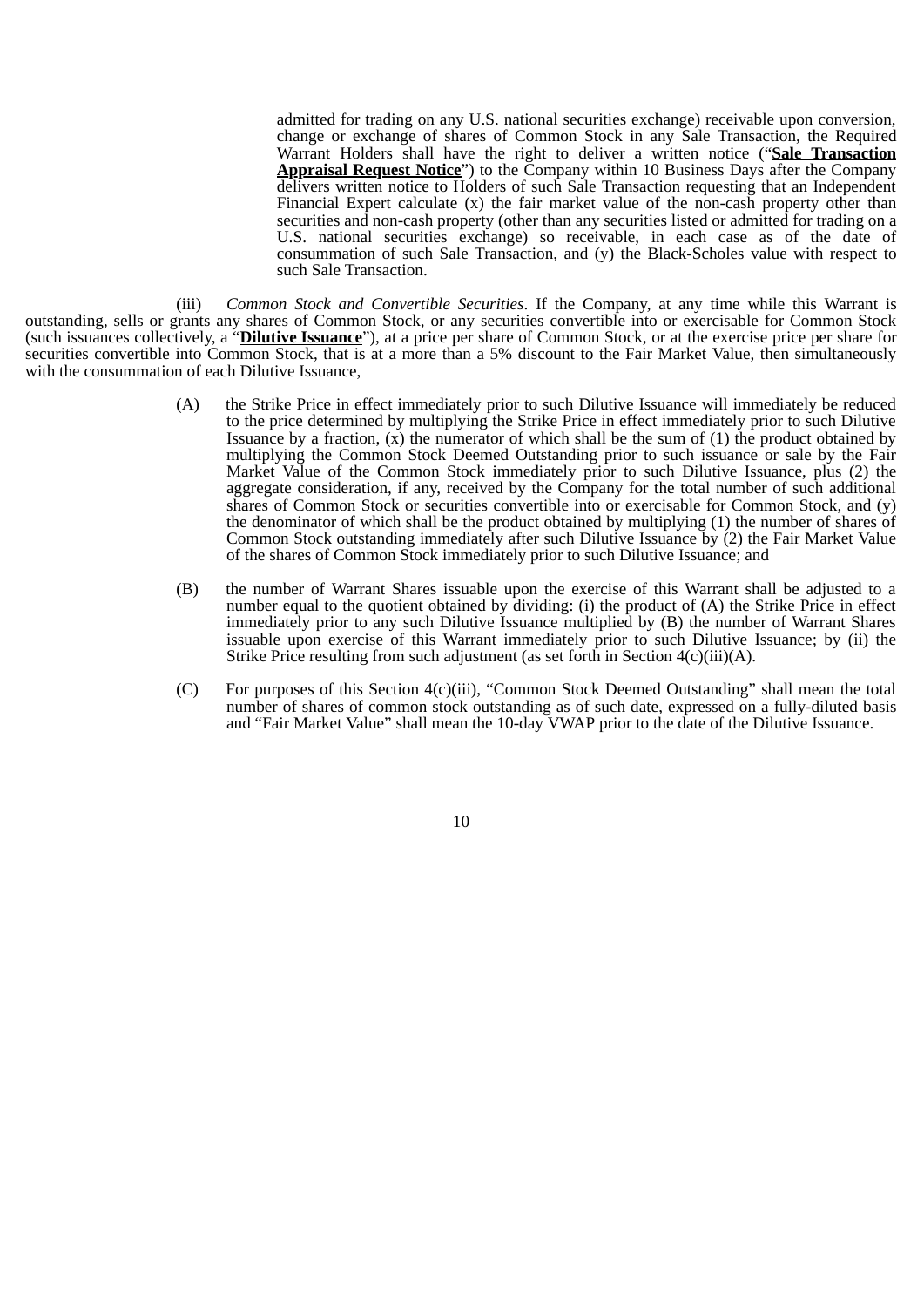(iv) *Other Distributions*. During such time as this Warrant is outstanding, if the Company shall declare or make any dividend or other distribution of its assets (or rights to acquire its assets) to holders of shares of Common Stock, by way of return of capital or otherwise (including, without limitation, any distribution of property or options by way of a dividend, spin off, reclassification, corporate rearrangement, scheme of arrangement or other similar transaction) other than any such dividend or distribution that is subject to Section 4(c)(i) hereof (a "**Distribution**"), at any time after the issuance of this Warrant, then, in each such case, the Strike Price shall be adjusted by multiplying the Strike Price in effect immediately prior to the record date fixed for determination of stockholders entitled to receive such Distribution by a fraction of which the denominator shall be the closing price on the record date mentioned above, and of which the numerator shall be such closing price on such record date less the then per share fair market value at such record date of the portion of such assets or evidence of indebtedness so distributed applicable to one outstanding share of the Common Stock as determined by the Board of Directors in good faith, and the number of Warrant Shares shall be proportionately adjusted such that the Aggregate Strike Price of this Warrant shall remain unchanged. In either case the adjustments shall be described in a statement provided to the Holder of the portion of assets or evidences of indebtedness so distributed or such subscription rights applicable to one share of Common Stock. Such adjustment shall be made whenever any such distribution is made and shall become effective immediately after the record date mentioned above.

(v) *Repurchases*. Unless otherwise adjusted pursuant to Section 4(c)(i) through (x) hereof, if, at any time while this Warrant is outstanding, the Company effects any Repurchases, then, following the completion of the Repurchase, the Strike Price shall be reduced to the price determined by multiplying the Strike Price in effect immediately prior to the date of the Repurchase by a fraction of which the numerator shall be (a) the product of (1) the number of shares of Common Stock outstanding immediately prior to the date of the Repurchase and (2) the closing price of the Common Stock on the trading day immediately preceding the Company's first public disclosure of its intent to effect such Repurchases, minus (b) the Assumed Payment Amount, and of which the denominator shall be the product of (X) the number of shares of Common Stock outstanding immediately prior to the date of the Repurchase minus the number of shares of Common Stock so repurchased and (Y) the closing price of the Common Stock on the trading day immediately preceding the Company's first public disclosure of its intent to effect such Repurchases. In such event, the number of Warrant Shares issuable upon the exercise of this Warrant shall be increased to the number obtained by multiplying such number of Warrant Shares by the quotient of (A) the Strike Price in effect immediately prior to the date of the Repurchases divided by (B) the new Strike Price determined in accordance with the immediately preceding sentence. For purposes of the foregoing, the "Assumed Payment Amount" with respect to any Repurchases shall mean the closing price as of the date of such Repurchases, of the aggregate consideration paid to effect such Repurchases and "Repurchases" means any transaction or series of related transactions to purchase Common Stock of the Company for a purchase price greater than the closing price on the trading day immediately prior to such transactions pursuant to any tender offer or exchange offer.

(vi) *Exceptions to Adjustment Upon Issuance of Common Stock*. Notwithstanding anything herein to the contrary herein, there shall be no adjustment to the number of Warrant Shares issuable upon exercise of this Warrant or with respect to the Strike Price with respect to any Excluded Issuance.

**Notices.** Whenever the Strike Price or the Warrant Shares are adjusted pursuant to any provision of this Section 4, the Company shall mail to the Holder a notice setting forth the adjusted Strike Price or the Warrant Shares and a brief statement of the facts requiring such adjustment. In the event the Company shall consummate any Sale Transaction then, unless the Company has made a filing with the Securities and Exchange Commission, including pursuant to a Current Report on Form 8-K, which filing discloses such Sale Transaction, the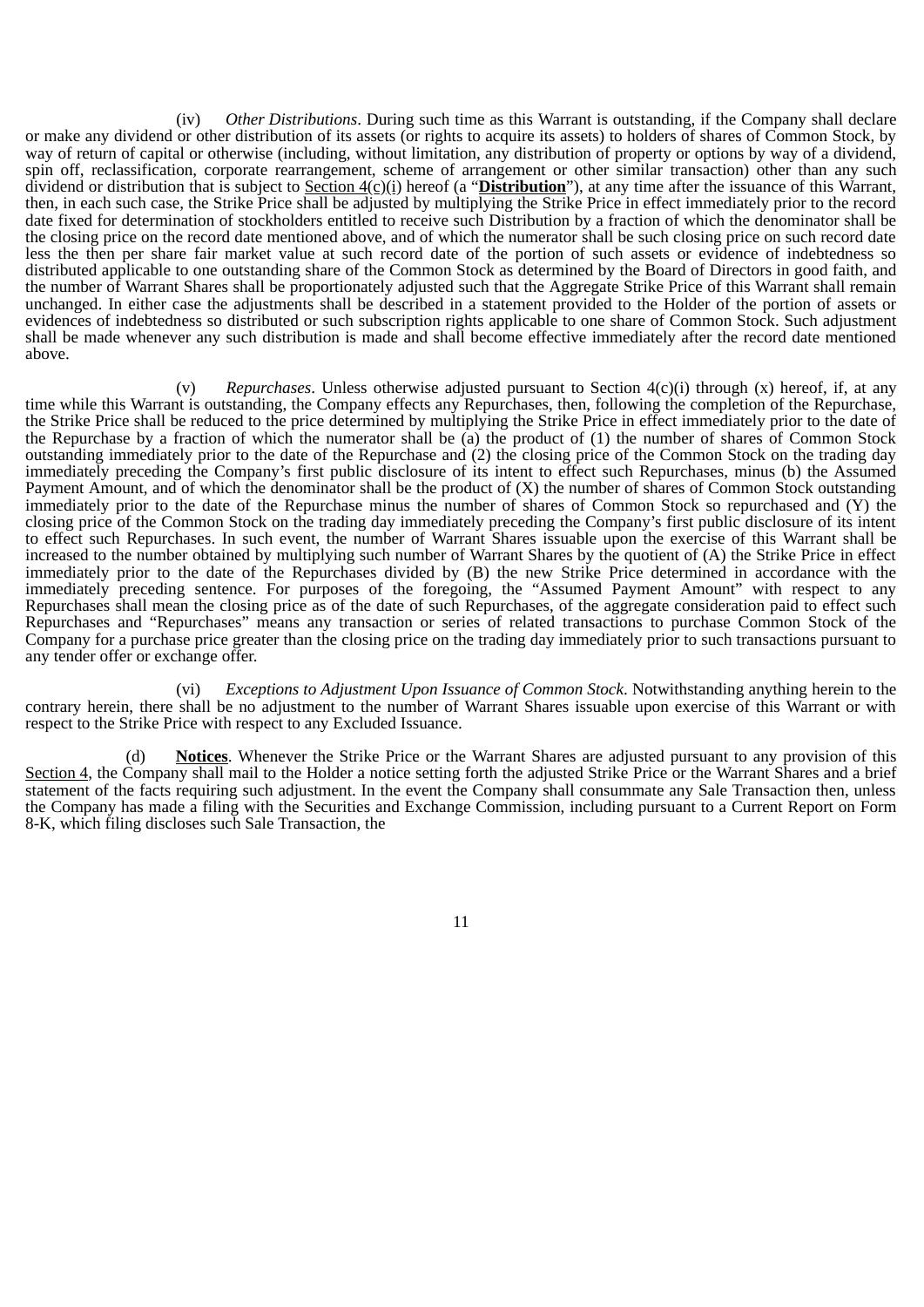Company shall give to each Holder of a warrant certificate a written notice of such Sale Transaction.

5. **Transfer of Warrant**. Subject to the transfer conditions referred to in the legend endorsed hereon, this Warrant and all rights hereunder are transferable, in whole or in part, by the Holder without charge to the Holder, upon surrender of this Warrant to the Company at the address for notices in Section 10 below (email being sufficient) with a properly completed and duly executed assignment in the form set forth on  $\overline{\text{Exhibit B}}$  and any other documentation as may be reasonably requested from the Company. Upon such compliance, surrender and delivery and, if required, such payment, the Company shall execute and deliver a new Warrant or Warrants in the name of the assignee or assignees and in the denominations specified in such instrument of assignment, and shall issue to the assignor a new Warrant evidencing the portion of this Warrant, if any, not so assigned and this Warrant shall promptly be cancelled.

6. **Holder Not Deemed a Stockholder; Limitations on Liability**. Other than as set forth herein, prior to the issuance to the Holder of the Warrant Shares to which the Holder is then entitled to receive upon the due exercise of this Warrant, the Holder shall not be entitled to vote or be deemed the holder of shares of capital stock of the Company for any purpose (other than for tax purposes), nor shall anything contained in this Warrant be construed to confer upon the Holder, as such, any right to vote, give or withhold consent to any corporate action (whether any reorganization, issue of stock, reclassification of stock, consolidation, merger, conveyance or otherwise) or receive notice of meetings. In addition, nothing contained in this Warrant shall be construed as imposing any liabilities on the Holder to purchase any securities (upon exercise of this Warrant or otherwise) or as a stockholder of the Company, whether such liabilities are asserted by the Company or by creditors of the Company.

# 7. **Replacement on Loss; Division and Combination**.

(a) **Replacement of Warrant on Loss**. Upon receipt of evidence reasonably satisfactory to the Company of the loss, theft, destruction or mutilation of this Warrant and upon delivery of an indemnity reasonably satisfactory to it (it being understood that a written indemnification agreement or affidavit of loss of the Holder shall be a sufficient indemnity) and, in case of mutilation, upon surrender of such Warrant for cancellation to the Company, the Company at its own expense shall execute and deliver to the Holder, in lieu hereof, a new Warrant of like tenor and exercisable for an equivalent number of Warrant Shares as the Warrant so lost, stolen, mutilated or destroyed; provided, that, in the case of mutilation, no indemnity shall be required if this Warrant in identifiable form is surrendered to the Company for cancellation.

(b) **Division and Combination of Warrant**. Subject to compliance with the applicable provisions of this Warrant as to any transfer or other assignment which may be involved in such division or combination, this Warrant may be divided or, following any such division of this Warrant, subsequently combined with other Warrants, upon the surrender of this Warrant or Warrants to the Company at its then principal executive offices, together with a written notice specifying the names and denominations in which new Warrants are to be issued, signed by the respective Holders or their agents or attorneys, along with any other documentation that the Company may reasonably request. Subject to compliance with the applicable provisions of this Warrant as to any transfer or assignment which may be involved in such division or combination, the Company shall at its own expense execute and deliver a new Warrant or Warrants in exchange for the Warrant or Warrants so surrendered in accordance with such notice. Such new Warrant or Warrants shall be of like tenor to the surrendered Warrant or Warrants and shall be exercisable in the aggregate for an equivalent number of Warrant Shares as the Warrant or Warrants so surrendered in accordance with such notice.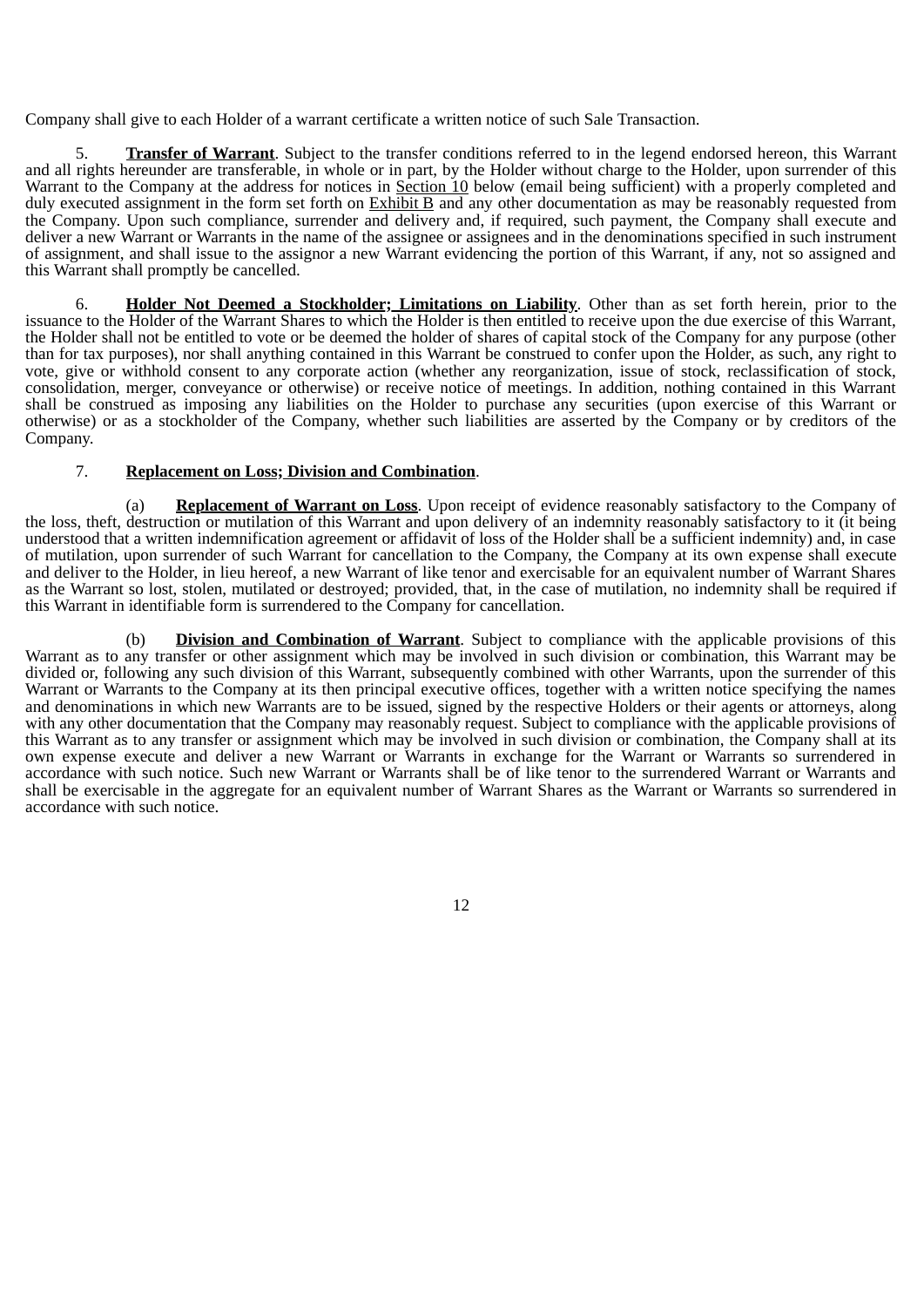8. **Compliance with the Act**. The Holder, by acceptance of this Warrant, agrees to comply in all respects with the provisions of this Section 8 and the restrictive legend requirements set forth on the face of this Warrant and further agrees that such Holder shall not offer, sell or otherwise dispose of this Warrant or any Warrant Shares to be issued upon exercise hereof except under circumstances that will not result in a violation of the Act. This Warrant and all Warrant Shares issued upon exercise of this Warrant (unless registered under the Act) shall be stamped or imprinted with a legend in substantially the following form:

"THIS WARRANT AND THE SECURITIES ISSUABLE UPON EXERCISE OF THIS WARRANT HAVE NOT BEEN REGISTERED UNDER THE SECURITIES ACT OF 1933, AS AMENDED (THE "**ACT**"), OR QUALIFIED UNDER ANY STATE OR FOREIGN SECURITIES LAWS AND MAY NOT BE OFFERED FOR SALE, SOLD, PLEDGED, HYPOTHECATED OR OTHERWISE TRANSFERRED OR ASSIGNED UNLESS (I) A REGISTRATION STATEMENT COVERING SUCH SECURITIES IS EFFECTIVE UNDER THE ACT AND IS QUALIFIED UNDER APPLICABLE STATE AND FOREIGN LAW OR (II) THE TRANSACTION IS EXEMPT FROM THE REGISTRATION AND PROSPECTUS DELIVERY REQUIREMENTS UNDER THE ACT AND THE QUALIFICATION REQUIREMENTS UNDER APPLICABLE STATE AND FOREIGN LAW AND, IF THE CORPORATION REQUESTS, AN OPINION SATISFACTORY TO THE CORPORATION TO SUCH EFFECT HAS BEEN RENDERED BY COUNSEL."

9. **Warrant Register**. The Company shall keep and properly maintain at its principal executive offices books for the registration of the Warrant and any transfers thereof. The Company may deem and treat the Person in whose name the Warrant is registered on such register as the Holder thereof for all purposes, and the Company shall not be affected by any notice to the contrary, except any assignment, division, combination or other transfer of the Warrant effected in accordance with the provisions of this Warrant.

10. **Notices**. All notices, requests, consents, claims, demands, waivers and other communications hereunder shall be in writing and shall be deemed to have been given: (a) when delivered by hand (with written confirmation of receipt); (b) when received by the addressee if sent by a nationally recognized overnight courier (receipt requested); (c) on the date sent by e-mail of a PDF document (with confirmation of transmission); or (d) on the third day after the date mailed, by certified or registered mail, return receipt requested, postage prepaid. Such communications must be sent to the respective parties at the addresses indicated below (or at such other address for a party as shall be specified in a notice given in accordance with this Section 10).

| If to the Company: | Stronghold Digital Mining, Inc. |
|--------------------|---------------------------------|
|                    | 595 Madison Avenue, 28th Floor  |
|                    | New York, NY 10022              |
|                    | <b>Attention: Matthew Smith</b> |

with a copy to: Vinson & Elkins LLP 901 East Byrd Street, Suite 1500 Richmond, VA 23219 Attention: Daniel M. LeBey

If to the Holder: To such Holder at the address of such Holder as listed in the stock record books of the Company.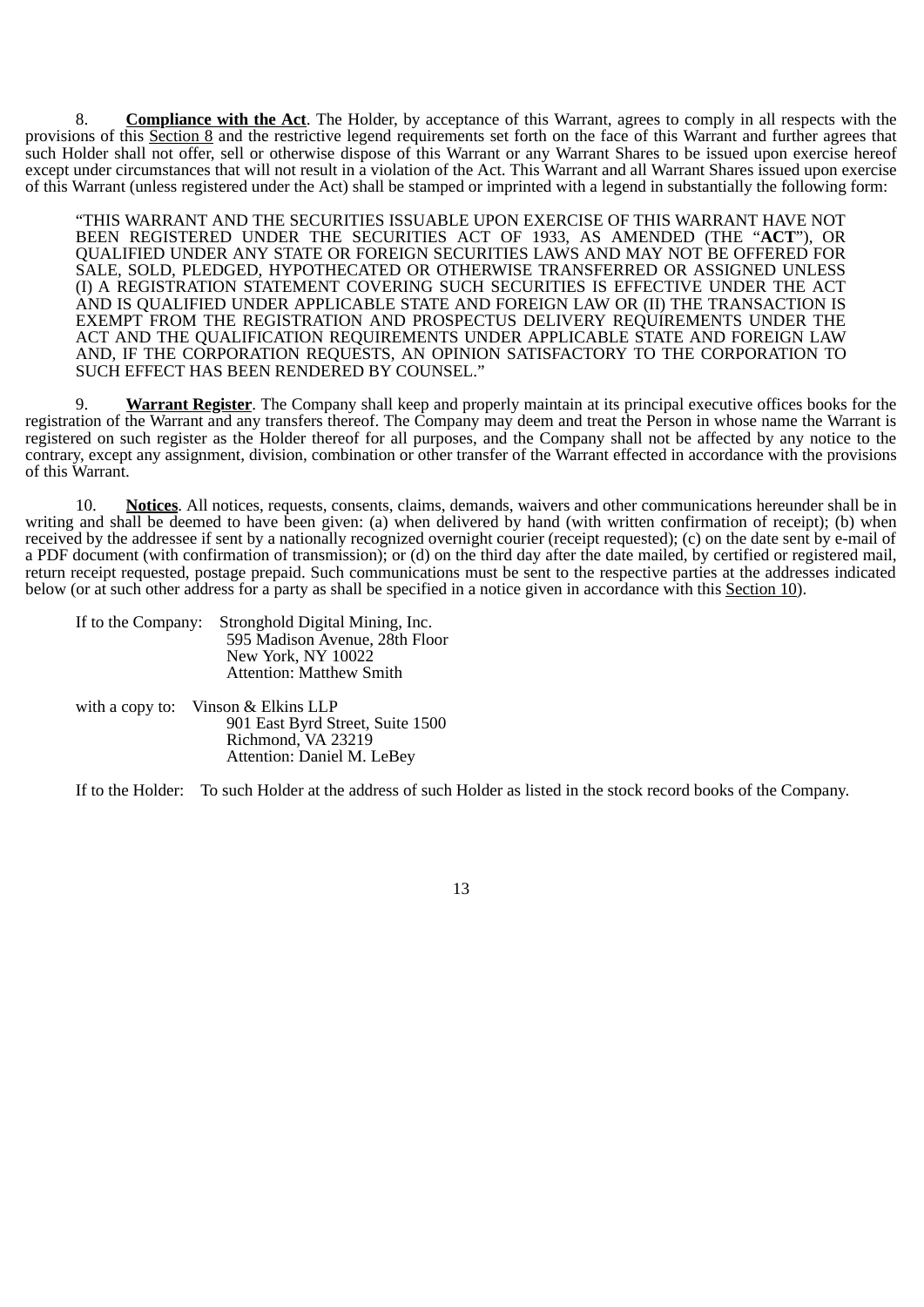11. **Cumulative Remedies**. Except to the extent expressly provided to the contrary, the rights and remedies provided in this Warrant are cumulative and are not exclusive of, and are in addition to and not in substitution for, any other rights or remedies available at law, in equity or otherwise.

12. **Equitable Relief**. Each of the Company and the Holder acknowledges that a breach or threatened breach by such party of any of its obligations under this Warrant would give rise to irreparable harm to the other party hereto for which monetary damages would not be an adequate remedy and hereby agrees that in the event of a breach or a threatened breach by such party of any such obligations, the other party hereto shall, in addition to any and all other rights and remedies that may be available to it in respect of such breach, be entitled to equitable relief, including a restraining order, an injunction, specific performance and any other relief that may be available from a court of competent jurisdiction.

13. **Entire Agreement**. This Warrant, together with the Transaction Documents, constitutes the sole and entire agreement of the parties to this Warrant with respect to the subject matter contained herein, and supersedes all prior and contemporaneous understandings and agreements, both written and oral, with respect to such subject matter. In the event of any inconsistency between the statements in the body of this Warrant and any of the Transaction Documents, the statements in the body of this Warrant shall control.

14. **Successor and Assigns**. This Warrant and the rights evidenced hereby shall be binding upon and shall inure to the benefit of the parties hereto and the successors of the Company and the successors and permitted assigns of the Holder. Such successors and/or permitted assigns of the Holder shall be deemed to be a Holder for all purposes hereunder.

15. **No Third-Party Beneficiaries**. This Warrant is for the sole benefit of the Company and the Holder and their respective successors and, in the case of the Holder, permitted assigns and nothing herein, express or implied, is intended to or shall confer upon any other Person any legal or equitable right, benefit or remedy of any nature whatsoever, under or by reason of this Warrant.

16. **Headings**. The headings in this Warrant are for reference only and shall not affect the interpretation of this Warrant.

17. **Amendment and Modification; Waiver**. Except as otherwise provided herein, this Warrant may only be amended, modified or supplemented by an agreement in writing signed by each party hereto. No waiver by the Company or the Holder of any of the provisions hereof shall be effective unless explicitly set forth in writing and signed by the party so waiving. No waiver by any party shall operate or be construed as a waiver in respect of any failure, breach or default not expressly identified by such written waiver, whether of a similar or different character, and whether occurring before or after that waiver. No failure to exercise, or delay in exercising, any rights, remedy, power or privilege arising from this Warrant shall operate or be construed as a waiver thereof; nor shall any single or partial exercise of any right, remedy, power or privilege hereunder preclude any other or further exercise thereof or the exercise of any other right, remedy, power or privilege.

**Severability**. If any term or provision of this Warrant is invalid, illegal or unenforceable in any jurisdiction, such invalidity, illegality or unenforceability shall not affect any other term or provision of this Warrant or invalidate or render unenforceable such term or provision in any other jurisdiction.

19. **Governing Law**. This Warrant shall be governed by and construed in accordance with the internal laws of the State of Delaware without giving effect to any choice or conflict of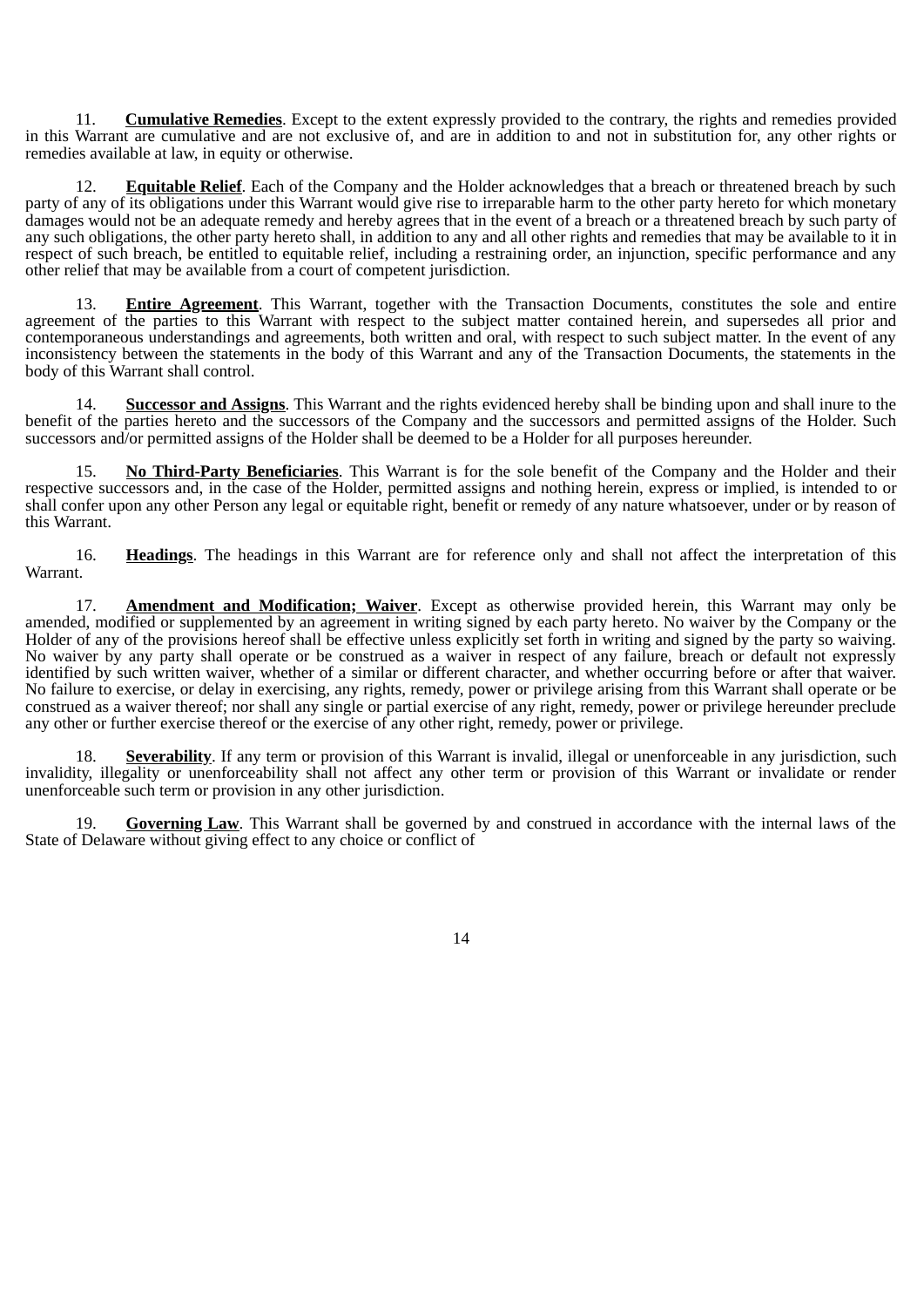law provision or rule (whether of the State of Delaware or any other jurisdiction) that would cause the application of laws of any jurisdiction other than those of the State of Delaware.

**Submission to Jurisdiction**. Any legal suit, action or proceeding arising out of or based upon this Warrant or the transactions contemplated hereby may be instituted in the federal courts of the United States of America or the Chancery Court of the State of Delaware in each case located in the city of Wilmington, and each party irrevocably submits to the exclusive jurisdiction of such courts in any such suit, action or proceeding. Service of process, summons, notice or other document by certified or registered mail to such party's address set forth herein shall be effective service of process for any suit, action or other proceeding brought in any such court. The parties irrevocably and unconditionally waive any objection to the laying of venue of any suit, action or any proceeding in such courts and irrevocably waive and agree not to plead or claim in any such court that any such suit, action or proceeding brought in any such court has been brought in an inconvenient forum.

21. **Waiver of Jury Trial**. Each party acknowledges and agrees that any controversy which may arise under this Warrant is likely to involve complicated and difficult issues and, therefore, each such party irrevocably and unconditionally waives any right it may have to a trial by jury in respect of any legal action arising out of or relating to this Warrant or the transactions contemplated hereby.

22. **Counterparts**. This Warrant may be executed in counterparts, each of which shall be deemed an original, but all of which together shall be deemed to be one and the same agreement. A signed copy of this Warrant delivered by facsimile, email or other means of electronic transmission shall be deemed to have the same legal effect as delivery of an original signed copy of this Warrant.

23. **No Strict Construction**. This Warrant shall be construed without regard to any presumption or rule requiring construction or interpretation against the party drafting an instrument or causing any instrument to be drafted.

*[SIGNATURE PAGE FOLLOWS]*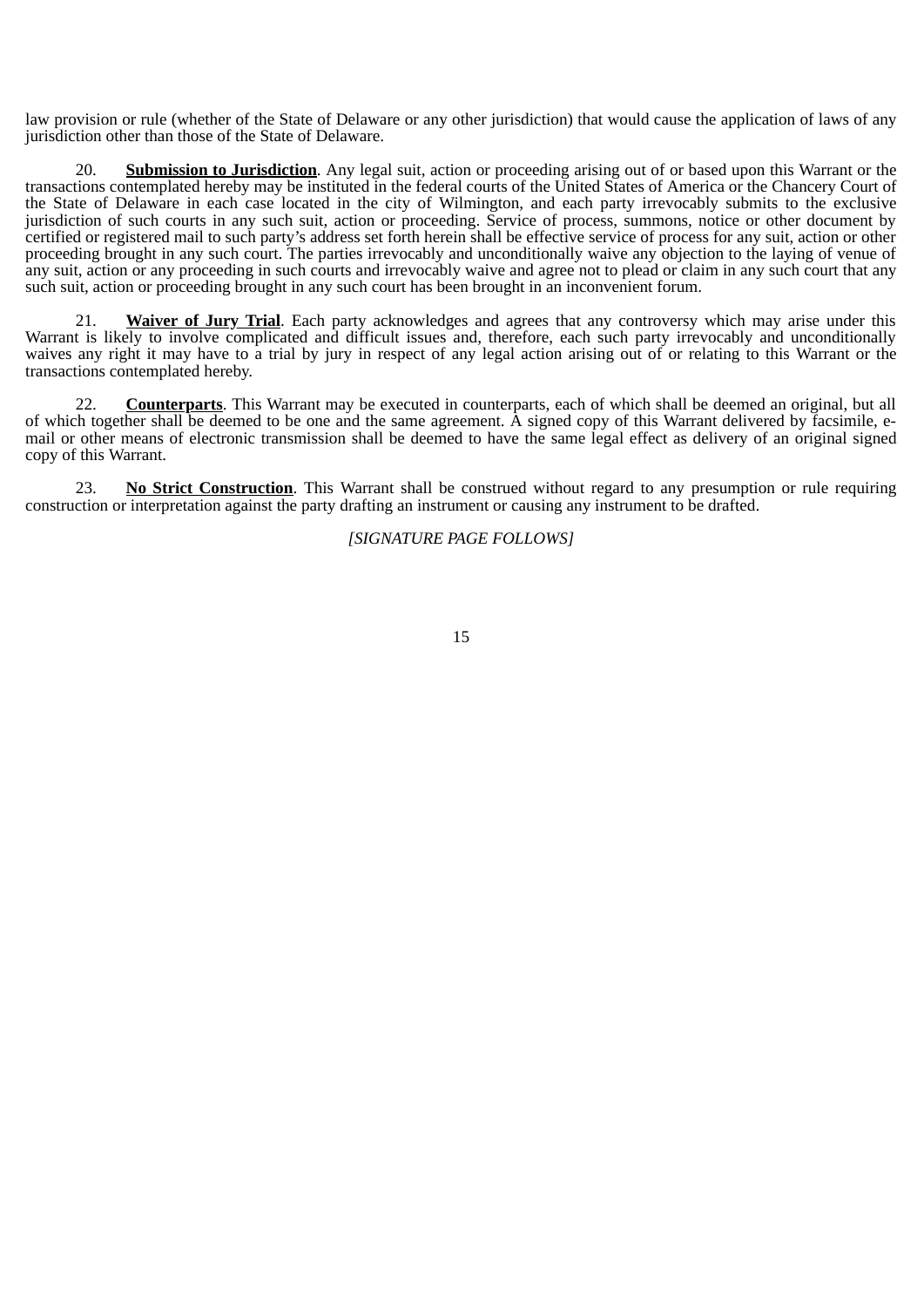IN WITNESS WHEREOF, the Company has duly executed this Warrant as of the Original Issue Date.

# **STRONGHOLD DIGITAL MINING, INC**.

By: \_\_\_\_\_\_\_\_\_\_\_\_\_\_\_\_\_\_\_\_\_\_\_\_\_\_\_\_\_\_\_\_\_\_\_ Name: Matthew J. Smith Title: Chief Financial Officer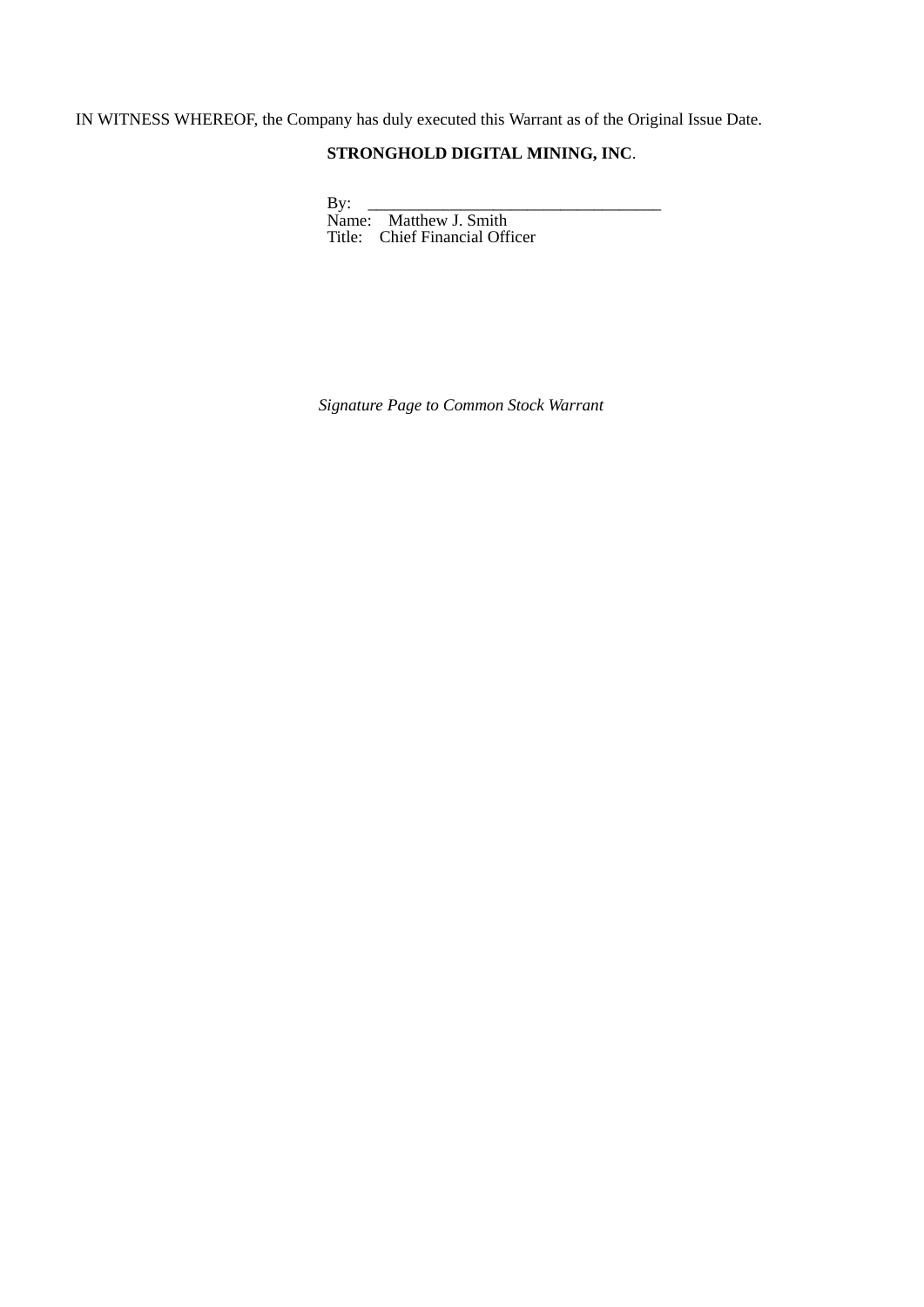# **ACKNOWLEDGED AND AGREED:**

# **ADAGE CAPITAL PARTNERS, LP**

**By: Adage Capital Partners, GP, LLC, its General Partner**

**By: Adage Capital Advisors, LLC, its Managing Member**

By: \_\_\_\_\_\_\_\_\_\_\_\_\_\_\_\_\_\_\_\_\_\_\_\_\_\_\_\_\_\_\_\_\_\_\_ Name: Dan Lehan Title: Chief Operating Officer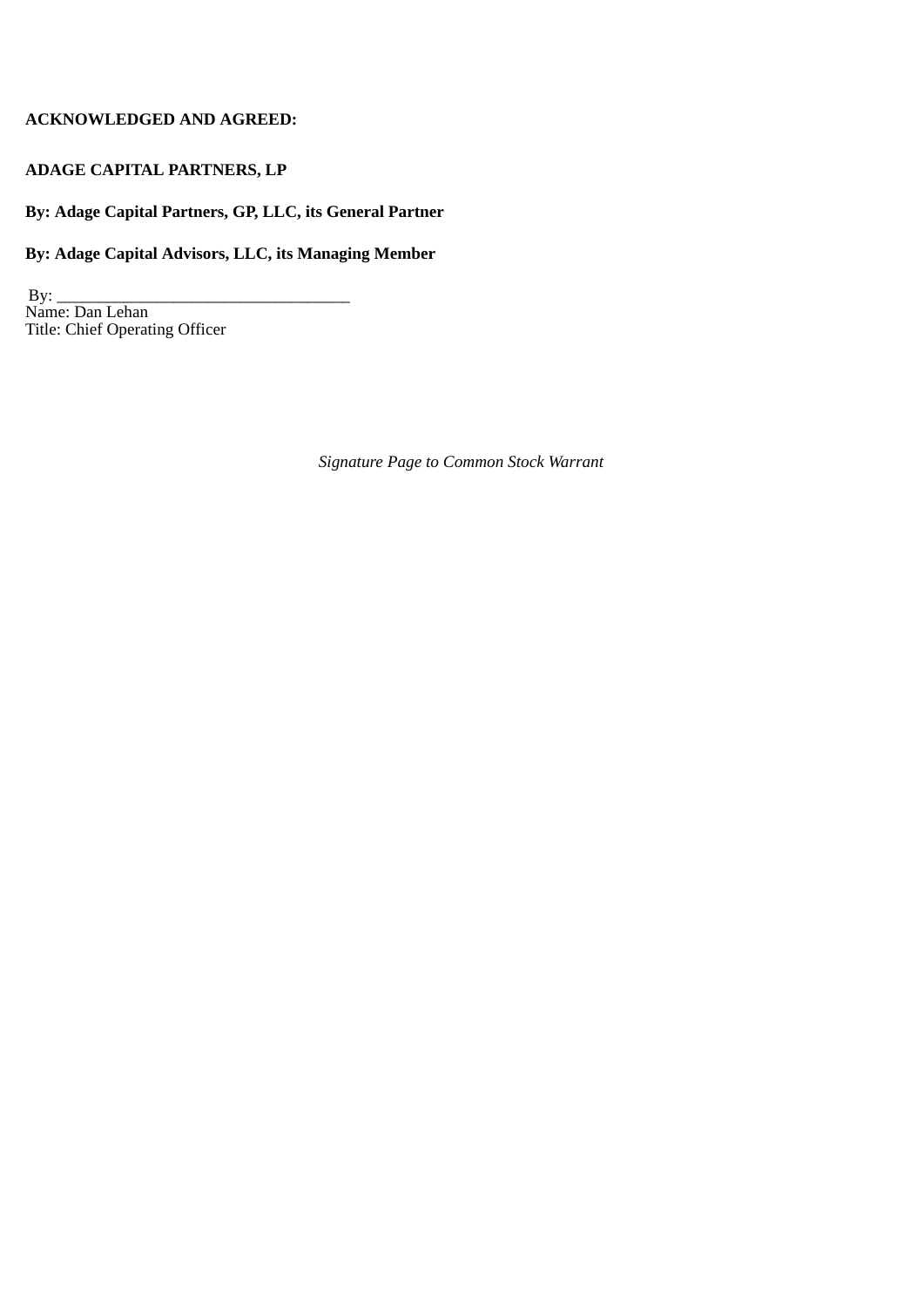# **ACKNOWLEDGED AND AGREED:**

# **PARALLAXES CAPITAL OPPORTUNITY FUND IV, L.P.**

By: \_\_\_\_\_\_\_\_\_\_\_\_\_\_\_\_\_\_\_\_\_\_\_\_\_\_\_\_\_\_\_\_\_\_\_ Name: Andrew Lee Title: Chief Investment Officer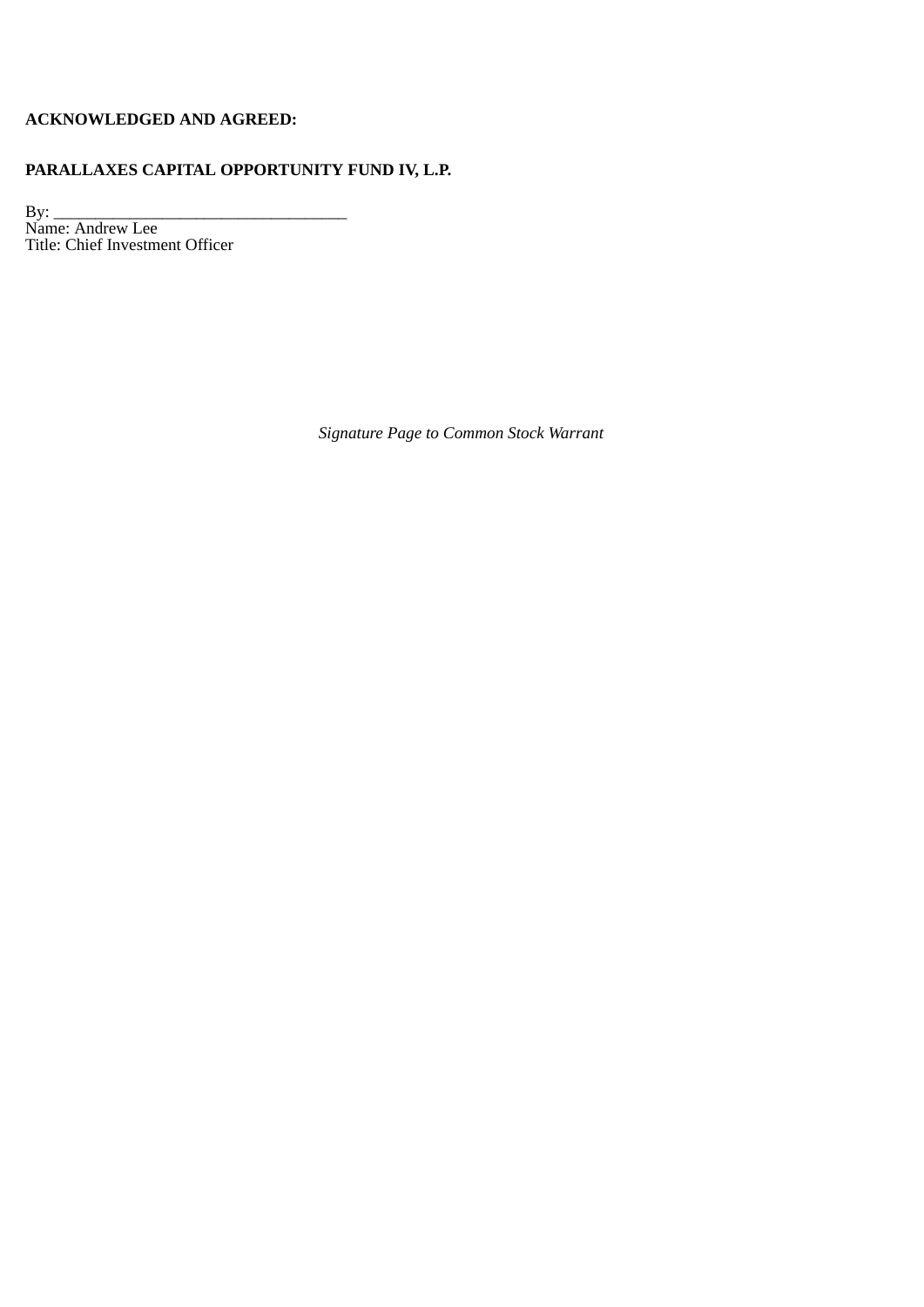# **ACKNOWLEDGED AND AGREED:**

# **CONTINENTAL GENERAL INSURANCE COMPANY**

By: \_\_\_\_\_\_\_\_\_\_\_\_\_\_\_\_\_\_\_\_\_\_\_\_\_\_\_\_\_\_\_\_\_\_\_ Name: Michael Gorzynski Title: Executive Chairman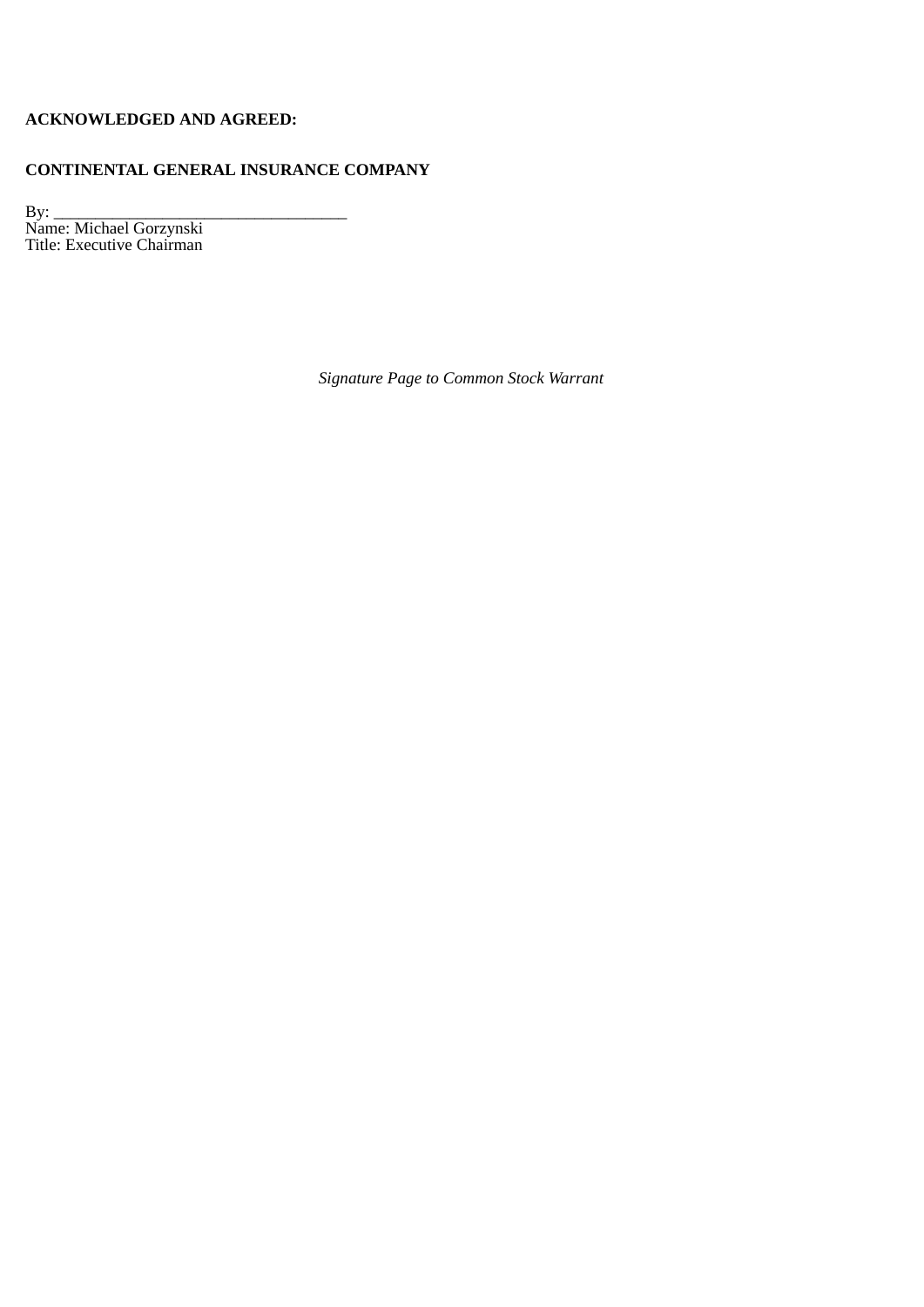## **EXHIBIT A**

## **NOTICE OF EXERCISE**

### To: STRONGHOLD DIGITAL MINING, INC.

Reference is made to that certain Class A Common Stock Warrant (the "**Warrant**") issued by Stronghold Digital Mining, Inc. (the "**Company**") on May [\_\_], 2022. Capitalized terms used but not otherwise defined herein shall the respective meanings give thereto in the Warrant.

(1) The undersigned Holder of the Warrant hereby elects to exercise the Warrant for Warrant Shares, subject to tender of Warrant Shares pursuant to the cashless exercise provisions of Section 4 of the Warrant.

The undersigned Holder hereby instructs the Company to issue the applicable net number of shares of Common Stock issuable upon exercise of the Warrant pursuant to the cashless exercise provisions of Section 4 of the Warrant, in the name of the undersigned Holder. [The Holder's calculation of such net number shall be provided to the Company upon request.]

(2) The undersigned Holder hereby represents and warrants to the Company that, as of the date hereof:

(a) **Experience; Accredited Investor Status**. The Holder (i) is an accredited investor as that term is defined in Rule 501 of Regulation D promulgated under the Securities Act, (ii) is capable of evaluating the merits and risks of its investment in the Company, (iii) has the capacity to protect its own interests, and (iv) has the financial ability to bear the economic risk of its investment in the Company.

**Company Information**. The Holder has been provided access to all information, including through the Company's publicly available documents and filing, regarding the business and financial condition of the Company, its expected plans for future business activities, material contracts, intellectual property, and the merits and risks of its purchase of the Warrant Shares, which it has requested or otherwise needs to evaluate an investment in the Warrant Shares. It has had an opportunity to discuss the Company's business, management and financial affairs with directors, officers and management of the Company and has had the opportunity to review the Company's operations and facilities. It has also had the opportunity to ask questions of, and receive answers from, the Company and its management regarding the terms and conditions of this investment and all such questions have been answered to its satisfaction.

(c) **Investment**. The Holder has not been formed solely for the purpose of making this investment and is acquiring the Warrant Shares for investment for its own account, not as a nominee or agent, and not with the view to, or for resale in connection with, any distribution of any part thereof. It understands that the Warrant Shares have not been registered under the Securities Act or applicable state and other securities laws and are being issued by reason of a specific exemption from the registration provisions of the Securities Act and applicable state and other securities laws, the availability of which depends upon, among other things, the bona fide nature of the investment intent and the accuracy of its representations as expressed herein.

**Transfer Restrictions**. The Holder acknowledges and understands that (i) transfers of the Warrant Shares are subject to transfer restrictions under the federal securities laws and (ii) it may have to bear the economic risk of this investment for an indefinite period of

A-1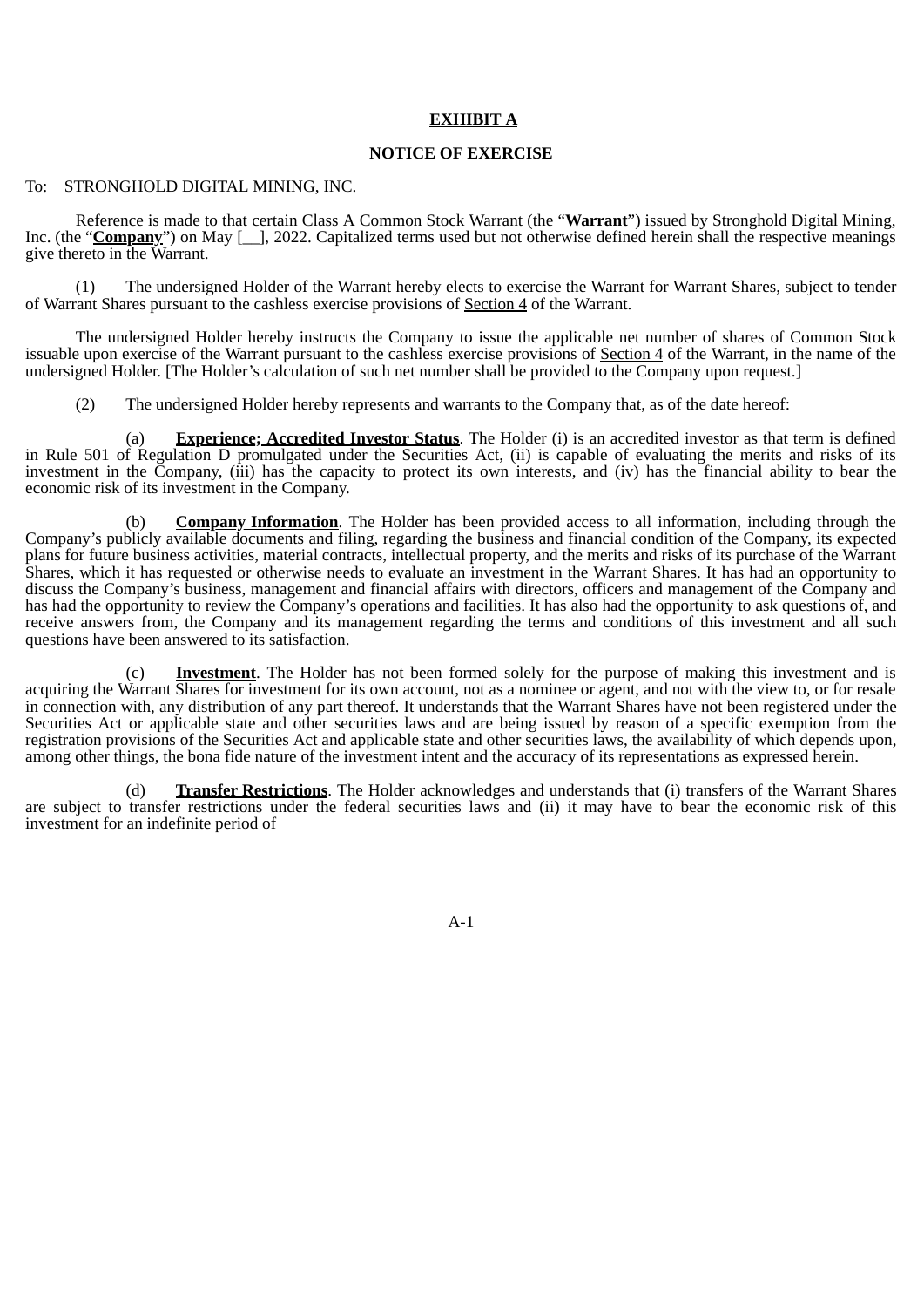time unless the Warrant Shares are subsequently registered under the Securities Act and applicable state and other securities laws or unless an exemption from such registration is available.

Name of Registered Owner: \_\_\_\_\_\_\_\_\_\_\_\_\_\_\_\_\_\_\_\_\_\_\_\_\_\_\_\_\_\_\_\_\_\_\_\_\_\_\_\_\_\_\_\_\_\_\_\_\_\_\_\_\_\_\_

Signature of Authorized Signatory of Registered Owner: \_\_\_\_\_\_\_\_\_\_\_\_\_\_\_\_\_\_\_\_\_\_\_\_\_

Name of Authorized Signatory: \_\_\_\_\_\_\_\_\_\_\_\_\_\_\_\_\_\_\_\_\_\_\_\_\_\_\_\_\_\_\_\_\_\_\_\_\_\_\_\_\_\_\_\_\_\_\_\_\_\_\_\_

Title of Authorized Signatory: \_\_\_\_\_\_\_\_\_\_\_\_\_\_\_\_\_\_\_\_\_\_\_\_\_\_\_\_\_\_\_\_\_\_\_\_\_\_\_\_\_\_\_\_\_\_\_\_\_\_\_\_\_

Date: \_\_\_\_\_\_\_\_\_\_\_\_\_\_\_\_\_\_\_\_\_\_\_\_\_\_\_\_\_\_\_\_\_

A-2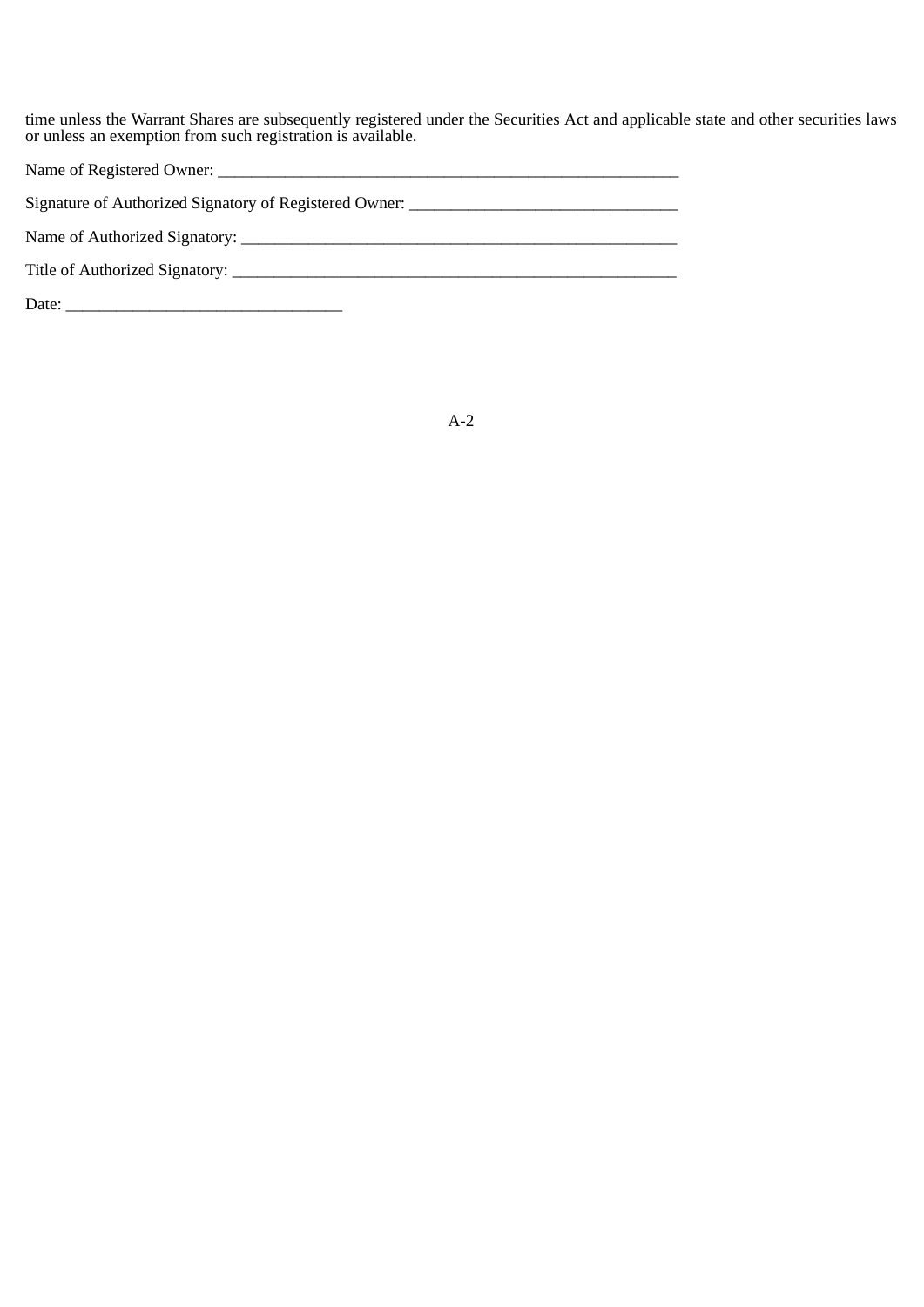# **EXHIBIT B**

# **ASSIGNMENT FORM**

*(To assign the foregoing Warrant, execute this form and supply required information. Do not use this form to purchase shares.)* 

FOR VALUE RECEIVED, the foregoing Warrant and all rights evidenced thereby are hereby assigned to

| (Please Print)                                                                                                 |  |
|----------------------------------------------------------------------------------------------------------------|--|
|                                                                                                                |  |
|                                                                                                                |  |
| Holder's Signature: National Assembly Property Science of Assembly Property and Assembly Property and Assembly |  |
| Holder's Address:                                                                                              |  |

B-1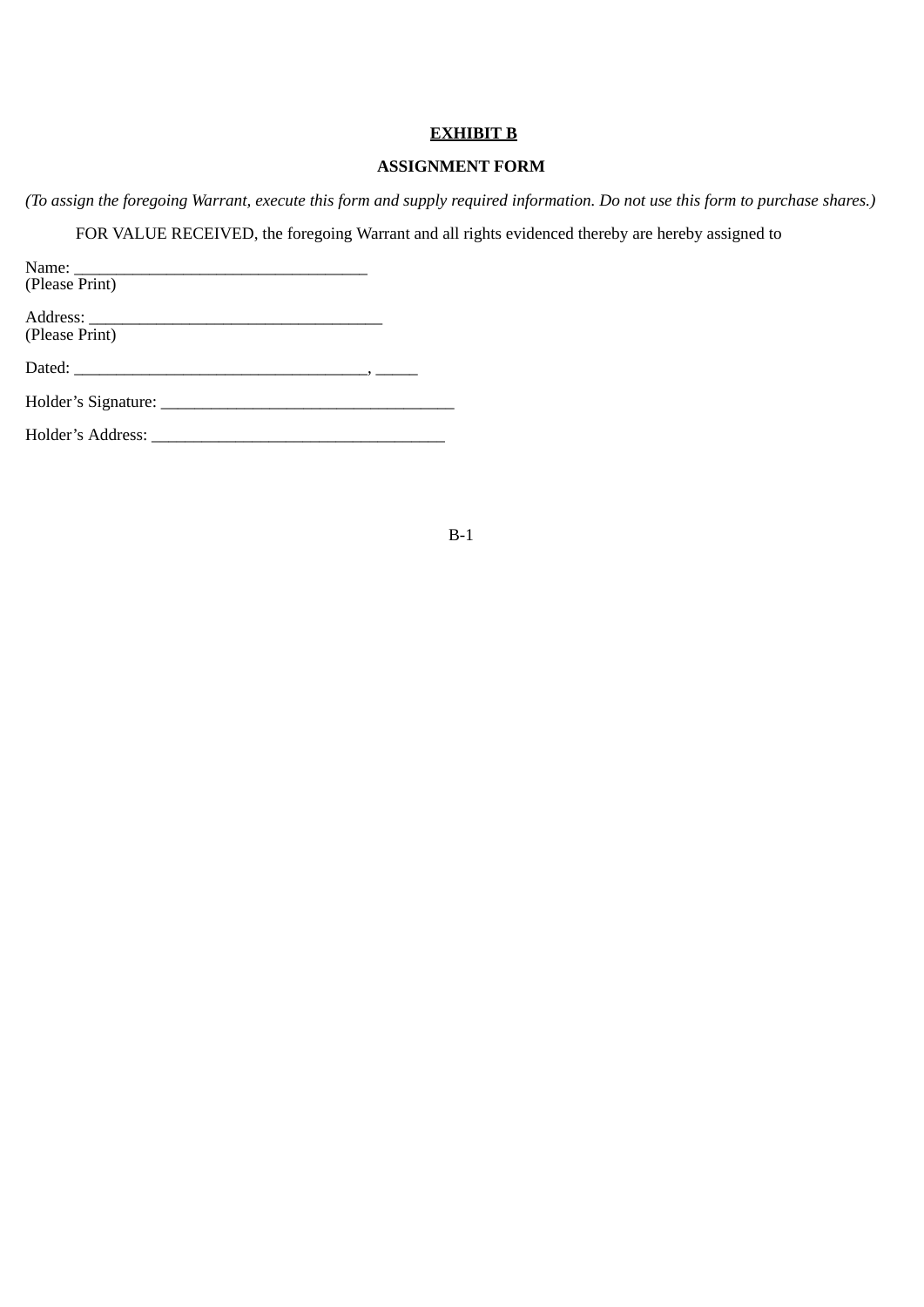### **NOTE AND WARRANT PURCHASE AGREEMENT**

THIS NOTE AND WARRANT PURCHASE AGREEMENT (this "**Agreement**"), is made as of May 15, 2022 by and among Stronghold Digital Mining, Inc., a Delaware corporation (the "**Company**") and the investors listed on the signature page hereto (each a "**Purchaser**" and collectively, the "**Purchasers**").

## **RECITALS**

A. The Purchasers wish to purchase from the Company, and the Company wishes to sell and issue to the Purchasers, upon the terms and conditions stated in this Agreement (i) up to \$33,750,000 aggregate principal amount of 10.00% unsecured convertible promissory notes (the "**Notes**") and (ii) warrants (the "**Warrants**") representing the right to purchase up to 6,318,000 shares of Class A Common Stock, par value \$0.0001 per share ("**Class A Common Stock**"), of the Company at an exercise price set forth in the Warrant Agreement (as defined below), on the terms and subject to the conditions set forth in this Agreement and, in the case of the Warrants, the Warrant Agreement.

B. The Company and the Purchasers are executing and delivering this Agreement in reliance upon the exemption from securities registration afforded by Section 4(a)(2) of the Securities Act (as defined below) and Rule 506(b) of Regulation D promulgated thereunder.

#### **AGREEMENT**

**NOW, THEREFORE**, in consideration of the mutual terms, conditions and other agreements set forth herein and for other good and valuable consideration, the receipt and sufficiency of which are hereby acknowledged, and intending to be legally bound hereby, the parties hereto hereby agree to the sale and purchase of the Purchased Interests (as defined below) as set forth herein.

#### 1. Purchase and Sale of Notes and Warrants.

1.1 Sale and Issuance of Notes and Warrants. Subject to the terms and conditions of this Agreement, each Purchaser agrees, severally and not jointly, to purchase at the Closing (as defined below) and the Company agrees to sell and issue to each Purchaser at the Closing the Notes and the Warrants at the purchase price set forth opposite each Purchaser's name on the signature page hereto (the "**Purchase Price**"). The Notes and Warrants issued to the Purchasers pursuant to this Agreement shall be referred to in this Agreement as the "**Purchased Interests**." For the avoidance of doubt, no Purchaser shall be liable for any obligations of any other Purchaser.

#### 1.2 Closing; Delivery.

(a) The purchase and sale of the Purchased Interests shall take place remotely via the exchange of documents and signatures on such date and at such time as the Company and the Purchasers mutually agree, orally or in writing (which time and place are designated as the "**Closing**").

(b) Following the Closing, the Company shall deliver to each Purchaser the Purchased Interests being purchased by such Purchaser at Closing upon receipt of payment of the Purchase Price therefor, to be received at 9:00 AM ET on the business day following the Closing by wire transfer to the Company's corporate bank account utilizing the wire instructions separately provided to the Purchasers in writing by the Company.

1.3 Use of Proceeds. The Company will use the proceeds from the sale of the Purchased Interests for general corporate purposes.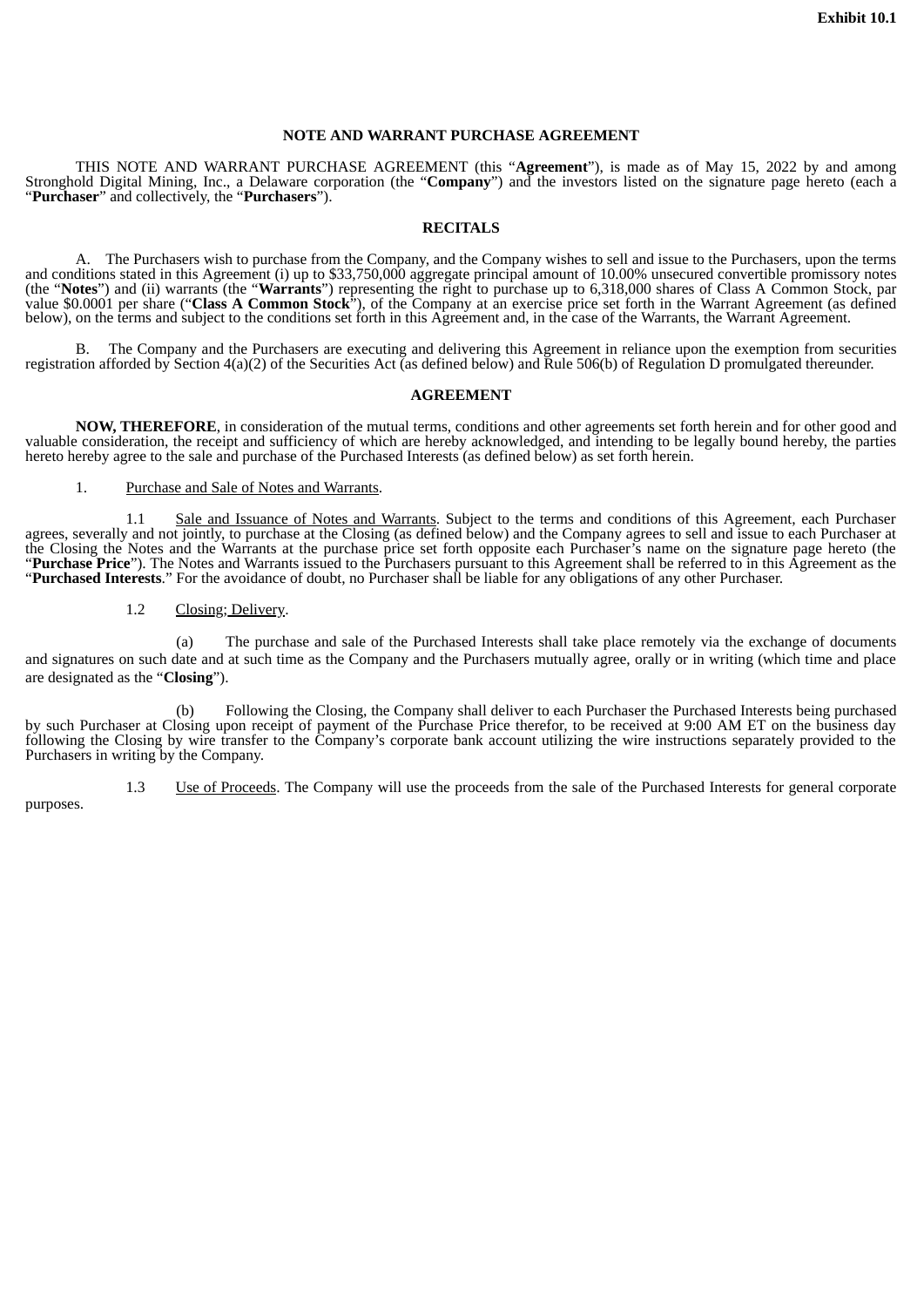1.4 Defined Terms Used in this Agreement. In addition to the terms defined elsewhere in this Agreement, the following terms used in this Agreement shall be construed to have the meanings set forth or referenced below.

(a) "**Affiliate**" means, with respect to any specified Person, any other Person who, directly or indirectly, controls, is controlled by, or is under common control with such Person, including, without limitation, any general partner, managing member, officer, director or trustee of such Person, or any venture capital fund or registered investment company now or hereafter existing that is controlled by one or more general partners, managing members or investment advisers of, or shares the same management company or investment adviser with, such Person.

(b) "**Certificate of Designation**" means that certain Certificate of Designation of the Series C Preferred Stock

of the Company.

(c) "**Code**" means the Internal Revenue Code of 1986, as amended.

(d) "**Common Conversion Shares**" mean shares of Class A Common Stock into which the Preferred Conversion Shares may be convertible pursuant to the terms of the Series C Preferred Stock.

(e) "**Company SEC Filings**" mean the Company's forms, registration statements, reports, schedules and statements filed or furnished by it under the Exchange Act or the Securities Act with the SEC, and (ii) the draft, dated as of May 11, 2022, of the Company's Form 10-Q for the quarter ended March 31, 2022 that was provided to each Purchaser.

(f) "**Conversion Shares**" mean the Preferred Conversion Shares, the Common Conversion Shares and Note Conversion Shares.

(g) "**Knowledge**," including the phrase "**to the Company's knowledge**," shall mean the actual knowledge, after reasonable investigation, of its Chief Executive Officer and Chief Financial Officer.

(h) "**Material Adverse Effect**" means a material adverse effect on the business, assets (including intangible assets), liabilities, financial condition, property, prospects or results of operations of the Company and OpCo, taken as a whole.

"Note" means that certain unsecured 10.0% Convertible Note due May 15, 2024, by and between the (i) **"Note"** means that certain unsecured 10.0% Company and each Purchaser, in the form of **Exhibit A** attached to this Agreement.

(j) "**Note Conversion Shares**" mean shares of Class A Common Stock which may be payable pursuant to the terms of the Note.

(k) "**OpCo**" means Stronghold Digital Mining Holdings, LLC, a Delaware limited liability company.

(l) "**Person**" means any individual, corporation, partnership, trust, limited liability company, association or

other entity.

(m) "**Preferred Conversion Shares**" mean shares of Series C Preferred Stock into which the Notes may be convertible pursuant to the terms of the Note.

- (n) "**Purchaser**" has the meaning ascribed to such term in the preamble.
- (o) "**SEC**" means the United States Securities and Exchange Commission.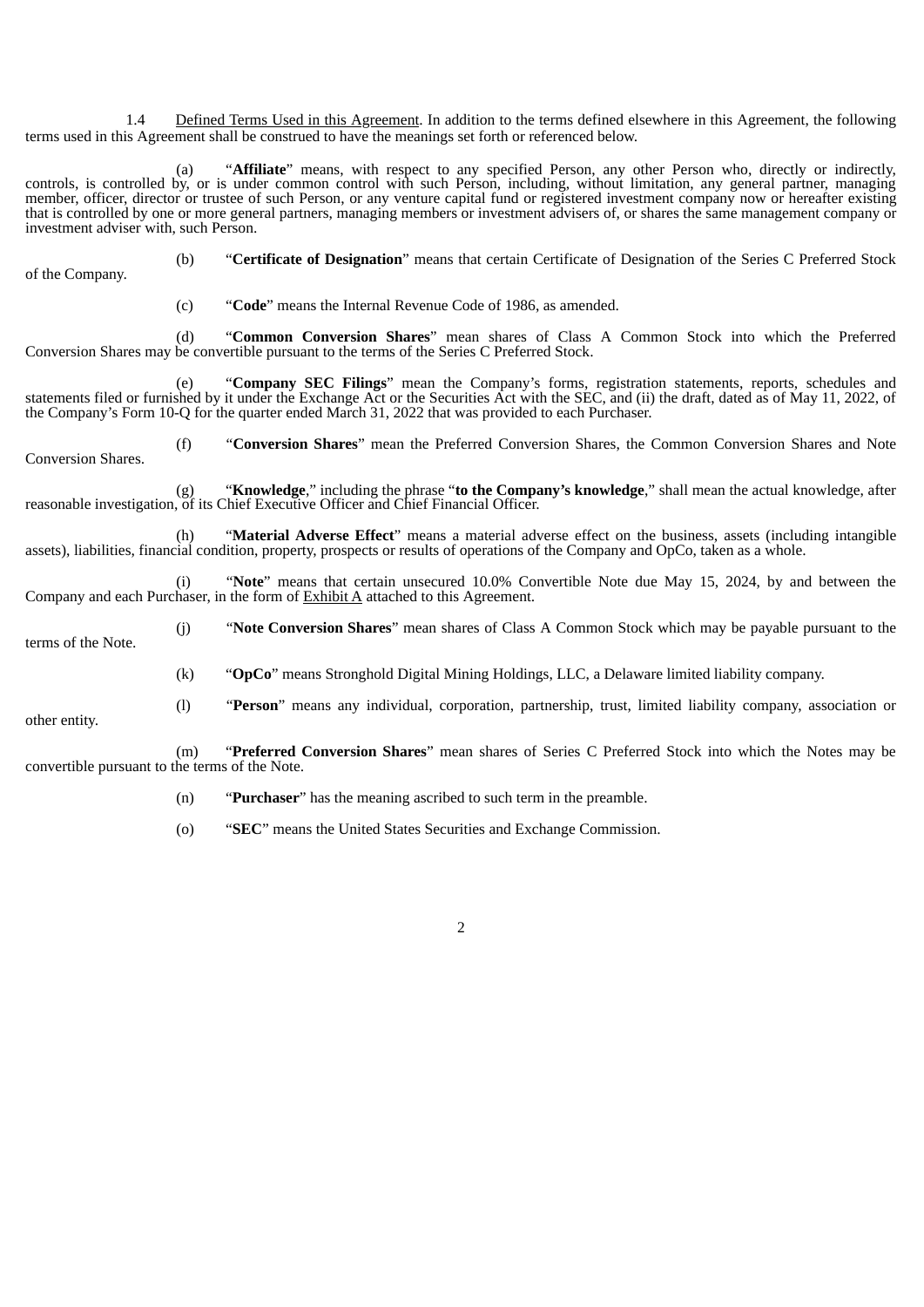thereunder.

(p) "**Securities Act**" means the Securities Act of 1933, as amended, and the rules and regulations promulgated

(q) "**Series C Preferred Stock**" means the Series C Convertible Redeemable Preferred Stock that may be received upon conversion of the Note in accordance with the terms therein.

(r) "**Subsidiary**" means any Person with respect to which a specified Person owns a majority of the common stock or other equity securities or otherwise has the power to vote or direct the voting of sufficient securities to elect a majority of the directors or other governing body, any limited partnership with respect to which any Person serves as the general partner with the power and authority to manage the day-to-day business and affairs of the limited partnership, or any limited liability company with respect to which any Person serves as the managing member with the power and authority to manage the day-to-day business and affairs of the limited liability company.

Agreement.

(s) "**Transaction Agreements**" means this Agreement (and all exhibits thereto), the Note and the Warrant

(t) "**Warrant Agreement**" means that certain warrant agreement, including the form of warrant attached thereto, by and between the Company and the holders thereto, dated as of the date of the Closing, in the form of Exhibit B attached to this Agreement.

(u) "**Warrant Shares**" means the shares of Class A Common Stock issuable upon the exercise of the Warrants in accordance with the Warrant Agreement.

2. Representations and Warranties of the Company. The Company hereby represents and warrants to each Purchaser that the following representations are true and complete as of the date of the Closing, except as otherwise indicated.

2.1 Capitalization. The Company has the authorized capitalization as set forth in the Company's Second Amended and Restated Certificate of Incorporation (the "**Certificate of Incorporation**") and the Company SEC Filings. Except as described in the Company SEC Filings or otherwise disclosed to the Purchasers, there are no outstanding rights (including, without limitation, preemptive rights), warrants or options to acquire, or instruments convertible into or exchangeable for, any shares of capital stock or other equity interest in the Company or any of its Subsidiaries, or any contract, commitment, agreement, understanding or arrangement of any kind relating to the issuance of any capital stock of the Company or any such Subsidiary, any such convertible or exchangeable securities or any such rights, warrants or options; and, except as otherwise disclosed in the Company SEC Filings, all the outstanding shares of capital stock or other equity interests of each Subsidiary owned, directly or indirectly, by the Company are owned directly or indirectly by the Company, free and clear of any lien, charge, encumbrance, security interest, restriction on voting or transfer or any other similar claim of any third party.

2.2 Organization, Good Standing, Corporate Power and Qualification. Each of the Company and its Subsidiaries has been duly organized and is validly existing as a corporation or other legal entity as applicable in good standing (or its equivalent) under the laws of its jurisdiction of incorporation or organization. Each of the Company and its Subsidiaries is duly qualified to do business and is in good standing as a foreign corporation or other legal entity in each jurisdiction in which its ownership or lease of its properties or the conduct of its business requires such qualification and has all corporate power and authority necessary to own or hold its properties and to conduct the businesses in which each is engaged as described in the Company SEC Filings, except where the failure to so qualify or have such power or authority would not reasonably be expected to have a Material Adverse Effect on the business, properties, financial condition, results of operations or prospects of the Company and its consolidated subsidiaries taken as a whole or the ability of the Company to perform its obligations under, and consummate the transactions contemplated by, this Agreement.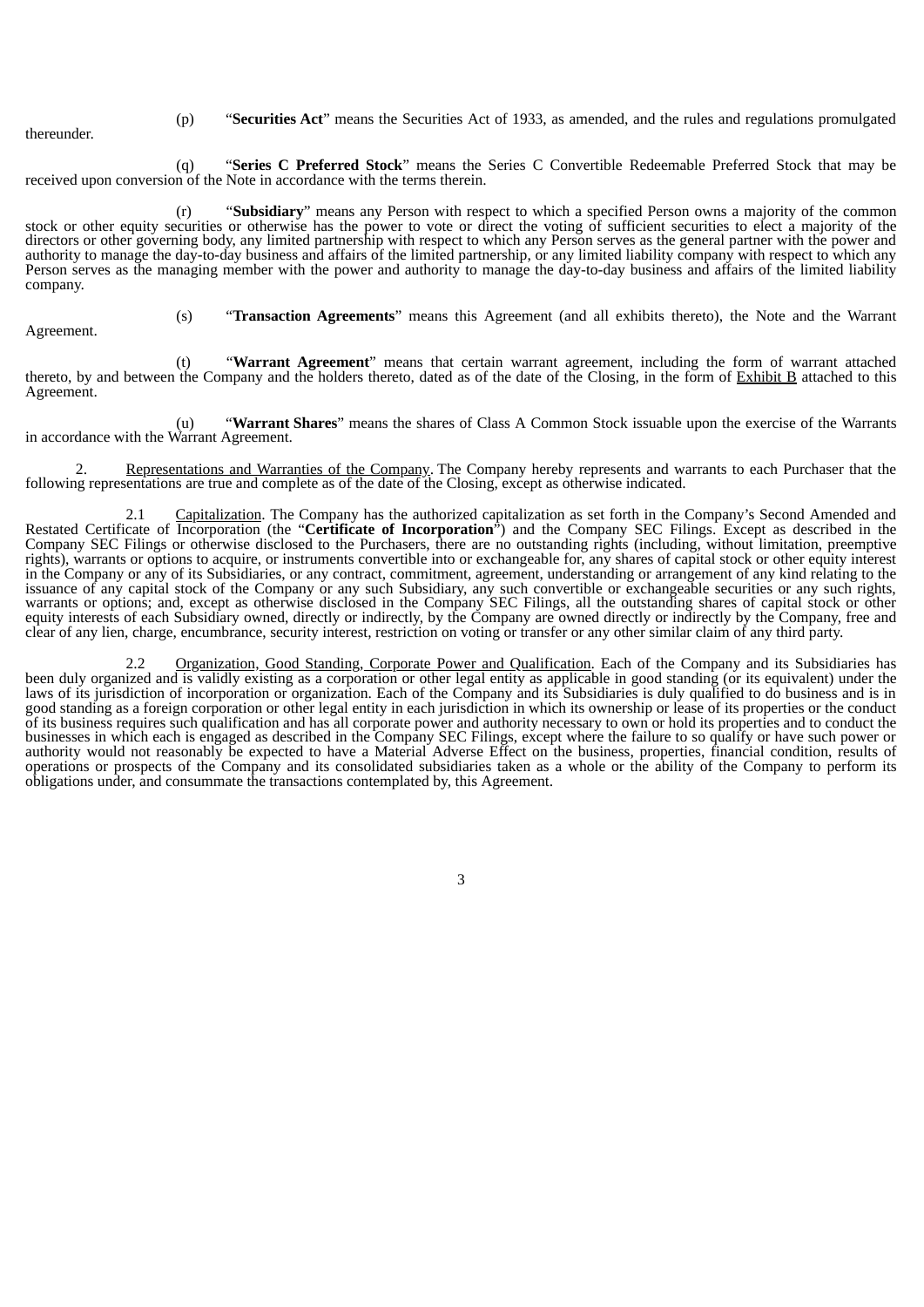### 2.3 Absence of Breach or Violation.

(a) The execution, delivery and performance of this Agreement and the consummation of the transactions contemplated herein do not and will not conflict or result in a breach of or violation of or constitute a default under, or result in the creation or imposition of any lien, charge or encumbrance upon any assets or properties of the Company or any of its Subsidiaries pursuant to, any contract, indenture, mortgage, deed of trust, loan or credit agreement, note, lease or other agreement or instrument to which the Company or any of its Subsidiaries is a party or by which it or any of them may be bound or to which any of the assets or properties of the Company or any of its Subsidiaries is subject, the result of which could reasonably be expected, individually or in the aggregate, to have a Material Adverse Effect, nor will such action result in any violation of (i) the provisions of the Certificate of Incorporation or the Amended and Restated Bylaws of the Company or similar organizational documents of any of its Subsidiaries ("**organizational documents**") or (ii) any applicable law or statute or any order, rule, regulation or judgment of any court or governmental agency or body having jurisdiction over the Company or any of its Subsidiaries or any of their assets, properties or operations (each, a "**Law**"), except, with respect to (ii) above, for any such violations that could not, individually or in the aggregate, reasonably be expected to have a Material Adverse Effect.

(b) Except as disclosed in the Company SEC Filings, neither the Company nor any of its Subsidiaries is in violation of its organizational documents, as applicable, or in default (nor has any event occurred which with notice or lapse of time or both would constitute a default or acceleration) in the performance of any obligation, agreement or condition contained in any indenture, mortgage, loan agreement, bond, debenture, note agreement or other evidence of indebtedness, lease, contract or other agreement or instrument to which the Company or any of its Subsidiaries is a party or by which any of them or their respective properties is bound or affected and none of the Company or any of its Subsidiaries is in violation of any judgment, ruling, decree, order, franchise, license or permit or any statute, rule or regulation applicable to the business or properties of any of the Company or any of its Subsidiaries, except for such violations or defaults which do not, individually or in the aggregate, have a Material Adverse Effect.

2.4 Authorization. The Company has the full legal right, power and authority to execute and deliver, and perform its obligations under this Agreement. This Agreement has been duly authorized, executed and delivered by the Company, and when executed and delivered, assuming due authorization, execution and delivery by each Purchaser, constitutes and will constitute valid and legally binding obligations of the Company, enforceable in accordance with their respective terms, subject to applicable bankruptcy, insolvency, moratorium, reorganization, fraudulent conveyance or similar laws affecting the enforcement of creditors' rights generally and to general equitable principles (whether considered in a proceeding in equity or at law).

#### 2.5 Valid Issuance of Notes and Conversion Shares.

(a) The Notes have been duly authorized and, when issued and duly delivered by the Company against payment therefor as contemplated by this Agreement, will have been duly executed, authenticated, issued and delivered and, free and clear of any pledge, lien, encumbrance, security interest or other claim, and the issuance and sale of the Notes by the Company is not subject to preemptive or other similar rights (whether arising by operation of law, under the organizational documents of the Company or under any agreement to which the Company or any Subsidiary is a party or otherwise).

(b) When the Notes are delivered and paid for in accordance with this Agreement, such Notes may, in accordance with the provisions of the Note, (i) be convertible into the Preferred Conversion Shares, and the Preferred Conversion Shares may, in accordance with the provisions to be set forth in the Certificate of Designation, be convertible into the Common Conversion Shares and (ii) be payable in Note Conversion Shares. The maximum number of shares of Preferred Conversion Shares, Common Conversion Shares or Note Conversion Shares initially issuable upon conversion of the Notes have been or will be duly authorized and reserved for issuance upon such conversion. When the Preferred Conversion Shares, if any, have been issued upon conversion of the Notes in accordance with the Note, the Preferred Conversion Shares will be validly issued and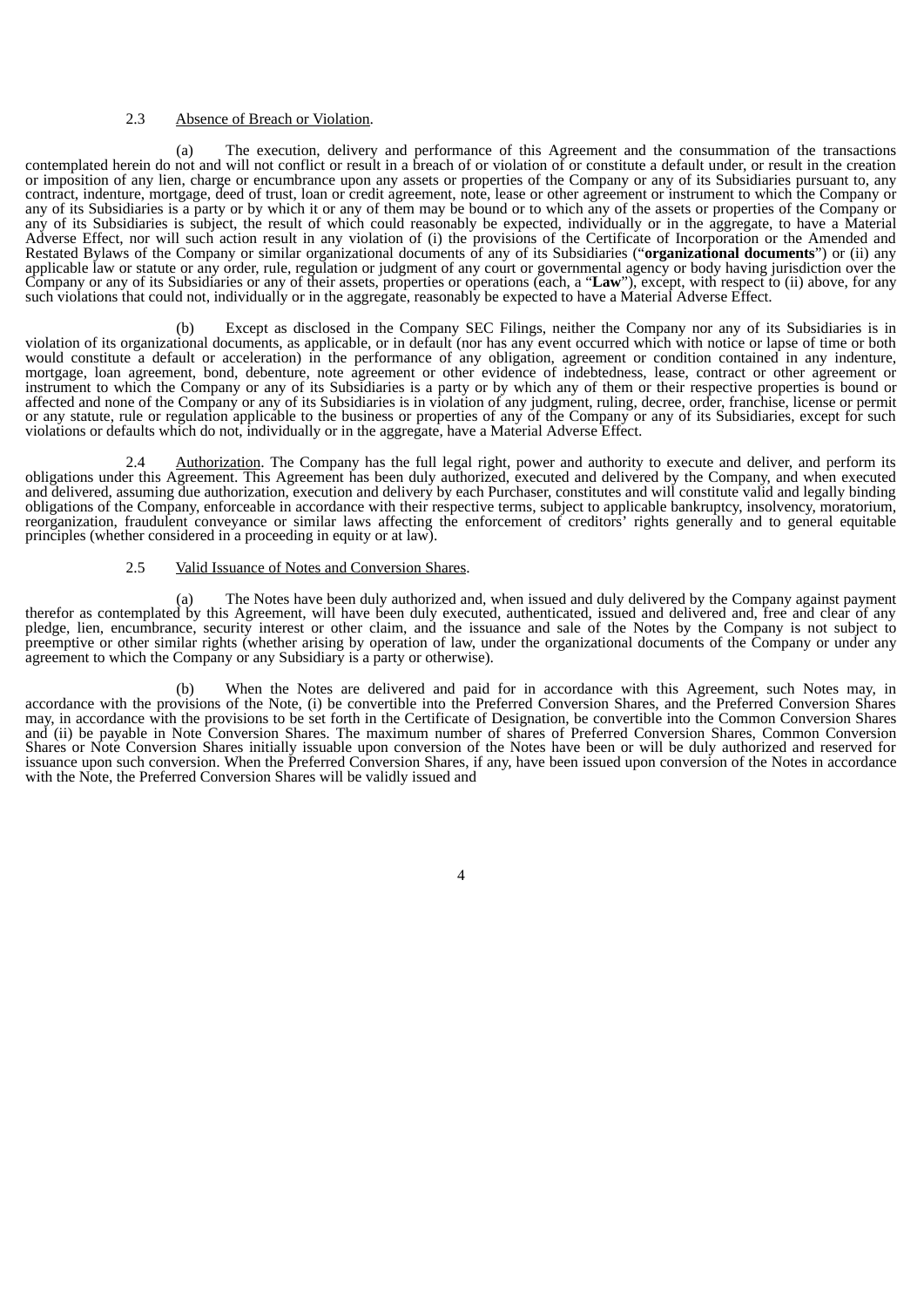outstanding, fully paid and non-assessable, free and clear of any pledge, lien, encumbrance, security interest or other claim. When the Common Conversion Shares, if any, have been issued upon conversion of the Preferred Conversion Shares in accordance with the terms of the Certificate of Designation, the Common Conversion Shares will be validly issued and outstanding, fully paid and non-assessable, free and clear of any pledge, lien, encumbrance, security interest or other claim. When the Note Conversion Shares, if any, have been issued in accordance with the terms of the Note, the Note Conversion Shares will be validly issued and outstanding, fully paid and non-assessable, free and clear of any pledge, lien, encumbrance, security interest or other claim. The issuance and sale of the Conversion Shares by the Company is not subject to preemptive or other similar rights (whether arising by operation of law, under the organizational documents of the Company or under any agreement to which the Company or any Subsidiary is a party or otherwise).

2.6 Valid Issuance of Warrants and Warrant Shares. The Warrants have been duly authorized and, when issued and duly delivered by the Company against payment therefor as contemplated by this Agreement, will be validly issued and constitute binding obligation of the Company. The Warrant Shares have been duly authorized and, when issued and duly delivered by the Company against payment as contemplated in the Warrant Agreement, will be validly issued and outstanding, fully paid and non-assessable, free and clear of any pledge, lien, encumbrance, security interest or other claim. The issuance and sale of the Warrants and Warrant Shares by the Company is not subject to preemptive or other similar rights (whether arising by operation of law, under the organizational documents of the Company or under any agreement to which the Company or any Subsidiary is a party or otherwise). The maximum number of Warrant Shares initially issuable upon exercise of the Warrants have been duly authorized and reserved for issuance upon such exercise.

2.7 Valid Issuance of Capital Stock. All issued and outstanding shares of capital stock of the Company outstanding prior to the issuance of the Purchased Interests are validly issued, fully paid and non-assessable and were issued in compliance in all material respects with United States federal and applicable state securities laws.

Governmental Consents and Approvals. No approval, authorization, consent or order of or filing with any federal, state, local or foreign governmental or regulatory commission, board, body, authority or agency is required in connection with the Company's execution, delivery and performance of this Agreement, its consummation of the transactions contemplated herein and in the Transaction Agreements, and its sale and delivery of the Purchased Interests, and the compliance by the Company with its obligations hereunder, other than (a) such as have been obtained or made, or will have been obtained or made at the Closing under the Securities Act and the Securities Exchange Act of 1934, as amended, and the rules and regulations thereunder (collectively, the "**Exchange Act**"), (b) such approvals or notifications in connection with the listing of the Common Conversion Shares, Note Conversion Shares and Warrant Shares on the Nasdaq Global Market ("**Nasdaq**"), (c) any necessary qualification under the securities or blue sky laws of the various jurisdictions in which the Purchased Interests are being offered by the Company or by the rules of FINRA, or (d) state filings required under the Delaware General Corporation Law.

2.9 Permits. Each of the Company and the Subsidiaries has all necessary permits, licenses, authorizations, consents and approvals (the "**Permits**") and has made all necessary filings required under any federal, state, local or foreign law, regulation or rule, and has obtained all necessary authorizations, consents and approvals from other persons, required to conduct their respective businesses as described in the Company SEC Filings, except to the extent that any failure to have any such Permits, to make any such filings or to obtain any such authorizations, consents or approvals would not, individually or in the aggregate, have a Material Adverse Effect. None of the Company or any of the Subsidiaries is not in compliance with, or is in violation of, in default under, or has received any notice regarding a possible violation, default, modification or revocation of, any such Permit or any federal, state, local or foreign law, regulation or rule or any decree, order or judgment applicable to the Company or any of the Subsidiaries, the effect of which, individually or in the aggregate, would result in a Material Adverse Effect.

2.10 Litigation. Except as described in the Company SEC Filings or otherwise disclosed to the Purchasers, there are no actions, suits, proceedings, inquiries or investigations pending or,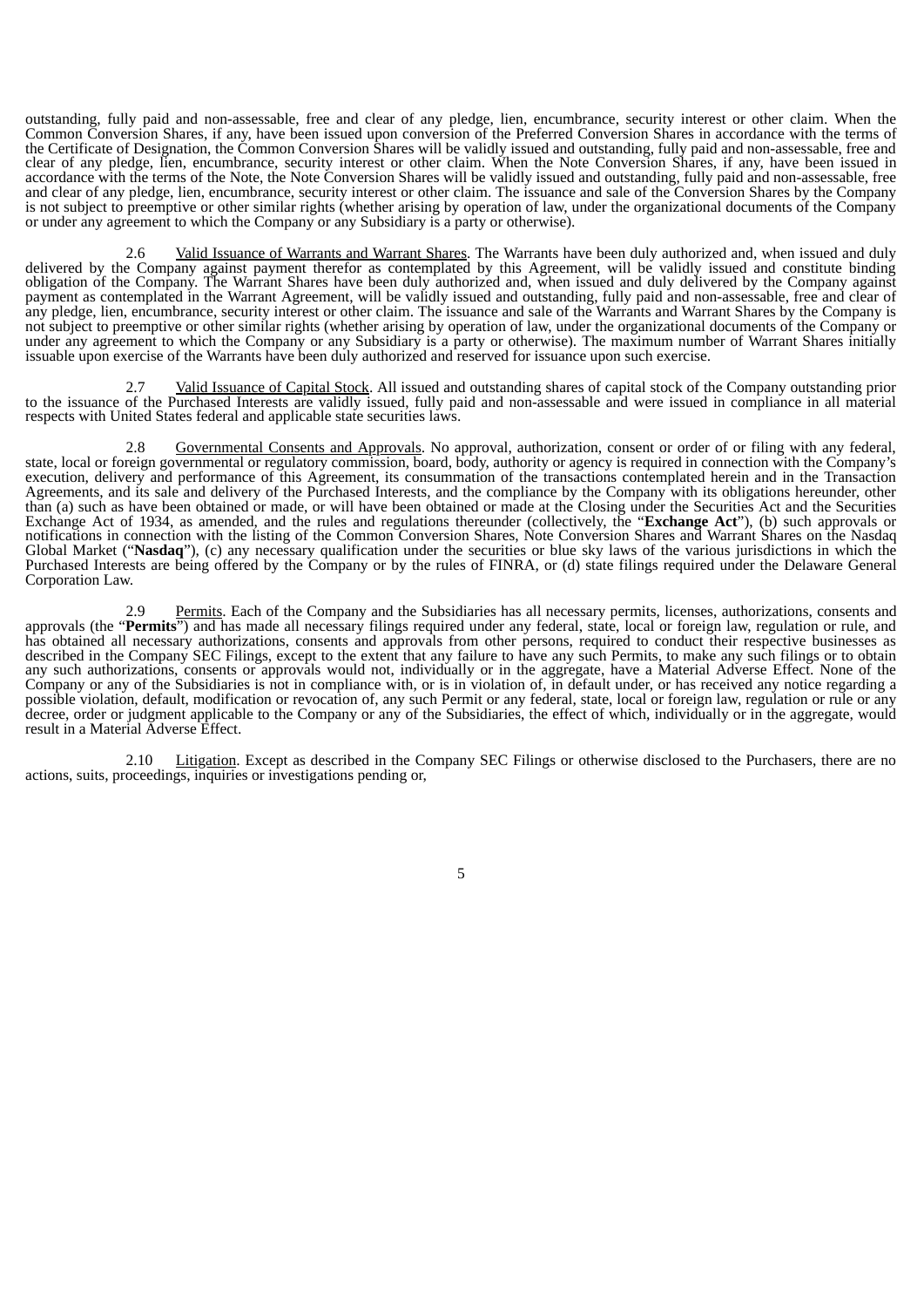to the Company's knowledge, threatened against the Company or any Subsidiary or any of their respective officers and directors or to which the properties, assets or rights of any such entity are subject, at law or in equity, before or by any federal, state, local or foreign governmental or regulatory commission, board, body, authority, arbitral panel or agency which, individually or in the aggregate, would be reasonably likely to result in a judgment, decree, award or order having a Material Adverse Effect.

2.11 Financial Statements. The Company's financial statements, together with the related notes and schedules thereto, fairly present, in all material respects, the financial position and the results of operations and changes in financial position of the Company and its consolidated Subsidiaries and other consolidated entities at the respective dates or for the respective periods therein specified. Such statements and related notes and schedules have been prepared in accordance with GAAP, applied on a consistent basis throughout the periods involved except as may be set forth in the related notes. The financial statements, together with the related notes and schedules, comply as to form in all material respects with Regulation S-X under the Exchange Act.

2.12 Independent Registered Public Accounting Firm. Urish Popeck & Co., LLC, whose reports on the consolidated financial statements (including the notes and schedules thereto) of the Company and the Subsidiaries are filed with the SEC are, and were during the periods covered by their reports independent public accountants as required by the Securities Act and the rules of the Public Company Accounting Oversight Board.

2.13 Absence of Changes. Since the date of the most recent financial statements of the Company included or incorporated by reference in the Company SEC Filings, except as otherwise disclosed to the Purchasers, there has not been (a) any Material Adverse Effect, (b) any transaction that is material to the Company and the Subsidiaries taken as a whole, contemplated or entered into by the Company or any of the Subsidiaries, except as disclosed to the Purchasers, (c) any obligation, contingent or otherwise (including off-balance sheet obligations), directly or indirectly incurred by the Company or any Subsidiary (including, without limitation, any losses or interference with their respective businesses from fire, explosion, flood, earthquakes, accident, war, terrorism, epidemic or other calamity, whether or not covered by insurance, or from any strike, labor dispute or court or governmental action, order or decree) that is material to the Company and Subsidiaries taken as a whole, (d) any change in the capital stock (other than as a result of (i) the exercise, if any, of stock options or the award, if any, of stock options or restricted stock in the ordinary course of business pursuant to each of the Company's or its Subsidiaries' equity plans that are described in the Company SEC Filings, or (ii) the issuance, if any, of stock upon conversion of securities of the Company or its Subsidiaries as described in the Company SEC Filings) or outstanding indebtedness of the Company or any Subsidiaries, or (e) any dividend or distribution of any kind declared, paid or made by the Company on any class of its capital stock.

2.14 Officer Certificates. Any certificate signed by any officer of the Company or any Subsidiary in such capacity delivered to each Purchaser or to counsel for each Purchaser pursuant to or in connection with this Agreement or the offer, issuance, and sale of the Purchased Interests hereunder shall be deemed a representation and warranty by the Company to each Purchaser as to the matters covered thereby.

2.15 Real and Personal Property. Each of the Company and the Subsidiaries have good and marketable title to all real property owned by them, if any, and good and marketable title to all personal property described in the Company SEC Filings, in each case free and clear of all liens, security interests, pledges, charges, encumbrances, mortgages, equities, adverse claims and other defects, except such as are disclosed in the Company SEC Filings or such as do not materially and adversely affect the value of such property and do not interfere with the use made or proposed to be made of such property by the Company and the Subsidiaries. Any real property, improvements, buildings, equipment and personal property held under lease by the Company or any Subsidiary are held under valid, existing and enforceable leases, with such exceptions as are disclosed in the Company SEC Filings or are not material and do not interfere with the use made or proposed to be made of such real property, improvements, buildings, equipment and personal property by the Company or such Subsidiary.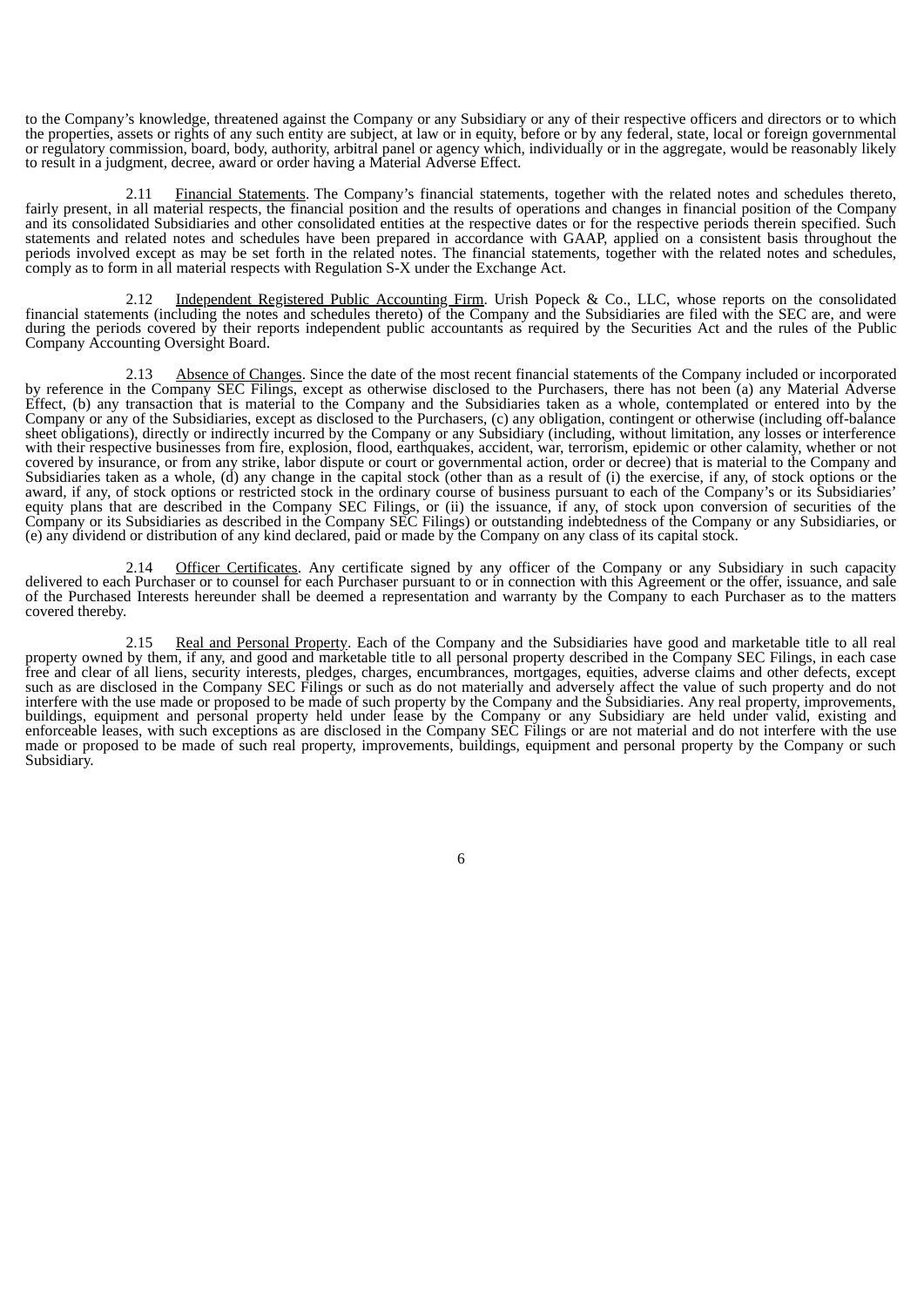2.16 Contracts. The descriptions in the Company SEC Filings of the legal or governmental proceedings, contracts, leases and other legal documents therein described present fairly in all material respects the information required to be shown, and there are no legal or governmental proceedings, contracts, leases, or other documents of a character required to be described in the Company SEC Filings or filed as exhibits thereto. All agreements between the Company or any of the Subsidiaries and third parties expressly referenced in the Company SEC Filings are legal, valid and binding obligations of the Company or one or more of the Subsidiaries, enforceable in accordance with their respective terms, except to the extent enforceability may be limited by bankruptcy, insolvency, reorganization, moratorium or similar laws affecting creditors' rights generally and by general equitable principles and except where the failure of any such agreement to be enforceable in accordance with its terms would not, individually or in the aggregate, have a Material Adverse Effect.

2.17 Intellectual Property. The Company owns, possesses, licenses or has other rights to use all patents, patent applications, trade and service marks, trade and service mark registrations, trade names, copyrights, inventions, trade secrets, technology, know-how and other intellectual property (collectively, the "**Intellectual Property**") described in the in the Company SEC Filings as being owned or licensed by them or which are reasonably necessary for the conduct of the Company's business as now conducted or as proposed in the Company SEC Filings, except where the failure to own or have the right to use such Intellectual Property would not have a Material Adverse Effect. The Company has not received any notice of infringement, misappropriation or other conflict with (and the Company is not otherwise aware of any infringement, misappropriation or other conflict with) the Intellectual Property of any other person, except for such infringement, misappropriation or other conflict as, if the subject of an unfavorable decision, would not have a Material Adverse Effect. To the Company's knowledge, there is no material infringement by third parties of any such Intellectual Property owned by or exclusively licensed to the Company. There is no pending or, to the Company's knowledge, threatened action, suit, proceeding or claim by others challenging the Company's rights in or to, or the validity or scope of, any such Intellectual Property owned by or exclusively licensed to the Company, and the Company is unaware of any facts which would form a reasonable basis for any such action, suit, proceeding or claim, other than any action, suit, proceeding or claim as, if the subject of an unfavorable decision, would not have a Material Adverse Effect. There is no pending or, to the Company's knowledge, threatened action, suit, proceeding or claim by others asserting that the Company infringes or otherwise violates any Intellectual Property of others. None of the Company-owned Intellectual Property employed by the Company or its Subsidiaries has been obtained or is being used by the Company or any of its Subsidiaries in violation of any contractual obligation binding on the Company or its Subsidiaries or any of their respective officers, directors or employees, other than violations that would not, individually or in the aggregate, have a Material Adverse Effect. The Company and each of its Subsidiaries have complied with the terms of each written agreement pursuant to which Intellectual Property has been licensed to the Company or any Subsidiary (other than noncompliance that would not, individually or in the aggregate, have a Material Adverse Effect), and all such agreements are, to the Company's knowledge, in full force and effect.

2.18 IT Systems. Except as disclosed in the Company SEC Filings, (a) to the Company's knowledge, there has been no security breach or other compromise of any Company's information technology and computer systems, networks, hardware, software, data (including the data of their respective customers, employees, suppliers, vendors and any third-party data maintained by or on behalf of them), equipment or technology (collectively, "**IT Systems and Data**") which, individually or in the aggregate, would reasonably be expected to result in a Material Adverse Effect and (b) the Company has not been notified of, and has no knowledge of any event or condition that would reasonably be expected to result in, any security breach or other compromise to their IT Systems and Data which, individually or in the aggregate, would reasonably be expected to result in a Material Adverse Effect.

2.19 Tax Returns. Except for cases in which failure to be true would not, individually or in the aggregate, have a Material Adverse Effect: (a) each of the Company and the Subsidiaries has filed or caused to be filed on a timely basis all necessary U.S. federal, state and local and foreign income and franchise tax returns required to be filed through the date hereof or has properly requested extensions thereof and has timely paid all taxes shown as due thereon and, if due and payable, any related or similar assessment, fine or penalty levied against any such entity except as may be being contested in good faith and by appropriate proceedings and as to which adequate reserves have been provided and will be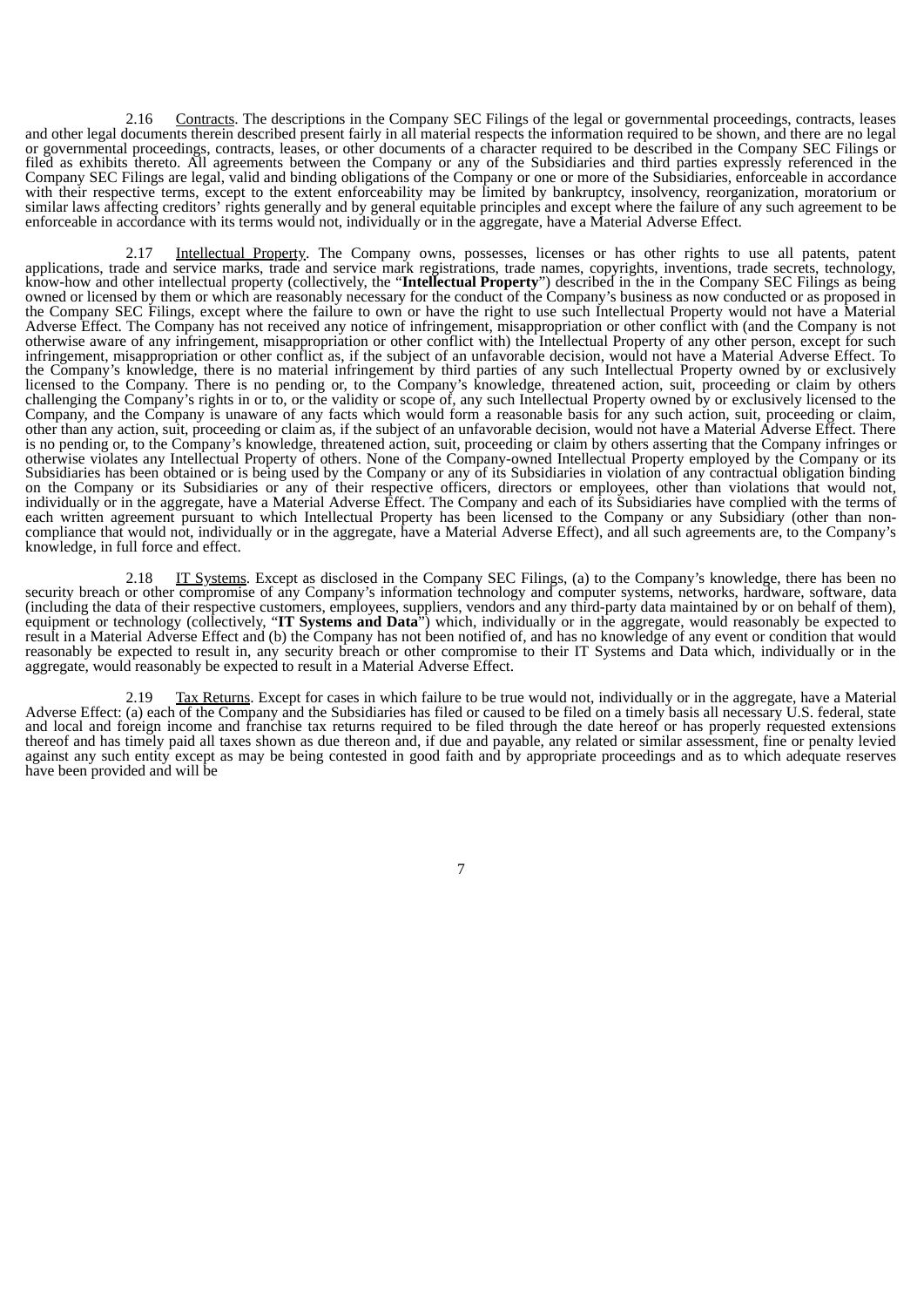maintained; and (b) no tax deficiency has been asserted in writing against any such entity, nor does any such entity know of any tax deficiency which is likely to be asserted against any such entity.

2.20 Insurance. Each of the Company and the Subsidiaries maintains insurance (issued by insurers of recognized financial responsibility) of the types, in the amounts and with such coverage generally deemed adequate for their respective businesses and consistent with insurance coverage maintained by similar companies in similar businesses, all of which insurance is in full force and effect in all material respects.

2.21 Environmental Matters. Except as could not reasonably be expected to have a Material Adverse Effect (a) the Company is and has been in compliance with all Environmental Laws; (b) there has been no release or to the Company's knowledge threatened release of any pollutant, contaminant or toxic or hazardous material, substance or waste or petroleum or any fraction thereof (each a "**Hazardous Substance**"), on, upon, into or from any site currently or heretofore owned, leased or otherwise used by the Company; (c) there have been no Hazardous Substances generated by the Company that have been disposed of or come to rest at any site that has been included in any published U.S. federal, state or local "superfund" site list or any other similar list of hazardous or toxic waste sites published by any governmental authority in the United States; and (d) to the Company's knowledge, there are no underground storage tanks located on, no polychlorinated biphenyls ("**PCBs**") or PCB-containing equipment used or stored on, and no hazardous waste as defined by the Resource Conservation and Recovery Act, as amended, stored on, any site owned or operated by the Company, except for the storage of hazardous waste in compliance with Environmental Laws. For purposes of this Subsection 2.21, "**Environmental Laws**" means any law, regulation, or other applicable requirement relating to (i) releases or threatened releases of any Hazardous Substance; (ii) pollution or protection of employee health or safety, public health or the environment; or (iii) the manufacture, handling, transport, use, treatment, storage, or disposal of Hazardous Substances.

#### 2.22 Employee Matters.

(a) Neither the Company nor any Subsidiary is in violation of or has received notice of any violation with respect to any federal or state law relating to discrimination in the hiring, promotion or pay of employees, nor any applicable federal or state wages and hours law, the violation of any of which would have a Material Adverse Effect.

(b) The Company and each of the Subsidiaries and any "employee benefit plan" (as defined under ERISA (as defined below)) established or maintained by the Company, its Subsidiaries or their respective ERISA Affiliates (as defined below) are in compliance in all material respects with all presently applicable provisions of the Employee Retirement Income Security Act of 1974, as amended, including the regulations and published interpretations thereunder ("**ERISA**"). No "reportable event" (as defined in ERISA) has occurred or is reasonably likely to occur with respect to any "pension plan" (as defined in ERISA) for which the Company or any of the Subsidiaries or their respective ERISA Affiliates would have any liability. The Company and each of the Subsidiaries and each of their respective ERISA Affiliates have not incurred and do not expect to incur liability under (i) Title IV of ERISA with respect to termination of, or withdrawal from, any "pension plan" or (ii) Section 412, 4971, 4975, or 4980B of the Code, including the regulations and published interpretations thereunder. Each "pension plan" for which the Company and each of its Subsidiaries and their respective ERISA Affiliates would have any liability that is intended to be qualified under Section 401(a) of the Code is so qualified in all material respects and nothing has occurred, whether by action or by failure to act, which would cause the loss of such qualification. For the purposes of this paragraph, "**ERISA Affiliate**" means, with respect to the Company or any of its Subsidiaries, any member of any group of organizations described in Sections 414(b), (c), (m) or (o) of the Code of which the Company or such Subsidiary is a member.

(c) None of the Company, any of its Subsidiaries, any officer or director purporting to act on behalf of the Company, or, to the Company's knowledge, any of the Subsidiaries or any of their respective employees or agents has at any time (i) made any contributions to any candidate for political office, or failed to disclose fully any such contributions, in violation of law, (ii) made any payment to any state, federal or foreign governmental officer or official, or other person charged with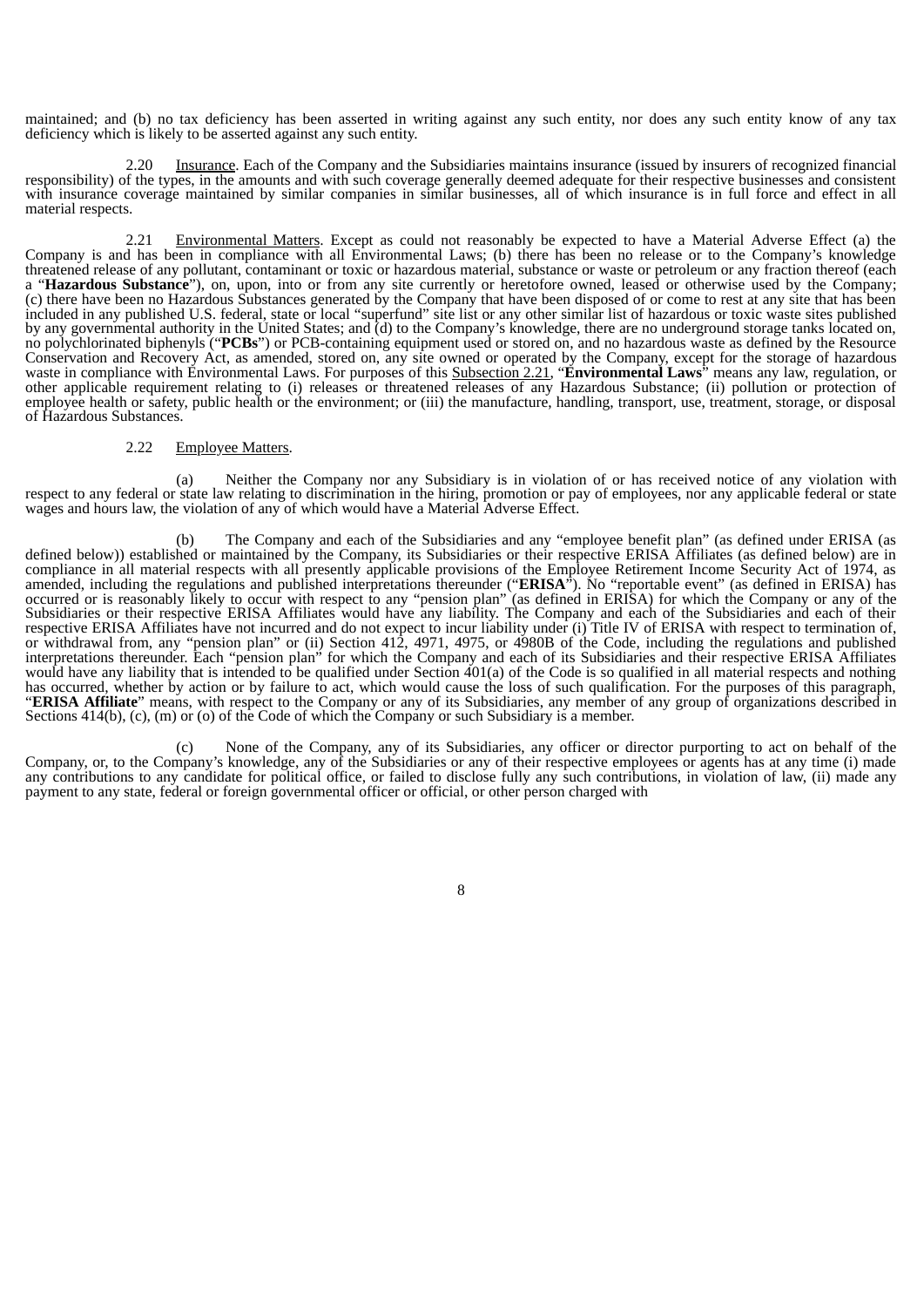similar public or quasi-public duties, other than payments required or allowed by applicable law, or (iii) engaged in any transactions, maintained any bank account or used any corporate funds except for transactions, bank accounts and funds which have been and are reflected in the normally maintained books and records of the Company and the Subsidiaries.

(d) There are no existing or, to the Company's knowledge, threatened labor disputes with, or other work stoppages of, the employees of the Company or any of its Subsidiaries, which would have, individually or in the aggregate, a Material Adverse Effect.

2.23 Broker Fees. Except pursuant to this Agreement, the Company has not incurred any liability for, and there is no broker, finder or other party that is entitled to receive from the Company, any brokerage or finder's fees or other fee or commission or similar payment in connection with the offering of the Purchased Interests.

2.24 Compliance with Sarbanes-Oxley Act of 2002. The Company is in compliance in all material respects with all applicable provisions of the Sarbanes-Oxley Act of 2002 and all applicable rules and regulations promulgated thereunder or is implementing the provisions thereof that are currently in effect.

2.25 Disclosure Controls and Procedures. The Company has established and maintains disclosure controls and procedures (as such term is defined in Rules  $13a-15(e)$  and  $15d-15(e)$  under the Exchange Act), which (a) comply with the requirements of the Exchange Act, (b) are designed to ensure that material information relating to the Company, including its consolidated subsidiaries, is made known to the Company's principal executive officer and its principal financial officer by others within those entities, and (c) are effective in all material respects to perform the functions for which they were established.

2.26 Internal Controls. Except as disclosed in the Company SEC Filings, the Company and each of its Subsidiaries maintains a system of internal controls over financial reporting (as defined under Rules 13a-15 and 15d-15 under the Exchange Act) sufficient to provide reasonable assurances that (a) transactions are executed in accordance with management's general or specific authorizations; (b) transactions are recorded as necessary to permit preparation of financial statements in conformity with GAAP and to maintain asset accountability; (c) access to assets is permitted only in accordance with management's general or specific authorization; and (d) the recorded accountability for assets is compared with the existing assets at reasonable intervals and appropriate action is taken with respect to any differences. The Company is not aware of (i) any change in its internal control over financial reporting that has occurred during its most recent fiscal quarter that has materially affected, or is reasonably likely to materially affect, the Company's internal control over financial reporting or (ii) any fraud, whether or not material, that involves management or other employees who have a significant role in the Company's internal control over financial reporting.

2.27 Investment Company Act. None of the Company or any of the Subsidiaries is and, after giving effect to the offering and sale of the Purchased Interests or the application of the proceeds therefrom will be, or will be required to register as an "investment company" or an entity "controlled" by an "investment company," as such terms are defined in the Investment Company Act of 1940, as amended (the "**Investment Company Act**").

2.28 FCPA. None of the Company or any of the Subsidiaries or any director or officer of the Company or any of its Subsidiaries or, to the Company's knowledge, agent, employee or affiliate of the Company or any of its Subsidiaries is in violation of or is aware of or has taken any action, directly or indirectly, that would result in a violation by such persons of the Foreign Corrupt Practices Act of 1977, as amended, and the rules and regulations thereunder (the "**FCPA**"), the UK Bribery Act 2010, or any other applicable anti-bribery or anti-corruption law including, without limitation, making use of the mails or any means or instrumentality of interstate commerce corruptly in furtherance of an offer, payment, promise to pay or authorization of the payment of any money, or other property, gift, promise to give, or authorization of the giving of anything of value to any "foreign official" (as such term is defined in the FCPA) or any foreign political party or official thereof or any candidate for foreign political office, in contravention of the FCPA and the Company and the Subsidiaries and, to the Company's knowledge,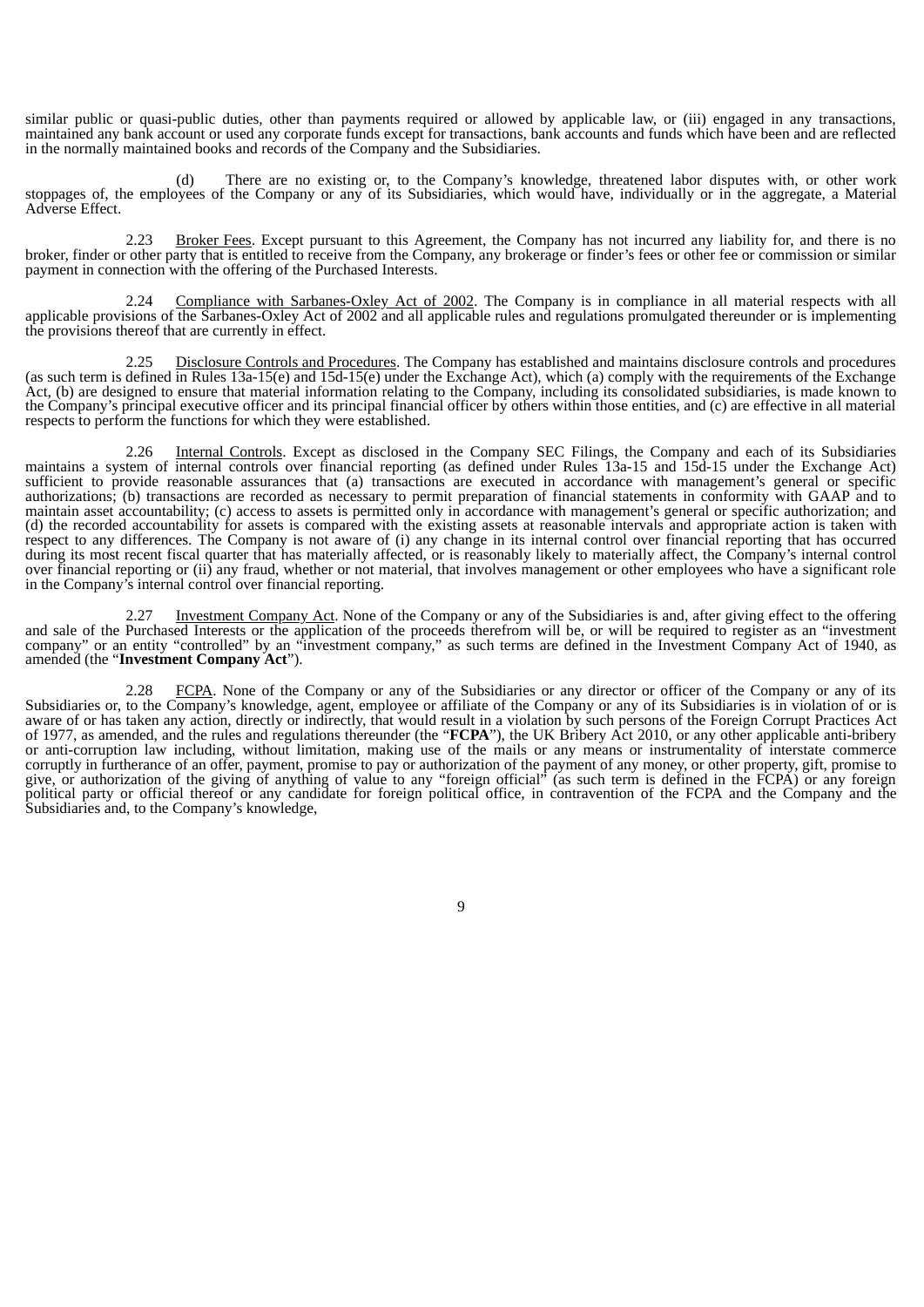their affiliates have conducted their businesses in compliance in all material respects with the FCPA and will use commercially reasonable efforts to institute and maintain policies and procedures designed to ensure compliance therewith.

2.29 Compliance with Money Laundering Laws. The operations of the Company and its Subsidiaries are and have been conducted at all times in material compliance with applicable financial recordkeeping and reporting requirements of the Currency and Foreign Transactions Reporting Act of 1970, as amended, the Money Laundering Control Act of 1986, as amended, any other money laundering statutes of all applicable jurisdictions, the rules and regulations thereunder and any related or similar rules, regulations or guidelines, issued, administered or enforced by any governmental agency (collectively, the "**Money Laundering Laws**"), except for any such non-compliance as would not, individually or in the aggregate, result in a Material Adverse Effect, and no action, suit or proceeding by or before any court or governmental agency, authority or body or any arbitrator involving the Company or any of its Subsidiaries with respect to the Money Laundering Laws is pending or, to the Company's knowledge, threatened.

2.30 Disclosure. The Company has made available to the Purchasers all the information reasonably available to the Company that the Purchasers have requested in connection with their investigation of the Company and their investment decision regarding the Purchased Interests. No representation or warranty of the Company contained in this Agreement, as qualified by the Company SEC Filings, and no certificate furnished or to be furnished to the Purchasers at the Closing contains any untrue statement of a material fact or omits to state a material fact necessary in order to make the statements contained herein or therein not misleading in the light of the circumstances under which they were made.

#### 3. Representations and Warranties of the Purchasers. Each Purchaser hereby represents and warrants to the Company that:

3.1 Authorization. The Purchaser is duly organized and validly existing and in good standing under the laws of its state of formation, with all necessary power and authority to own properties and to conduct its business as currently conducted. The Purchaser has full power and authority to enter into the Transaction Agreements. The Transaction Agreements to which the Purchaser is a party, when executed and delivered by the Purchaser, will constitute valid and legally binding obligations of the Purchaser, enforceable in accordance with their terms, except as limited by applicable bankruptcy, insolvency, reorganization, moratorium, fraudulent conveyance and any other laws of general application affecting enforcement of creditors' rights generally, and as limited by laws relating to the availability of specific performance, injunctive relief or other equitable remedies. The execution, delivery and performance of the Agreement by the Purchaser and the consummation by the Purchaser of the transactions contemplated herein will not (a) conflict with or result in a breach or violation of any of the terms or provisions of, or constitute a default under, any agreement to which the Purchaser is a party or by which the Purchaser is bound or to which any of the property or assets of the Purchaser is subject, (b) conflict with or result in any violation of the provisions of the organizational documents of the Purchaser, or (c) violate any statute, order, rule or regulation of any court or governmental agency or body having jurisdiction over the Purchaser or the property or assets of the Purchaser, except in the case of clauses (a) and (c), for such conflicts, breaches, violations or defaults would not prevent the consummation of the transactions contemplated by this Agreement.

3.2 No Reliance. Purchaser understands that none of the Company, or its owners, officers, members, directors, managers, employees or affiliates, legal counsel, or advisors represent Purchaser in any way in connection with the purchase of the Purchased Interests and the entering into any of the Transaction Agreements. Purchaser also understands that legal counsel to the Company and its affiliates does not represent, and shall not be deemed under the applicable codes of professional responsibility to have represented or to be representing, Purchaser. With respect to legal, tax, accounting, financial and other considerations involved in the transactions contemplated by this Agreement, including the purchase of the Purchased Interests, the Purchaser is not relying on the Company (or any agent or representative thereof). The Purchaser has carefully considered and, to the extent it believes such discussion is necessary, discussed with professional legal, tax, accounting, financial and other advisors the suitability of the transactions contemplated by this Agreement, including the purchase of the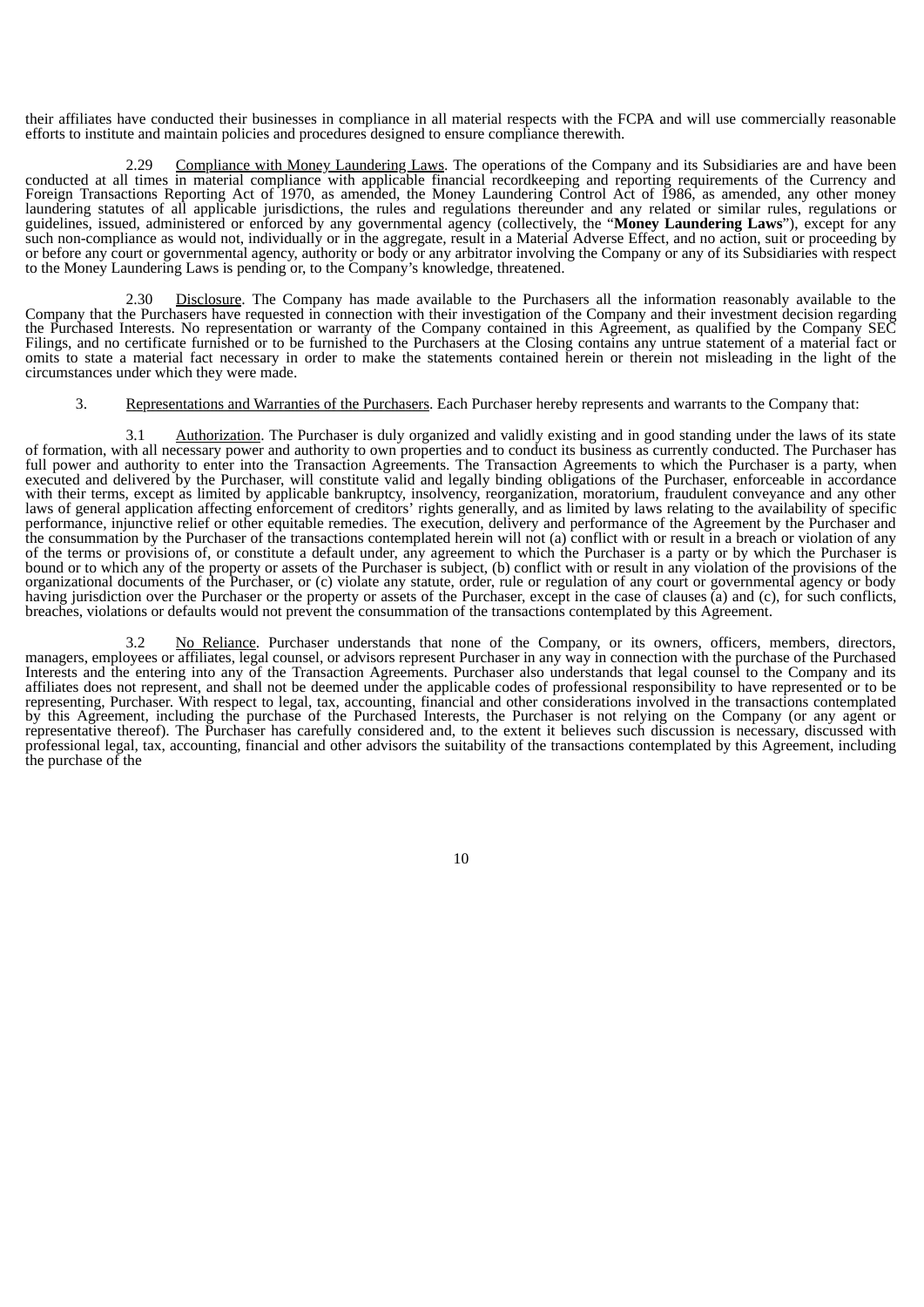Purchased Interests. The Purchaser acknowledges that it has not relied upon any express or implied representations or warranties of any nature made by or on behalf of the Company, whether or not any such representations, warranties or statements were made in writing or orally, except as expressly set forth for the benefit of the Purchaser in this Agreement. The foregoing, however, does not limit or modify the representations and warranties of the Company in Section 2 of this Agreement or the right of the Purchaser to rely thereon.

3.3 Purchase Entirely for Own Account. This Agreement is made with the Purchaser in reliance upon the Purchaser's representation to the Company, which by the Purchaser's execution of this Agreement, the Purchaser hereby confirms that the Purchased Interests to be acquired by the Purchaser will be acquired for investment for the Purchaser's own account, not as a nominee or agent, and not with a view to the resale or distribution of any part thereof, and that the Purchaser has no present intention of selling, granting any participation in, or otherwise distributing the same. By executing this Agreement, the Purchaser further represents that the Purchaser does not presently have any contract, undertaking, agreement or arrangement with any Person to sell, transfer or grant participations to such Person or to any third party, with respect to any of the Purchased Interests. The Purchaser has not been formed for the specific purpose of acquiring the Purchased Interests.

3.4 Disclosure of Information; Risk of Loss. The Purchaser has had an opportunity to discuss the Company's business, management, financial affairs and the terms and conditions of the offering of the Purchased Interests with the Company's management and has had access to the Company SEC Filings and to certain financial and other information to inform its decision to purchase the Purchased Interests. The Purchaser understands that its purchase of the Purchased Interests involves a high degree of risk. The Purchaser is a sophisticated investor capable of bearing the risk of loss associated with the investment in the Purchased Interests. The Purchaser has been furnished with all materials and information requested by either Purchaser or others representing Purchaser, including any information requested to verify any information furnished to Purchaser. The Purchaser has adequate information concerning the business and financial condition of the Company to make an informed decision regarding the purchase of the Purchased Interests and has, independently and without reliance upon the Company, made its own analysis and decision to purchase the Purchased Interests. The Purchaser acknowledges and agrees that the Company shall have no obligation to disclose to it any additional information, and hereby waives and releases, to the fullest extent permitted by applicable law, any and all claims and causes of action it has or may have against the Company and its affiliates, officers, partners, directors, employees, agents and representatives based upon, relating to or arising out of nondisclosure of information or the purchase of the Purchased Interests hereunder.

3.5 Restricted Securities. The Purchaser understands that each of the Purchased Interests, Series C Preferred Stock, the Conversion Shares and Warrant Shares have not been, and will not be, registered under the Securities Act, by reason of a specific exemption from the registration provisions of the Securities Act which depends upon, among other things, the bona fide nature of the investment intent and the accuracy of the Purchaser's representations as expressed herein. The Purchaser understands that each of the Purchased Interests, Series C Preferred Stock, the Conversion Shares and Warrant Shares are "restricted securities" under applicable U.S. federal and state securities laws and that, pursuant to these laws, the Purchaser must hold such securities indefinitely unless they are registered with the SEC and qualified by state authorities, or an exemption from such registration and qualification requirements is available. The Purchaser acknowledges that the Company has no obligation to register or qualify the Purchased Interests, Series C Preferred Stock, the Conversion Shares or Warrant Shares for resale. The Purchaser further acknowledges that if an exemption from registration or qualification is available, it may be conditioned on various requirements including, but not limited to, the time and manner of sale, the holding period for the security, and on requirements relating to the Company which are outside of the Purchaser's control, and which the Company is under no obligation and may not be able to satisfy. The Purchaser represents that it is familiar with SEC Rule 144, as presently in effect, and understands the resale limitations imposed thereby and by the Securities Act.

3.6 Legends. The Purchaser understands that the Warrant and any securities issued in respect of or exercise, conversion or redemption of the Purchased Interests (including the Series C Preferred Stock, the Conversion Shares and Warrant Shares), may be notated with one or all of the following legends: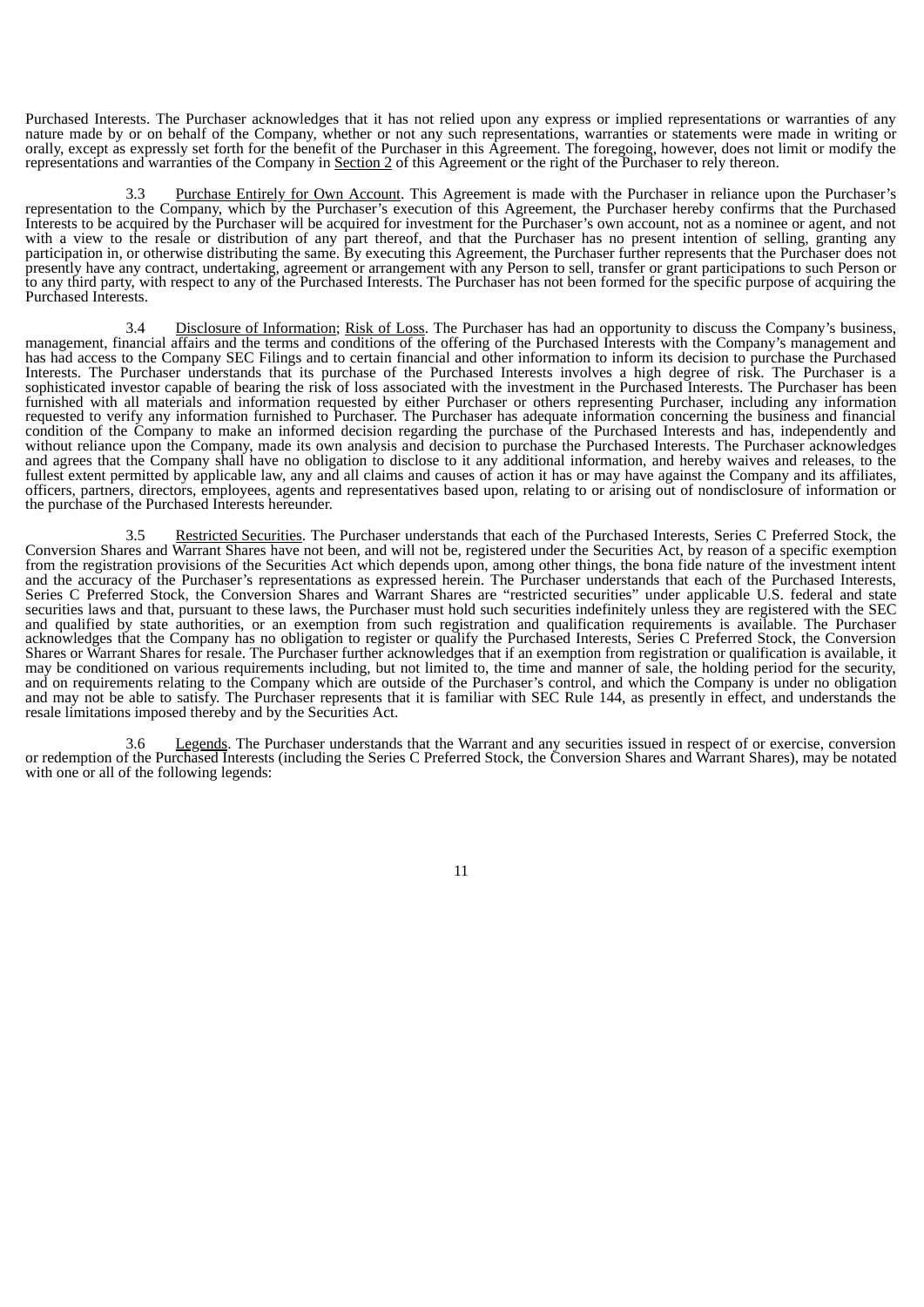"THESE SECURITIES HAVE NOT BEEN REGISTERED UNDER THE SECURITIES ACT OF 1933, AS AMENDED (THE "**ACT**"), OR QUALIFIED UNDER ANY STATE OR FOREIGN SECURITIES LAWS AND MAY NOT BE OFFERED FOR SALE, SOLD, PLEDGED, HYPOTHECATED OR OTHERWISE TRANSFERRED OR ASSIGNED UNLESS (I) A REGISTRATION STATEMENT COVERING SUCH SECURITIES IS EFFECTIVE UNDER THE ACT AND IS QUALIFIED UNDER APPLICABLE STATE AND FOREIGN LAW OR (II) THE TRANSACTION IS EXEMPT FROM THE REGISTRATION AND PROSPECTUS DELIVERY REQUIREMENTS UNDER THE ACT AND THE QUALIFICATION REQUIREMENTS UNDER APPLICABLE STATE AND FOREIGN LAW AND, IF THE CORPORATION REQUESTS, AN OPINION SATISFACTORY TO THE CORPORATION TO SUCH EFFECT HAS BEEN RENDERED BY COUNSEL."

(a) Any legend set forth in, or required by, the other Transaction Agreements.

(b) Any legend required by the securities laws of any state to the extent such laws are applicable to the Purchased Interests, Series C Preferred Stock, the Conversion Shares and Warrant Shares represented by the certificate, instrument, or book entry so legended.

3.7 Accredited Investor. The Purchaser is an accredited investor as defined in Rule 501(a) of Regulation D promulgated under the Securities Act and is able to bear the risk of its investment in the Purchased Interests. The Purchaser acknowledges that it is able to fend for itself, can bear the economic risk of its investment and has such knowledge and experience in financial and business matters that it is capable of evaluating the merits and risks of the purchase of the Purchased Interests.

3.8 No General Solicitation. Neither the Purchaser, nor any of its officers, directors, employees, agents, stockholders or partners has either directly or indirectly, including, through a broker or finder (a) engaged in any general solicitation, or (b) published any advertisement in connection with the offer and sale of the Purchased Interests.

3.9 Foreign Investors. If the Purchaser is not a United States person (as defined by Section 7701(a)(30) of the Code), the Purchaser hereby represents that it has satisfied itself as to the full observance of the laws of its jurisdiction in connection with any invitation to subscribe for the Purchased Interests or any use of this Agreement, including (a) the legal requirements within its jurisdiction for the purchase of the Purchased Interests, (b) any foreign exchange restrictions applicable to such purchase, (c) any governmental or other consents that may need to be obtained, and (d) the income tax and other tax consequences, if any, that may be relevant to the purchase, holding, redemption, sale, or transfer of the Purchased Interests. The Purchaser's subscription and payment for and continued beneficial ownership of the Purchased Interests will not violate any applicable securities or other laws of the Purchaser's jurisdiction.

3.10 Risk Factors. The Purchaser understands that its investment in the Purchased Interests being purchased by the Purchaser from the Company involves a high degree of risk. The Purchaser understands that no U.S. federal or state agency or any other government or governmental agency has passed on or made any recommendation or endorsement of the Purchased Interests being purchased by the Purchaser from the Company. The Purchaser warrants that such Purchaser is able to bear the complete loss of such Purchaser's investment in the Purchased Interests being purchased by the Purchaser from the Company. The Purchaser represents and warrants that it has read and understands the risk factors relating to the Company set forth in the Company SEC Filings under the respective "Risk Factors" heading.

3.11 Exculpation Among Purchasers. The Purchaser acknowledges that it is not relying upon any Person in making its investment or decision to invest in the Company.

3.12 Residence. If the Purchaser is an individual, then the Purchaser resides in the state or province identified in the address of the Purchaser set forth on signature page hereto; if the Purchaser is a partnership, corporation, limited liability company or other entity, then the office or offices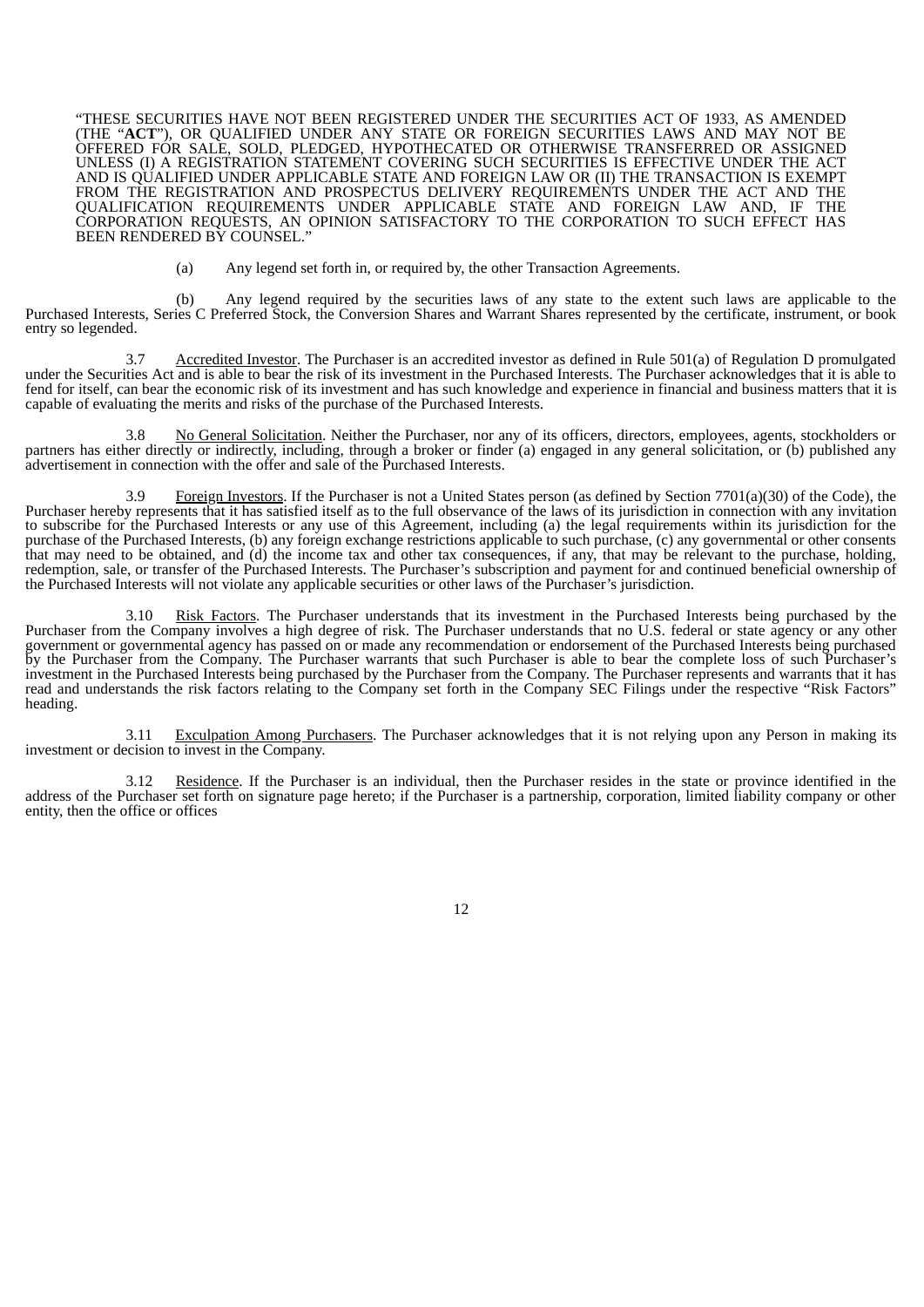of the Purchaser in which its principal place of business is identified in the address or addresses of the Purchaser set forth on the signature page hereto.

3.13 Not an Electric Utility Company or Holding Company. The Purchaser, individually or on a coordinated basis with other Purchasers, does not, directly or indirectly, own, operate or control, and is not Affiliated with, an Electric Utility Company or a Holding Company. The Purchaser does not, directly or indirectly, own, operate or control and is not Affiliated with, a person or entity making sales of electric energy for resale. Capitalized terms used, but not otherwise defined, in this Subsection 3.13 have the meanings ascribed to them in the Public Utility Holding Company Act of 2005, 42 U.S.C. section 15801 (Definitions).

4. Conditions to the Purchasers' Obligations at Closing. The obligations of each Purchaser to purchase the Purchased Interests at the Closing are subject to the fulfillment, on or before the Closing, of each of the following conditions:

4.1 Representations and Warranties. The representations and warranties of the Company contained in Section 2 shall be true and correct in all respects as of Closing.

4.2 Performance. The Company shall have performed and complied with all covenants, agreements, obligations and conditions contained in this Agreement that are required to be performed or complied with by the Company on or before Closing.

4.3 Compliance Certificate. The President or Chief Financial Officer of the Company shall deliver to the Purchasers at Closing a certificate certifying that the conditions specified in Subsections 4.1 and 4.2 have been fulfilled.

4.4 Qualifications. All authorizations, approvals or permits, if any, of any governmental authority or regulatory body of the United States or of any state that are required in connection with the lawful issuance and sale of the Purchased Interests pursuant to this Agreement shall be obtained and effective as of Closing.

4.5 Warrant Agreement. The Company and each Purchaser shall have executed and delivered the Warrant Agreement.

4.6 Note. The Company and each Purchaser shall have executed and delivered the Note.

4.7 Secretary's Certificate. The Secretary of the Company shall have delivered to each Purchaser at the Closing a certificate certifying (a) the Certificate of Incorporation of the Company, (b) the Amended and Restated Bylaws of the Company, and (c) resolutions of the Board of Directors of the Company approving the Transaction Agreements and the transactions contemplated under the Transaction Agreements.

4.8 Proceedings and Documents. All corporate and other proceedings in connection with the transactions contemplated at the Closing and all documents incident thereto shall be reasonably satisfactory in form and substance to each Purchaser, and each Purchaser (or its counsel) shall have received all such counterpart original and certified or other copies of such documents as reasonably requested. Such documents may include good standing certificates.

5. Conditions of the Company's Obligations at Closing. The obligations of the Company to sell the Purchased Interests to the Purchasers at the Closing are subject to the fulfillment, on or before the Closing, of each of the following conditions, unless otherwise waived:

5.1 Representations and Warranties. The representations and warranties of each Purchaser contained in Section 3 shall be true and correct in all respects as of the Closing.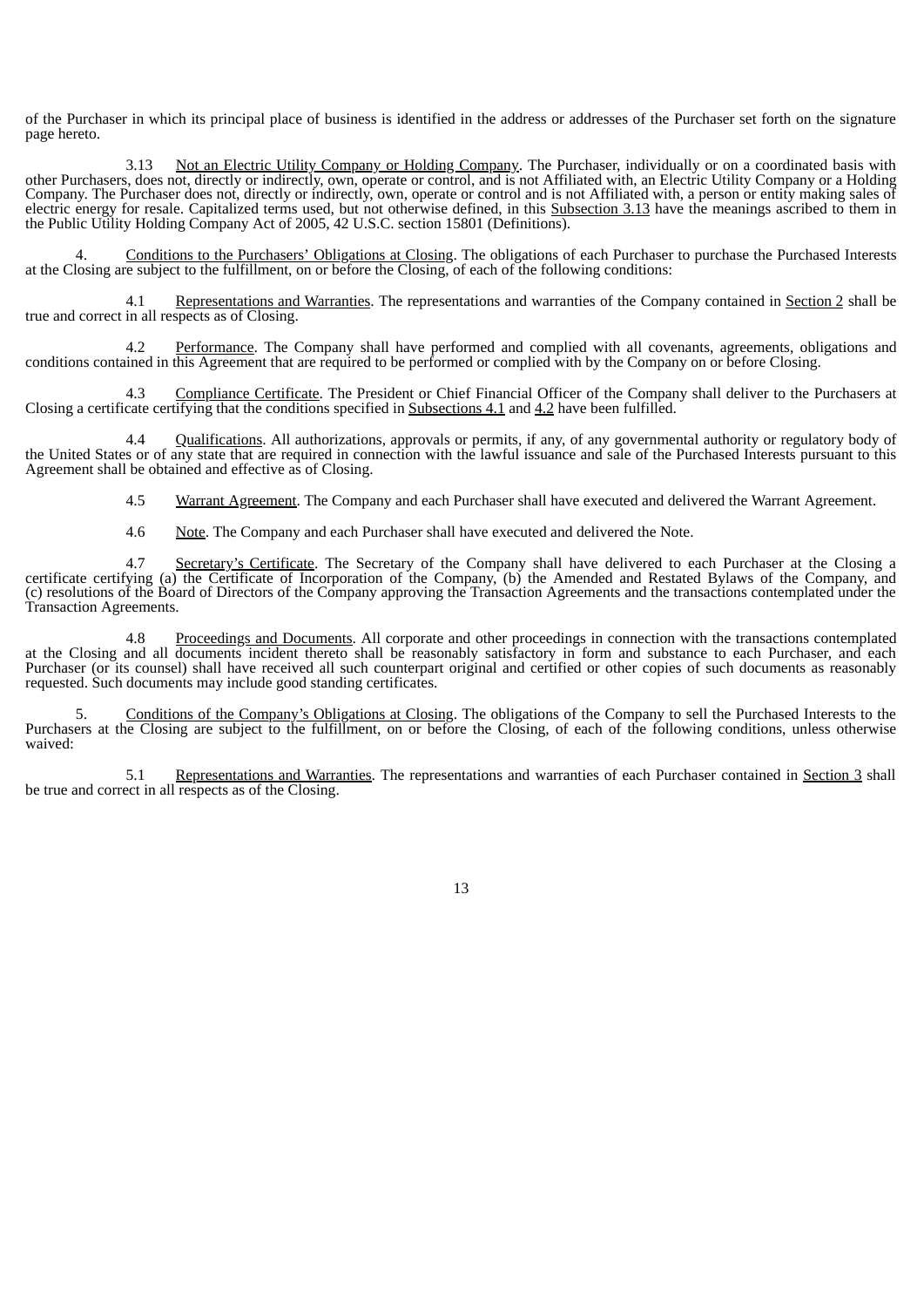5.2 Performance. Each Purchaser shall have performed and complied with all covenants, agreements, obligations and conditions contained in this Agreement that are required to be performed or complied with by them on or before the Closing.

5.3 Qualifications. All authorizations, approvals or permits, if any, of any governmental authority or regulatory body of the United States or of any state that are required in connection with the lawful issuance and sale of the Purchased Interests pursuant to this Agreement shall be obtained and effective as of the Closing.

5.4 Warrant Agreement. The Company and each Purchaser shall have executed and delivered the Warrant Agreement.

5.5 Note. The Company and each Purchaser shall have executed and delivered the Note.

#### 6. Covenants.

6.1 Certificate of Designation. Following the Closing and prior to the Conversion Date (as defined in the Note), the Company and the Purchasers shall negotiate in good faith the form of the Certificate of Designation to govern the Series C Preferred Stock. The Series C Preferred Stock shall include the terms set forth on  $Exhibit C$  hereto unless otherwise waived in writing by the Company and all Purchasers.

6.2 Stockholder Approval. Notwithstanding anything herein to the contrary, the Company shall not effect the exercise of any portion of the Warrant, issue any Preferred Conversion Shares, issue any Common Conversion Shares, or issue any Note Conversion Shares (collectively, a "**Common Stock Conversion Event**") and each Purchaser shall not have the right to effect a Common Stock Conversion Event, and any such exercise, conversion, or issuance, as applicable, shall be null and void and treated as if never made, to the extent that:

(a) after giving effect to such exercise, conversion, or issuance, the number of Class A Common Stock then beneficially owned by such Purchaser and its Affiliates and any other Persons or entities whose beneficial ownership of Class A Common Stock, for purposes of Section 13(d) of the Exchange Act, would be aggregated with such Purchaser's (including any shares held by any "group" of which such Purchaser is a member, but excluding shares beneficially owned by virtue of the ownership of securities or rights to acquire securities that have limitations on the right to exchange, convert, exercise or purchase similar to the limitation set forth herein) would exceed 9.99% of the total number of Class A Common Stock issued and outstanding, except that Holder may increase such threshold upon 61 days' notice to the Company; or

(b) such issuance, when aggregated with any other common stock held by such Purchaser and its Affiliates or to be issued pursuant to any arrangement (including issuances of Conversion Shares as contemplated by the transactions under this Agreement) or otherwise beneficially owned by Purchasers and its Affiliates and any other Persons or entities whose beneficial ownership of common stock would be aggregated with such Purchaser's for purposes of Section 13(d) of the Exchange Act (including any shares held by any "group" of which such Purchaser is a member) would result in a "change of control" of the Company within the meaning of Nasdaq Listing Rule 5635(b) or otherwise require shareholder approval under Nasdaq Listing Rule 5635(d); except that such limitation in this subsection (b) shall not apply in the event that the Company obtains all necessary shareholder approvals for such exchange in accordance with the Nasdaq Listing Rules. The Company shall use its commercially reasonable efforts to obtain such necessary shareholder approval as soon as commercially practicable.

(c) For purposes of this Subsection 6.2, "group" has the meaning set forth in Section 13(d) of the Exchange Act and applicable regulations of the SEC, and the percentage held by each Purchaser shall be determined in a manner consistent with the provisions of Section 13(d) of the Exchange Act. To the extent any provisions of the Note, Warrant Agreement or the Certificate of Designation conflict with this Subsection 6.2, this Subsection 6.2 shall govern.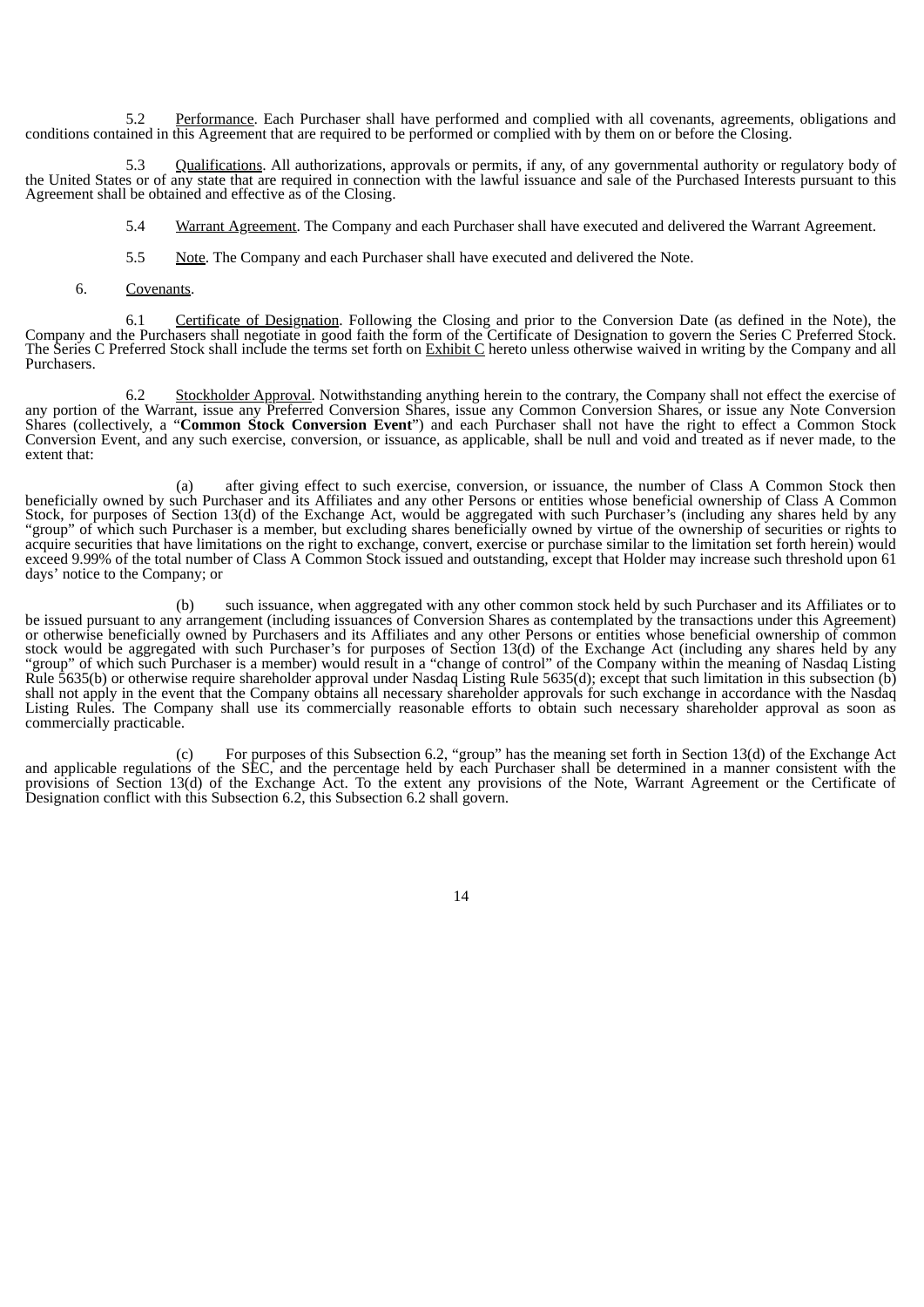6.3 Registration Rights. If the Warrant Shares issuable upon conversion of the Warrants (the "**Newly Issued Shares**") are not tradeable on the next business day immediately following the date 6 months after the issuance date of the Warrant pursuant to Rule 144 promulgated under the Securities Act, the Company shall provide for the registration of the transfer of the Newly Issued Shares on a registration statement under the Securities Act permitting the resale by the Purchasers of the Newly Issued Shares, on the terms and conditions set forth therein in the form mutually agreed by the Company and the Purchasers.

#### 7. Miscellaneous.

7.1 Survival. Unless otherwise set forth in this Agreement, the representations and warranties of the Company and each Purchaser contained in or made pursuant to this Agreement shall survive the execution and delivery of this Agreement and the Closing for a period of one (1) year and shall in no way be affected by any investigation or knowledge of the subject matter thereof made by or on behalf of such Purchaser or the Company. Further, the obligations set forth in <u>Section 6</u> hereof shall survive any termination of this Agreement and of such Purchaser or the Company. Further, the obligations set forth in <u>Sectio</u> the sale and delivery of the Purchased Interests for such period of time as set forth therein.

7.2 Successors and Assigns. The terms and conditions of this Agreement shall inure to the benefit of and be binding upon the respective successors and assigns of the parties. Except as otherwise expressly provided in this Agreement, nothing in this Agreement, express or implied, is intended to confer upon any party other than the parties hereto or their respective successors and assigns any rights, remedies, obligations or liabilities under or by reason of this Agreement.

7.3 Governing Law. This Agreement shall be governed by the internal law of the State of New York, without regard to conflict of law principles that would result in the application of any law other than the law of the State of New York.

7.4 Counterparts. This Agreement may be executed in two (2) or more counterparts, each of which shall be deemed an original, but all of which together shall constitute one and the same instrument. Counterparts may be delivered via facsimile, electronic mail (including pdf or any electronic signature complying with the U.S. federal ESIGN Act of 2000, *e.g.*, www.docusign.com) or other transmission method and any counterpart so delivered shall be deemed to have been duly and validly delivered and be valid and effective for all purposes.

7.5 Titles and Subtitles. The titles and subtitles used in this Agreement are used for convenience only and are not to be considered in construing or interpreting this Agreement.

7.6 Notices. All notices and other communications given or made pursuant to this Agreement shall be in writing and shall be deemed effectively given upon the earlier of actual receipt, or (a) personal delivery to the party to be notified, (b) when sent, if sent by electronic mail or facsimile, (c) three (3) days after having been sent by registered or certified mail, return receipt requested, postage prepaid, or (d) one (1) business day after deposit with a nationally recognized overnight courier, freight prepaid, specifying next business day delivery, with written verification of receipt. All communications shall be sent to the respective parties at their address as set forth on the signature page, or to such e-mail address, facsimile number or address as subsequently modified by written notice given in accordance with this Subsection 7.6. A notice by electronic mail must include a prominent legend that the communication is an important notice regarding the parties. If notice is given to the Company, a copy, which shall not constitute notice, shall also be sent to Vinson & Elkins LLP, 901 East Byrd Street, Suite 1500, Richmond, VA 23219, Attention: Daniel LeBey.

7.7 No Finder's Fees. Each party represents that it neither is nor will be obligated for any finder's fee or commission in connection with this transaction. Each Purchaser agrees to indemnify and to hold harmless the Company from any liability for any commission or compensation in the nature of a finder's or broker's fee arising out of this transaction (and the costs and expenses of defending against such liability or asserted liability) for which such Purchaser or any of its officers, employees or representatives is responsible.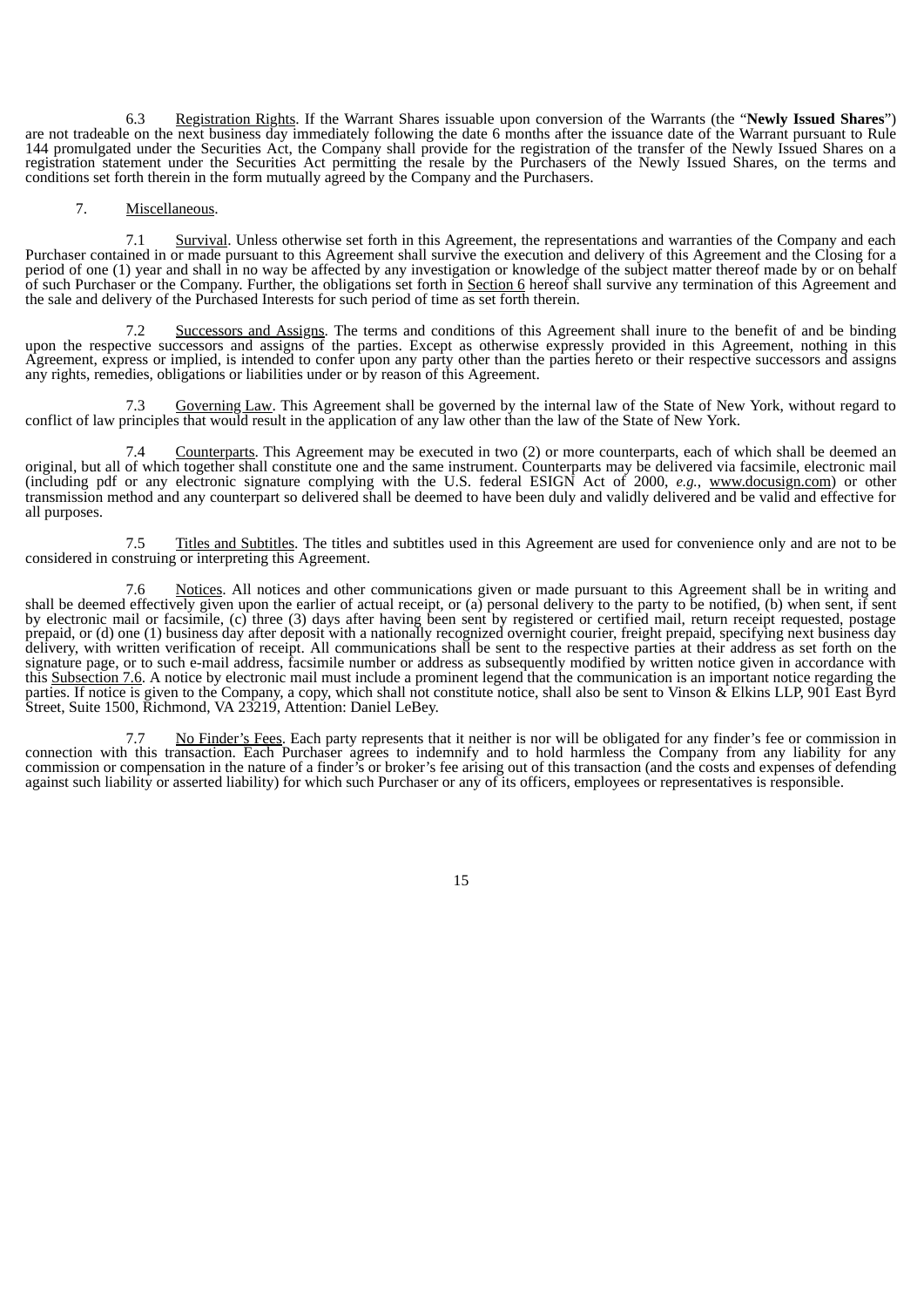7.8 Fees and Expenses. Each party shall be responsible for its own fees and expenses incurred in connection with the entry into this Agreement and the Transaction Agreements, except that the Company shall pay for the reasonable legal fees incurred by Adage.

7.9 Attorneys' Fees. If any action at law or in equity (including, arbitration) is necessary to enforce or interpret the terms of any of the Transaction Agreements, the prevailing party shall be entitled to reasonable attorneys' fees, costs and necessary disbursements in addition to any other relief to which such party may be entitled.

7.10 Amendments and Waivers. Except as set forth in Subsection 1.2(a) of this Agreement, any term of this Agreement may be amended, terminated or waived only with the written consent of the Company and the holders of at least a majority of the thenoutstanding Purchased Interests (except that the rights of any one Purchaser cannot be materially and disproportionately adversely affected without the consent of such Purchaser). Any amendment or waiver effected in accordance with this Subsection 7.10 shall be binding upon the Purchasers and each transferee of the Purchased Interests (or the Conversion Shares), each future holder of all such securities, and the Company.

7.11 Severability. The invalidity or unenforceability of any provision hereof shall in no way affect the validity or enforceability of any other provision.

7.12 Delays or Omissions. No delay or omission to exercise any right, power or remedy accruing to any party under this Agreement, upon any breach or default of any other party under this Agreement, shall impair any such right, power or remedy of such nonbreaching or non-defaulting party nor shall it be construed to be a waiver of any such breach or default, or an acquiescence therein, or of or in any similar breach or default thereafter occurring; nor shall any waiver of any single breach or default be deemed a waiver of any other breach or default theretofore or thereafter occurring. Any waiver, permit, consent or approval of any kind or character on the part of any party of any breach or default under this Agreement, or any waiver on the part of any party of any provisions or conditions of this Agreement, must be in writing and shall be effective only to the extent specifically set forth in such writing. All remedies, either under this Agreement or by law or otherwise afforded to any party, shall be cumulative and not alternative.

7.13 Entire Agreement. This Agreement (including the Exhibits hereto) and the other Transaction Agreements constitute the full and entire understanding and agreement between the parties with respect to the subject matter hereof, and any other written or oral agreement relating to the subject matter hereof existing between the parties are expressly canceled.

7.14 Dispute Resolution. The parties (a) hereby irrevocably and unconditionally submit to the jurisdiction of the state courts of and to the jurisdiction of the United States District Court for the Southern District of New York for the purpose of any suit, action or other proceeding arising out of or based upon this Agreement, (b) agree not to commence any suit, action or other proceeding arising out of or based upon this Agreement except in the state courts of New York State or the United States District Court for the Southern District of New York, and (c) hereby waive, and agree not to assert, by way of motion, as a defense, or otherwise, in any such suit, action or proceeding, any claim that it is not subject personally to the jurisdiction of the above-named courts, that its property is exempt or immune from attachment or execution, that the suit, action or proceeding is brought in an inconvenient forum, that the venue of the suit, action or proceeding is improper or that this Agreement or the subject matter hereof may not be enforced in or by such court.

7.15 WAIVER OF JURY TRIAL. EACH PARTY HEREBY WAIVES ITS RIGHTS TO A JURY TRIAL OF ANY CLAIM OR CAUSE OF ACTION BASED UPON OR ARISING OUT OF THIS AGREEMENT, THE OTHER TRANSACTION AGREEMENTS, THE SECURITIES OR THE SUBJECT MATTER HEREOF OR THEREOF. THE SCOPE OF THIS WAIVER IS INTENDED TO BE ALL-ENCOMPASSING OF ANY AND ALL DISPUTES THAT MAY BE FILED IN ANY COURT AND THAT RELATE TO THE SUBJECT MATTER OF THIS TRANSACTION, INCLUDING, WITHOUT LIMITATION, CONTRACT CLAIMS, TORT CLAIMS (INCLUDING NEGLIGENCE), BREACH OF DUTY CLAIMS, AND ALL OTHER COMMON LAW AND STATUTORY CLAIMS. THIS SUBSECTION HAS BEEN FULLY DISCUSSED BY EACH OF THE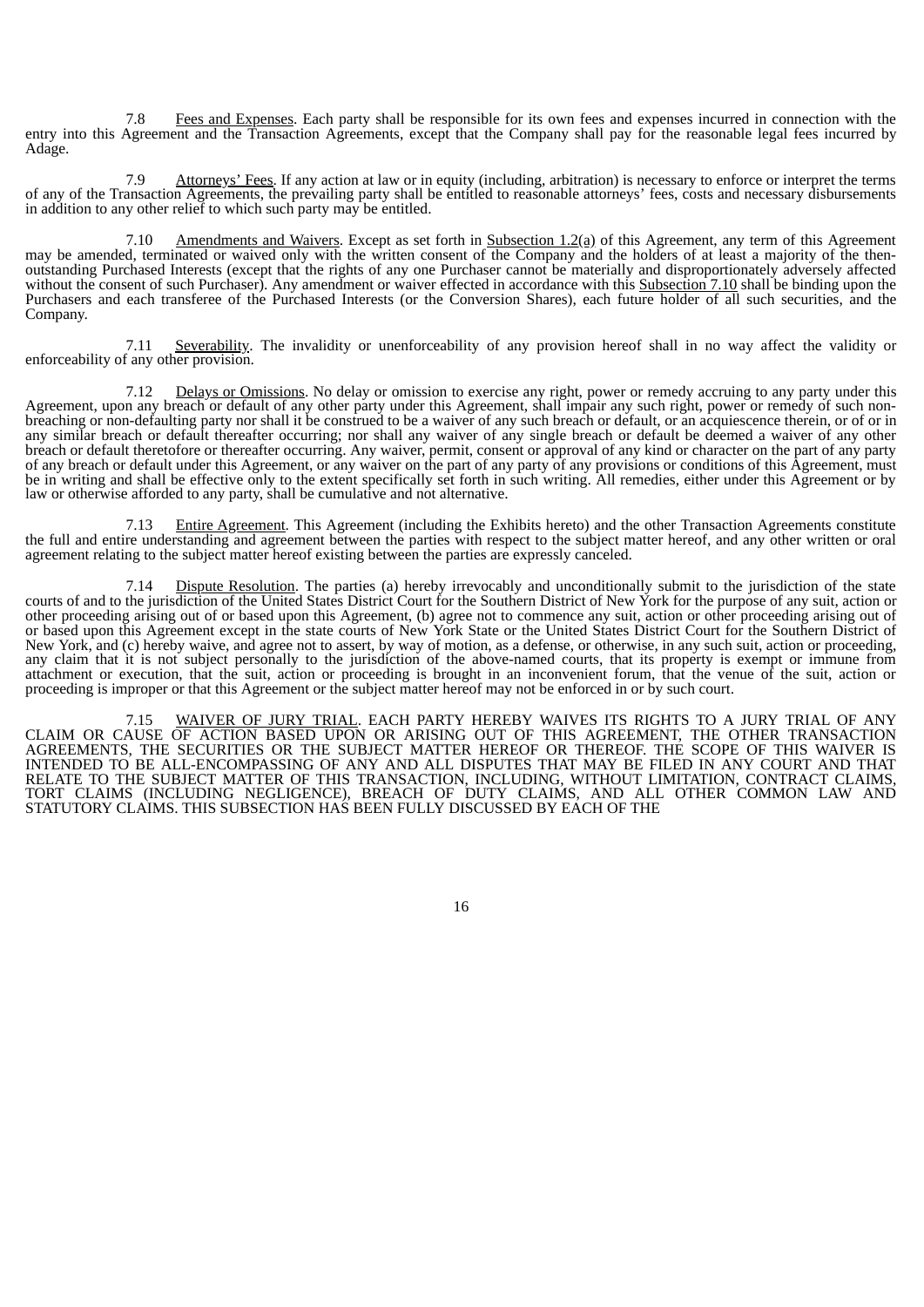PARTIES HERETO AND THESE PROVISIONS WILL NOT BE SUBJECT TO ANY EXCEPTIONS. EACH PARTY HERETO HEREBY FURTHER WARRANTS AND REPRESENTS THAT SUCH PARTY HAS REVIEWED THIS WAIVER WITH ITS LEGAL COUNSEL, AND THAT SUCH PARTY KNOWINGLY AND VOLUNTARILY WAIVES ITS JURY TRIAL RIGHTS FOLLOWING CONSULTATION WITH LEGAL COUNSEL.

*[Signature pages follow]*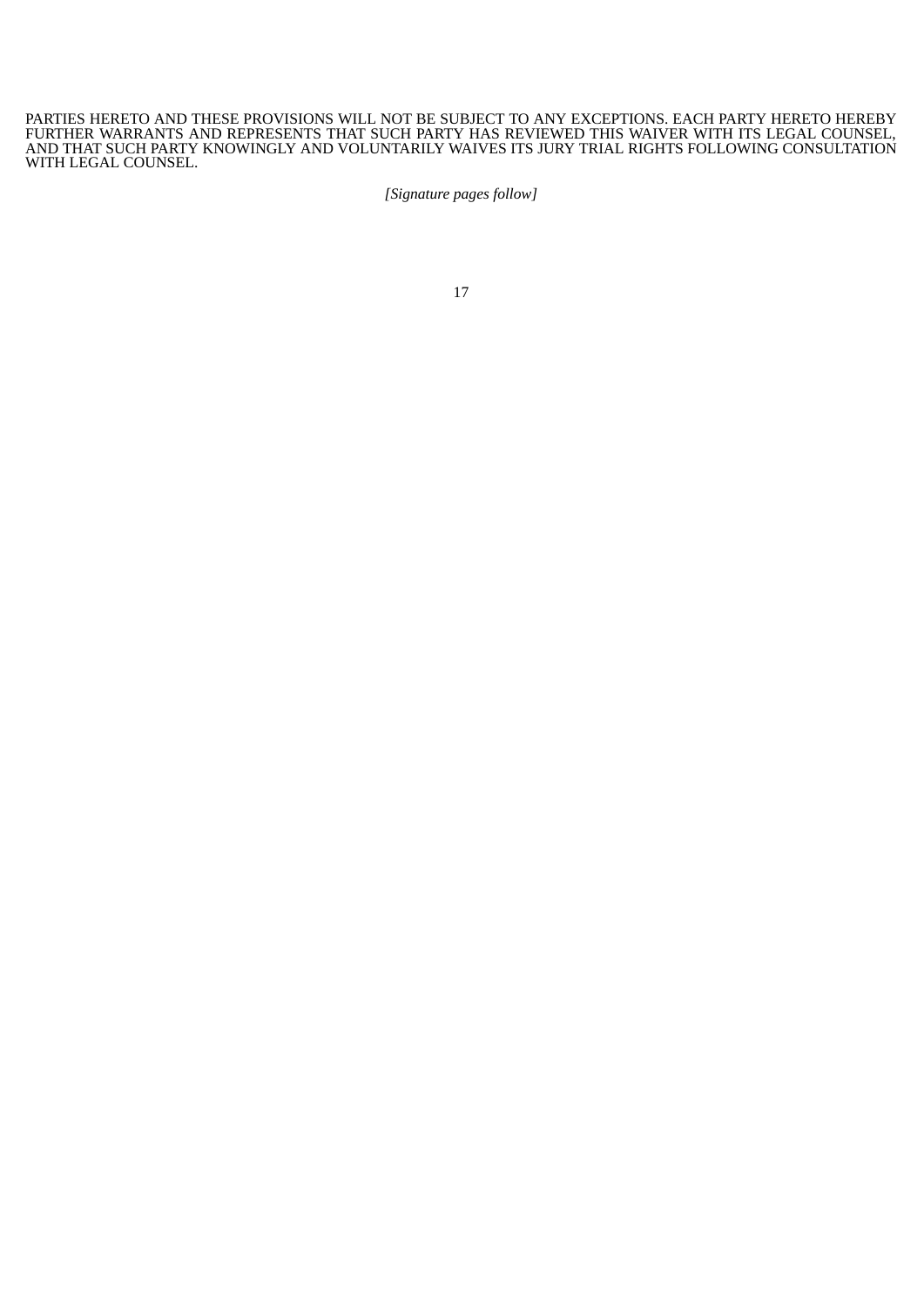**IN WITNESS WHEREOF**, the parties have executed this Note and Warrant Purchase Agreement as of the date first written above.

# **COMPANY: STRONGHOLD DIGITAL MINING, INC.**

By: /s/ Matthew J. Smith

Name: Matthew J. Smith Title: Chief Financial Officer

Address:

Telephone:

Email: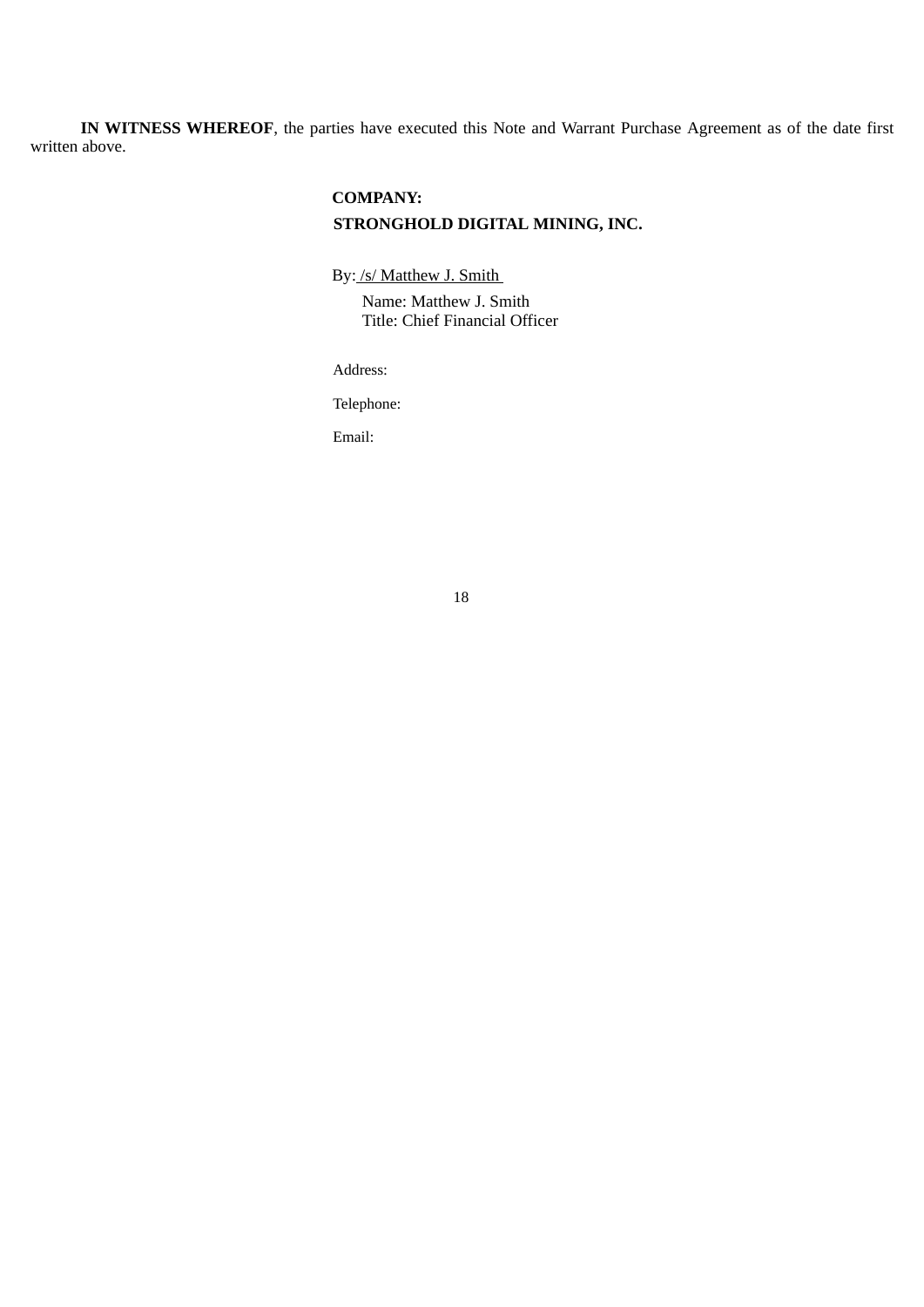# **PURCHASER: ADAGE CAPITAL PARTNERS, LP**

# **By: Adage Capital Partners, GP, LLC, its General Partner By: Adage Capital Advisors, LLC, its Managing Member**

# By: /s/ Dan Lehan

Name: Dan Lehan Title: Chief Operating Officer

# **Purchase Price:**

Address:

Telephone:

Email: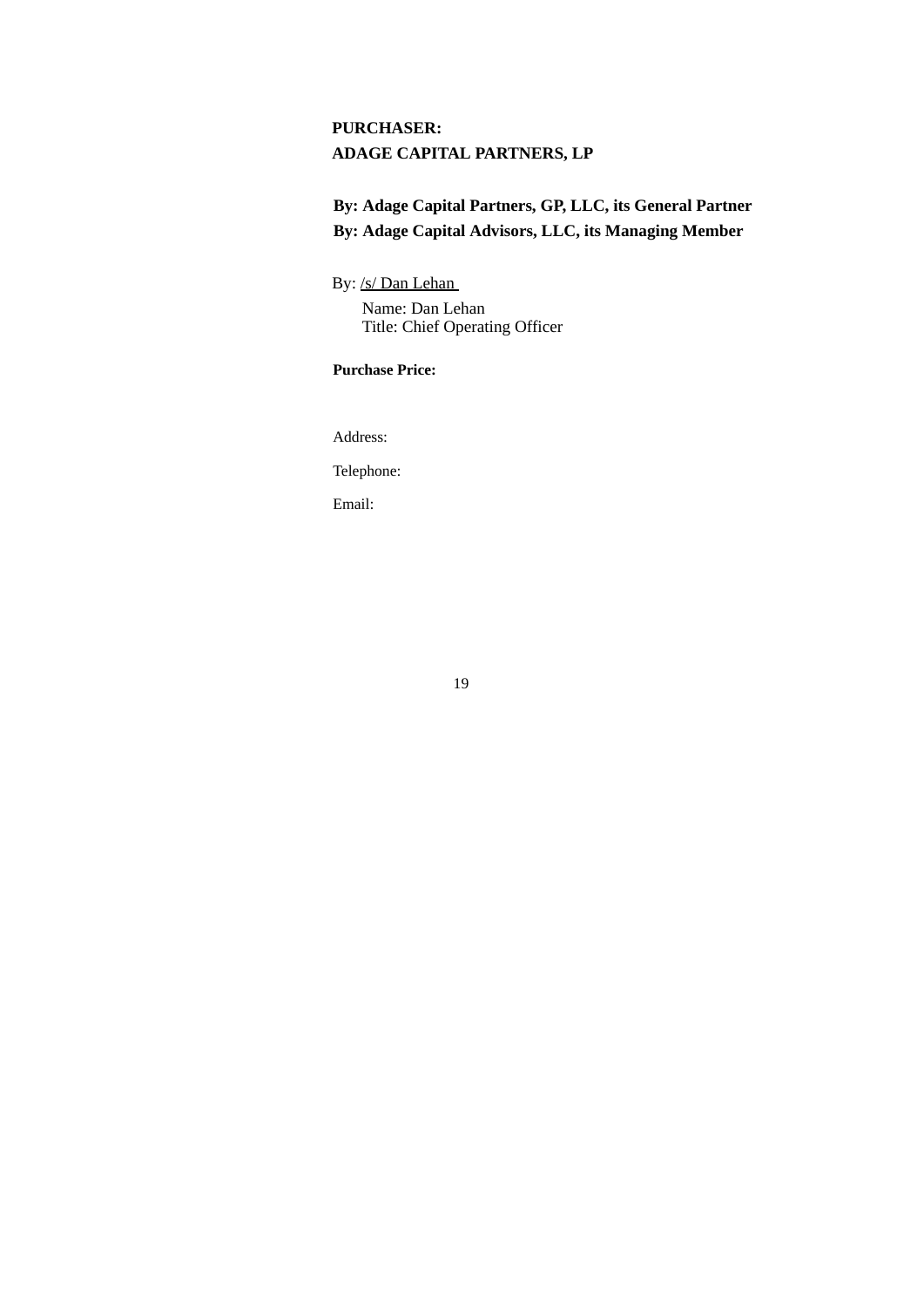# **PURCHASER: PARALLAXES CAPITAL OPPORTUNITY FUND IV, L.P.**

By: /s/ Andrew Lee

Name: Andrew Lee Title: Chief Investment Officer

# **Purchase Price:**

Address:

Telephone:

Email: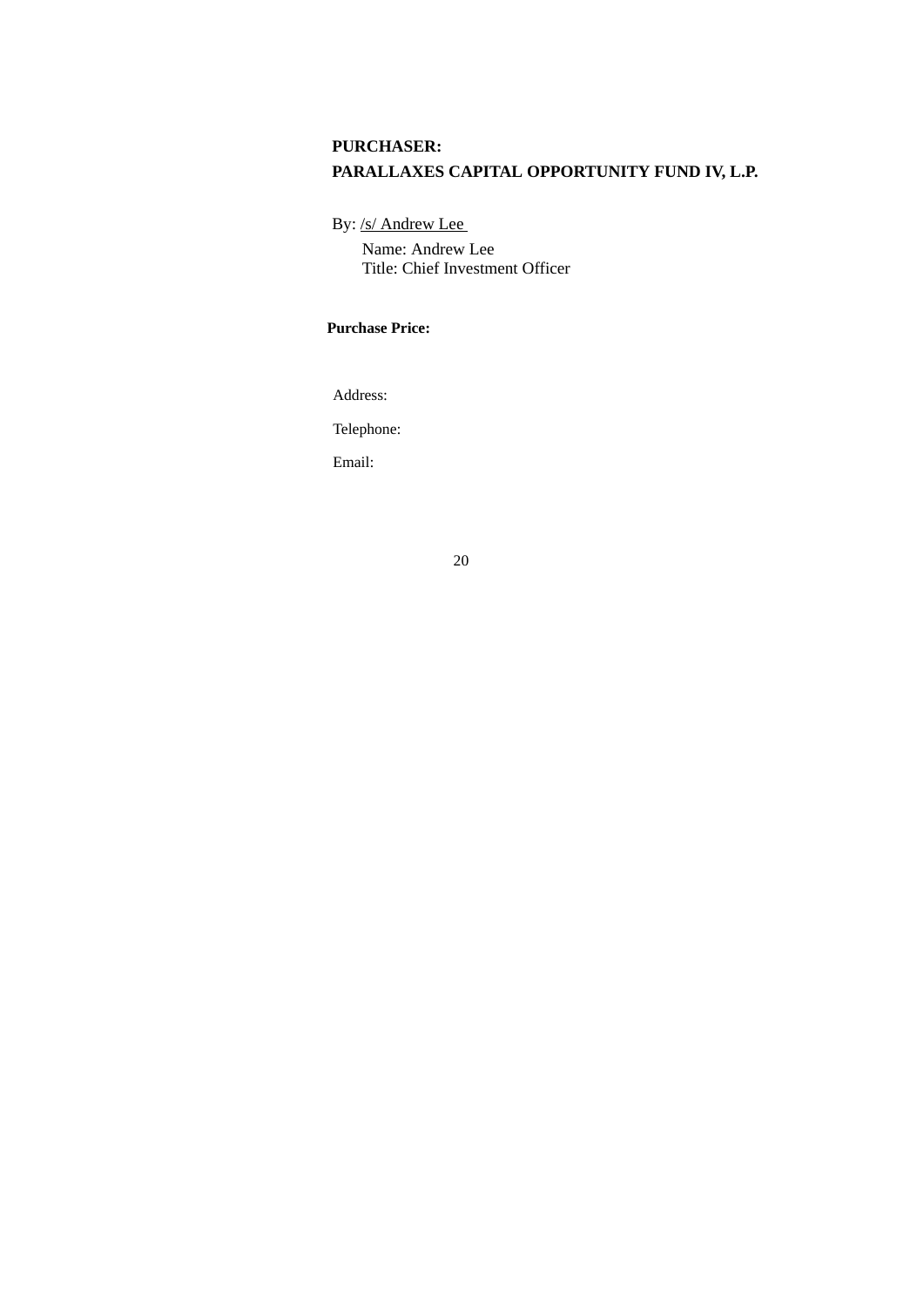# **PURCHASER: CONTINENTAL GENERAL INSURANCE COMPANY**

By: /s/ Michael Gorzynski

Name: Michael Gorzynski Title: Executive Chairman

# **Purchase Price:**

Address:

Telephone:

Email: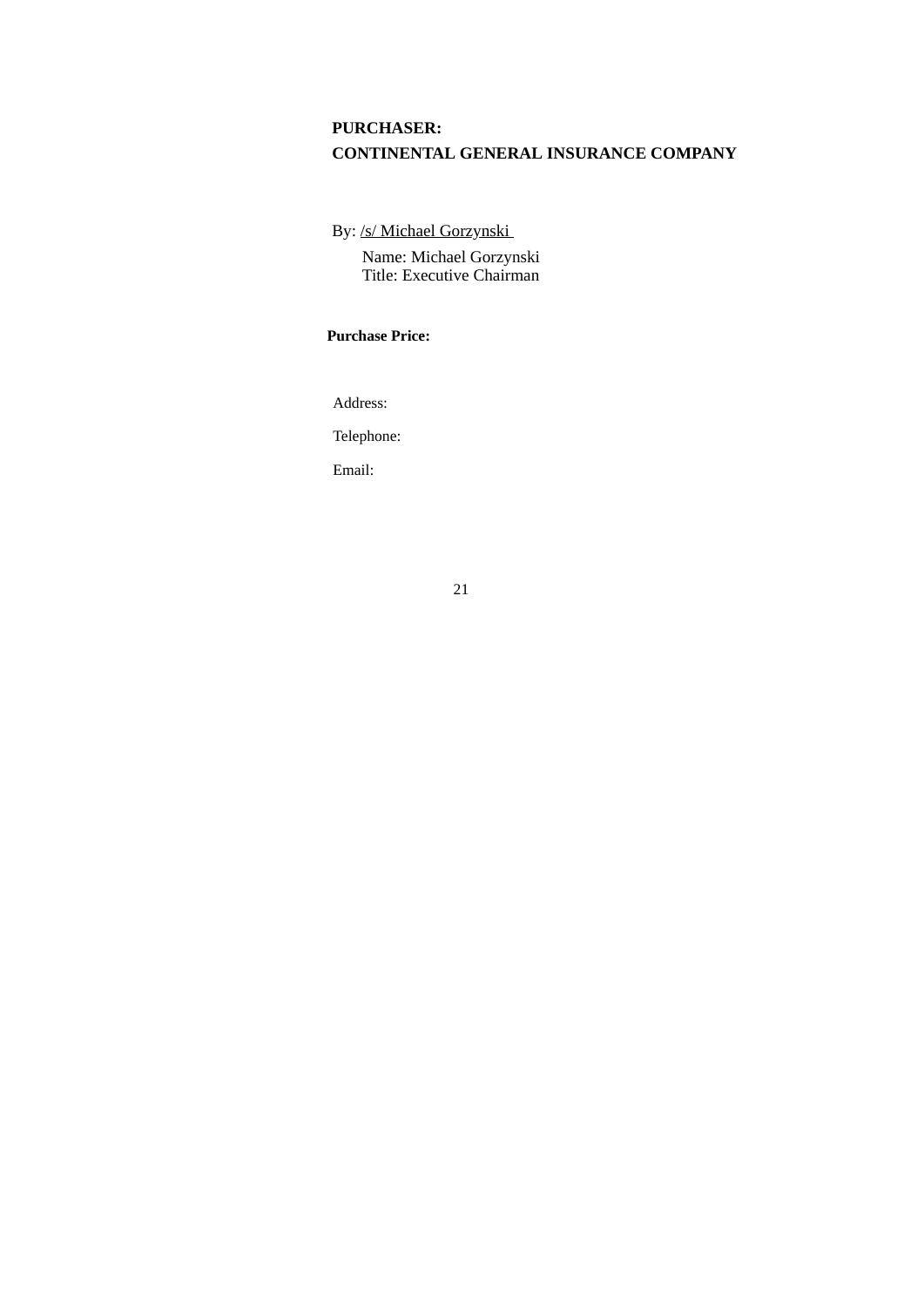# **EXHIBIT A**

# **Form of Note**

Exhibit A-1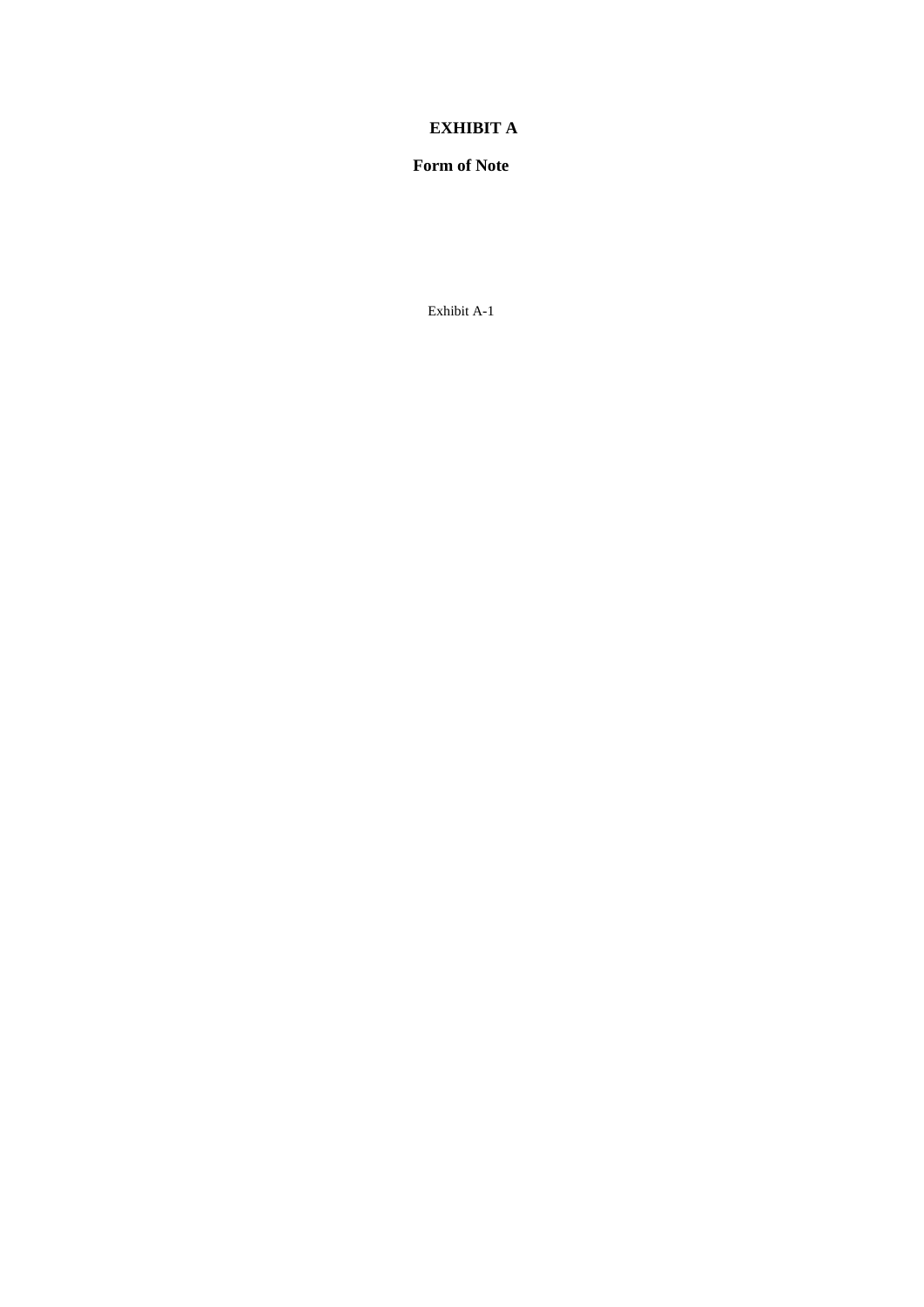# **EXHIBIT B**

# **Form of Warrant Agreement**

Exhibit B-1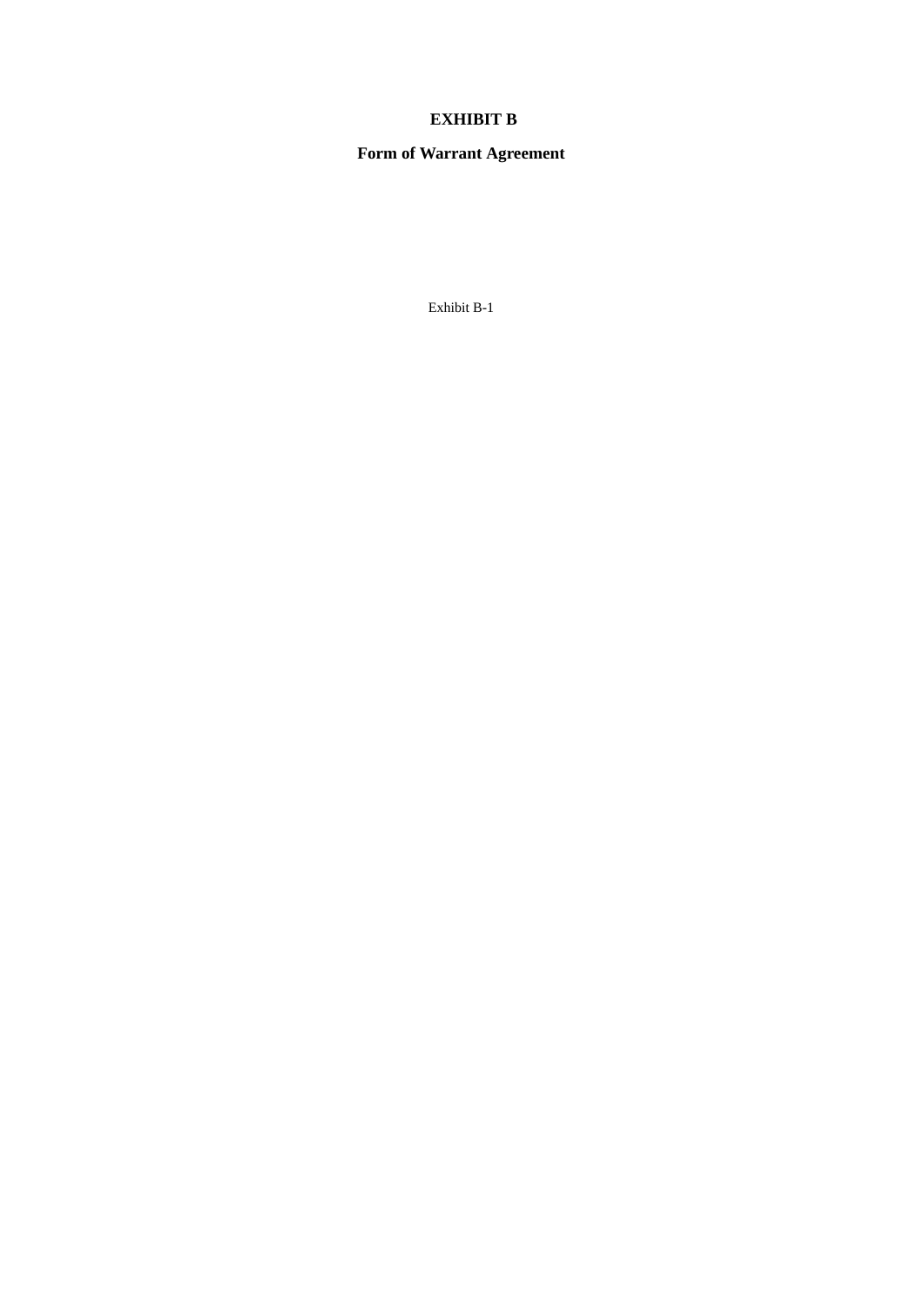# **EXHIBIT C**

**Terms of Series C Preferred Stock**

Exhibit C-1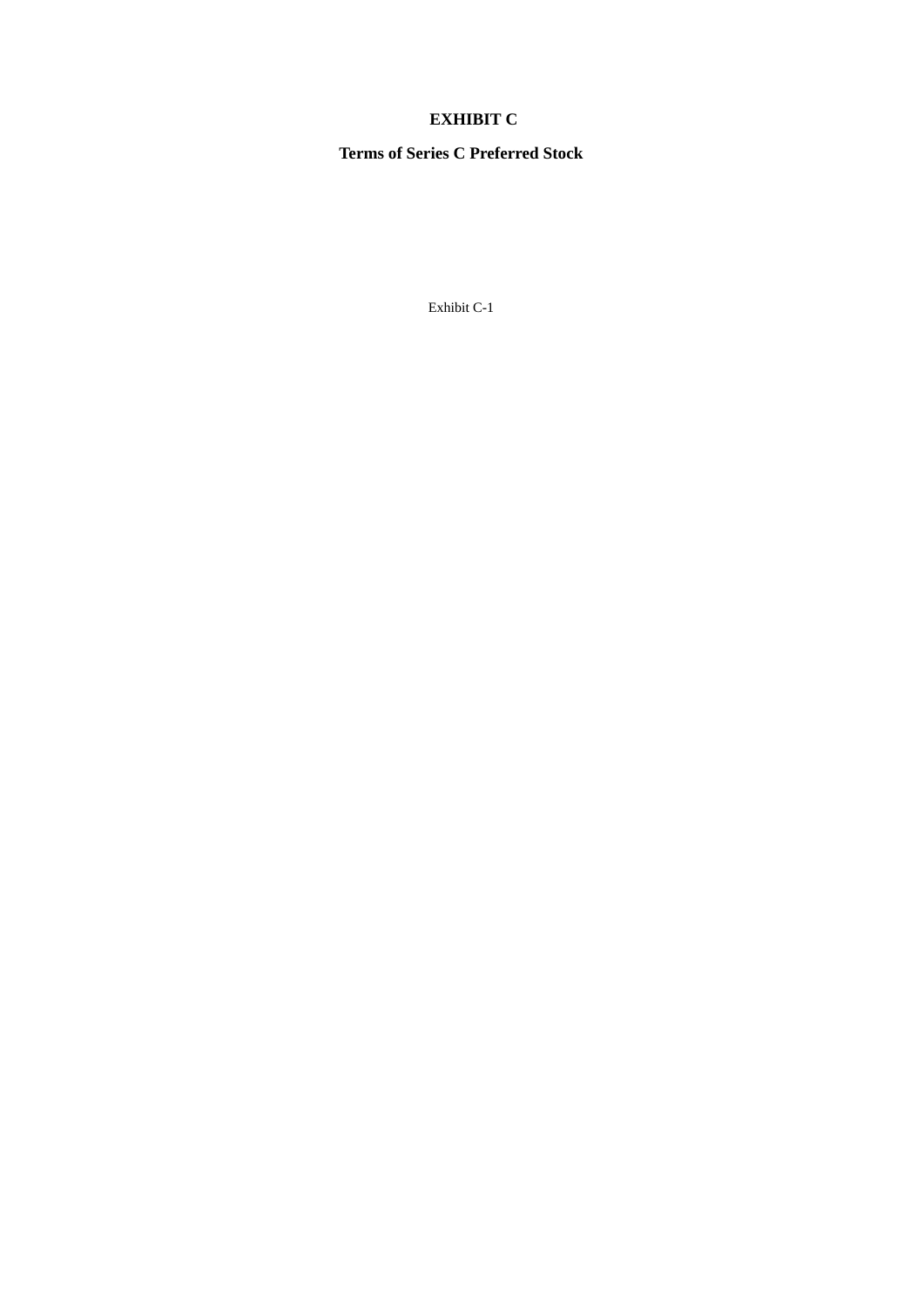### GUARANTY AGREEMENT

This GUARANTY AGREEMENT (this "Guaranty"), dated as of May 15, 2022, by and among STRONGHOLD DIGITAL MINING, INC. (the "Borrower"), the subsidiaries of the Borrower listed on the signature page hereof (each a "Guarantor" and collectively, the "Guarantors"), and each Holder of a Notes referred to below (in such capacity, together with any successor thereto, the "Holders").

### **WITNESSETH:**

WHEREAS, the Borrower has entered into (i) that certain 10.0% Convertible Note due May 15, 2024 in favor of Adage Capital Partners, LP, (ii) that certain 10.0% Convertible Note due May 15, 2024 in favor of Continental General Insurance Company and (iii) that certain 10.0% Convertible Note due May 15, 2024 in favor of Parallaxes Capital Opportunity Fund IV, L.P. (collectively, the "Notes" and each, individually, a "Note") in order to finance, among other things, the ongoing working capital needs of the Borrower;

WHEREAS, it is a condition to the extension of credit under the Notes that each Guarantor shall have executed and delivered this Guaranty to guaranty the obligations of the Borrower thereunder; and

WHEREAS, each Guarantor will obtain benefits from the incurrence of the indebtedness evidenced by the Notes by the Borrower, and accordingly desires to execute this Guaranty in order to satisfy the conditions described in the preceding paragraph and to induce the Holders to extend credit to the Borrower under the Notes.

## **1. DEFINITIONS**

Capitalized terms used herein shall have the meanings assigned to them in the Notes, unless otherwise defined herein. References to this "Guaranty" shall mean this Guaranty, including all amendments, modifications and supplements and any annexes, exhibits and schedules to any of the foregoing, and shall refer to this Guaranty as the same may be in effect at the time such reference becomes operative.

## **2. THE GUARANTY**

(a)  $Guaranty$  of Guaranteed Obligations. Subject to the limitation in Section  $2(g)$  below, each Guarantor unconditionally guarantees to the Holders, jointly with the other Guarantors and severally, as a primary obligor and not merely as a surety, the punctual payment and performance of the obligations of the Borrower under the Notes when due (whether at stated maturity, by acceleration or otherwise) (the "Guaranteed Obligations") for the ratable benefit of the Holders. Each Guarantor further agrees that the Guaranteed Obligations may be extended, modified, amended or renewed, in whole or in part, without notice to or further assent from it, and that it will remain bound upon its guarantee notwithstanding any extension, modification, amendment or renewal of any Guaranteed Obligation. Each Guarantor waives presentment to, demand of payment from and protest to the Borrower or any other Guarantor of any of the Guaranteed Obligations, and also waives notice of acceptance of its guarantee and notice of protest for nonpayment. Each Guarantor, jointly with the other Guarantors and severally, shall pay any and all reasonable and documented expenses (including attorneys' fees of outside counsel) incurred by Holders in enforcing or protecting their rights under this Guaranty.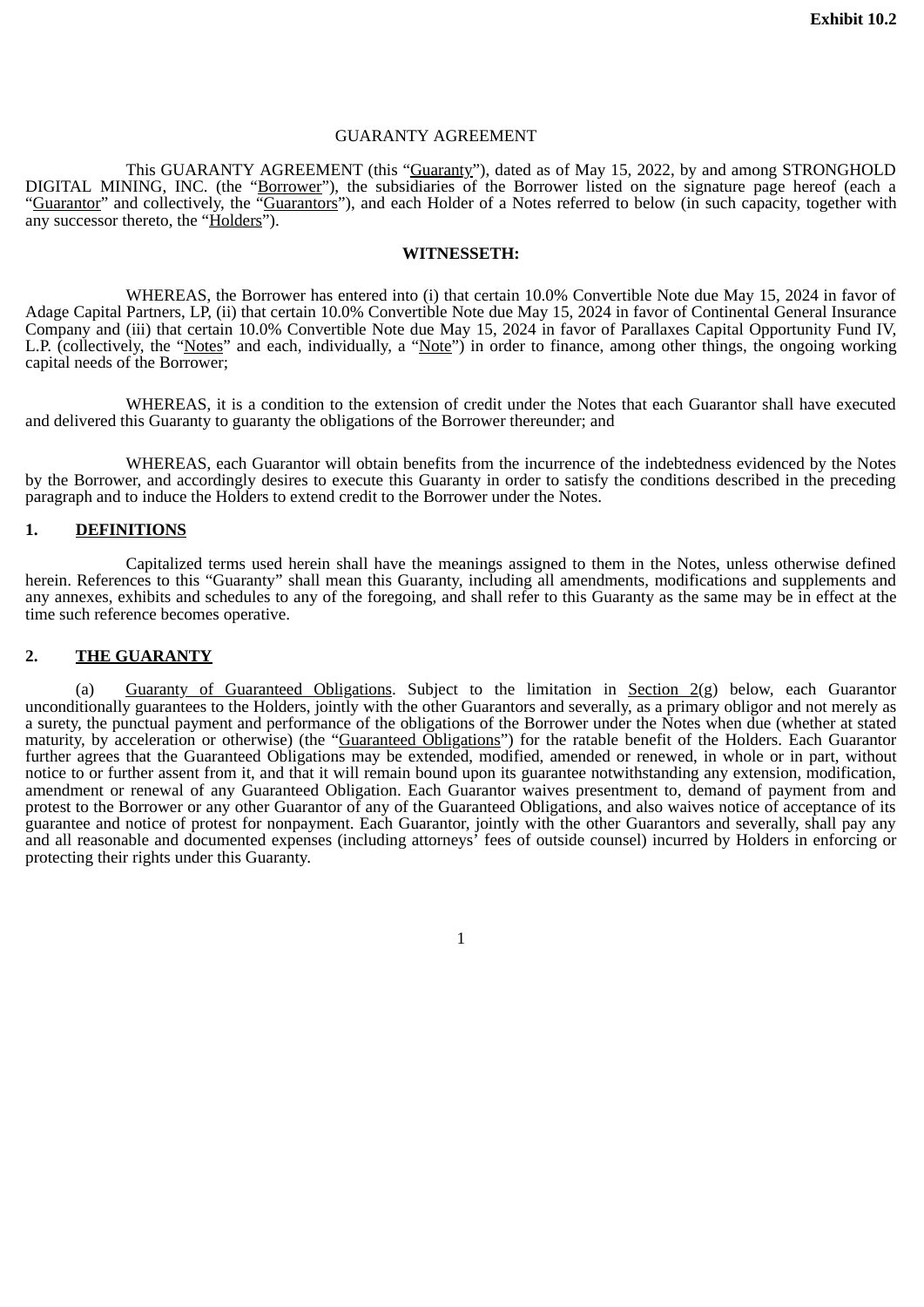(b) Guaranty of Payment and Performance. Each Guarantor further agrees that its guarantee hereunder constitutes a guarantee of payment and performance when due and not of collection, and waives any right to require that any resort be had by the Holders against Borrower or to any security held for the payment or performance of the Guaranteed Obligations or to any balance of any deposit account or credit on the books of the Holder in favor of the Borrower or any other person.

(c) No Limitations. Except (i) as set forth in Section  $2(g)$  below and (ii) for termination or release of a Guarantor's obligations hereunder as expressly provided for in Section  $5(g)$ , the obligations of each Guarantor hereunder shall not be subject to any reduction, limitation, impairment or termination for any reason, including any claim of waiver, release, surrender, alteration or compromise, and shall not be subject to any defense or set off, counterclaim, recoupment or termination whatsoever by reason of the invalidity, illegality or unenforceability of the Guaranteed Obligations or otherwise (other than defense of payment or performance). Without limiting the generality of the foregoing, the obligations of each Guarantor hereunder shall not be discharged or impaired or otherwise affected by: (i) the failure of any Holder to assert any claim or demand or to exercise or enforce any right or remedy under the provisions of any Note or otherwise; (ii) any rescission, waiver, amendment or modification of, or any release from any of the terms or provisions of, any Note or any other agreement, including with respect to any other Guarantor under this Guaranty; (iii) the release of, or the failure to perfect any security interest in, or the exchange, substitution, release or any impairment of, any security held by the Holders for the Guaranteed Obligations; (iv) any default, failure or delay, willful or otherwise, in the performance of the Guaranteed Obligations; (v) any other act or omission that may or might in any manner or to any extent vary the risk of any Guarantor or otherwise operate as a discharge of any Guarantor as a matter of law or equity (other than the payment in full of all the Guaranteed Obligations); (vi) any illegality, lack of validity or enforceability of any Guaranteed Obligation; (vii) any change in the corporate existence, structure or ownership of the Borrower or any other Guarantor, or any insolvency, bankruptcy, reorganization or other similar proceeding affecting the Borrower or any other Guarantor or its assets or any resulting release or discharge of any Guaranteed Obligation (other than the payment in full of all the Guaranteed Obligations); (viii) the existence of any claim, set-off or other rights that the Guarantor may have at any time against the Borrower or any other Guarantor, any Holder, or any other entity or person, whether in connection herewith or any unrelated transactions, provided that nothing herein will prevent the assertion of any such claim by separate suit or compulsory counterclaim; and (ix) any other circumstance (including, without limitation, any statute of limitations) or any existence of or reliance on any representation by any Holder that might otherwise constitute a defense to, or a legal or equitable discharge of, the Borrower or any other Guarantor or any other guarantor or surety. Each Guarantor expressly authorizes the Holder to take and hold security for the payment and performance of the Guaranteed Obligations, to exchange, waive or release any or all such security (with or without consideration), to enforce or apply such security and direct the order and manner of any sale thereof in their sole discretion or to release or substitute any one or more other guarantors or obligors upon or in respect of the Guaranteed Obligations, all without affecting the obligations of any Guarantor hereunder. To the fullest extent permitted by applicable law, each Guarantor waives any defense based on or arising out of any defense of any other Guarantor or the unenforceability of the Guaranteed Obligations or any part thereof from any cause, or the cessation from any cause of the liability of any other Guarantor, other than the payment in full in cash or immediately available funds of all the Guaranteed Obligations. The Holders may, at their election, foreclose on any security held by one or more of them by one or more judicial or nonjudicial sales, accept an assignment of any such security in lieu of foreclosure, compromise or adjust any part of the Guaranteed Obligations, make any other accommodation with the Borrower or any other Guarantor or exercise any other right or remedy available to them against the Borrower or any other Guarantor, without affecting or impairing in any way the liability of any Guarantor hereunder except to the extent the Guaranteed Obligations have been paid in full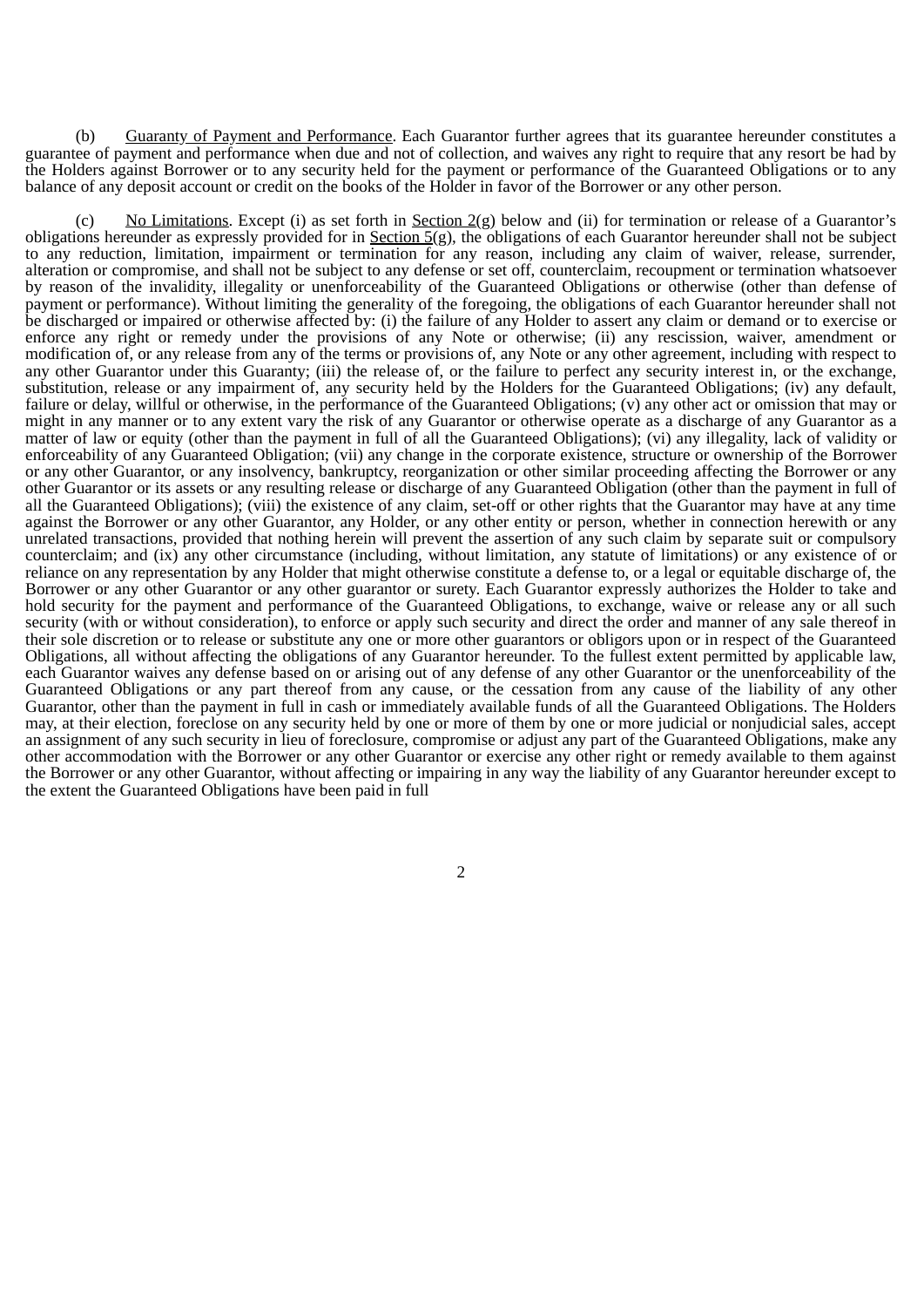in cash or immediately available funds. To the fullest extent permitted by applicable law, each Guarantor waives any defense arising out of any such election even though such election operates, pursuant to applicable law, to impair or to extinguish any right of reimbursement or subrogation or other right or remedy of such Guarantor against any other Guarantor, as the case may be, or any security.

(d) Reinstatement. Notwithstanding the provisions of Section  $5(g)(i)$ , each Guarantor agrees that its guarantee hereunder shall continue to be effective or be reinstated, as the case may be, if at any time payment, or any part thereof, of any Guaranteed Obligation is rescinded or must otherwise be restored or returned by the Holders upon the insolvency, bankruptcy, dissolution, liquidation or reorganization of the Borrower or any other Guarantor, or upon or as a result of the appointment of a receiver, intervenor or conservator of, or trustee or similar officer for, the Borrower or any other Guarantor or any substantial part of its property, or otherwise, all as though such payment had not been made.

Agreement To Pay; Subrogation. In furtherance of the foregoing and not in limitation of any other right that the Holder has at law or in equity against any Guarantor by virtue hereof, upon the failure of the Borrower or any other Guarantor to pay any Guaranteed Obligation when and as the same shall become due, whether at maturity, by acceleration, after notice of prepayment or otherwise, each Guarantor hereby promises to and will forthwith pay, or cause to be paid, promptly to the Holders such unpaid Guaranteed Obligation upon demand. Upon payment by any Guarantor of any sums to the Holders as provided above, all rights of such Guarantor against the Borrower or any other Guarantor arising as a result thereof by way of right of subrogation, contribution, reimbursement, indemnity or otherwise shall in all respects be fully subordinated to the indefeasible payment of the Guaranteed Obligations pursuant to the terms of Section 6 of this Guaranty.

(f) Information. Each Guarantor assumes all responsibility for being and keeping itself informed of the Borrower's and each other Guarantor's financial condition and assets, and of all other circumstances bearing upon the risk of nonpayment of the Guaranteed Obligations and the nature, scope and extent of the risks that such Guarantor assumes and incurs hereunder, and agrees that the Holders will not have any duty to advise such Guarantor of information known to it or any of them regarding such circumstances or risks.

(g) Excluded Guarantors. Notwithstanding anything to the contrary in this Guaranty or any Note, to the extent any Guarantor which is not permitted to guarantee or incur indebtedness pursuant to the terms of any contractual agreement to which it is a party as of the date hereof shall explicitly and absolutely excluded from, and shall have no obligations under or with respect to, this Guaranty and the Guaranteed Obligations for so long as such applicable contractual obligation limits any such guarantee or the incurrence of indebtedness. For the avoidance of doubt, as of the date hereof, each of the following subsidiaries of the Borrower are subject to contractual obligations that limit the incurrence of indebtedness and guarantees, (i) Scrubgrass Reclamation Company, L.P., as a result of its obligations under Sections 3.01 and 3.02 of the Negative Pledge Agreement between it and with WhiteHawk Finance, LLC, (ii) Panther Creek Power Operating, LLC, as a result of its obligations under Sections 3.01 and 3.02 of the Negative Pledge Agreement between it and with WhiteHawk Finance, LLC and (iii) Stronghold Digital Mining Equipment, LLC as a result of its obligations under Section 8(b)(ix) of the Financing Agreement with WhiteHawk Finance, LLC.

## **3. FURTHER ASSURANCES**

Each Guarantor agrees, upon the written request of the Holders, to execute and deliver to the Holders, from time to time, any additional instruments or documents reasonably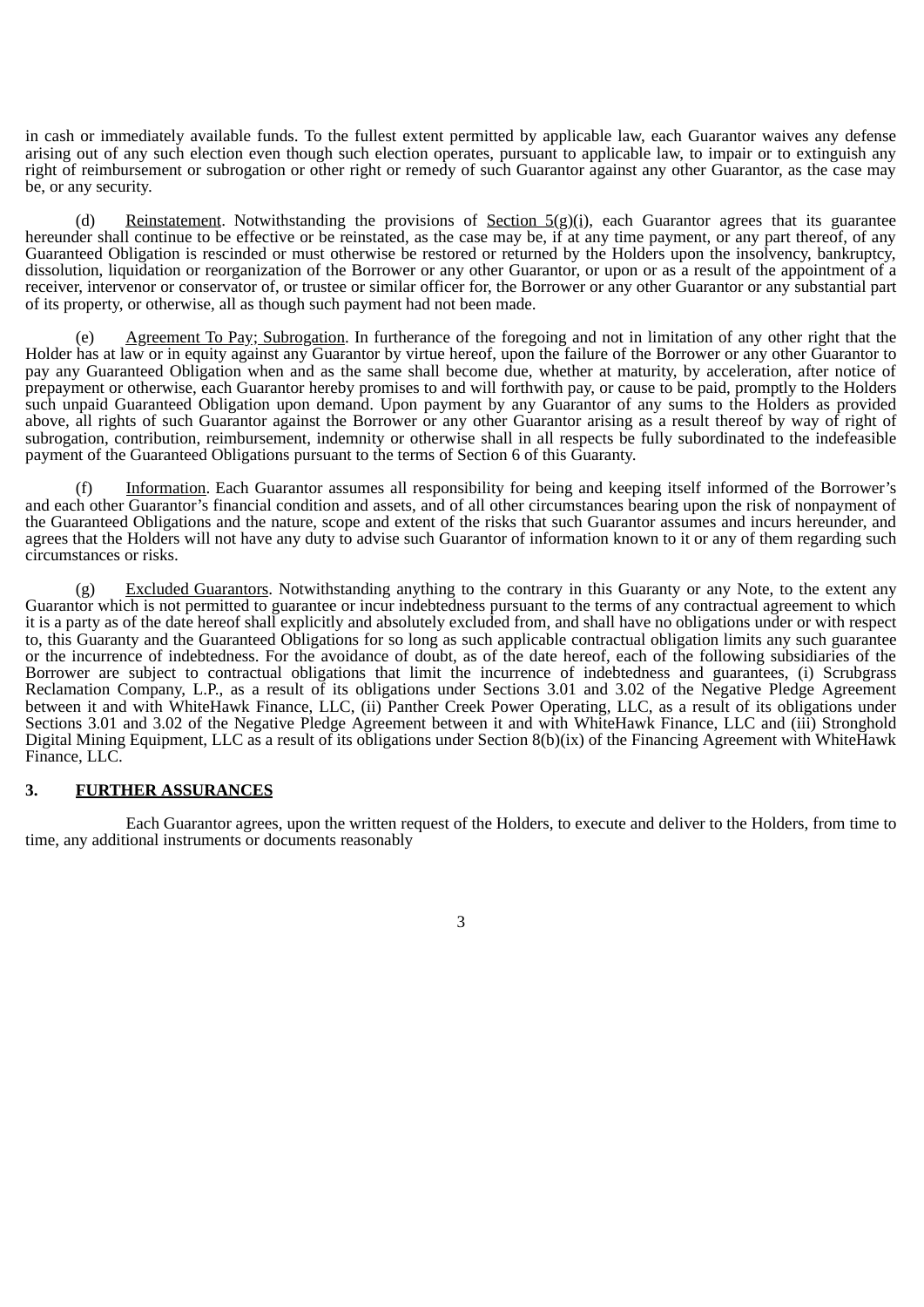considered necessary by the Holders to cause this Guaranty to be, become or remain valid and effective in accordance with its terms.

**4. REPRESENTATIONS OF GUARANTORS.** Each Guarantor represents and warrants to the Holders that this Guaranty has been duly authorized, executed and delivered by it and constitutes its legal, valid and binding obligation, enforceable against it in accordance with its terms, subject to (i) the effects of bankruptcy, insolvency, moratorium, reorganization, fraudulent conveyance or other similar laws affecting creditors' rights generally, (ii) general principles of equity (regardless of whether such enforceability is considered in a proceeding in equity or at law) and (iii) implied covenants of good faith and fair dealing.

## **5. OTHER TERMS**

(a) Entire Agreement. This Guaranty, together with the Notes, constitutes the entire agreement between the parties with respect to the subject matter hereof and supersedes all prior agreements relating to a guaranty of the loans and advances under the Notes.

(b) Headings. The headings in this Guaranty are for convenience of reference only and are not part of the substance of this Guaranty.

(c) Severability. Whenever possible, each provision of this Guaranty shall be interpreted in such a manner to be effective and valid under applicable law, but if any provision of this Guaranty shall be prohibited by or invalid under applicable law in any jurisdiction, such provision shall, as to such jurisdiction, be ineffective to the extent of such prohibition or invalidity, without invalidating the remainder of such provision or the remaining provisions of this Guaranty and the invalidity of a particular provision in a particular jurisdiction shall not invalidate such provision in any other jurisdiction.

(d) Notices. All communications and notices hereunder shall (except as otherwise expressly permitted herein) be given as provided in Section 9(a) of each Note.

Successors and Assigns. Whenever in this Guaranty any Guarantor is referred to, such reference shall be deemed to include the permitted successors and assigns of such party (in accordance with the terms of the Notes); and all covenants, promises and agreements by any Guarantor that are contained in this Guaranty shall bind and inure to the benefit of its respective permitted successors and assigns; provided that no Guarantor may assign its rights, interest or obligations hereunder to any other person without the prior written consent of the Holders and any purported assignment absent such consent is void.

(f) No Waiver; Cumulative Remedies; Amendments. No failure or delay by the Holders in exercising any right, power or remedy hereunder shall operate as a waiver hereof, nor shall any single or partial exercise of any such right, power or remedy preclude any other or further exercise thereof or the exercise of any other right, power or remedy. The rights, powers and remedies of the Holders hereunder are cumulative and are not exclusive of any rights, powers or remedies that it would otherwise have. No waiver of any provision of this Guaranty or consent to any departure by any Guarantor therefrom shall in any event be effective unless the same shall be permitted by this Section  $5(f)$ , and then such waiver or consent shall be effective only in the specific instance and for the purpose for which given. Without limiting the generality of the foregoing, any extension of credit under the Notes shall not be construed as a waiver of any Event of Default, regardless of whether any Holder may have had notice or knowledge of such Event of Default at the time. No notice or demand on any Guarantor in any case shall entitle any Guarantor to any other or further notice or demand in similar or other circumstances. When making any demand hereunder against any of the Guarantors, the Holders may, but shall be under no obligation to, make a similar demand on the Borrower or any other Guarantor or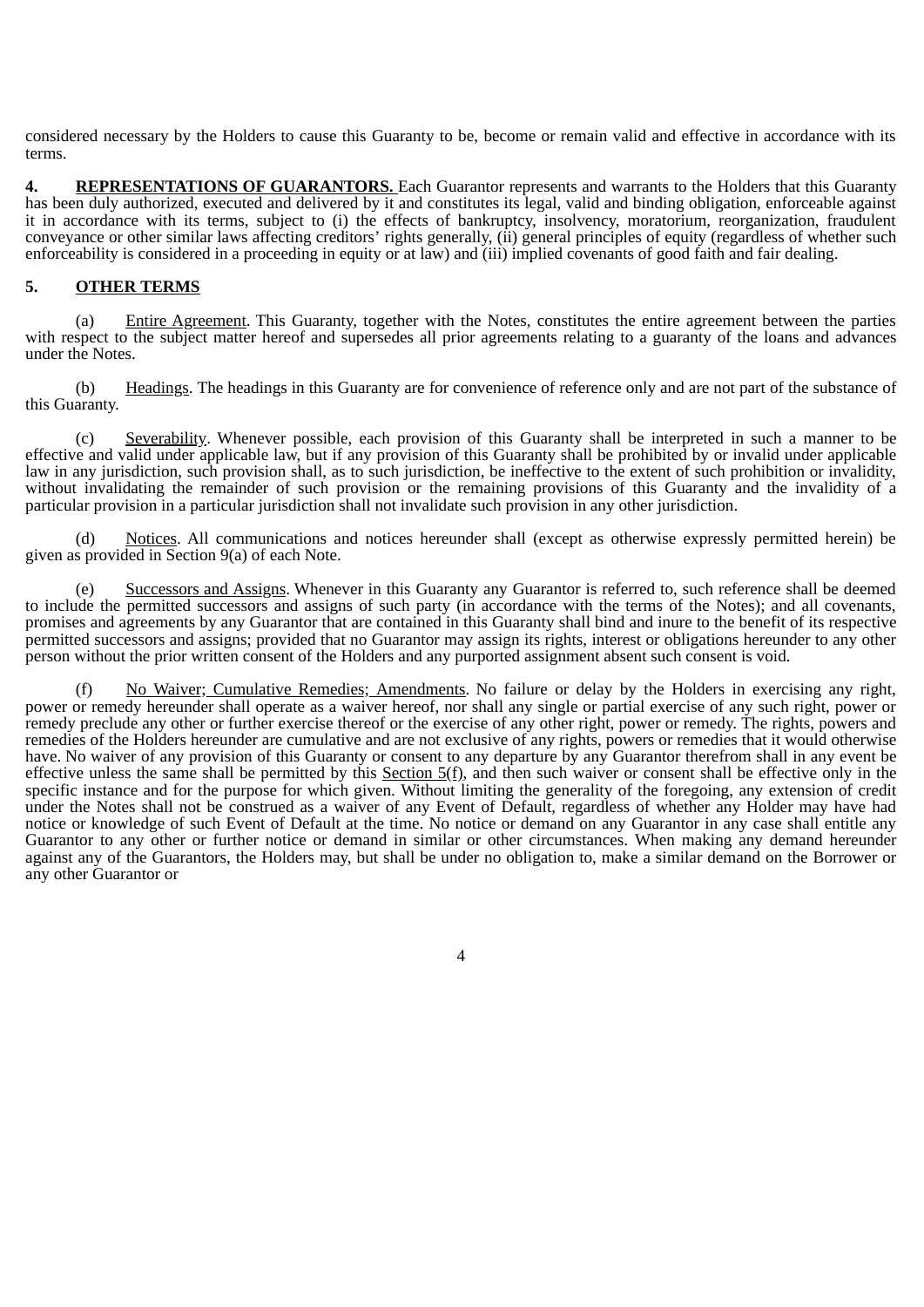guarantor, and any failure by the Holders to make any such demand or to collect any payments from the Borrower or any such other Guarantor or guarantor or any release of the Borrower or such other Guarantor or guarantor shall not relieve any of the Guarantors in respect of which a demand or collection is not made or any of the Guarantors not so released of their several obligations or liabilities hereunder, and shall not impair or affect the rights and remedies, express or implied, or as a matter of law, of the Holders against any of the Guarantors. For the purposes hereof "demand" shall include the commencement and continuance of any legal proceedings. Neither this Guaranty nor any provision hereof may be waived, amended or modified (other than termination of this Guaranty pursuant to Section  $5(g)$ ) except pursuant to an agreement or agreements in writing entered into by the Holders and the Guarantor or Guarantors with respect to which such waiver, amendment or modification is to apply.

## (g) Termination and Release.

(a) This Guaranty shall terminate, when all the Guaranteed Obligations (other than any contingent or indemnification obligations not then due) have been indefeasibly paid in full as set forth in the Notes.

(b) In connection with any release pursuant to this  $Section 5(g)$ , the Holders shall execute and deliver to the Borrower, at the Borrower's expense, all documents that the Borrower shall reasonably request to evidence such release. Any execution and delivery of documents pursuant to this Section 5(g) shall be without recourse to or warranty by the Holders.

(h) Counterparts. This Guaranty may be executed in any number of counterparts (including by facsimile or other electronic transmission, i.e. a "pdf" or a "tif"), each of which shall collectively and separately constitute one and the same agreement.

### **6. INDEMNITY. SUBROGATION AND SUBORDINATION**

(a) Indemnity and Subrogation. In addition to all such rights of indemnity and subrogation as the Guarantors may have under applicable law (but subject to Section  $6(c)$ ), the Borrower agrees that (i) in the event a payment shall be made by any Guarantor under this Guaranty in respect of any Obligation of the Borrower, the Borrower shall indemnify such Guarantor for the full amount of such payment and such Guarantor shall be subrogated to the rights of the person to whom such payment shall have been made to the extent of such payment and (ii) in the event any assets of any Guarantor shall be sold pursuant to this Guaranty to satisfy in whole or in part an obligation of the Borrower under the Note, the Borrower shall indemnify such Guarantor in an amount equal to the greater of the book value or the fair market value of the assets so sold.

(b) Contribution and Subrogation. Each Guarantor (a "Contributing Guarantor") agrees (subject to Section  $6(c)$ ) that, in the event a payment shall be made by any other Guarantor hereunder in respect of any obligation of the Borrower under the Note to satisfy any Guaranteed Obligation owed to any Holder and such other Guarantor (the "Claiming Guarantor") shall not have been fully indemnified by the Borrower as provided in Section 6(a), the Contributing Guarantor shall indemnify the Claiming Guarantor in an amount equal to the amount of such payment or the greater of the book value or the fair market value of such assets, as applicable, in each case multiplied by a fraction of which the numerator shall be the net worth of such Contributing Guarantor on the date hereof and the denominator shall be the aggregate net worth of all the Guarantors on the date hereof (or, in the case of any Guarantor becoming a party hereto after the date hereof, the date of the supplement hereto executed and delivered by such Guarantor). Any Contributing Guarantor making any payment to a Claiming Guarantor pursuant to this Section  $6(b)$  shall be subrogated to the rights of such Claiming Guarantor under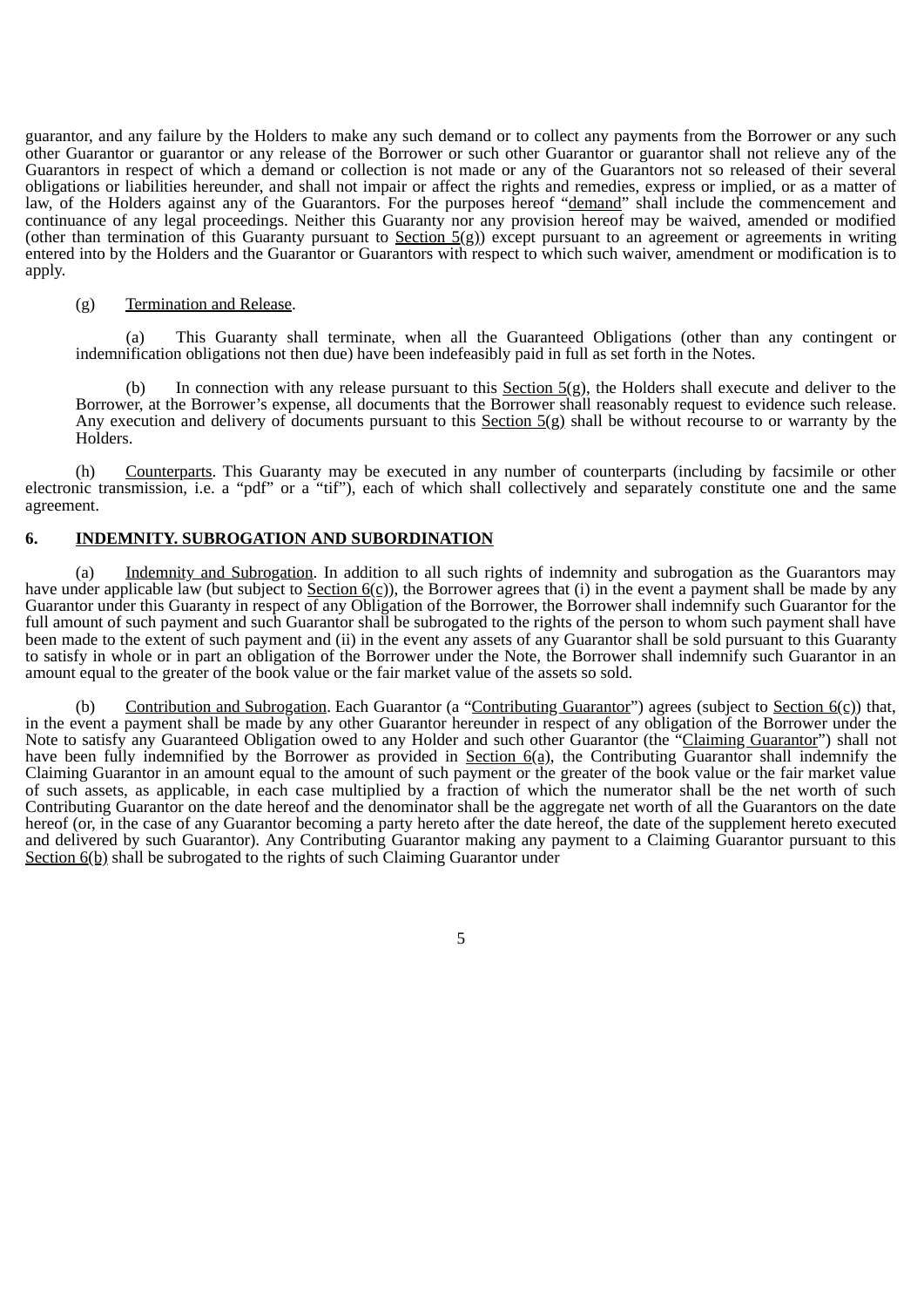Section  $6(a)$  to the extent of such payment. The provisions of this Section  $6(b)$  shall in no respect limit the obligations and liabilities of any Guarantor to the Holders, and each Guarantor shall remain liable to the Holders for the full amount guaranteed by such Guarantor hereunder.

Subordination. Notwithstanding any provision of this Guaranty to the contrary, all rights of the Guarantors under Sections  $6(a)$  and  $6(b)$  and all other rights of indemnity, contribution or subrogation of any Guarantor under applicable law or otherwise shall be fully subordinated to the indefeasible payment in full of the Guaranteed Obligations. Notwithstanding any payment or payments made by any of the Guarantors hereunder or any set-off or appropriation or application of funds of any of the Guarantors by any Holder, no Guarantor shall be entitled to be subrogated to any of the rights of the Holders against the Borrower or any other Guarantor or any collateral security or guarantee or right of offset held by any Holder for the payment of the obligations under the Notes until indefeasible payment in full of the Guaranteed Obligations, nor shall any Guarantor seek or be entitled to seek any contribution or reimbursement from the Borrower or any other Guarantor in respect of payments made by such Guarantor hereunder until payment in full of the Guaranteed Obligations. If any amount shall be paid to any Guarantor on account of such subrogation rights at any time prior to payment in full of the Guaranteed Obligations, such amount shall be held by such Guarantor in trust for the Holders, segregated from other funds of such Guarantor, and shall, forthwith upon receipt by such Guarantor, be paid to the Holders to be credited and applied against the obligations under the Note, whether matured or unmatured, in accordance with the terms of the Notes. No failure on the part of the Borrower or any Guarantor to make the payments required by Sections  $6(a)$  and  $6(b)$  (or any other payments required under applicable law or otherwise) shall in any respect limit the obligations and liabilities of any Guarantor with respect to its obligations hereunder, and each Guarantor shall remain liable for the full amount of the obligations of such Guarantor hereunder.

## **7. GOVERNING LAW; JURISDICTION; VENUE; WAIVER OF JURY TRIAL; CONSENT TO SERVICE OF PROCESS; INDEMNITY**

(a) The terms of 9(d) of the Notes with respect to governing law, submission of jurisdiction, venue and waiver of trial by jury are incorporated herein by reference, *mutatis mutandis*, and the parties hereto agree to such terms.

(b) Each party to this Guaranty irrevocably consents to service of process in the manner provided for notices in Section  $5(d)$ . Nothing in this Guaranty will affect the right of any party to this Guaranty to serve process in any other manner permitted by law.

## **8. RIGHT OF SET OFF**

After the occurrence and during the continuance of an Event of Default, in addition to any rights and remedies of the Holder provided by law, each Holder shall have the right, without prior notice to any Guarantor, any such notice being expressly waived by such Guarantor to the extent permitted by applicable law, upon any amount becoming due and payable by any Guarantor hereunder (whether at the stated maturity, by acceleration or otherwise) to set-off and appropriate and apply against such amount any and all deposits (general or special, time or demand, provisional or final), in any currency, and any other credits, indebtedness or claims, in any currency, in each case whether direct or indirect, absolute or contingent, matured or unmatured, at any time held or owing by such Holder to or for the credit or the account of any Guarantor. The rights of each Holder under this Section 8 are in addition to other rights and remedies (including other rights of set-off) that such Holder may have.

### **9. ADDITIONAL SUBSIDIARIES**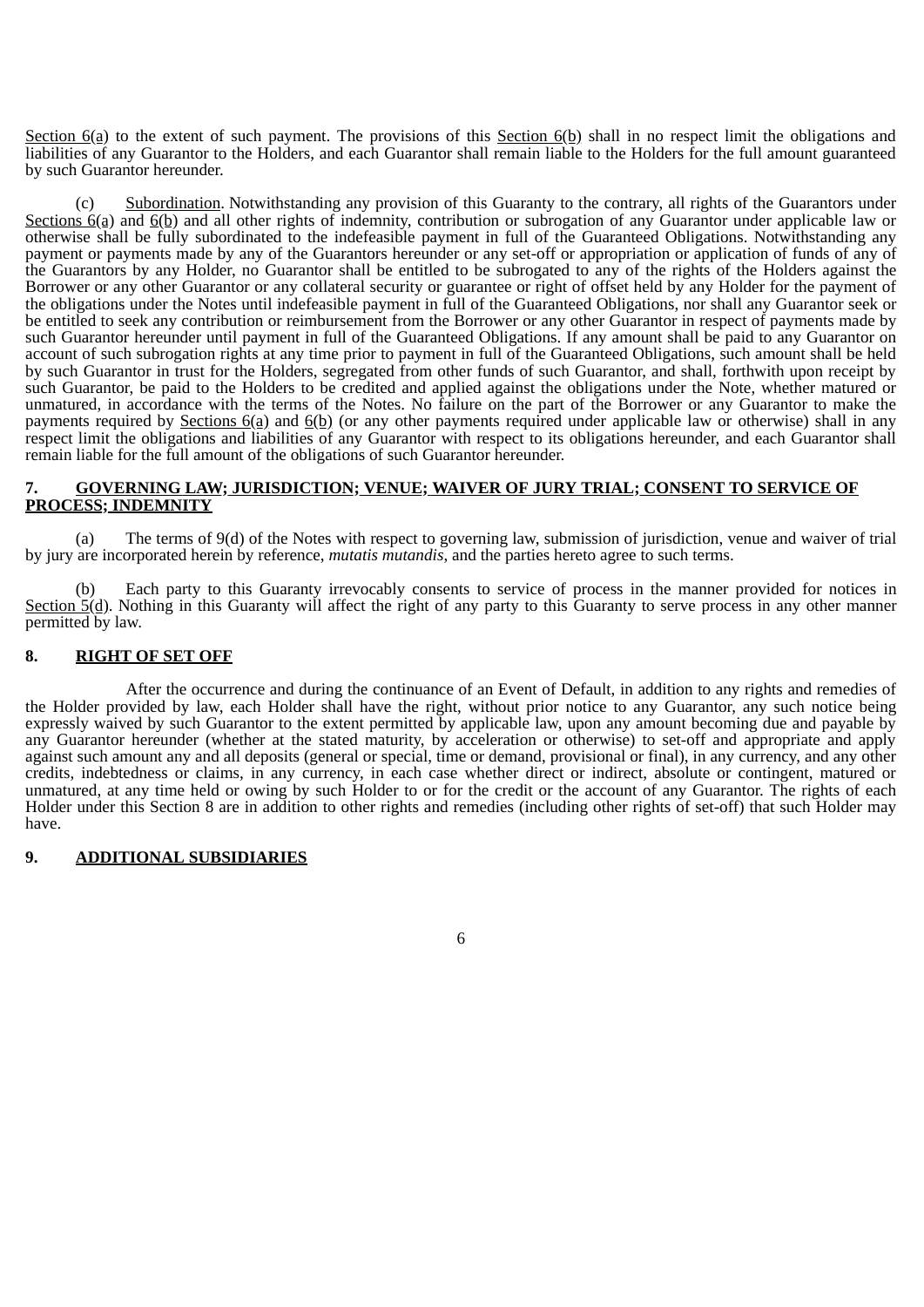Upon execution and delivery by the any newly formed subsidiary of the Borrower that is required to become a party hereto by the Notes of an instrument in the form of Exhibit I hereto, such subsidiary shall become a Guarantor hereunder with the same force and effect as if originally named as a Guarantor herein. The execution and delivery of any such instrument shall not require the consent of any other party to this Guaranty. The rights and obligations of each party to this Guaranty shall remain in full force and effect notwithstanding the addition of any new party to this Guaranty. Each reference to "Guarantor" in this Guaranty shall be deemed to include such Subsidiary.

*(Remainder of page left intentionally blank.)*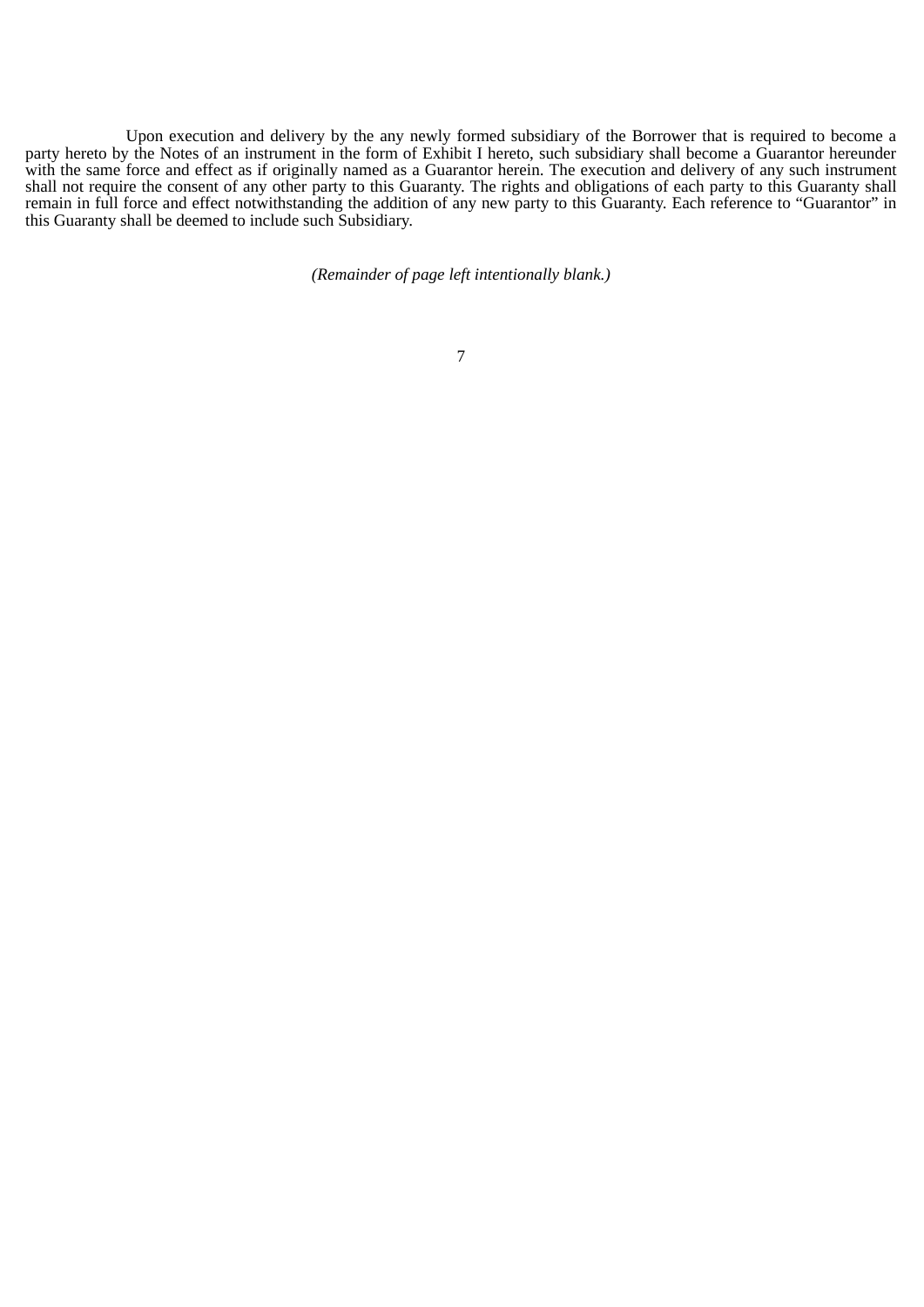IN WITNESS WHEREOF, the undersigned has caused this Guaranty to be executed and delivered as of the date first above written.

# **GUARANTORS:**

STRONGHOLD DIGITAL MINING, INC., as the Borrower

By: /s/ Matthew J. Smith Name: Matthew J. Smith Title: Chief Financial Officer

STRONGHOLD DIGITAL MINING HOLDINGS, LLC, as Guarantor

By: /s/ Gregory A. Beard Name: Gregory A. Beard Title: Authorized Person

LIBERTY BELL FUNDING, LLC, as Guarantor

By: /s/ Gregory A. Beard Name: Gregory A. Beard Title: Authorized Person

PANTHER CREEK POWER OPERATING, LLC, as Guarantor

By: /s/ Gregory A. Beard Name: Gregory A. Beard Title: Authorized Person

EIF SCRUBGRASS, LLC, as Guarantor

Signature Page to Guaranty Agreement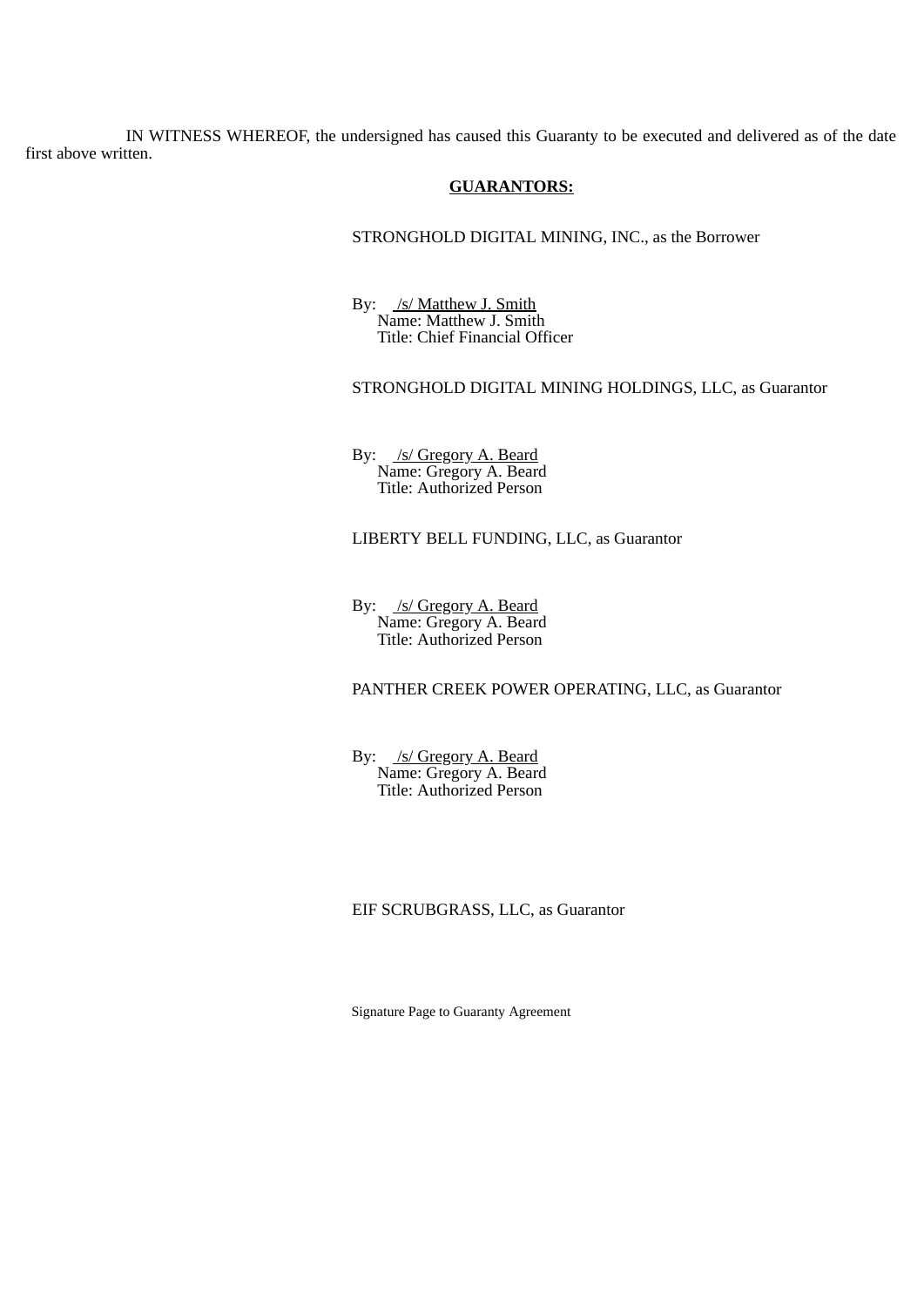By: /s/ Gregory A. Beard Name: Gregory A. Beard Title: Authorized Person

FALCON POWER LLC, as Guarantor

By: /s/ Gregory A. Beard Name: Gregory A. Beard Title: Authorized Person

SCRUBGRASS POWER LLC, as Guarantor

By: /s/ Gregory A. Beard Name: Gregory A. Beard Title: Authorized Person

# SCRUBGRASS RECLAMATION COMPANY, L.P., as Guarantor

By: /s/ Gregory A. Beard Name: Gregory A. Beard Title: Authorized Person

LEECHBURG PROPERTIES, INC., as Guarantor

By: /s/ Gregory A. Beard Name: Gregory A. Beard Title: Authorized Person

CLEARFIELD PROPERTIES INC., as Guarantor

Signature Page to Guaranty Agreement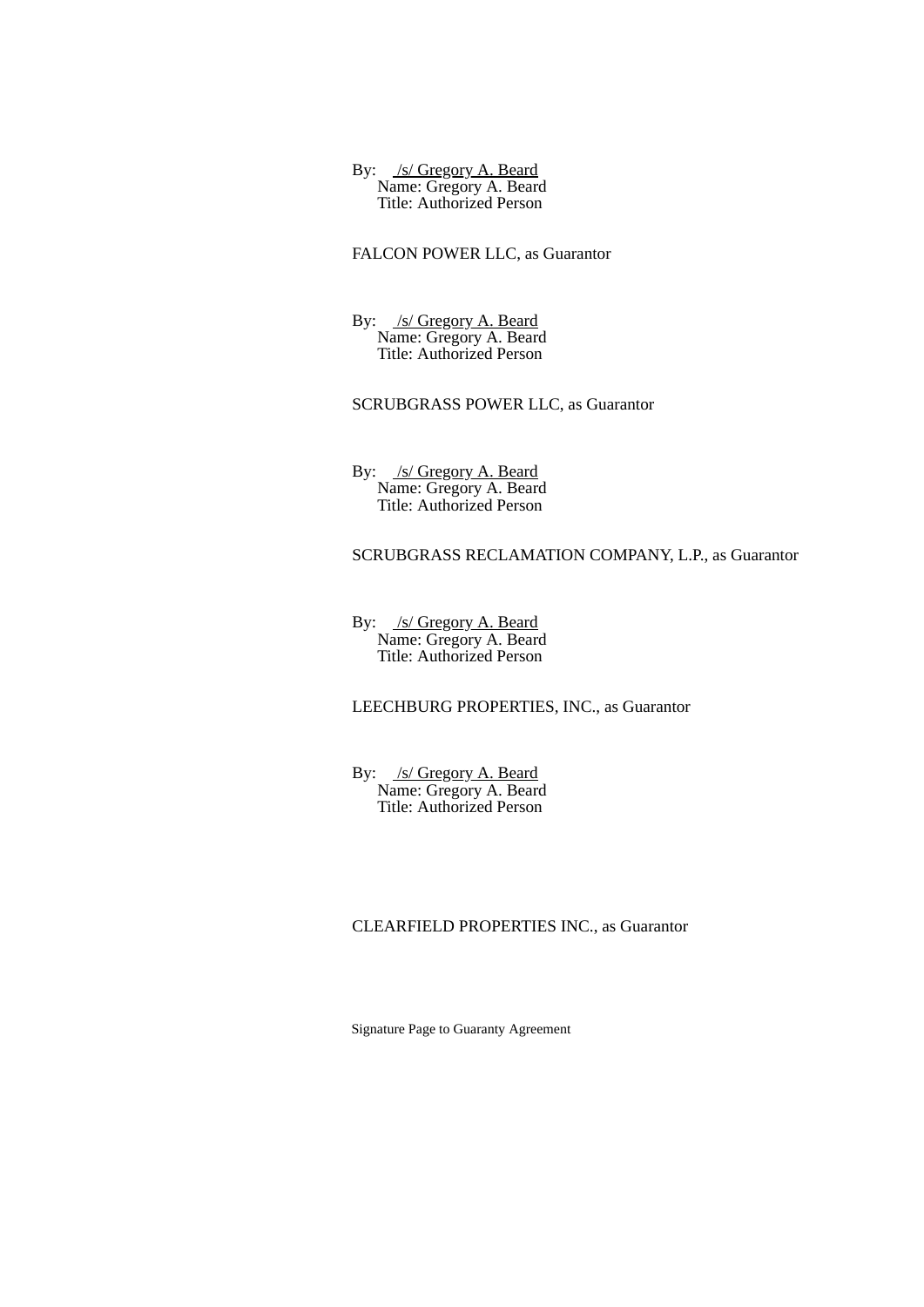By: /s/ Gregory A. Beard Name: Gregory A. Beard Title: Authorized Person

STRONGHOLD DIGITAL MINING OPERATING, LLC, as Guarantor

By: /s/ Gregory A. Beard Name: Gregory A. Beard Title: Authorized Person

STRONGHOLD DIGITAL MINING LLC, as Guarantor

By: /s/ Gregory A. Beard Name: Gregory A. Beard Title: Authorized Person

## STRONGHOLD DIGITAL MINING EQUIPMENT, LLC, as Guarantor

By: /s/ Gregory A. Beard Name: Gregory A. Beard Title: Authorized Person

Signature Page to Guaranty Agreement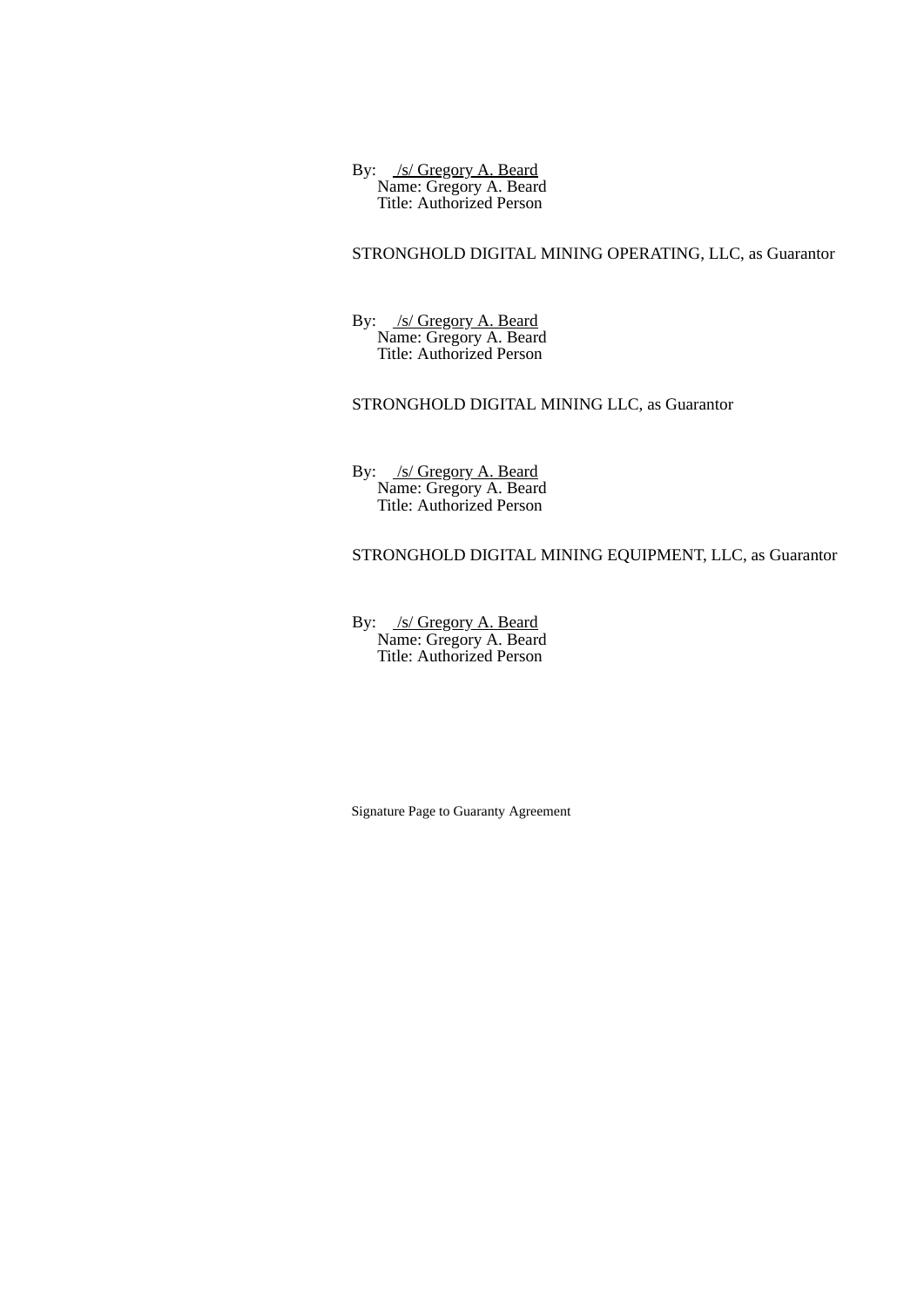## **Exhibit I to Guaranty**

SUPPLEMENT NO. \_\_\_\_\_\_\_\_ dated as of \_\_\_\_\_\_\_ (this "Supplement"), to the Guaranty Agreement dated as of May 15, 2022 (the "Guaranty"), among STRONGHOLD DIGITAL MINING, INC. (the "Borrower"), the subsidiaries of the Borrower listed on the signature page thereto (each an "Existing Guarantor" and collectively, the "Guarantors"), and each Holder of a Notes referred to below (in such capacity, together with any successor thereto, the "Holders").

A. Reference is made to (i) that certain 10.0% Convertible Note due May 15, 2024 in favor of Adage Capital Partners, LP, (ii) that certain 10.0% Convertible Note due May 15, 2024 in favor of Continental General Insurance Company and (iii) that certain 10.0% Convertible Note due May 15, 2024 in favor of Parallaxes Capital Opportunity Fund IV, L.P. (collectively, the "Notes" and each, individually, a "Note").

B. Capitalized terms used herein and not otherwise defined herein shall have the meanings assigned to such terms in the Notes and the Guaranty, as applicable.

C. The Existing Guarantors have entered into the Guaranty in order to induce the Holders to extend credit under the Notes to the Borrower. Section 9 of the Guaranty provides that additional Subsidiaries may become Guarantors under the Guaranty by execution and delivery of an instrument in the form of this Supplement. The undersigned subsidiary of the Borrower (the "New Subsidiary") is executing this Supplement in accordance with the requirements of the Notes to become a Guarantor under the Guaranty as consideration for the extensions of credit previously made to the Borrower pursuant to the Notes.

## Accordingly, the New Subsidiary agrees as follows:

SECTION 1. In accordance with Section 9 of the Guaranty, the New Subsidiary by its signature below becomes a Guarantor under the Guaranty with the same force and effect as if originally named therein as a Guarantor and the New Subsidiary hereby agrees to all the terms and provisions of the Guaranty applicable to it as a Guarantor thereunder. In furtherance of the foregoing, the New Subsidiary does hereby guarantee to the Holders the due and punctual payment and performance of the Guaranteed Obligations (whether at stated maturity, by acceleration or otherwise) as set forth in the Guaranty. Each reference to a "Guarantor" in the Guaranty and in this Supplement shall be deemed to include the New Subsidiary. The Guaranty is hereby incorporated herein by reference.

SECTION 2. The New Subsidiary represents and warrants to the Holders that this Supplement has been duly authorized, executed and delivered by it and constitutes its legal, valid and binding obligation, enforceable against it in accordance with its terms, subject to (i) the effects of bankruptcy, insolvency, moratorium, reorganization, fraudulent conveyance or other similar laws affecting creditors' rights generally, (ii) general principles of equity (regardless of whether such enforceability is considered in a proceeding in equity or at law) and (iii) implied covenants of good faith and fair dealing.

SECTION 3. This Supplement may be executed in any number of counterparts, each of which shall constitute an original but all of which when taken together shall constitute but one contract. This Supplement shall become effective when the Holders shall have received a counterpart of this Supplement that bears the signature of the New Subsidiary. Delivery of an executed signature page to this Supplement by facsimile or other electronic transmission, i.e. a "pdf' or a "tif' shall be as effective as delivery of a manually signed counterpart of this Supplement.

I-1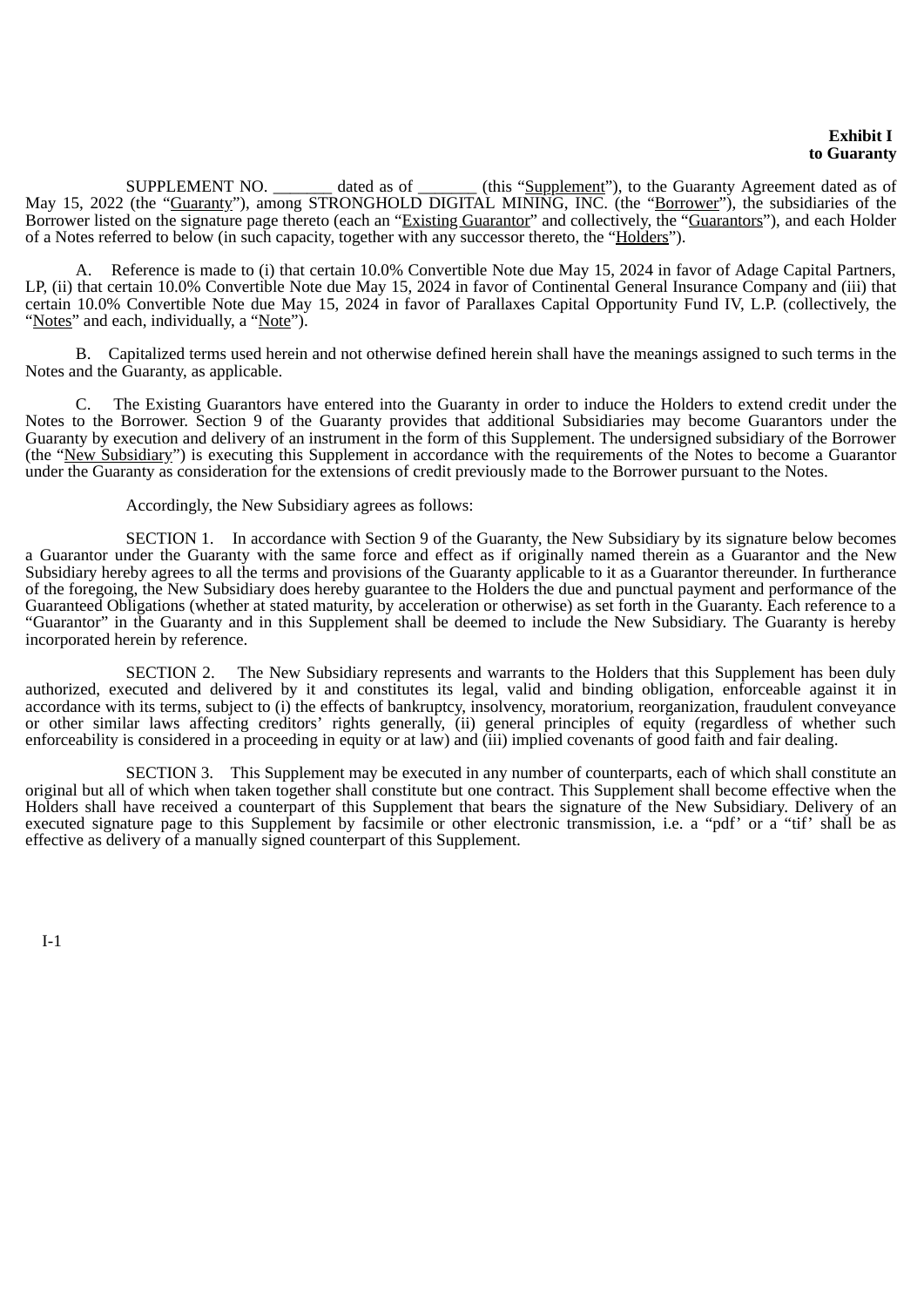SECTION 4. Except as expressly supplemented hereby, the Guaranty shall remain in full force and effect.

## SECTION 5. **THIS SUPPLEMENT AND THE RIGHTS AND OBLIGATIONS OF THE PARTIES UNDER THIS SUPPLEMENT SHALL BE CONSTRUED IN ACCORDANCE WITH AND GOVERNED BY THE LAWS OF THE STATE OF NEW YORK.**

SECTION 6. In the event any one or more of the provisions contained in this Supplement should be held invalid, illegal or unenforceable in any respect, the validity, legality and enforceability of the remaining provisions contained herein and in the Guaranty shall not in any way be affected or impaired thereby. The parties shall endeavor in good-faith negotiations to replace the invalid, illegal or unenforceable provisions with valid provisions the economic effect of which comes as close as possible to that of the invalid, illegal or unenforceable provisions.

SECTION 7. All communications and notices hereunder shall be in writing and given as provided in Section 5(d) of the Guaranty.

SECTION 8. The New Subsidiary agrees to reimburse the Holders for their reasonable out-of-pocket expenses in connection with this Supplement, including the reasonable and documented fees, disbursements and other charges of counsel to the Holders.

IN WITNESS WHEREOF, the New Subsidiary has duly executed this Supplement to the Guaranty as of the day and year first above written.

*(Remainder of page left intentionally blank.)*